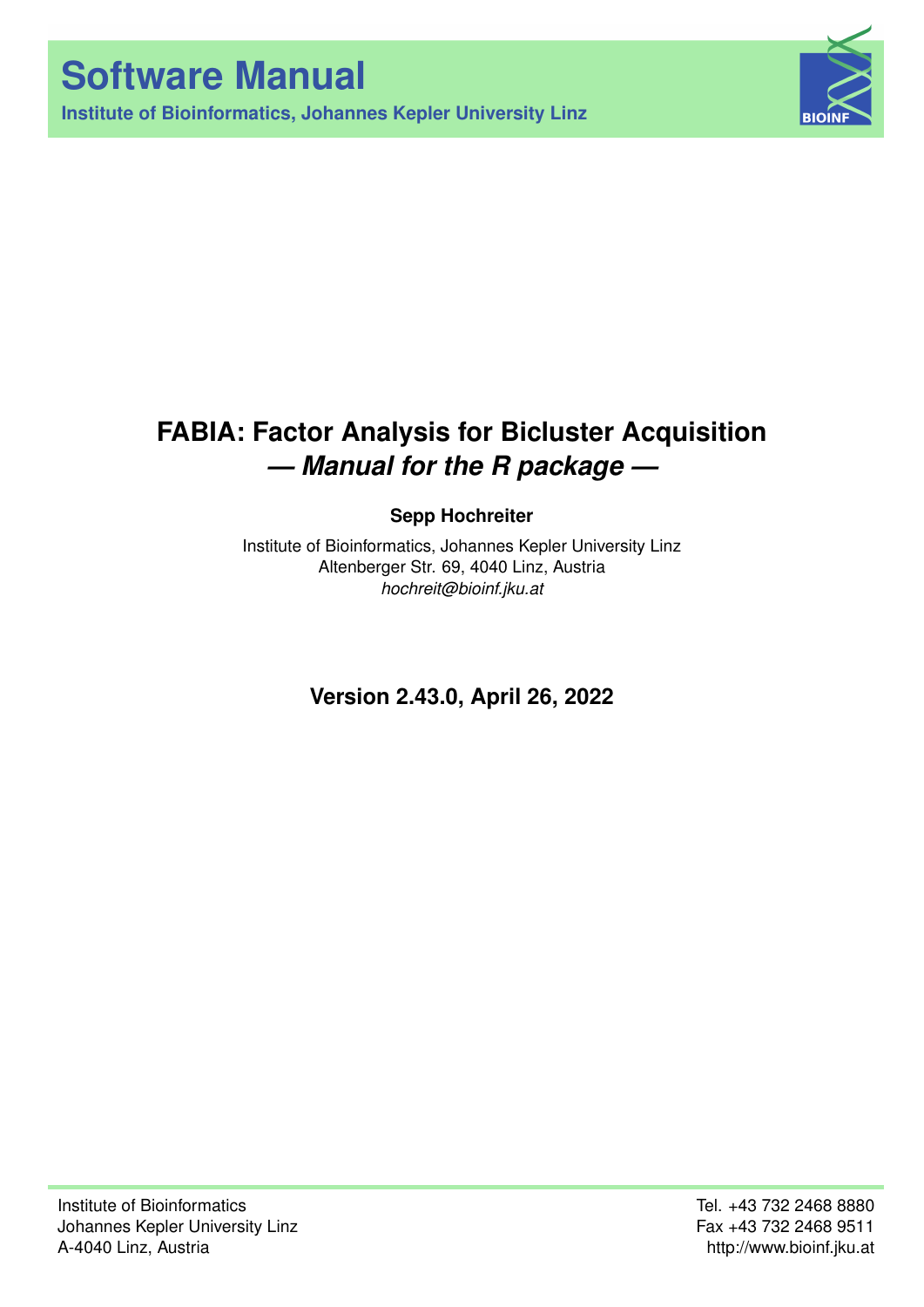## **Contents**

| 1              | <b>Introduction</b>                                                | 4                            |                |  |  |  |
|----------------|--------------------------------------------------------------------|------------------------------|----------------|--|--|--|
| $\overline{2}$ | $\overline{\mathbf{4}}$<br><b>Getting Started: FABIA</b>           |                              |                |  |  |  |
|                | 2.1                                                                |                              | $\overline{4}$ |  |  |  |
|                | 2.2                                                                |                              | 6              |  |  |  |
|                | 2.3                                                                |                              | 9              |  |  |  |
| 3              | 10<br><b>The FABIA Model</b>                                       |                              |                |  |  |  |
|                | 3.1                                                                |                              | 10             |  |  |  |
|                | 3.2                                                                |                              | 12             |  |  |  |
|                | 3.3                                                                |                              | 13             |  |  |  |
|                |                                                                    | 3.3.1                        | 13             |  |  |  |
|                |                                                                    | 3.3.2                        | 13             |  |  |  |
|                |                                                                    | 3.3.3                        | 14             |  |  |  |
|                | 3.4                                                                |                              | 14             |  |  |  |
|                | 3.5                                                                |                              | 15             |  |  |  |
|                | 3.6                                                                |                              | 16             |  |  |  |
|                | 3.7                                                                |                              | 16             |  |  |  |
|                |                                                                    | <b>A</b> Class Factorization | 16             |  |  |  |
| B              | 18<br><b>Biclustering and Matrix Factorization Methods</b>         |                              |                |  |  |  |
|                | B.1                                                                |                              | 18             |  |  |  |
|                | B.2                                                                |                              | 23             |  |  |  |
|                | B.3                                                                |                              | 30             |  |  |  |
|                | B.4                                                                |                              | 38             |  |  |  |
|                | B.5                                                                |                              | 46             |  |  |  |
|                | <b>B.6</b>                                                         |                              | 51             |  |  |  |
|                | B.7                                                                |                              | 55             |  |  |  |
|                | B.8                                                                |                              | 56             |  |  |  |
|                | B.9                                                                |                              | 56             |  |  |  |
|                |                                                                    |                              | 63             |  |  |  |
|                |                                                                    |                              | 65             |  |  |  |
|                |                                                                    |                              | 67             |  |  |  |
| $\mathbf C$    | Analyzing the Results of Biclustering / Matrix Factorization<br>70 |                              |                |  |  |  |
|                | C.1                                                                |                              | 70             |  |  |  |
|                | C.2                                                                |                              | 73             |  |  |  |
|                | C.3                                                                |                              | 74             |  |  |  |
|                | C.4                                                                |                              | 75             |  |  |  |
|                | C.5                                                                |                              | 77             |  |  |  |
|                | C.6                                                                |                              | 80             |  |  |  |
|                | C.7                                                                |                              | 82             |  |  |  |
|                |                                                                    |                              |                |  |  |  |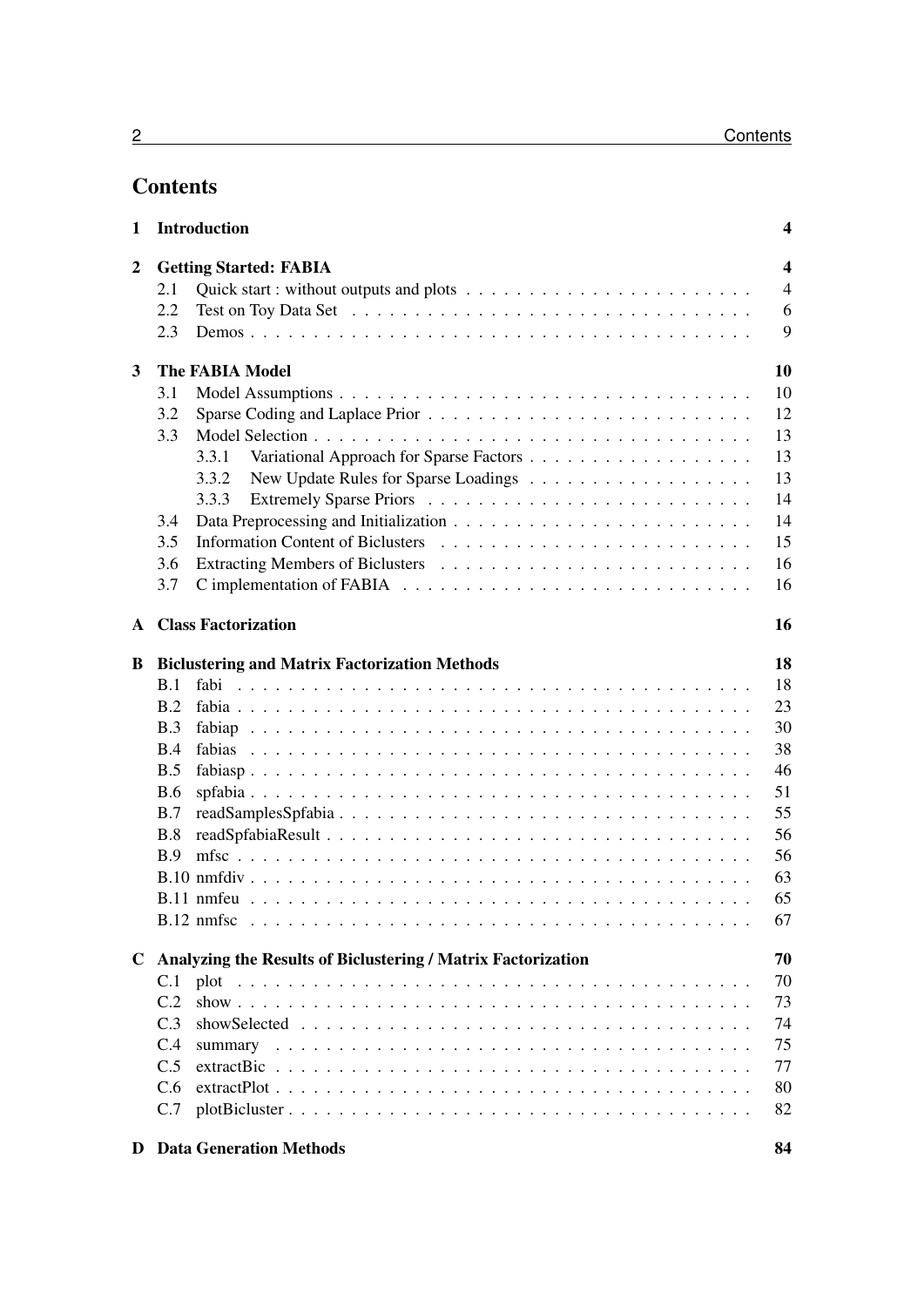|                                    |                  | 84 |  |  |  |
|------------------------------------|------------------|----|--|--|--|
|                                    | D2               | 86 |  |  |  |
|                                    | D <sub>3</sub>   | 88 |  |  |  |
|                                    |                  | 89 |  |  |  |
| $\mathbf{E}$                       | <b>Utilities</b> | 91 |  |  |  |
|                                    | E 1              | 91 |  |  |  |
|                                    | E.2              | 92 |  |  |  |
|                                    | E.3              | 92 |  |  |  |
|                                    | E.4              | 93 |  |  |  |
|                                    | E 5              | 94 |  |  |  |
|                                    |                  | 95 |  |  |  |
| F<br>Demo Data Sets from fabiaData |                  |    |  |  |  |
|                                    | E.1              | 96 |  |  |  |
|                                    | F2               | 97 |  |  |  |
|                                    | F <sub>3</sub>   | 97 |  |  |  |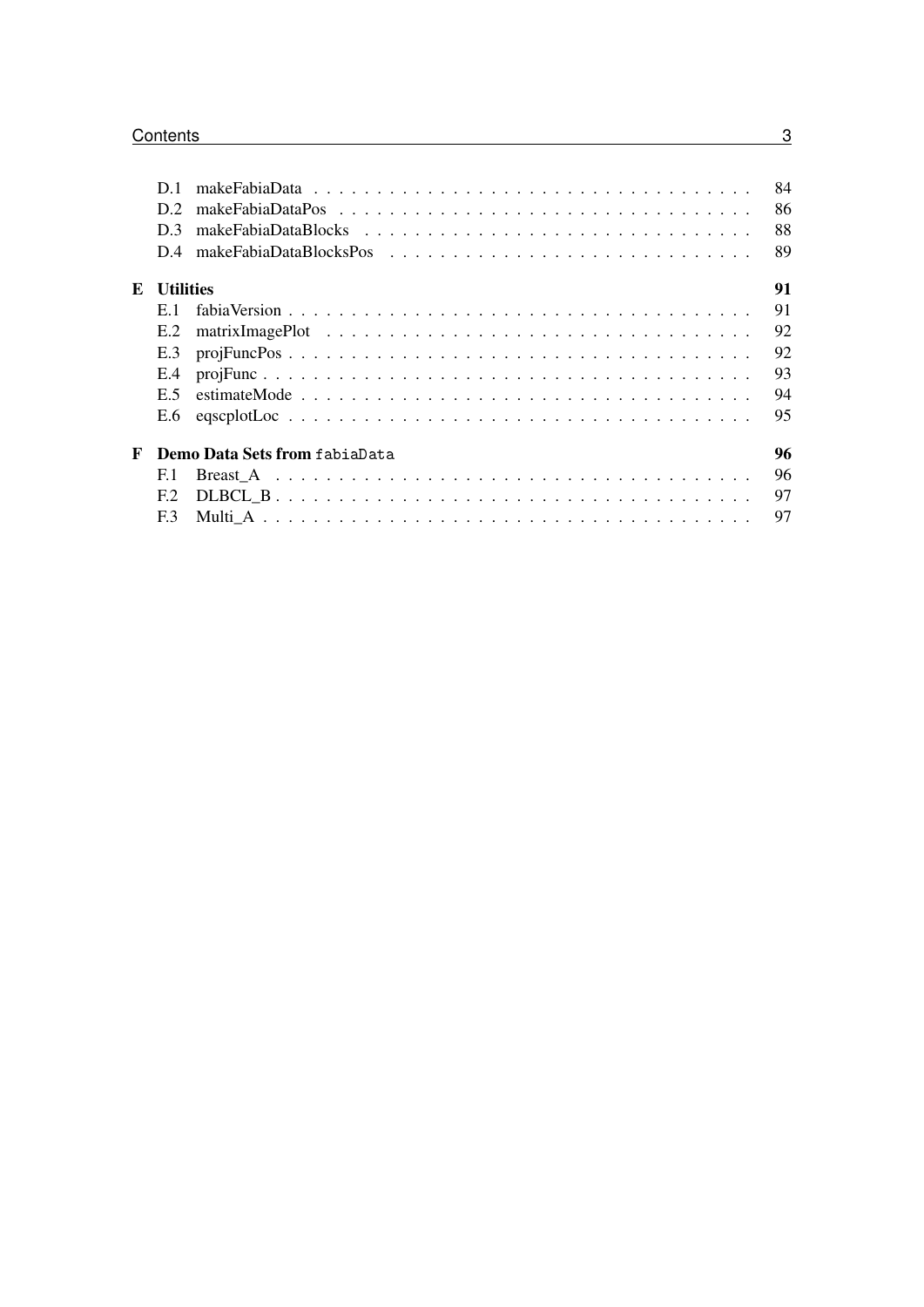## <span id="page-3-0"></span>1 Introduction

The fabia package is part of the Bioconductor [\(http://www.bioconductor.org\)](http://www.bioconductor.org) project. The package allows to extract biclusters from data sets based on a generative model according to the FABIA method [\(Hochreiter](#page-97-0) *et al.*, [2010\)](#page-97-0). It has been designed especially for microarray data sets, but can be used for other kinds of data sets as well.

Please visit for additional information the FABIA homepage [http://www.bioinf.jku.at/software/fabia/fabia.html.](http://www.bioinf.jku.at/software/fabia/fabia.html)

## <span id="page-3-1"></span>2 Getting Started: FABIA

First load the fabia package:

```
R> library(fabia)
```
The fabia package imports the package methods and the function plot from the package graphics.

## <span id="page-3-2"></span>2.1 Quick start : without outputs and plots

Assume your data is in the file datafile.csv in a matrix like format then you can try out the following steps to extract biclusters.

Examples with outputs and plot can be found at [http://www.bioinf.jku.at/software/fabia/fabia.html.](http://www.bioinf.jku.at/software/fabia/fabia.html)

1. Create a working directory, e.g. c:/fabia/data in Windows or /home/myself/fabia/data in Unix. Move the data file datafile.csv to that directory, e.g. under Unix

cp datafile.csv /home/myself/fabia/data/

or drag the file datafile.csv into that directory under Windows.

2. Start R and change to the working directory. Under Windows

```
R> setwd("c:/fabia/data")
```
and under Unix

```
R> setwd("/home/myself/fabia/data")
```
You can also start R in that directory under Unix.

3. Load the library:

R> library(fabia)

4. Read the data file "datafile.csv":

 $R > X$  <- read.table("datafile.csv", header = TRUE, sep = ",")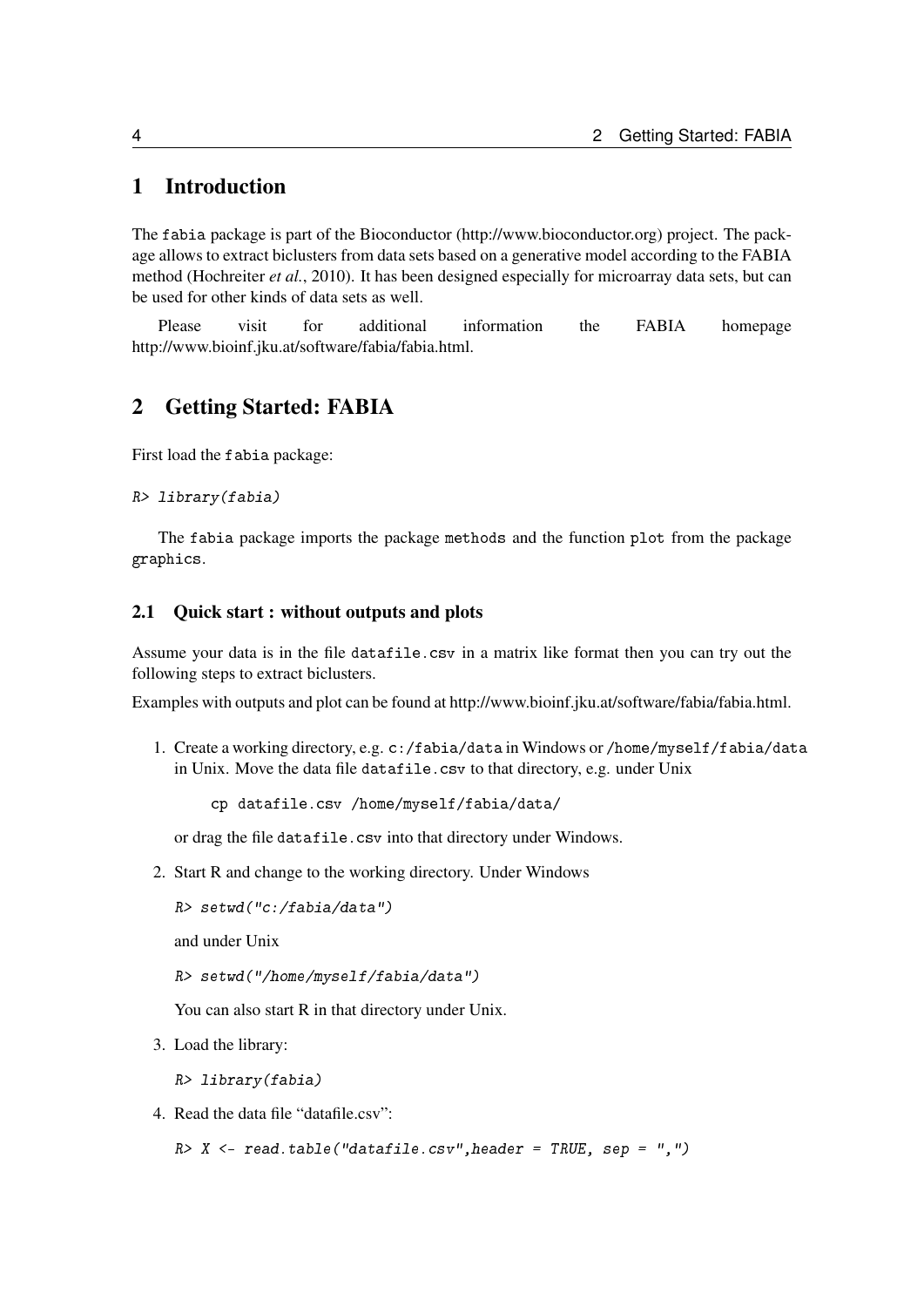5. Select the model based on the data: 5 biclusters; sparseness 0.01; 500 cycles

R> res <- fabia(X,5,0.01,500)

6. Give summary:

R> summary(res)

7. Plot some statistics:

R> show(res)

8. Plot the factorization results:

R> extractPlot(res,ti="FABIA")

9. Plot the result as a biplot:

R> plot(res)

10. Extract biclusters:

R> rb <- extractBic(res)

11. Show information content of the biclusters:

R> res@avini

12. List bicluster 1:

 $R>rb$bic[1,]$ 

13. List bicluster 2:

 $R>rb$bic[2,1]$ 

14. Show bicluster 3:

 $R>rb$bic[3,]$ 

15. List bicluster 4:

 $R>rb$bic[4,]$ 

16. List bicluster 5:

 $R>rb$bic[5,]$ 

17. Plot bicluster 1:

R> plotBicluster(rb,1)

- 18. Plot bicluster 2:
	- R> plotBicluster(rb,2)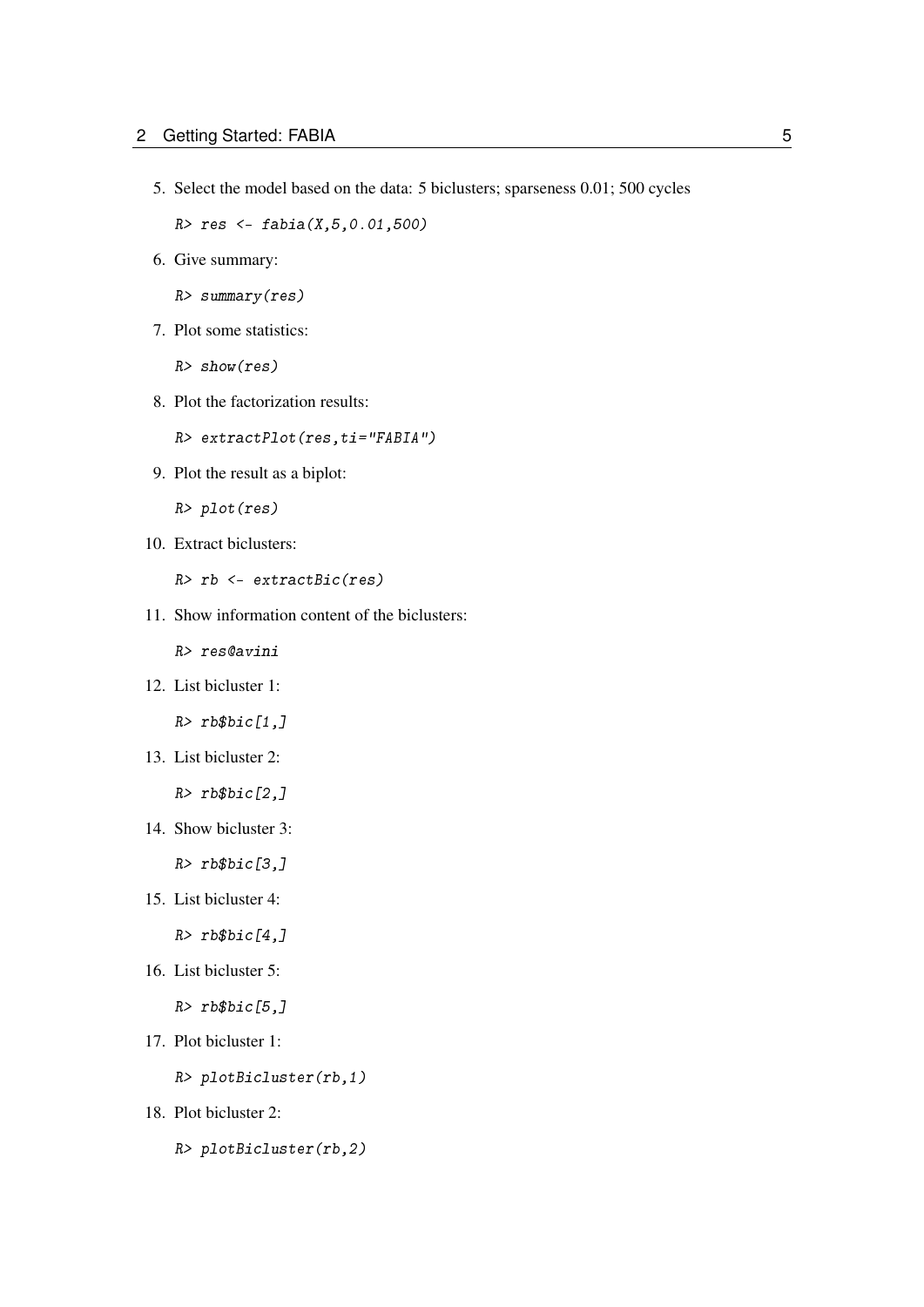```
19. Plot bicluster 3:
```
R> plotBicluster(rb,3)

20. Plot bicluster 4:

R> plotBicluster(rb,4)

21. Plot bicluster 5:

R> plotBicluster(rb,5)

22. List opposite bicluster 1:

R> rb\$bicopp[1,]

23. Plot opposite bicluster 1:

R> plotBicluster(rb,1,opp=TRUE)

## <span id="page-5-0"></span>2.2 Test on Toy Data Set

In the following, we describe how you can test the package fabia on a toy data set that is generated on-line.

1. generate bicluster data, where biclusters are in block format in order to obtain a better visualization of the results. 1000 observations, 100 samples, 10 biclusters:

```
R> n <- 1000
R> l <- 100
R > p < - 10R> dat \leq- makeFabiaDataBlocks(n = n, l= 1, p = p, f1 = 5,
    f2 = 5, of 1 = 5, of 2 = 10, sd_noise = 3.0, sd_z_noise = 0.2,
    mean_z = 2.0, sd_z = 1.0, sd_l noise = 0.2, meanl = 3.0, sd_l = 1.0
```
2. store the generated data in variables and annotate the data according to which biclusters the samples and genes belong:

```
R > X < - dat [[1]]
R > Y < - dat [[2]]
R > ZC < - dat [[3]]
R > LC < - dat [[4]]
R> gclab <- rep.int(0,1)R > gllab \leftarrow rep.int(0, n)R> clab <- as.character(1:1)
R > 1lab \leq - as. character (1:n)R > for (i in 1:p){
+ for (i in ZC[i]/\{+ clab[j] <- paste(as.character(i),"_",clab[j],sep="")
```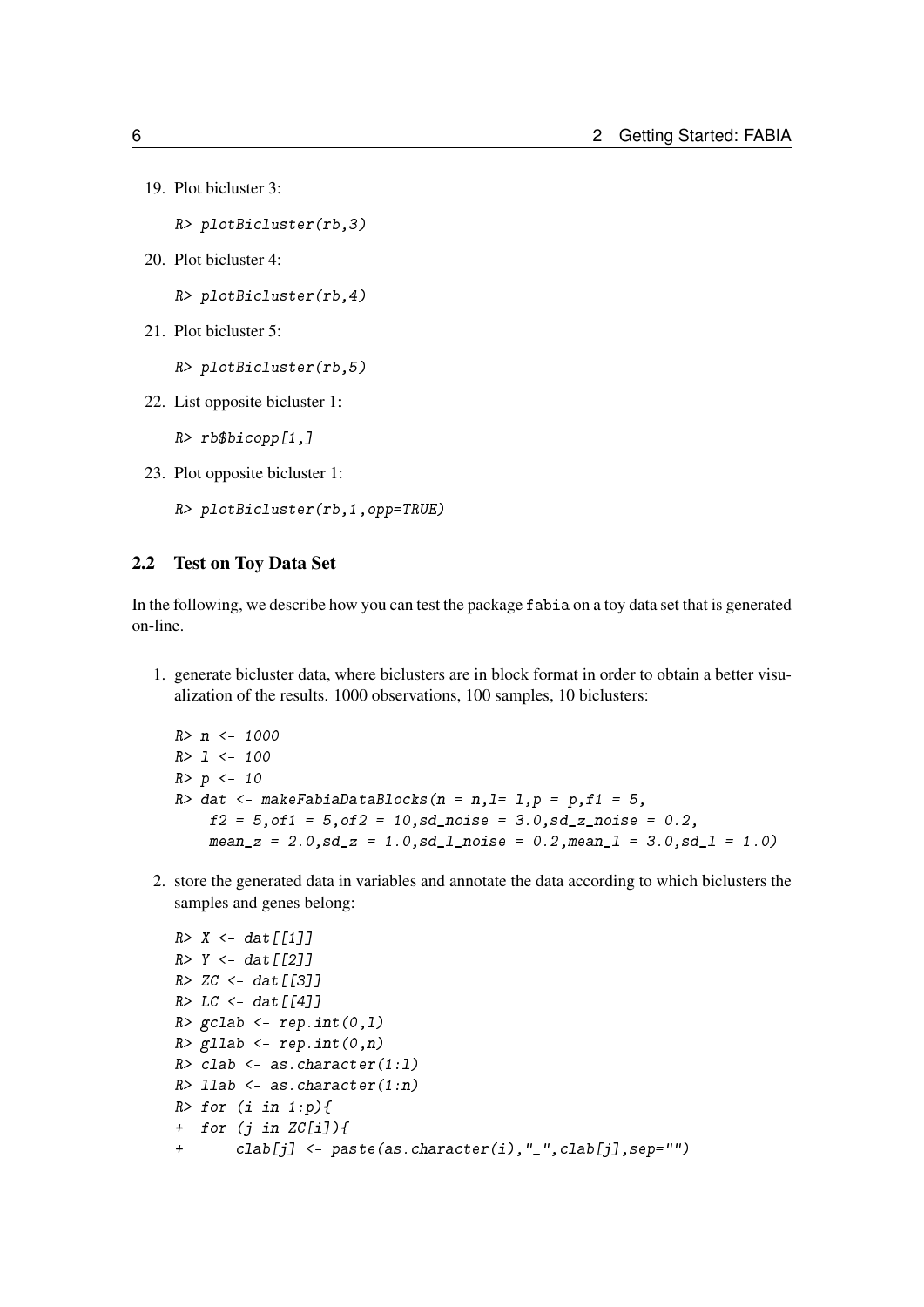```
+ }
+ for (j in LC[i]){
+ llab[j] <- paste(as.character(i),"_",llab[j],sep="")
+ }
+ gclab[unlist(ZC[i])] <- gclab[unlist(ZC[i])] + p^i
+ gllab[unlist(LC[i])] <- gllab[unlist(LC[i])] + p^i
+ }
groups <- gclab
```
3. FABIA: perform fabia (sparseness by Laplace prior) to extract biclusters; 13 biclusters, sparseness 0.01 (Laplace), 400 cycles:

 $R >$  resToy1 <- fabia(X, 13, 0.01, 400)

4. Plot some results:

R> extractPlot(resToy1,ti="FABIA",Y=Y)

5. Extract the biclusters:

```
R> raToy1 <- extractBic(resToy1)
```
6. Plot bicluster 1:

```
R> if ((raToy1$bic[[1]][1]>1) && (raToy1$bic[[1]][2])>1) {
+ plotBicluster(raToy1,1)
+ }
```
7. Plot bicluster 2:

```
R> if ((raToy1$bic[[2]][1]>1) && (raToy1$bic[[2]][2])>1) {
+ plotBicluster(raToy1,2)
+ }
```
8. Plot bicluster 3:

```
R> if ((raToy1$bic[[3]][1]>1) && (raToy1$bic[[3]][2])>1) {
+ plotBicluster(raToy1,3)
+ }
```
9. Plot bicluster 4:

```
R> if ((raToy1$bic[[4]][1]>1) && (raToy1$bic[[4]][2])>1) {
+ plotBicluster(raToy1,4)
+ }
```
10. Prepare biplots:

R> colnames(resToy1@X) <- clab R> rownames(resToy1@X) <- llab

11. Biplot of bicluster 1 and 2: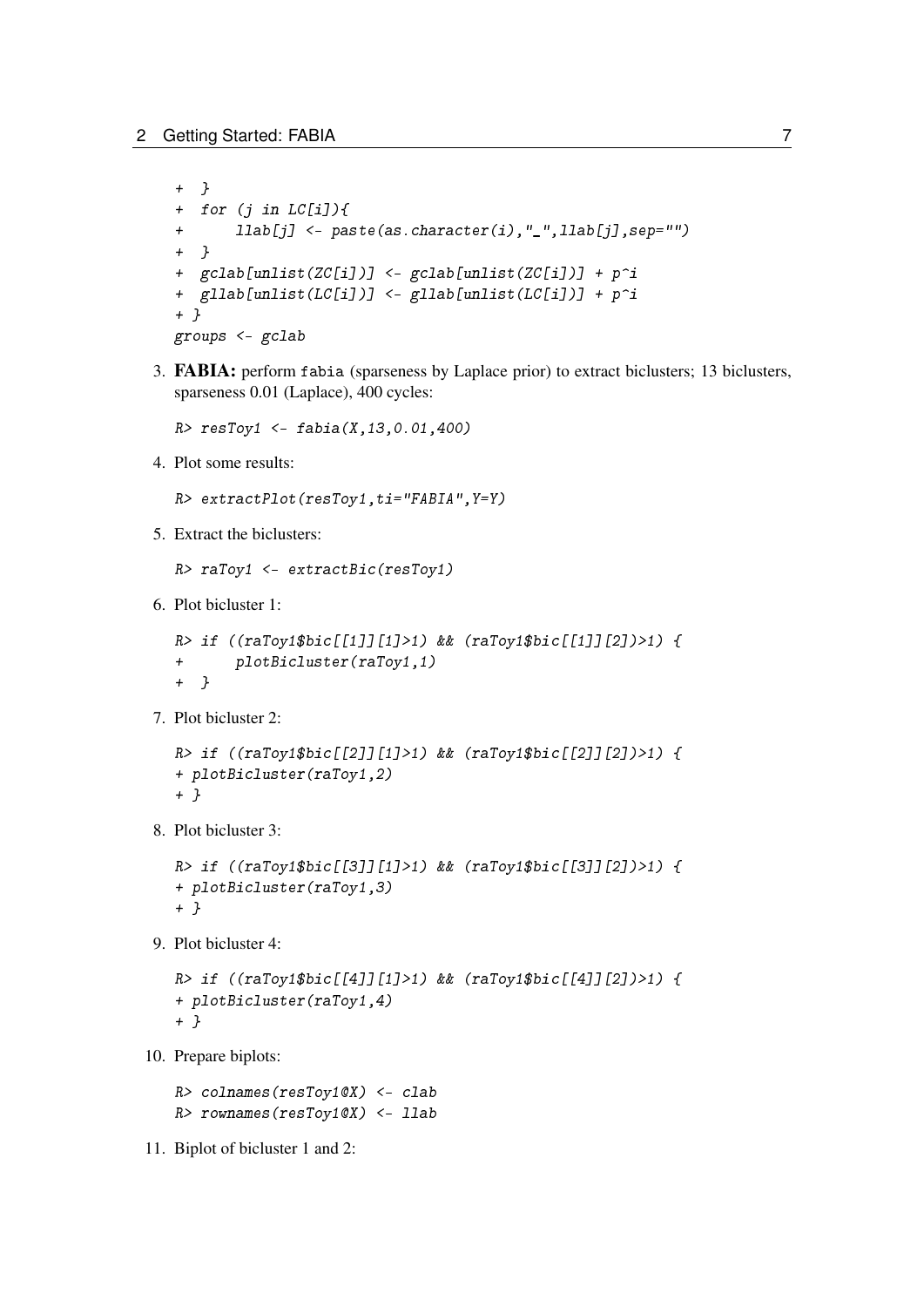$R$ > plot(resToy1,dim=c(1,2),label.tol=0.1,col.group = groups,lab.size=0.6)

12. Biplot of bicluster 1 and 3:

 $R$ > plot(resToy1,dim=c(1,3),label.tol=0.1,col.group = groups,lab.size=0.6)

13. Biplot of bicluster 2 and 3:

 $R$ > plot(resToy1,dim=c(2,3),label.tol=0.1,col.group = groups,lab.size=0.6)

14. FABIAS: perform fabias (sparseness by projection) to extract biclusters; 13 biclusters, sparseness 0.6 (projection), 400 cycles:

 $R$ > resToy2 <- fabias(X,13,0.6,400)

15. Plot some results:

```
R> extractPlot(resToy2,ti="FABIAS",Y=Y)
```
16. Extract the biclusters:

```
R> raToy2 <- extractBic(resToy2)
```
17. Plot bicluster 1:

```
R> if ((raToy2$bic[[1]][1]>1) && (raToy2$bic[[1]][2])>1) {
+ plotBicluster(raToy2,1)
+ }
```
18. Plot bicluster 2:

```
R> if ((raToy2$bic[[2]][1]>1) && (raToy2$bic[[2]][2])>1) {
+ plotBicluster(raToy2,2)
+ }
```
19. Plot bicluster 3:

```
R> if ((raToy2$bic[[3]][1]>1) && (raToy2$bic[[3]][2])>1) {
+ plotBicluster(raToy2,3)
+ }
```
20. Plot bicluster 4:

```
R> if ((raToy2$bic[[4]][1]>1) && (raToy2$bic[[4]][2])>1) {
+ plotBicluster(raToy2,4)
+ }
```
21. Prepare biplots:

R> colnames(resToy2@X) <- clab R> rownames(resToy2@X) <- llab

22. Biplot of bicluster 1 and 2: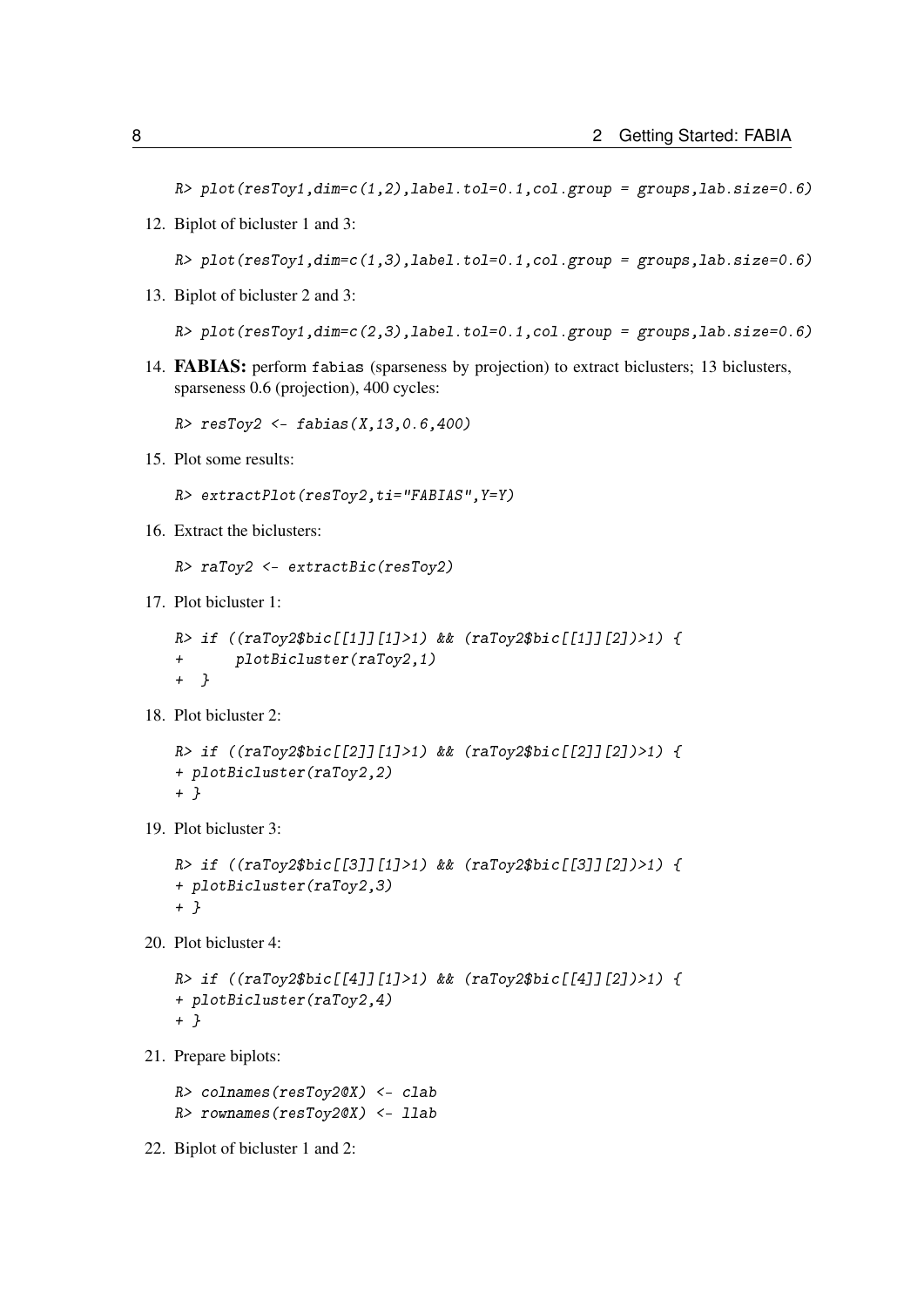$R$ > plot(resToy2,dim=c(1,2),label.tol=0.1,col.group = groups,lab.size=0.6)

23. Biplot of bicluster 1 and 3:

 $R$ > plot(resToy2,dim=c(1,3),label.tol=0.1,col.group = groups,lab.size=0.6)

24. Biplot of bicluster 2 and 3:

R> plot(resToy2,dim=c(2,3),label.tol=0.1,col.group = groups,lab.size=0.6)

## <span id="page-8-0"></span>2.3 Demos

The package fabia has some demos which can be demonstrated by fabiaDemo.

1. demo1: toy data.

```
R> fabiaDemo()
```
Choose "1" and you get above toy data demonstration.

2. demo2: Microarray data set of [\(van't Veer](#page-97-1) *et al.*, [2002\)](#page-97-1) on breast cancer.

R> fabiaDemo()

Choose "2" to extract subclasses in the data set of van't Veer as biclusters.

3. demo3: Microarray data set of (Su *[et al.](#page-97-2)*, [2002\)](#page-97-2) on different mammalian.

R> fabiaDemo()

Choose "3" to check whether the different mouse and human tissue types can be extracted.

- 4. demo4: Microarray data set of [\(Rosenwald](#page-97-3) *et al.*, [2002\)](#page-97-3) diffuse large-B-cell lymphoma. [\(Hoshida](#page-97-4) *et al.*, [2007\)](#page-97-4) divided the data set into three classes
	- OxPhos: oxidative phosphorylation
	- **BCR: B-cell response**
	- HR: host response
	- R> fabiaDemo()

Choose "4" to check whether the different classes can be extracted.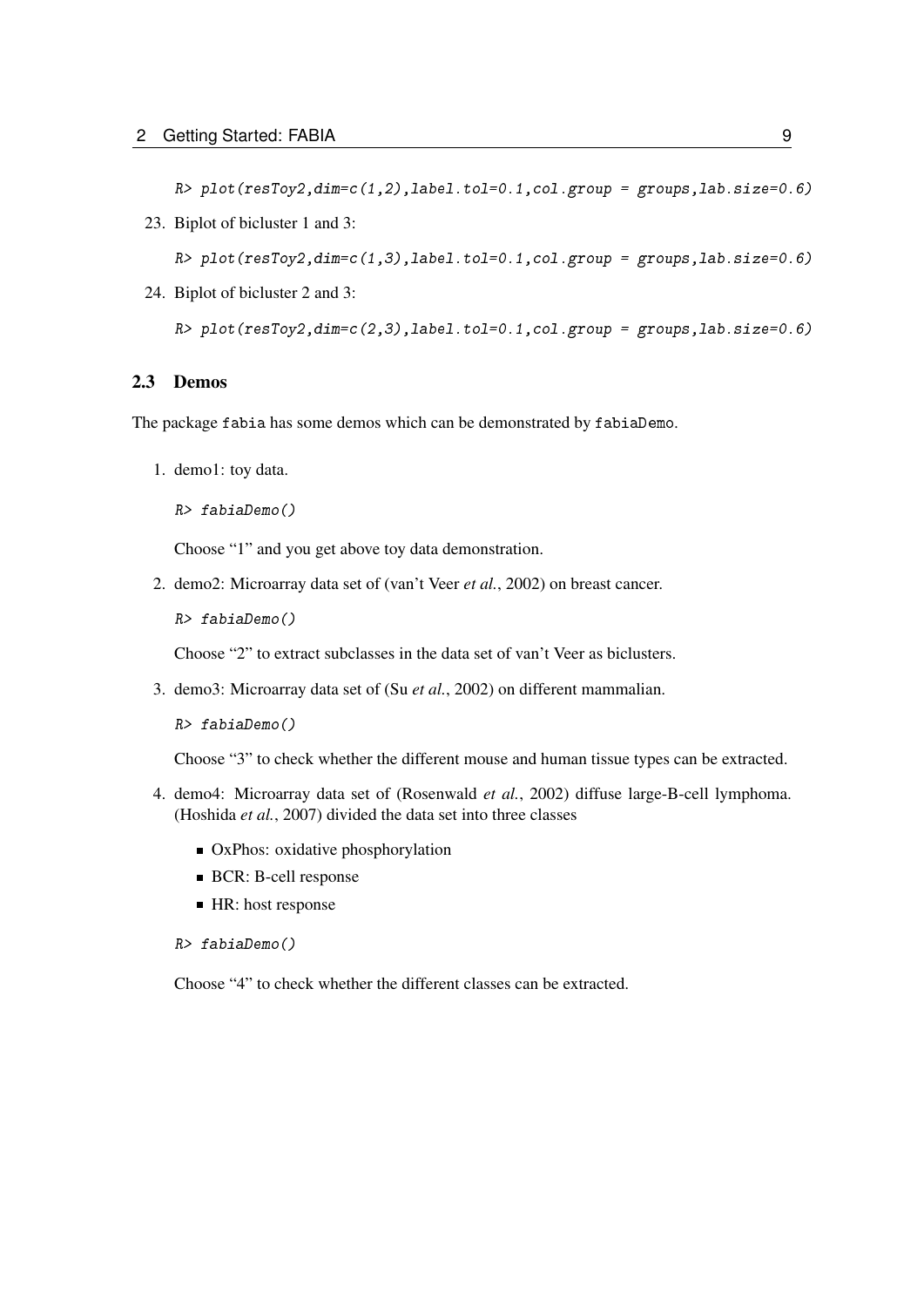

<span id="page-9-2"></span>Figure 1: The outer product  $\lambda z^T$  of two sparse vectors results in a matrix with a bicluster. Note, that the non-zero entries in the vectors are adjacent to each other for visualization purposes only.

## <span id="page-9-0"></span>3 The FABIA Model

For a detailed model description see the FABIA model [\(Hochreiter](#page-97-0) *et al.*, [2010\)](#page-97-0).

#### <span id="page-9-1"></span>3.1 Model Assumptions

We define a *bicluster* as a pair of a row (gene) set and a column (sample) set for which the rows are similar to each other on the columns and vice versa. In a multiplicative model, two vectors are similar if one is a multiple of the other, that is the angle between them is zero or as realization of random variables their correlation coefficient is one. It is clear that such a linear dependency on subsets of rows and columns can be represented as an outer product  $\lambda z^T$  of two vectors  $\lambda$ and  $\zeta$ . The vector  $\lambda$  corresponds to a *prototype column vector* that contains zeros for genes not participating in the bicluster, whereas z is a vector of *factors* with which the prototype column vector is scaled for each sample; clearly  $z$  contains zeros for samples not participating in the bicluster. Vectors containing many zeros or values close to zero are called *sparse vectors*. Fig. [1](#page-9-2) visualizes this representation by sparse vectors schematically.

The overall model for p biclusters and additive noise is

<span id="page-9-3"></span>
$$
\mathbf{X} = \sum_{i=1}^{p} \lambda_i \, \mathbf{z}_i^T + \mathbf{\Upsilon} = \mathbf{\Lambda} \, \mathbf{Z} + \mathbf{\Upsilon} \,, \tag{1}
$$

where  $\Upsilon \in \mathbb{R}^{n \times l}$  is additive noise and  $\lambda_i \in \mathbb{R}^n$  and  $z_i \in \mathbb{R}^l$  are the sparse prototype vector and the sparse vector of factors of the *i*-th bicluster, respectively. The second formulation above holds if  $\Lambda \in \mathbb{R}^{n \times p}$  is the sparse prototype matrix containing the prototype vectors  $\lambda_i$  as columns and  $\mathbf{Z} \in \mathbb{R}^{p \times l}$  is the sparse factor matrix containing the transposed factors  $z_i^T$  as rows. Note that Eq. [\(1\)](#page-9-3) formulates biclustering as sparse matrix factorization.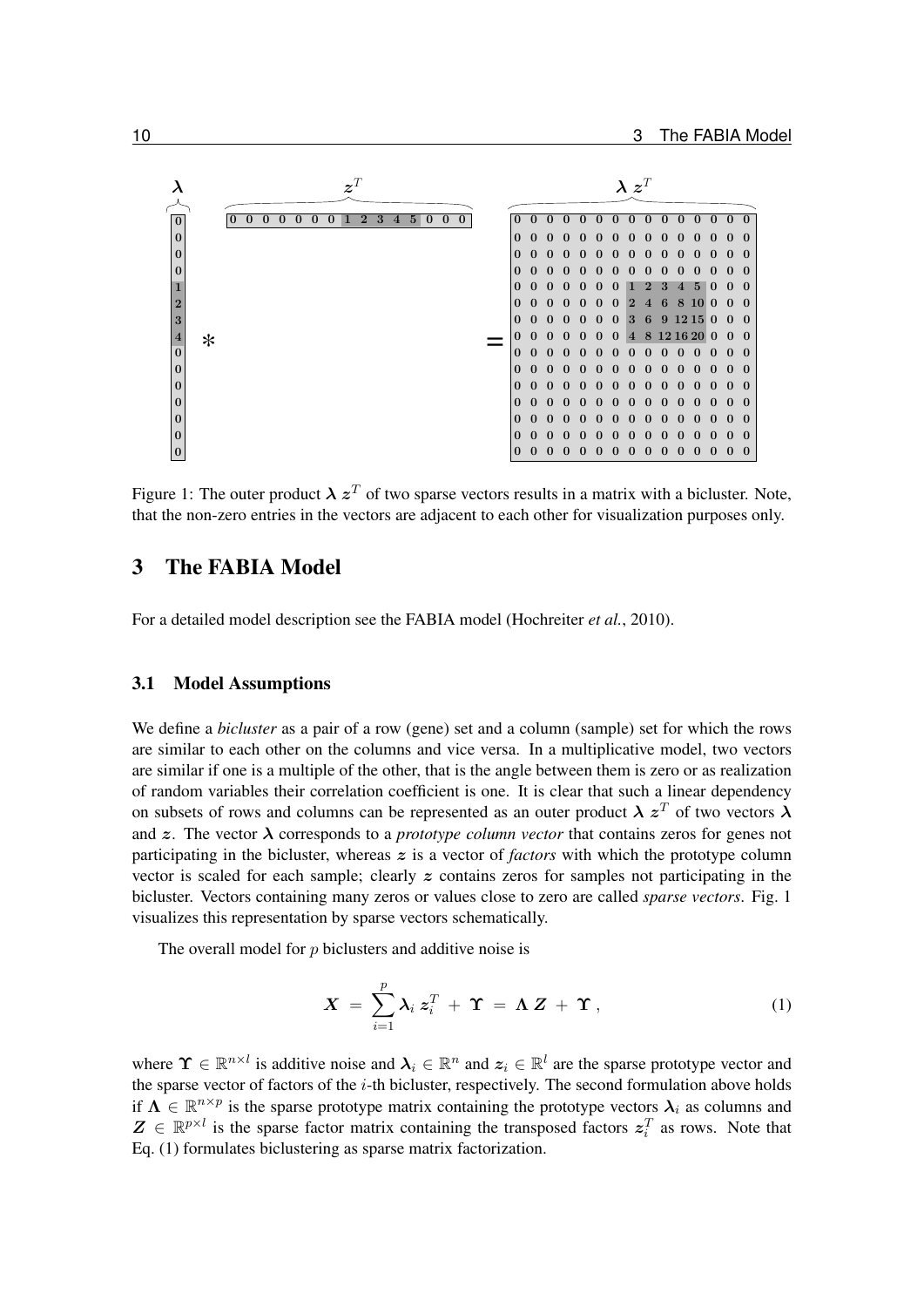According to Eq. [\(1\)](#page-9-3), the j-th sample  $x_j$ , i.e., the j-th column of X, is

<span id="page-10-0"></span>
$$
x_j = \sum_{i=1}^p \lambda_i z_{ij} + \epsilon_j = \Lambda \tilde{z}_j + \epsilon_j , \qquad (2)
$$

where  $\epsilon_j$  is the j-th column of the noise matrix  $\Upsilon$  and  $\tilde{z}_j = (z_{1j}, \dots, z_{pj})^T$  denotes the j-th column of the matrix Z. Recall that  $z_i^T = (z_{i1}, \ldots, z_{il})$  is the vector of values that constitutes the *i*-th bicluster (one value per sample), while  $\tilde{z}_i$  is the vector of values that contribute to the *j*-th sample (one value per bicluster).

The formulation in Eq. [\(2\)](#page-10-0) facilitates a generative interpretation by a factor analysis model with  $p$  factors

$$
x = \sum_{i=1}^p \lambda_i \, \tilde{z}_i + \epsilon = \Lambda \, \tilde{z} + \epsilon \,, \tag{3}
$$

where x are the observations,  $\Lambda$  is the loading matrix,  $\tilde{z}_i$  is the value of the *i*-th factor,  $\tilde{z}$  =  $(\tilde{z}_1,\ldots,\tilde{z}_p)^T$  is the vector of factors, and  $\epsilon \in \mathbb{R}^n$  is the additive noise. Standard factor analysis assumes that the noise is independent of  $\tilde{z}$ , that  $\tilde{z}$  is  $\mathcal{N}(0, I)$ -distributed, and that  $\epsilon$  is  $\mathcal{N}(0, \Psi)$ distributed, where the covariance matrix  $\Psi \in \mathbb{R}^{n \times n}$  is a diagonal matrix expressing independent Gaussian noise. The parameter  $\Lambda$  explains the dependent (common) and  $\Psi$  the independent variance in the observations  $x$ . Normality of the additive noise in gene expression is justified by the findings in [\(Hochreiter](#page-97-5) *et al.*, [2006\)](#page-97-5).

The unity matrix as covariance matrix for  $\tilde{z}$  may be violated by overlapping biclusters, however we want to avoid to divide a real bicluster into two factors. Thus, we prefer uncorrelated factors over more sparseness. The factors can be decorrelated by setting  $\hat{z} := A^{-1} \tilde{z}$  and  $\hat{\Lambda} := \Lambda A$ with the symmetric invertible matrix  $A^2 = E(\tilde{z} \tilde{z}^T)$ :

$$
\begin{aligned} &\bm{\Lambda}\,\bm{z}\,=\,\bm{\Lambda}\,\bm{A}\,\bm{A}^{-1}\,\bm{z}\,\,=\,\hat{\bm{\Lambda}}\,\hat{\bm{z}}\quad\text{and}\\ &\mathrm{E}\big(\hat{\bm{z}}\,\hat{\bm{z}}^T\big)\,=\,\bm{A}^{-1}\,\mathrm{E}\big(\tilde{\bm{z}}\,\tilde{\bm{z}}^T\big)\,\bm{A}^{-1}\,=\,\bm{A}^{-1}\bm{A}^2\bm{A}^{-1}\,=\bm{I}\,. \end{aligned}
$$

Standard factor analysis does not consider sparse factors and sparse loadings which are essential in our formulation to represent biclusters. Sparseness is obtained by a component-wise independent *Laplace* distribution [\(Hyvärinen and Oja, 1999\)](#page-97-6), which is now used as a prior on the factors  $\tilde{z}$  instead of the Gaussian:

$$
p(\tilde{\boldsymbol{z}}) = \left(\frac{1}{\sqrt{2}}\right)^p \prod_{i=1}^p e^{-\sqrt{2}|\tilde{z}_i|}
$$

Sparse loadings  $\lambda_i$  and, therefore sparse  $\Lambda$ , are achieved by two alternative strategies. In the first model, called FABIA, we assume a component-wise independent *Laplace* prior for the loadings (like for the factors):

$$
p(\boldsymbol{\lambda}_i) = \left(\frac{1}{\sqrt{2}}\right)^n \prod_{k=1}^n e^{-\sqrt{2}|\lambda_{ki}|} \tag{4}
$$

The FABIA model contains the product of Laplacian variables which is distributed proportionally to the 0-th order modified Bessel function of the second kind [\(Bithas](#page-96-2) *et al.*, [2007\)](#page-96-2). For large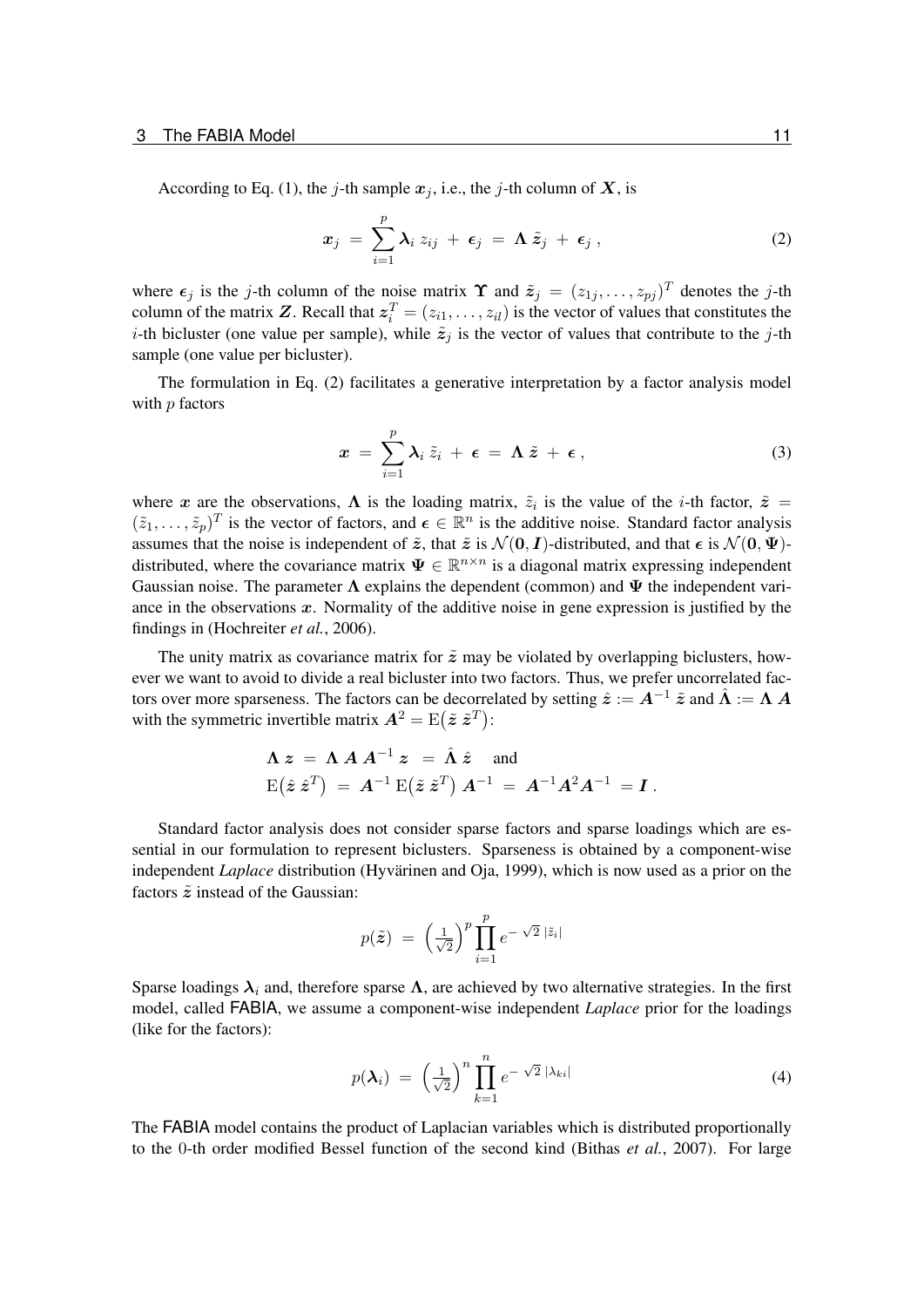

<span id="page-11-1"></span>Figure 2: Left: The mode of a Laplace (red, solid) vs. a Gaussian (dashed, blue) distribution. Right: The tails of a Laplace (red, solid) vs. a Gaussian (dashed, blue) distribution

values, this Bessel function is a negative exponential function of the square root of the random variable. Therefore, the tails of the distribution are heavier than those of the Laplace distribution. The Gaussian noise, however, reduces the heaviness of the tails such that the heaviness is between Gaussian and Bessel function tails — about as heavy as the tails of the Laplacian distribution. These *heavy tails* are exactly the desired model characteristics.

The second model, called FABIAS, applies a prior with parameter spL on the loadings that has only support at sparse regions. Following [\(Hoyer, 2004\)](#page-97-7), we define sparseness as

$$
\text{sp}(\boldsymbol{\lambda}_i) = \frac{\sqrt{n} - \sum_{k=1}^n |\lambda_{ki}| / \sum_{k=1}^n \lambda_{ki}^2}{\sqrt{n} - 1}
$$

leading to the prior

<span id="page-11-2"></span>
$$
p(\boldsymbol{\lambda}_i) = \begin{cases} c & \text{for} \quad \text{sp}(\boldsymbol{\lambda}_i) \leq \text{spL} \\ 0 & \text{for} \quad \text{sp}(\boldsymbol{\lambda}_i) > \text{spL} \end{cases} \tag{5}
$$

#### <span id="page-11-0"></span>3.2 Sparse Coding and Laplace Prior

Laplace prior enforces sparse codes on the factors. *Sparse coding* is the representation of items by the *strong activation* of a relatively *small set* of hidden factors while the factors are *almost constant* if not activated.

Laplace prior is suited for modeling strong activation for few samples while being otherwise almost constant. Fig. [2](#page-11-1) left shows the Laplacian mode compared to a Gaussian mode. The Laplacian mode is higher and narrower. Fig. [2](#page-11-1) right shows the tails of Gaussian and Laplace distribution, where the latter has higher values. This means for the Laplace distribution large values are more likely than for a Gaussian.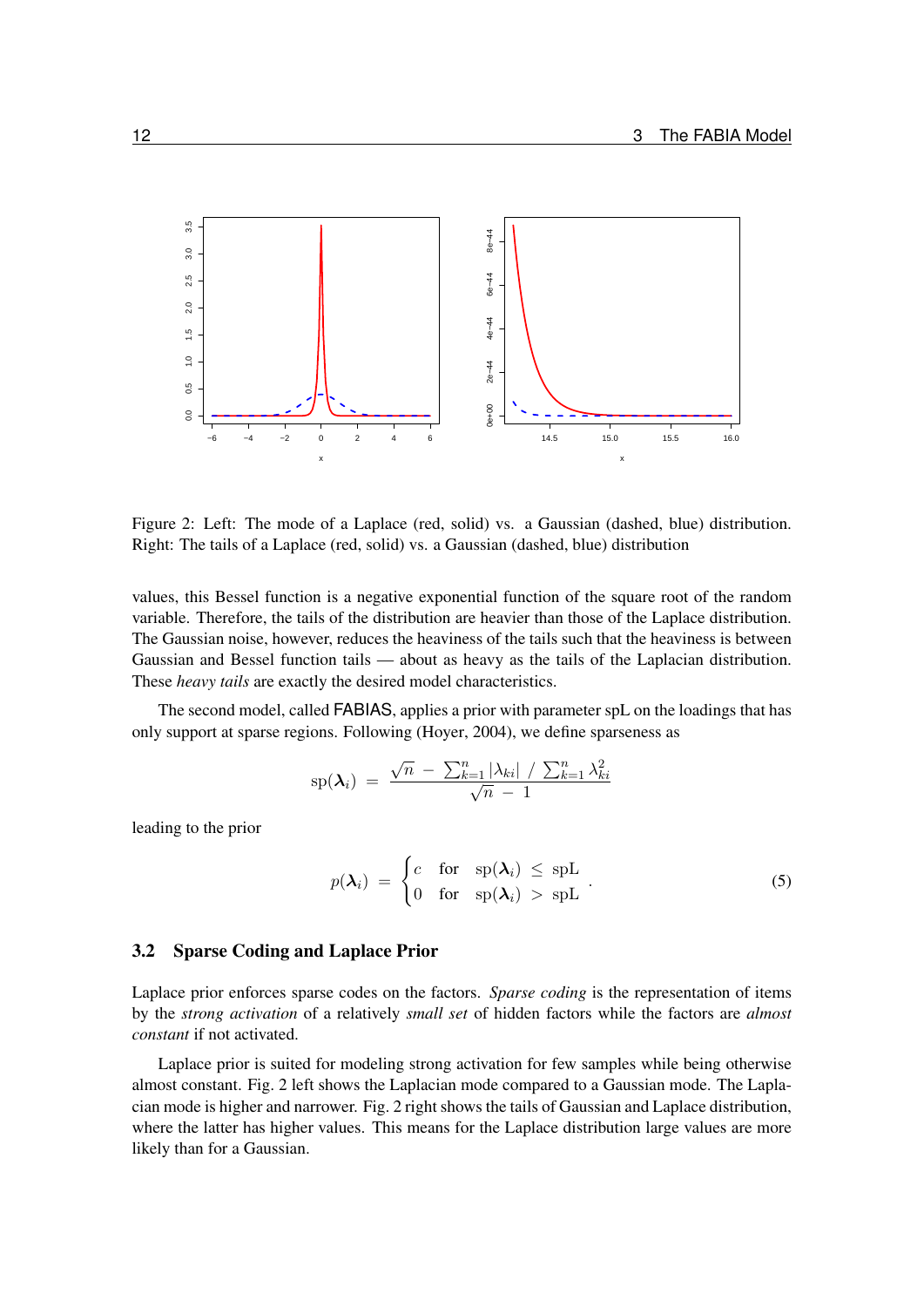#### <span id="page-12-0"></span>3.3 Model Selection

The free parameters  $\Lambda$  and  $\Psi$  can be estimated by Expectation-Maximization (EM; [Dempster](#page-97-8) *[et al.](#page-97-8)*, [1977\)](#page-97-8). With a prior probability on the loadings, the a posteriori of the parameters is maximized like in [\(Hochreiter](#page-97-5) *et al.*, [2006;](#page-97-5) [Talloen](#page-97-9) *et al.*, [2007\)](#page-97-9).

#### <span id="page-12-1"></span>3.3.1 Variational Approach for Sparse Factors

Model selection is not straightforward because the likelihood

$$
p(\boldsymbol{x} \mid \boldsymbol{\Lambda}, \boldsymbol{\Psi}) \ = \ \int p(\boldsymbol{x} \mid \tilde{\boldsymbol{z}}, \boldsymbol{\Lambda}, \boldsymbol{\Psi}) \ p(\tilde{\boldsymbol{z}}) \ d\tilde{\boldsymbol{z}}
$$

cannot be computed analytically for a Laplacian prior  $p(\tilde{z})$ . We employ a variational approach according to [Girolami](#page-97-10) [\(2001\)](#page-97-10) and [Palmer](#page-97-11) *et al.* [\(2006\)](#page-97-11) for model selection. They introduce a model family that is parametrized by  $\xi$ , where the maximum over models in this family is the true likelihood:

$$
\argmax_{\xi} p(\boldsymbol{x}|\boldsymbol{\xi}) = \log p(\boldsymbol{x}).
$$

Using an EM algorithm, not only the likelihood with respect to the parameters  $\Lambda$  and  $\Psi$  is maximized, but also with respect to  $\xi$ .

In the following,  $\Lambda$  and  $\Psi$  denote the actual parameter estimates. According to [Girolami](#page-97-10) [\(2001\)](#page-97-10) and [Palmer](#page-97-11) *et al.* [\(2006\)](#page-97-11), we obtain

$$
\mathrm{E}(\tilde{z}_j | \mathbf{x}_j) = (\boldsymbol{\Lambda}^T \boldsymbol{\Psi}^{-1} \boldsymbol{\Lambda} + \boldsymbol{\Xi}_j^{-1})^{-1} \boldsymbol{\Lambda}^T \boldsymbol{\Psi}^{-1} \mathbf{x}_j \quad \text{and} \\
\mathrm{E}(\tilde{z}_j \tilde{z}_j^T | \mathbf{x}_j) = (\boldsymbol{\Lambda}^T \boldsymbol{\Psi}^{-1} \boldsymbol{\Lambda} + \boldsymbol{\Xi}_j^{-1})^{-1} + \\
\mathrm{E}(\tilde{z}_j | \mathbf{x}_j) \mathrm{E}(\tilde{z}_j | \mathbf{x}_j)^T,
$$

where  $\Xi_j$  stands for diag  $(\xi_j)$ . The update for  $\xi_j$  is

<span id="page-12-3"></span>
$$
\boldsymbol{\xi}_j \ = \ \mathrm{diag}\left(\sqrt{\mathrm{E}(\tilde{\boldsymbol{z}}_j \ \tilde{\boldsymbol{z}}_j^T \mid \boldsymbol{x}_j)}\right) \ .
$$

#### <span id="page-12-2"></span>3.3.2 New Update Rules for Sparse Loadings

The update rules for FABIA (Laplace prior on loadings) are

$$
\mathbf{\Lambda}^{\text{new}} = \frac{\frac{1}{l} \sum_{j=1}^{l} x_j \mathbf{E}(\tilde{\mathbf{z}}_j \mid \mathbf{x}_j)^T - \frac{\alpha}{l} \mathbf{\Psi} \operatorname{sign}(\mathbf{\Lambda})}{\frac{1}{l} \sum_{j=1}^{l} \mathbf{E}(\tilde{\mathbf{z}}_j \tilde{\mathbf{z}}_j^T \mid \mathbf{x}_j)}\n\begin{array}{c}\n\text{(6)} \\
\text{diag}(\mathbf{\Psi}^{\text{new}}) = \mathbf{\Psi}^{\text{EM}} + \operatorname{diag}\left(\frac{\alpha}{l} \mathbf{\Psi} \operatorname{sign}(\mathbf{\Lambda})(\mathbf{\Lambda}^{\text{new}})^T\right)\n\end{array}\n\end{array}
$$

where

$$
\boldsymbol{\Psi}^{\text{EM}}\ =\ \text{diag}\bigg(\frac{1}{l}\sum_{j=1}^l \boldsymbol{x}_j\boldsymbol{x}_j^T\ -\ \boldsymbol{\Lambda}^{\text{new}}\frac{1}{l}\sum_{j=1}^l \text{E}\left(\tilde{\boldsymbol{z}}_j\mid \boldsymbol{x}_j\right)\ \boldsymbol{x}_j^T\bigg).
$$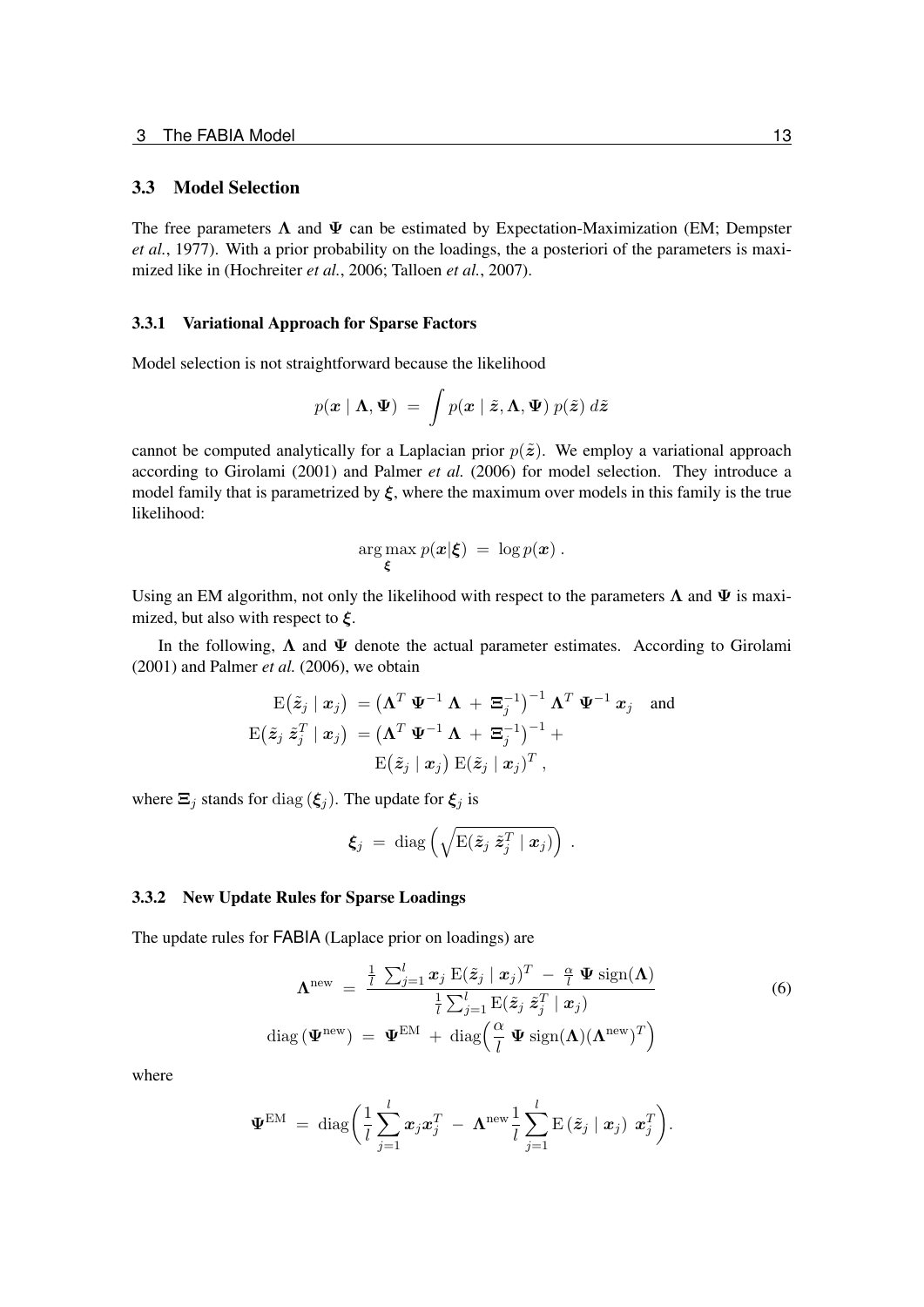The update rules for FABIAS must take into account that each  $\lambda_i$  from  $\Lambda$  has a prior with restricted support. Therefore the sparseness constraints  $sp(\lambda_i) \leq spL$  from Eq. [\(5\)](#page-11-2) hold. These constraints are ensured by a projection of  $\lambda_i$  after each  $\Lambda$  update according to [Hoyer](#page-97-7) [\(2004\)](#page-97-7). The projection is a convex quadratic problem which minimizes the Euclidean distance to the original vector subject to the constraints. The projection problem can be solved fast by an iterative procedure where the l<sub>2</sub>-norm of the vectors is fixed to 1. We update diag( $\Psi^{\text{new}}$ ) =  $\Psi^{\text{EM}}$  and project each updated prototype vector to a sparse vector with sparseness spL giving the overall projection:

$$
\mathbf{\Lambda}^{\text{new}}~=~\text{proj}\left(\frac{\frac{1}{l}\sum_{j=1}^{l}\boldsymbol{x}_j\ \mathrm{E}\left(\tilde{\boldsymbol{z}}_j\mid\boldsymbol{x}_j\right)^T}{\frac{1}{l}\sum_{j=1}^{l}\mathrm{E}(\tilde{\boldsymbol{z}}_j\ \tilde{\boldsymbol{z}}_j^T\mid\boldsymbol{x}_j)},\mathrm{spL}\right)
$$

#### <span id="page-13-0"></span>3.3.3 Extremely Sparse Priors

Some gene expression data sets are sparser than Laplacian. For example, during estimating DNA copy numbers with Affymetrix SNP 6 arrays, we observed a kurtosis larger than 30 (FABIA results shown at [http://www.bioinf.jku.at/software/fabia/fabia.html\)](http://www.bioinf.jku.at/software/fabia/fabia.html). We want to adapt our model class to deal with such sparse data sets. Toward this end, we define extremely sparse priors both on the factors and the loadings utilizing the following (pseudo) distributions:

| Generalized Gaussians: $p(z) \propto \exp(- z ^{\beta})$ |                                      |
|----------------------------------------------------------|--------------------------------------|
| Jeffrey's prior:                                         | $p(z) \propto \exp(-\ln z ) = 1/ z $ |
| Improper prior:                                          | $p(z) \propto \exp( z ^{-\beta})$    |

For the first distribution, we assume  $0 < \beta \le 1$  and for the third  $0 < \beta$ . Note, the third distribution may only exist on the interval [ $\epsilon$ ,  $a$ ] with  $0 < \epsilon < a$ . We assume that  $\epsilon$  is sufficiently small.

For the *loadings*, we need the derivatives of the negative log-distributions for optimizing the log-posterior. These derivatives are proportional to  $|z|^{-\text{spl}}$ , where spl = 0 corresponds to the Laplace prior and spl  $> 0$  to sparser priors. The update rule is as in Eq. [\(6\)](#page-12-3), where  $sign(\Lambda)$  is replaced by  $|\Lambda|^{-spl}$  sign $(\Lambda)$  with element-wise operations (absolute value, sign, exponentiation, multiplication).

For the *factors*, we represent the priors through a convex variational form according to [Palmer](#page-97-11) *[et al.](#page-97-11)* [\(2006\)](#page-97-11). That is possible because  $g(z) = -\ln p(\sqrt{z})$  is increasing and concave for  $z > 0$ (first order derivatives are larger and second order smaller than zero). According to [Palmer](#page-97-11) *et al.* [\(2006\)](#page-97-11), the update for  $\xi_i$  is

$$
\boldsymbol{\xi}_j \; \propto \; \text{diag}\Big(\text{E}\big(\tilde{\boldsymbol{z}}_j \; \tilde{\boldsymbol{z}}_j^T \mid \boldsymbol{x}_j\big)^{\text{spz}}\Big)
$$

for all spz  $> 1/2$ , where spz =  $1/2$  ( $\beta = 1$ ) represents the Laplace prior and spz  $> 1/2$  leads to sparser priors.

#### <span id="page-13-1"></span>3.4 Data Preprocessing and Initialization

The data should be centered to zero mean, zero median, or zero mode (see supplementary). If the correlation of weak signals is of interest too, we recommend to normalize the data.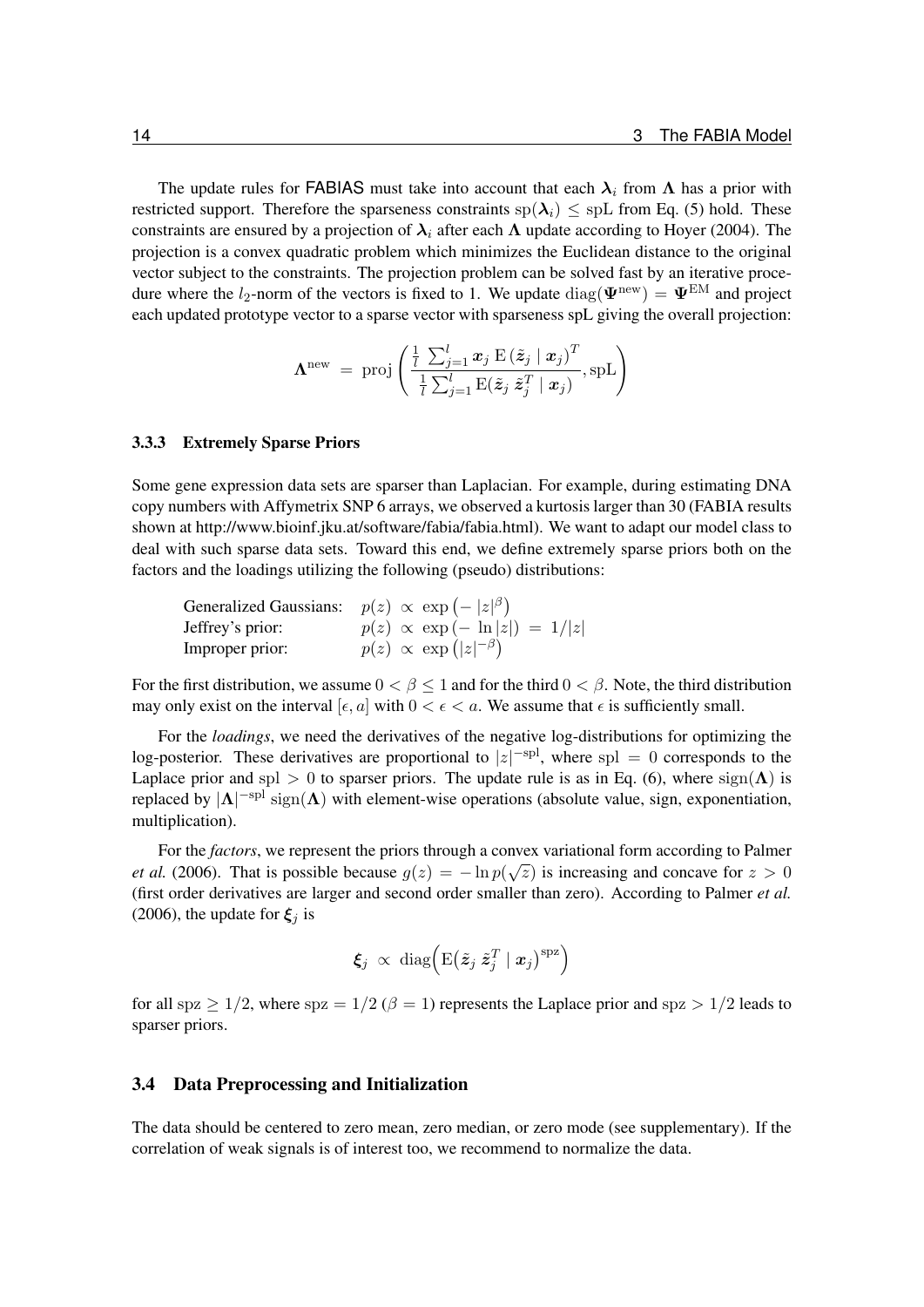The iterative model selection procedure requires initialization of the parameters  $\Lambda$ ,  $\Psi$ , and  $\xi_i$ . We initialize the variational parameter vectors  $\xi_j$  by ones,  $\Lambda$  randomly, and  $\Psi = \text{diag}(\max(\delta, \text{covar}(\bm{x}) - \sigma_{\text{max}}(\delta, \text{covar}(\bm{x}))$  $\mathbf{\Lambda} \mathbf{\Lambda}^T )$ ).

Alternatively  $\Lambda$  can be initialized by the result of a singular value decomposition (SVD).

The user may supply the result of independent component analysis (ICA) as a sparse initialization for  $\Lambda$ . ICA can also determine first Z from which  $\Lambda$  can be obtained as the least square solution to  $X = \Lambda Z$ .

#### <span id="page-14-0"></span>3.5 Information Content of Biclusters

A highly desired property for biclustering algorithms is the ability to rank the extracted biclusters analogously to principal components which are ranked according to the data variance they explain. We rank biclusters according to the information they contain about the data. The information content of  $\tilde{z}_j$  for the j-th observation  $x_j$  is the mutual information between  $\tilde{z}_j$  and  $x_j$ :

$$
I(\boldsymbol{x}_j; \tilde{\boldsymbol{z}}_j) = H(\tilde{\boldsymbol{z}}_j) - H(\tilde{\boldsymbol{z}}_j \mid \boldsymbol{x}_j) = \frac{1}{2} \ln \left| \boldsymbol{I}_p + \boldsymbol{\Xi}_j \boldsymbol{\Lambda}^T \boldsymbol{\Psi}^{-1} \boldsymbol{\Lambda} \right|
$$

The independence of  $x_j$  and  $\tilde{z}_j$  across j gives

$$
{\rm I}({\bm X};{\bm Z})\ =\ \frac{1}{2}\,\sum_{j=1}^l\ln\left|{\bm I}_p\ + \ {\bm \Xi}_j\ {\bm \Lambda}^T\ {\bm \Psi}^{-1}\ {\bm \Lambda}\right|\,.
$$

For the FARMS summarization algorithm ( $p = 1$  and  $\Xi_j = 1$ ), this information is the negative logarithm of the I/NI call [\(Talloen](#page-97-9) *et al.*, [2007\)](#page-97-9).

To assess the information content of one factor, we consider the case that factor  $\tilde{z}_i$  is removed from the final model. This corresponds to setting  $\xi_{ij} = 0$  (by  $\xi_{ij}$ , we denote the *i*-th entry in  $\xi_j$ ) and therefore the explained covariance  $\xi_{ji} \lambda_i \lambda_i^T$  is removed:

$$
\pmb{x}_j \mid (\tilde{\pmb{z}}_j \setminus z_{ij}) \ \sim \ \mathcal{N} \big( \mathbf{\Lambda} \ \tilde{\pmb{z}}_j \rvert_{z_{ij}=0} \ , \ \pmb{\Psi} \ + \ \xi_{ij} \ \pmb{\lambda}_i \ \pmb{\lambda}_i^T \big)
$$

The information of  $z_{ij}$  given the other factors is

$$
\begin{aligned} \mathrm{I}(\boldsymbol{x}_j; z_{ij} \mid (\tilde{\boldsymbol{z}}_j \setminus z_{ij})) \; &= \; \mathrm{H}(z_{ij} \mid (\tilde{\boldsymbol{z}}_j \setminus z_{ij})) - \mathrm{H}(z_{ij} \mid (\tilde{\boldsymbol{z}}_j \setminus z_{ij}), \boldsymbol{x}_j) \\ & = \; \frac{1}{2} \; \ln \left( 1 \; + \; \xi_{ij} \; \boldsymbol{\lambda}_i^T \boldsymbol{\Psi}^{-1} \boldsymbol{\lambda}_i \right) \,. \end{aligned}
$$

Again independence across  $i$  gives

$$
I(\boldsymbol{X};\boldsymbol{z}_i^T\mid(\boldsymbol{Z}\setminus\boldsymbol{z}_i^T))\ =\ \frac{1}{2}\ \sum_{j=1}^l\ \ln\left(1\ +\ \xi_{ij}\ \boldsymbol{\lambda}_i^T\boldsymbol{\Psi}^{-1}\boldsymbol{\lambda}_i\right)\ .
$$

This information content gives that part of information in x that  $z_i^T$  conveys across all examples. Note that also the number of nonzero  $\lambda_i$ 's (size of the bicluster) enters the information content.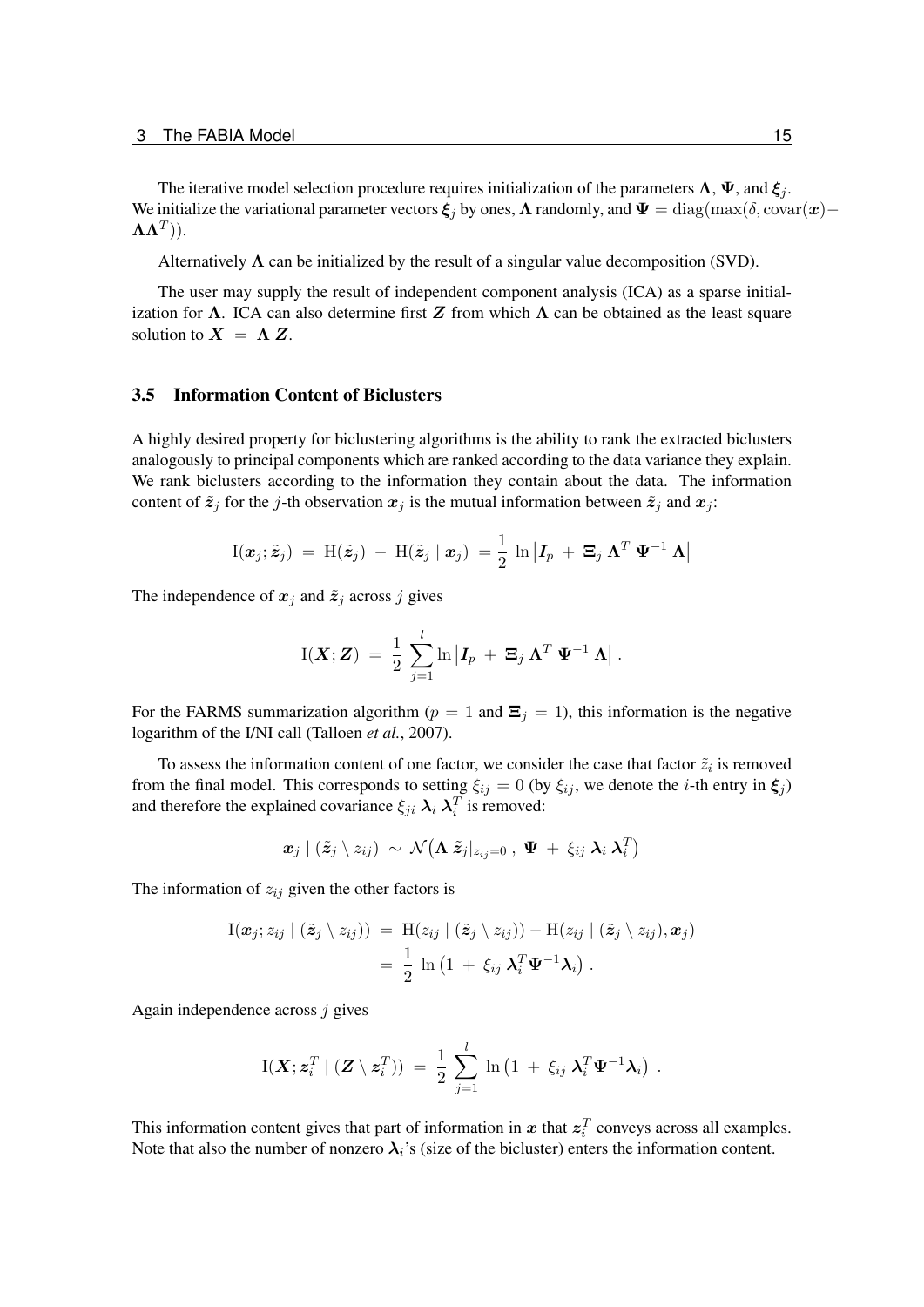#### <span id="page-15-0"></span>3.6 Extracting Members of Biclusters

After model selection in Section [3.3](#page-12-0) and ranking of bicluster in Section [3.5,](#page-14-0) the i-th bicluster has soft gene memberships given by the absolute values of  $\lambda_i$  and soft sample memberships given by the absolute values of  $z_i^T$ .

However, applications may need hard memberships. We determine the members of bicluster  $i$ by selecting absolute values  $\lambda_{ki}$  and  $z_{ij}$  above thresholds thresL and thresZ, respectively.

First, the second moment of each factor is normalized to 1 resulting in a factor matrix  $\hat{Z}$  (in accordance with  $E(\tilde{z}\tilde{z}^T) = I$ ). Consequently,  $\Lambda$  is rescaled to  $\hat{\Lambda}$  such that  $\Lambda Z = \hat{\Lambda}\hat{Z}$ . Now the threshold thres $Z$  can be chosen to determine which percentage of samples will on average belong to a bicluster. For a Laplace prior, this percentage can be computed by  $\frac{1}{2} \exp(-\sqrt{2}/\text{thresZ})$ .

In the default setting, for each factor  $\hat{z}_i$ , only one bicluster is extracted. In gene expression, an expression pattern is either absent or present but not negatively present. Therefore, the  $i$ -th bicluster is either determined by the positive or negative values of  $\hat{z}_{ij}$ . Which one of these two possibilities is chosen is decided by whether the sum over  $|\hat{z}_{ij}| > \text{thresZ}$  is larger for the positive or negative  $\hat{z}_{ij}$ .

The threshold thresL for the loadings is more difficult to determine, because normalization would lead to a rescaling of the already normalized factors. Since biclusters may overlap, the contribution of  $\lambda_{ki}z_{ij}$  that are relevant must be estimated. Therefore, we first estimate the standard deviation of  $\Lambda Z$  by

sdLZ = 
$$
\sqrt{\frac{1}{p l n} \sum_{(i,j,k)=(1,1,1)}^{(p,l,n)} (\hat{\lambda}_{ki} \hat{z}_{ij})^2}.
$$

We set this standard deviation to the product of both thresholds which is solved for thresL: thres  $L = sdLZ / thresZ$ . However, an optimal thres L depends on the sparseness parameters and on the characteristics of the biclustering problem.

#### <span id="page-15-1"></span>3.7 C implementation of FABIA

The functions fabia, fabias, and spfabia are implemented in C. It turned out that these implementations are not only faster, but also more precise. Especially we use an efficient Cholesky decomposition to compute the inverse of positive definite matrices. Some R functions for computing the inverse like solve were inferior to that implementation.

## <span id="page-15-2"></span>A Class Factorization

Factorization is the class structure for results of matrix factorization. Especially it is designed for factor analysis used for biclustering.

The summary method shows information about biclusters. The show method plots information about biclusters. The showSelected method plots selected information about biclusters. The plot method produces biplots of biclusters.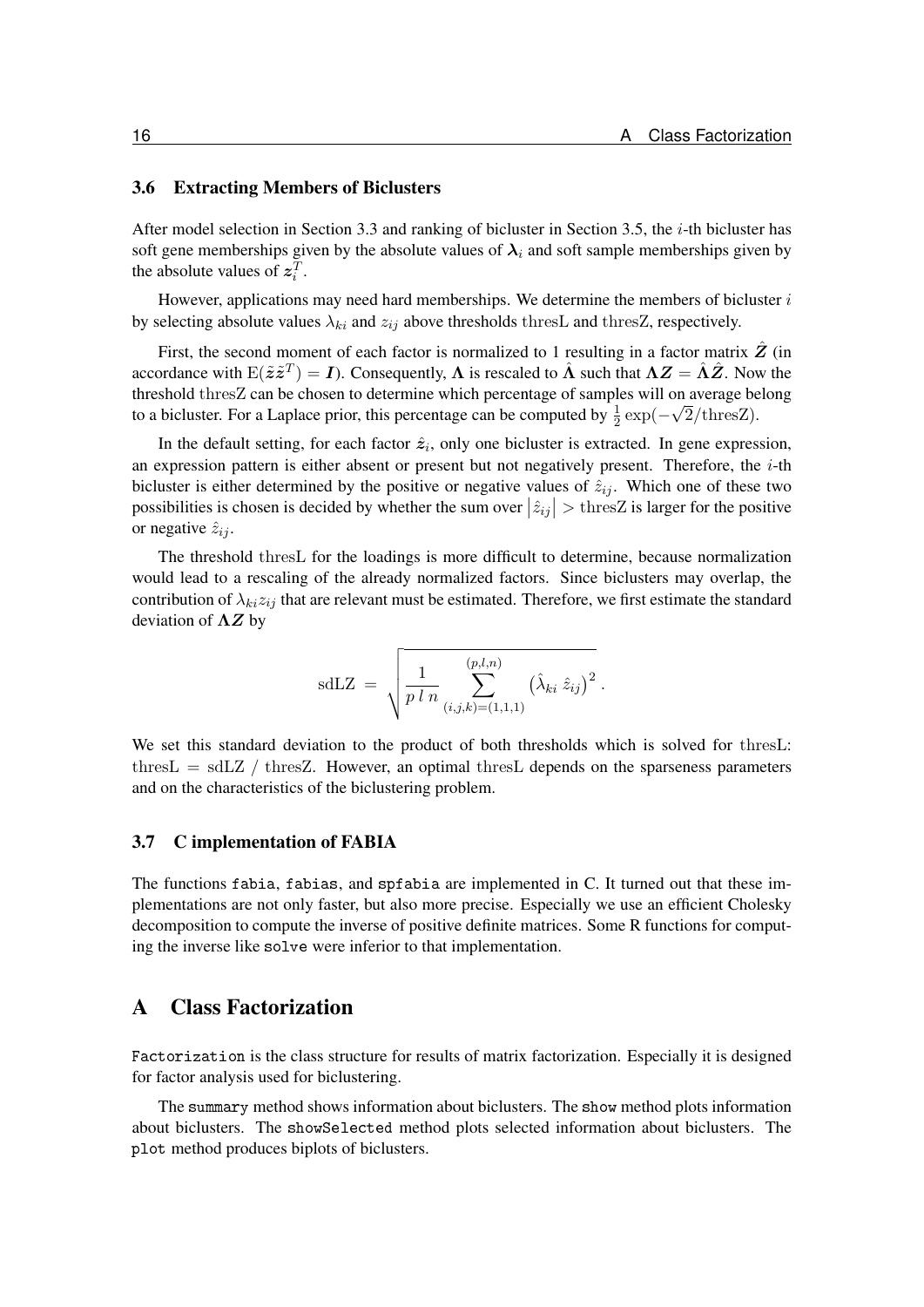Objects can be created by fabia, fabias, fabiap, fabiasp, mfsc, nmfsc, nmfdiv, and nmfeu.

Objects of class Factorization have the following slots:

1. parameters: Saves parameters of the factorization method in a list: "method", "number of cycles", "sparseness weight", "sparseness prior for loadings", "sparseness prior for factors", "number biclusters", "projection sparseness loadings", "projection sparseness factors", "initialization range", "are loadings rescaled after each iterations", "normalization = scaling of rows",

4. p2: left dimension of right matrix.

2. n: number of rows, left dimension.

3. p1: right dimension of left matrix.

"centering method of rows", "parameter for method".

- 5. l: number of columns, right dimension.
- 6. center: vector of the centers.
- 7. scaleData: vector of the scaling factors.
- 8. X: centered and scaled data matrix  $n \times l$ .
- 9. L: left matrix  $n \times p1$ .
- 10. Z: right matrix  $p2 \times l$ .
- 11. M: middle matrix  $p1 \times p2$ .
- 12. LZ: matrix ΛMZ .
- 13. U: noise matrix.
- 14. avini: information of each bicluster, vector of length p2.
- 15. xavini: information extracted from each sample, vector of length l.
- 16. ini: information of each bicluster in each sample, matrix  $p2 \times l$ .
- 17. Psi: noise variance per row, vector of length  $n$ .
- 18. lapla: prior information for each sample, vector of length l.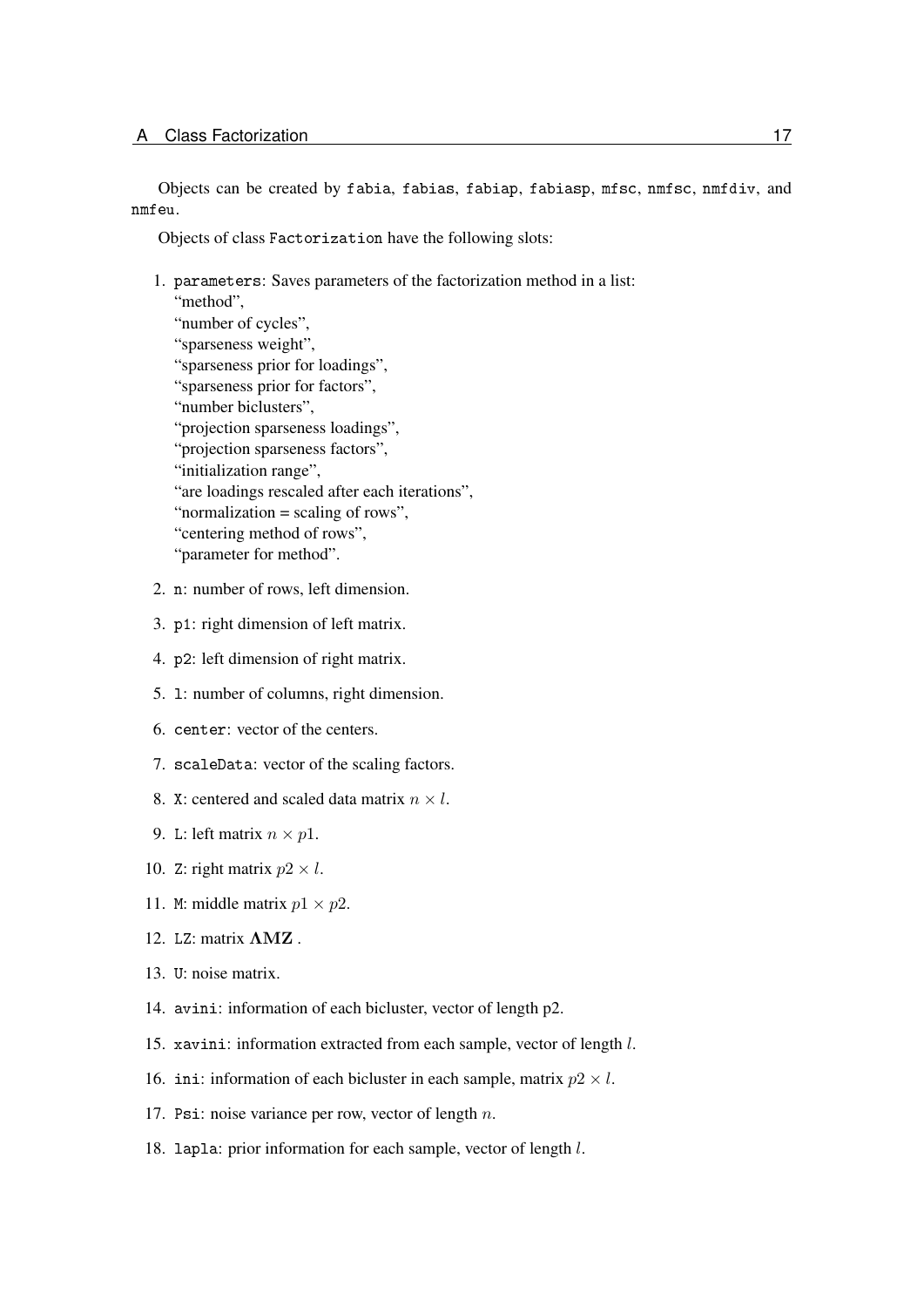This class contains the result of different matrix factorization methods. The methods may be generative or not.

Methods my be "singular value decomposition" (M contains singular values as well as avini,  $\Lambda$  and Z are orthonormal matrices), "independent component analysis" (Z contains the projection/sources,  $\Lambda$  is the mixing matrix, M is unity), "factor analysis" (Z contains factors,  $\Lambda$  the loadings, M is unity, U the noise,  $\Psi$  the noise covariance, lapla is a variational parameter for non-Gaussian factors, avini and ini are the information the factors convey about the observations).

## <span id="page-17-0"></span>B Biclustering and Matrix Factorization Methods

## <span id="page-17-1"></span>B.1 fabi

Factor Analysis for Bicluster Acquisition: Laplace Prior (FABI) [\(Hochreiter](#page-97-0) *et al.*, [2010\)](#page-97-0).

R implementation of fabia, therefore it is *slow*.

- 1. Usage: fabi(X,p=5,alpha=0.1,cyc=500,spl=0,spz=0.5,center=2,norm=1)
- 2. Arguments:
	- $\blacksquare$  X: the data matrix.
	- p: number of hidden factors = number of biclusters; default = 5.
	- alpha: sparseness loadings  $(0 1.0)$ ; default = 0.1.
	- $\bullet$  cyc: number of iterations; default = 500.
	- $\blacksquare$  spl: sparseness prior loadings (0 2.0): default = 0 (Laplace).
	- spz: sparseness factors  $(0.5 2.0)$ ; default = 0.5 (Laplace).
	- center: data centering: 1 (mean), 2 (median),  $> 2$  (mode), 0 (no); default = 2.
	- norm: data normalization: 1 (0.75-0.25 quantile),  $>1$  (var=1), 0 (no); default = 1.
- 3. Return Values:
	- $\blacksquare$  object of the class Factorization. Containing LZ (estimated noise free data  $\Lambda Z$ ), L (loadings  $\Lambda$ ), Z (factors  $Z$ ), U (noise  $X-\Lambda Z$ ), center (centering vector), scaleData (scaling vector), X (centered and scaled data X), Psi (noise variance  $\Psi$ ), lapla (variational parameter), avini (the information which the factor  $z_{ij}$  contains about  $x_j$ averaged over j) xavini (the information which the factor  $\tilde{z}_i$  contains about  $x_i$  averaged over j) ini (for each j the information which the factor  $z_{ij}$  contains about  $x_i$ ).

Biclusters are found by sparse factor analysis where *both* the factors and the loadings are sparse.

Essentially the model is the sum of outer products of vectors:

$$
\boldsymbol{X} \ = \ \sum_{i=1}^p \boldsymbol{\lambda}_i \ \boldsymbol{z}_i^T \ + \ \boldsymbol{\Upsilon} \ ,
$$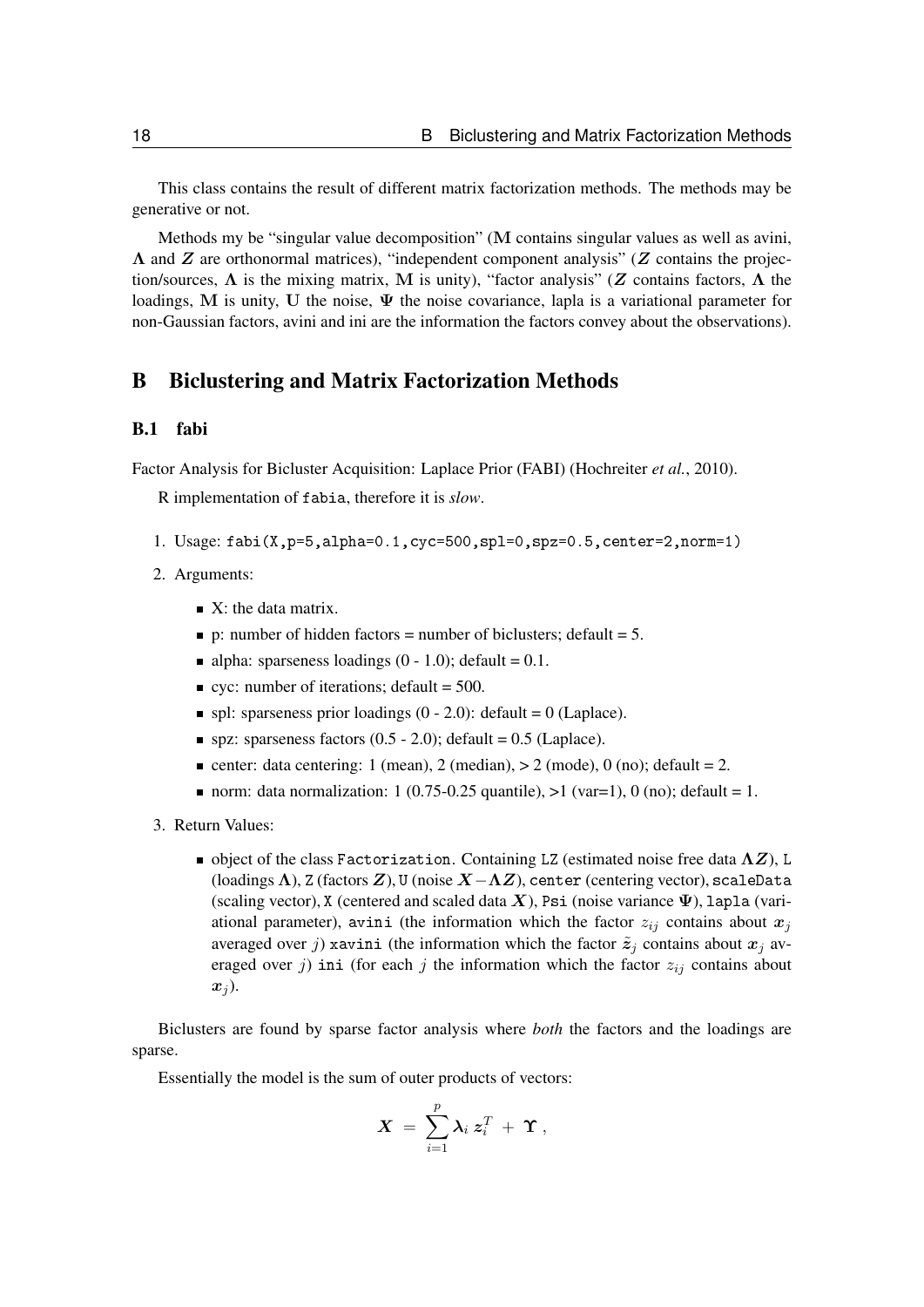where the number of summands  $p$  is the number of biclusters. The matrix factorization is

$$
X = \Lambda Z + \Upsilon.
$$

Here  $\boldsymbol{X} \in \mathbb{R}^{n \times l}$  and  $\boldsymbol{\Upsilon} \in \mathbb{R}^{n \times l}$ ,  $\boldsymbol{\lambda}_i \in \mathbb{R}^n$ ,  $\boldsymbol{z}_i \in \mathbb{R}^l$ ,  $\boldsymbol{\Lambda} \in \mathbb{R}^{n \times p}$ ,  $\boldsymbol{Z} \in \mathbb{R}^{p \times l}$ .

If the nonzero components of the sparse vectors are grouped together then the outer product results in a matrix with a nonzero block and zeros elsewhere.

For a single data vector  $x$  that is

$$
x\ =\ \sum_{i=1}^p \lambda_i z_i\ +\ \epsilon\ =\ \Lambda \tilde{z}\ +\ \epsilon
$$

The model assumptions are:

*Factor Prior is Independent Laplace:*

$$
p(\tilde{\boldsymbol{z}}) = \left(\frac{1}{\sqrt{2}}\right)^p \prod_{i=1}^p e^{-\sqrt{2} |z_i|}
$$

*Loading Prior is Independent Laplace:*

$$
p(\boldsymbol{\lambda}_i) = \left(\frac{1}{\sqrt{2}}\right)^n \prod_{k=1}^n e^{-\sqrt{2} |\lambda_{ki}|}
$$

*Noise: Gaussian independent*

$$
p(\epsilon) = \left(\frac{1}{\sqrt{2 \pi}}\right)^n \prod_{k=1}^n \frac{1}{\sigma_k} e^{\sum_{k=1}^n \frac{\epsilon_k^2}{\sigma_k^2}}
$$

*Data Mean:*

$$
E(x) = E(\Lambda \tilde{z} + \epsilon) = \Lambda E(\tilde{z}) + E(\epsilon) = 0
$$

*Data Covariance:*

$$
\mathbf{E}(\mathbf{x} \mathbf{x}^T) = \mathbf{\Lambda} \mathbf{E}(\tilde{\mathbf{z}} \tilde{\mathbf{z}}^T) \mathbf{\Lambda}^T + \mathbf{\Lambda} \mathbf{E}(\tilde{\mathbf{z}}) \mathbf{E}(\boldsymbol{\epsilon}^T) + \mathbf{E}(\tilde{\mathbf{z}}) \mathbf{E}(\boldsymbol{\epsilon}) \mathbf{\Lambda}^T + \mathbf{E}(\boldsymbol{\epsilon} \mathbf{\epsilon}^T)
$$
  
=  $\mathbf{\Lambda} \mathbf{\Lambda}^T + \text{diag}(\sigma_k^2)$ 

Normalizing the data to variance one for each component gives

$$
\sigma_k^2 + \left(\boldsymbol{\lambda}^k\right)^T \boldsymbol{\lambda}^k = 1
$$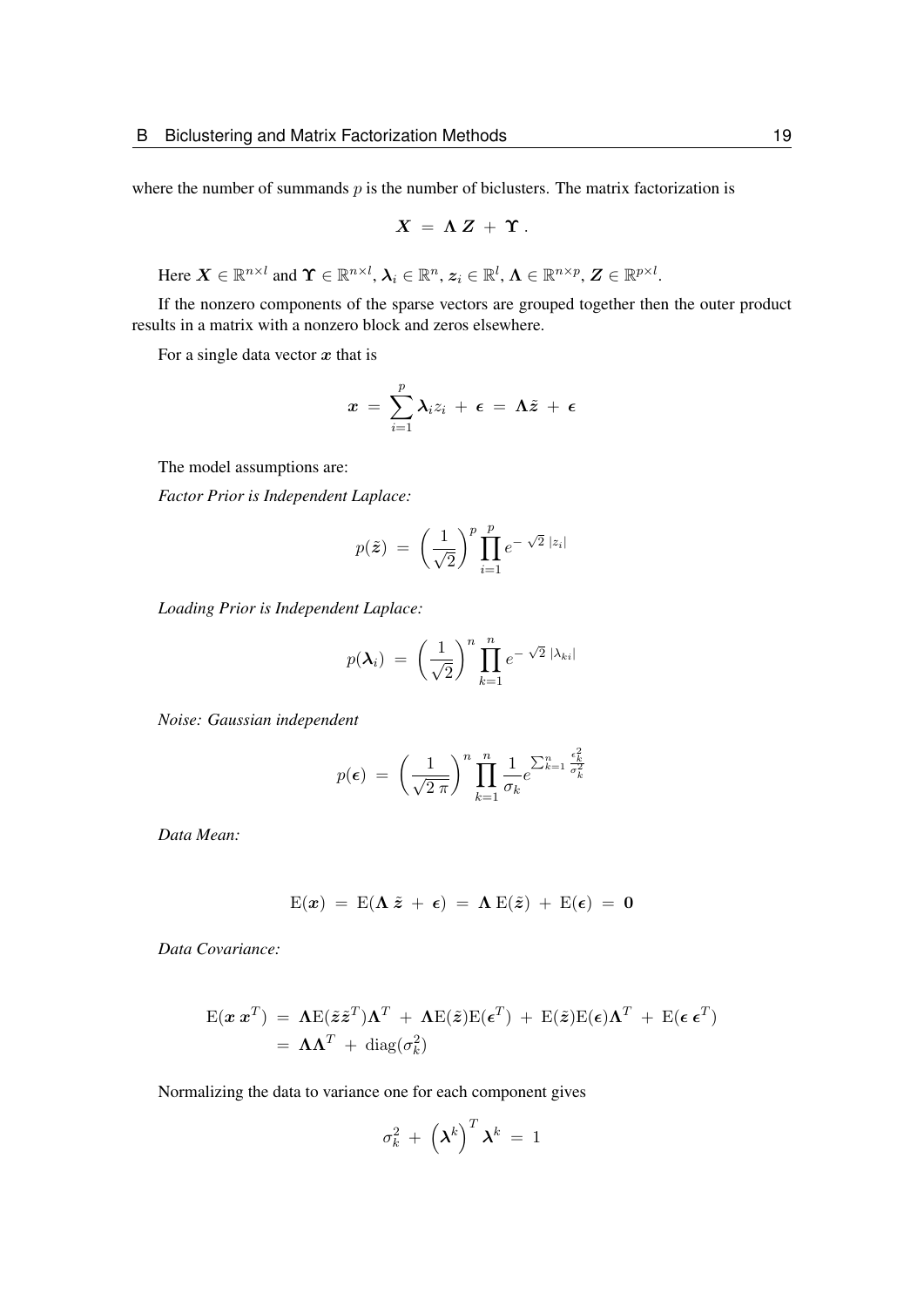Here  $\lambda^k$  is the k-th row of  $\Lambda$  (which is a row vector of length p). We recommend to *normalize the components to variance one* in order to make the signal and noise comparable across components.

*Estimated Parameters:*  $\Lambda$  and  $\Psi$  ( $\sigma_k$ )

*Estimated Latent Variables:* Z

*Estimated Noise Free Data:* Λ Z

*Estimated Biclusters:*  $\lambda_i z_i^T$  Larges values give the bicluster (ideal the nonzero values).

The model selection is performed by a variational approach according to [\(Girolami, 2001\)](#page-97-10) and [\(Palmer](#page-97-11) *et al.*, [2006\)](#page-97-11).

We included a prior on the parameters and minimize a lower bound on the posterior of the parameters given the data. The update of the loadings includes an additive term which pushes the loadings toward zero (Gaussian prior leads to an multiplicative factor).

The code is implemented in R , therefore it is *slow*.

EXAMPLE:

```
#---------------
# TEST
#---------------
dat <- makeFabiaDataBlocks(n = 100,1= 50,p = 3,f1 = 5,f2 = 5,
  of1 = 5, of2 = 10, sd\_noise = 3.0, sd\_z\_noise = 0.2, mean\_z = 2.0,sd_z = 1.0, sd_l<sub>noise</sub> = 0.2, meanl = 3.0, sd_l = 1.0X \leftarrow \text{dat}[[1]]Y \leftarrow dat \lceil \lceil 2 \rceil \rceilresEx \leftarrow fabi(X, 3, 0.01, 20)#---------------
# DEMO1
#---------------
dat <- makeFabiaDataBlocks(n = 1000, l= 100, p = 10, f1 = 5, f2 = 5,
  of1 = 5, of2 = 10, sd\_noise = 3.0, sd\_z\_noise = 0.2, mean\_z = 2.0,sd_z = 1.0, sd_l_pnoise = 0.2, meanl = 3.0, sd_l = 1.0X \leq - dat \lceil \lceil 1 \rceil \rceilY \leftarrow \text{dat}[[2]]
```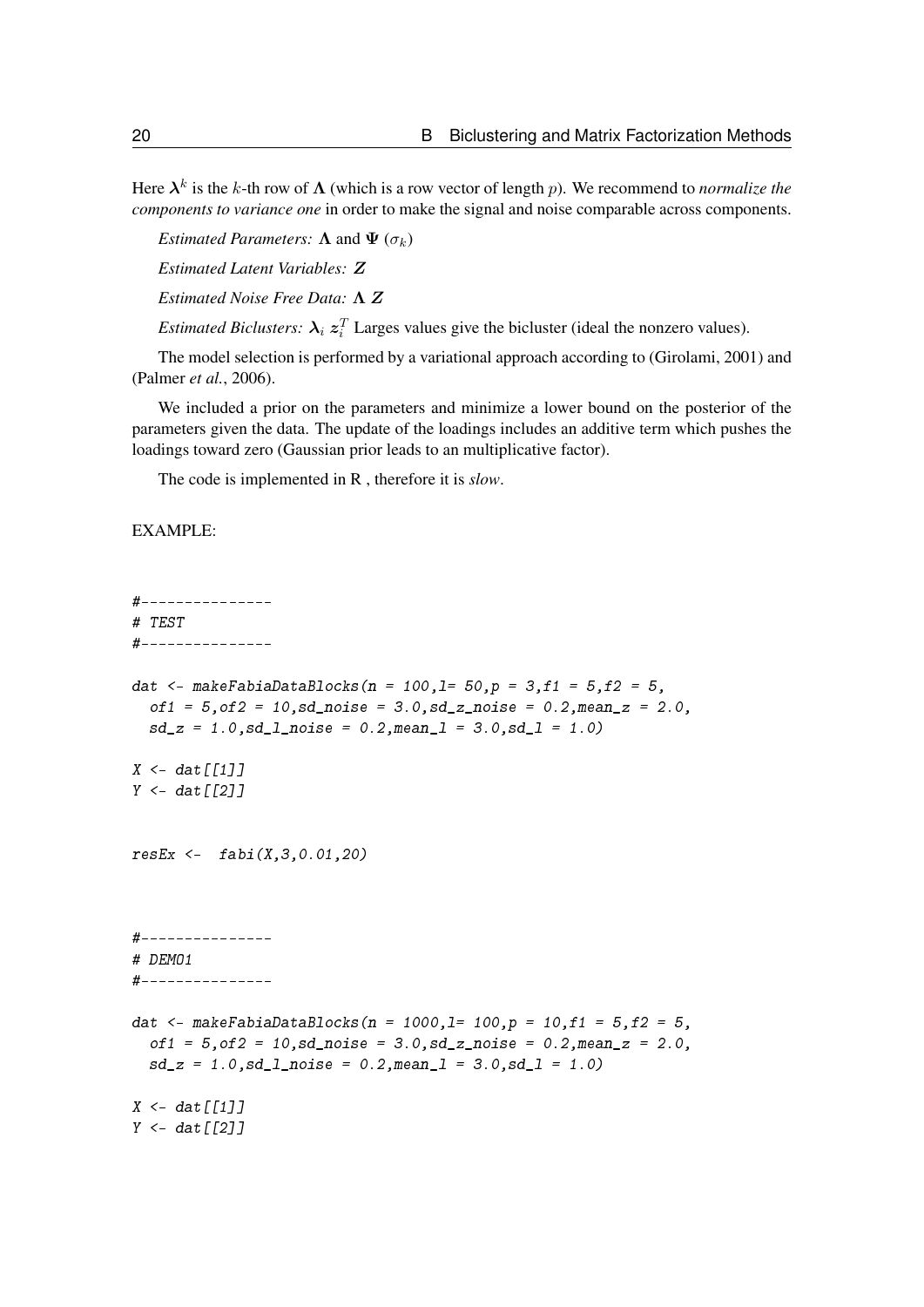```
resToy <- fabi(X,13,0.01,200)
extractPlot(resToy,ti="FABI", Y=Y)
#---------------
# DEMO2
#---------------
avail <- require(fabiaData)
if (!avail) {
    message("")
    message("")
    message("#####################################################")
    message("Package 'fabiaData' is not available: please install.")
    message("#####################################################")
} else {
data(Breast A)
X <- as.matrix(XBreast)
resBreat <- fabi(X, 5, 0.1, 200)extractPlot(resBreast,ti="FABI Breast cancer(Veer)")
#sorting of predefined labels
CBreast%*%rBreast$pmZ
}
#---------------
# DEMO3
#---------------
avail <- require(fabiaData)
if (!avail) {
    message("")
    message("")
    message("#####################################################")
    message("Package 'fabiaData' is not available: please install.")
    message("#####################################################")
```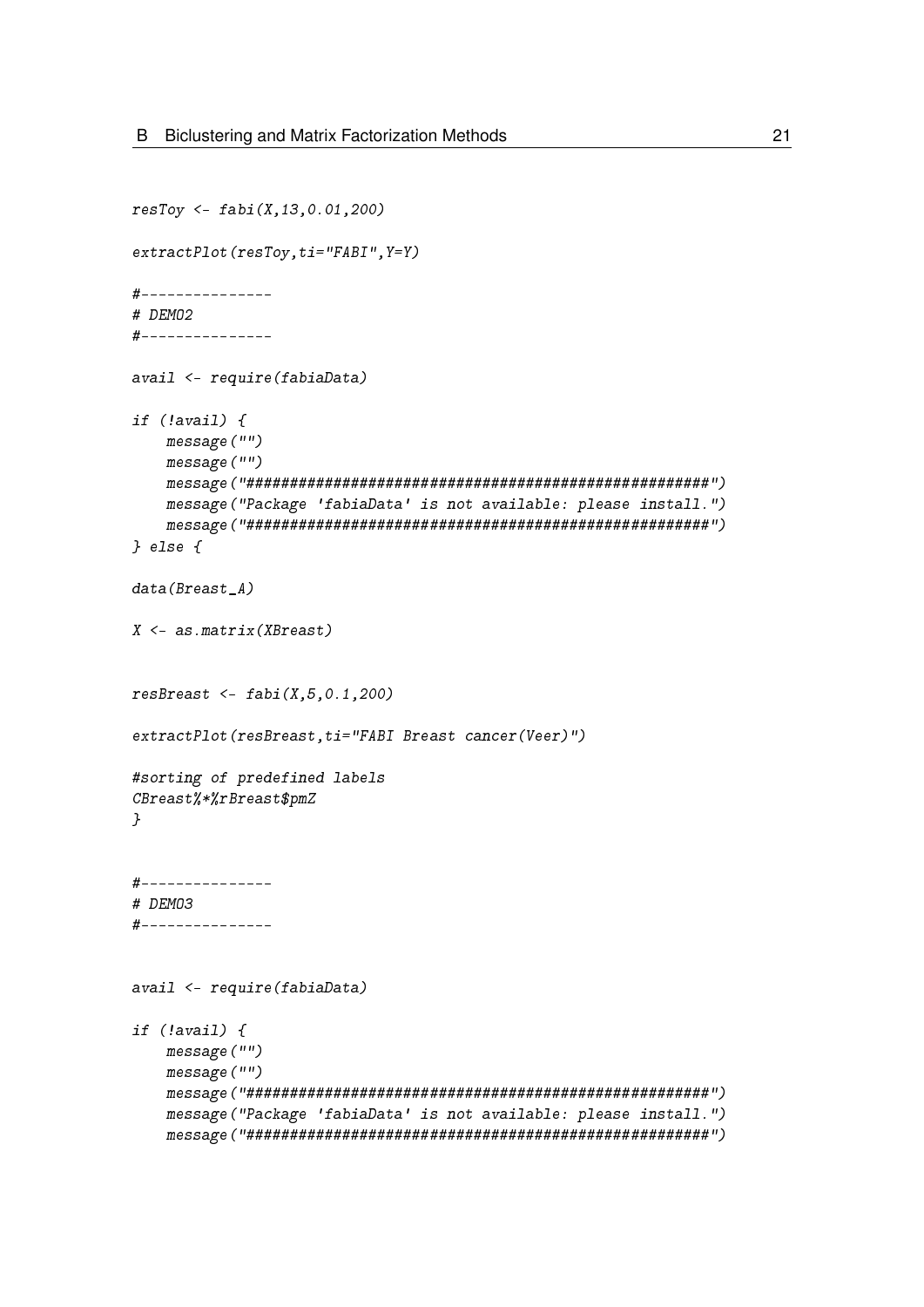```
} else {
data(Multi<sub>A</sub>)
X <- as.matrix(XMulti)
resMulti < - fabi(X, 5, 0.01, 200)extractPlot(resMulti,ti="FABI Multiple tissues(Su)")
#sorting of predefined labels
CMulti%*%rMulti$pmZ
}
#---------------
# DEMO4
#---------------
avail <- require(fabiaData)
if (!avail) {
    message("")
    message("")
    message("#####################################################")
    message("Package 'fabiaData' is not available: please install.")
    message("#####################################################")
} else {
data(DLBCL B)
X \leftarrow as.max(XDLBCL)resD L B C L \leq - f a b i (X, 5, 0.1, 200)extractPlot(resDLBCL,ti="FABI Lymphoma(Rosenwald)")
#sorting of predefined labels
CDLBCL%*%rDLBCL$pmZ
}
```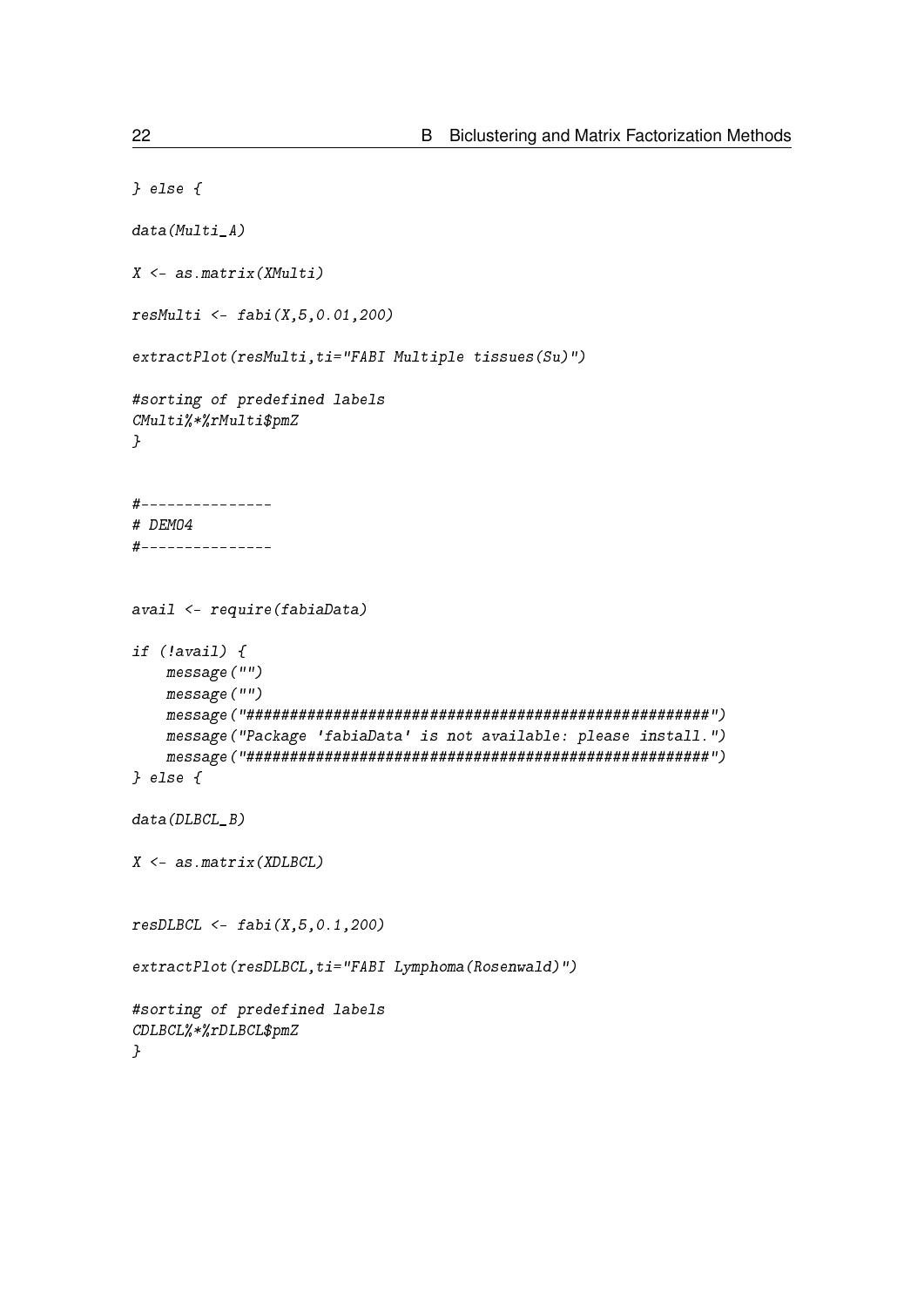#### <span id="page-22-0"></span>B.2 fabia

Factor Analysis for Bicluster Acquisition: Laplace Prior (FABIA) [\(Hochreiter](#page-97-0) *et al.*, [2010\)](#page-97-0).

C implementation of fabia.

- 1. Usage: fabia(X,p=5,alpha=0.1,cyc=500,spl=0,spz=0.5,random=1.0, center=2,norm=1,scale=0.0,lap=1.0,nL=0,lL=0,bL=0)
- 2. Arguments:
	- $\blacksquare$  X: the data matrix.
	- $\bullet$  p: number of hidden factors = number of biclusters; default = 5.
	- alpha: sparseness loadings  $(0 1.0)$ ; default = 0.1.
	- $\bullet$  cyc: number of iterations; default = 500.
	- $\blacksquare$  spl: sparseness prior loadings (0 2.0); default = 0 (Laplace).
	- $\blacksquare$  spz: sparseness factors (0.5 2.0); default = 0.5 (Laplace).
	- **random**  $\leq 0$ **: by SVD,**  $\geq 0$ **: random initialization of loadings in [-random, random];**  $default = 1.0.$
	- center: data centering: 1 (mean), 2 (median),  $> 2$  (mode), 0 (no); default = 2.
	- norm: data normalization: 1 (0.75-0.25 quantile),  $>1$  (var=1), 0 (no); default = 1.
	- scale: loading vectors are scaled in each iteration to the given variance. 0.0 indicates non scaling; default  $= 0.0$ .
	- lap: minimal value of the variational parameter, default  $= 1$ .
	- $\blacksquare$  nL: maximal number of biclusters at which a row element can participate; default = 0 (no limit).
	- $\blacksquare$  L: maximal number of row elements per bicluster; default = 0 (no limit).
	- $\blacksquare$  bL: cycle at which the nL or lL maximum starts; default = 0 (start at the beginning).
- 3. Return values:
	- $\blacksquare$  object of the class Factorization. Containing LZ (estimated noise free data  $\Lambda Z$ ), L (loadings  $\Lambda$ ), Z (factors  $Z$ ), U (noise  $X-\Lambda Z$ ), center (centering vector), scaleData (scaling vector), X (centered and scaled data X), Psi (noise variance  $\Psi$ ), lapla (variational parameter), avini (the information which the factor  $z_{ij}$  contains about  $x_j$ averaged over j) xavini (the information which the factor  $\tilde{z}_i$  contains about  $x_i$  averaged over j) ini (for each j the information which the factor  $z_{ij}$  contains about  $x_i$ ).

Biclusters are found by sparse factor analysis where *both* the factors and the loadings are sparse.

Essentially the model is the sum of outer products of vectors:

$$
X\ =\ \sum_{i=1}^p \lambda_i\ z_i^T\ +\ \Upsilon\ ,
$$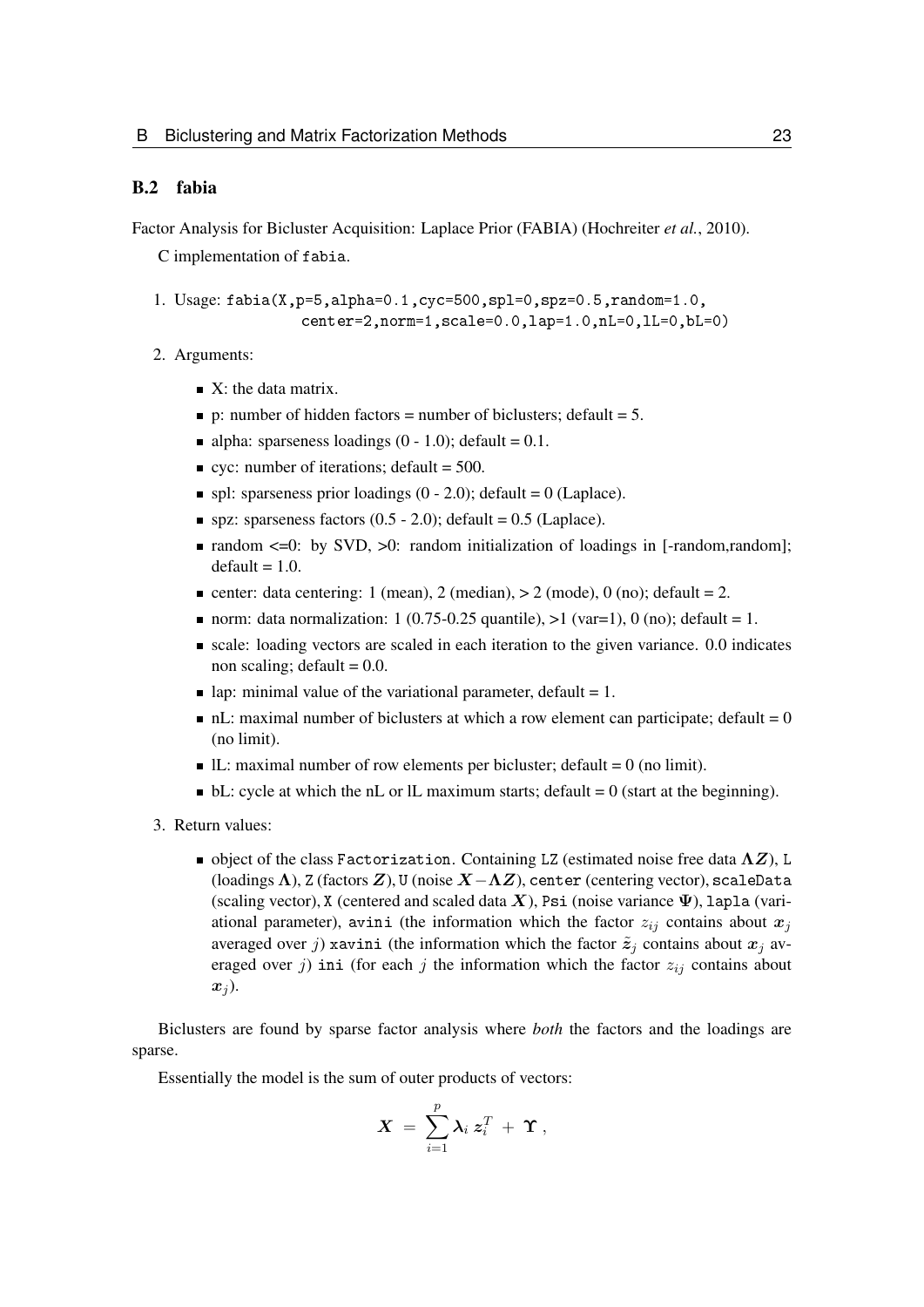where the number of summands  $p$  is the number of biclusters. The matrix factorization is

$$
X = \Lambda Z + \Upsilon.
$$

Here  $\boldsymbol{X} \in \mathbb{R}^{n \times l}$  and  $\boldsymbol{\Upsilon} \in \mathbb{R}^{n \times l}$ ,  $\boldsymbol{\lambda}_i \in \mathbb{R}^n$ ,  $\boldsymbol{z}_i \in \mathbb{R}^l$ ,  $\boldsymbol{\Lambda} \in \mathbb{R}^{n \times p}$ ,  $\boldsymbol{Z} \in \mathbb{R}^{p \times l}$ .

If the nonzero components of the sparse vectors are grouped together then the outer product results in a matrix with a nonzero block and zeros elsewhere.

For a single data vector  $x$  that is

$$
x = \sum_{i=1}^p \lambda_i z_i + \epsilon = \Lambda \tilde{z} + \epsilon
$$

The model assumptions are:

*Factor Prior is Independent Laplace:*

$$
p(\tilde{\boldsymbol{z}}) = \left(\frac{1}{\sqrt{2}}\right)^p \prod_{i=1}^p e^{-\sqrt{2} |z_i|}
$$

*Loading Prior is Independent Laplace:*

$$
p(\boldsymbol{\lambda}_i) = \left(\frac{1}{\sqrt{2}}\right)^n \prod_{k=1}^n e^{-\sqrt{2} |\lambda_{ki}|}
$$

*Noise: Gaussian independent*

$$
p(\epsilon) = \left(\frac{1}{\sqrt{2 \pi}}\right)^n \prod_{k=1}^n \frac{1}{\sigma_k} e^{\sum_{k=1}^n \frac{\epsilon_k^2}{\sigma_k^2}}
$$

*Data Mean:*

$$
E(x) = E(\Lambda \tilde{z} + \epsilon) = \Lambda E(\tilde{z}) + E(\epsilon) = 0
$$

*Data Covariance:*

$$
E(\mathbf{x} \mathbf{x}^T) = \mathbf{\Lambda} E(\tilde{\mathbf{z}} \tilde{\mathbf{z}}^T) \mathbf{\Lambda}^T + \mathbf{\Lambda} E(\tilde{\mathbf{z}}) E(\boldsymbol{\epsilon}^T) + E(\tilde{\mathbf{z}}) E(\boldsymbol{\epsilon}) \mathbf{\Lambda}^T + E(\boldsymbol{\epsilon} \boldsymbol{\epsilon}^T)
$$
  
=  $\mathbf{\Lambda} \mathbf{\Lambda}^T + \text{diag}(\sigma_k^2)$ 

Normalizing the data to variance one for each component gives

$$
\sigma_k^2 + \left(\boldsymbol{\lambda}^k\right)^T \boldsymbol{\lambda}^k = 1
$$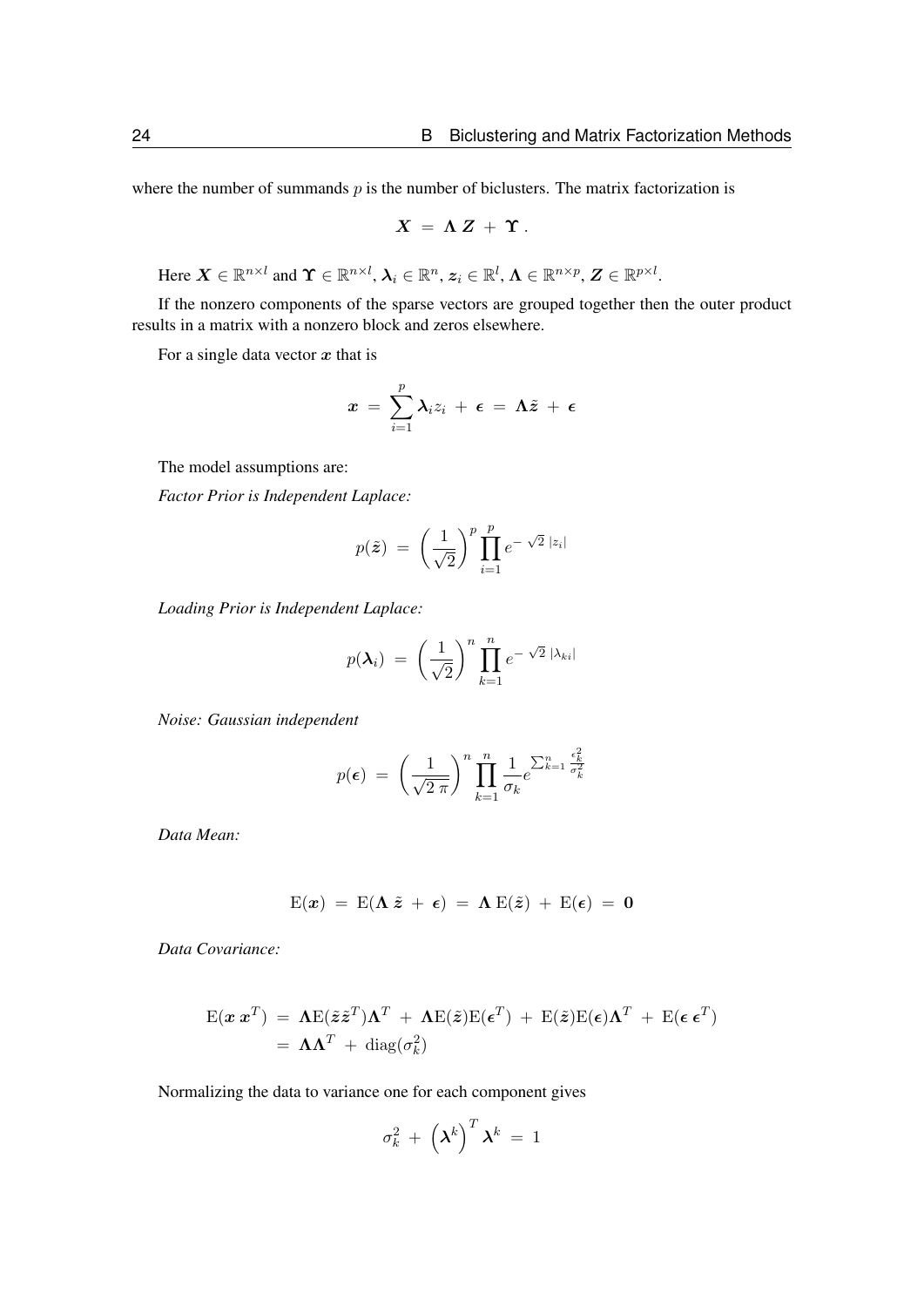Here  $\lambda^k$  is the k-th row of  $\Lambda$  (which is a row vector of length p). We recommend to *normalize the components to variance one* in order to make the signal and noise comparable across components.

*Estimated Parameters:*  $\Lambda$  and  $\Psi$  ( $\sigma_k$ )

*Estimated Latent Variables:* Z

*Estimated Noise Free Data:* Λ Z

*Estimated Biclusters:*  $\lambda_i z_i^T$  Larges values give the bicluster (ideal the nonzero values).

The model selection is performed by a variational approach according to [\(Girolami, 2001\)](#page-97-10) and [\(Palmer](#page-97-11) *et al.*, [2006\)](#page-97-11).

We included a prior on the parameters and minimize a lower bound on the posterior of the parameters given the data. The update of the loadings includes an additive term which pushes the loadings toward zero (Gaussian prior leads to an multiplicative factor).

The code is implemented in C.

#### EXAMPLE:

```
#---------------
# TEST
#---------------
dat <- makeFabiaDataBlocks(n = 100,1= 50,p = 3,f1 = 5,f2 = 5,
  of1 = 5, of2 = 10, sd\_noise = 3.0, sd\_z\_noise = 0.2, mean\_z = 2.0,sd_z = 1.0, sd_l<sub>noise</sub> = 0.2, meanl = 3.0, sd_l = 1.0X \leftarrow \text{dat}[[1]]Y \leftarrow dat \lceil \lceil 2 \rceil \rceilresEx \leq - fabia(X, 3, 0.01, 50)#-----------------
# DEMO1: Toy Data
#-----------------
n = 1000
l= 100
p = 10dat \leq- makeFabiaDataBlocks(n = n, l= 1, p = p, f1 = 5, f2 = 5,
  of1 = 5, of2 = 10, sd\_noise = 3.0, sd\_z\_noise = 0.2, mean\_z = 2.0,sd_z = 1.0, sd_l_pnoise = 0.2, meanl = 3.0, sd_l = 1.0
```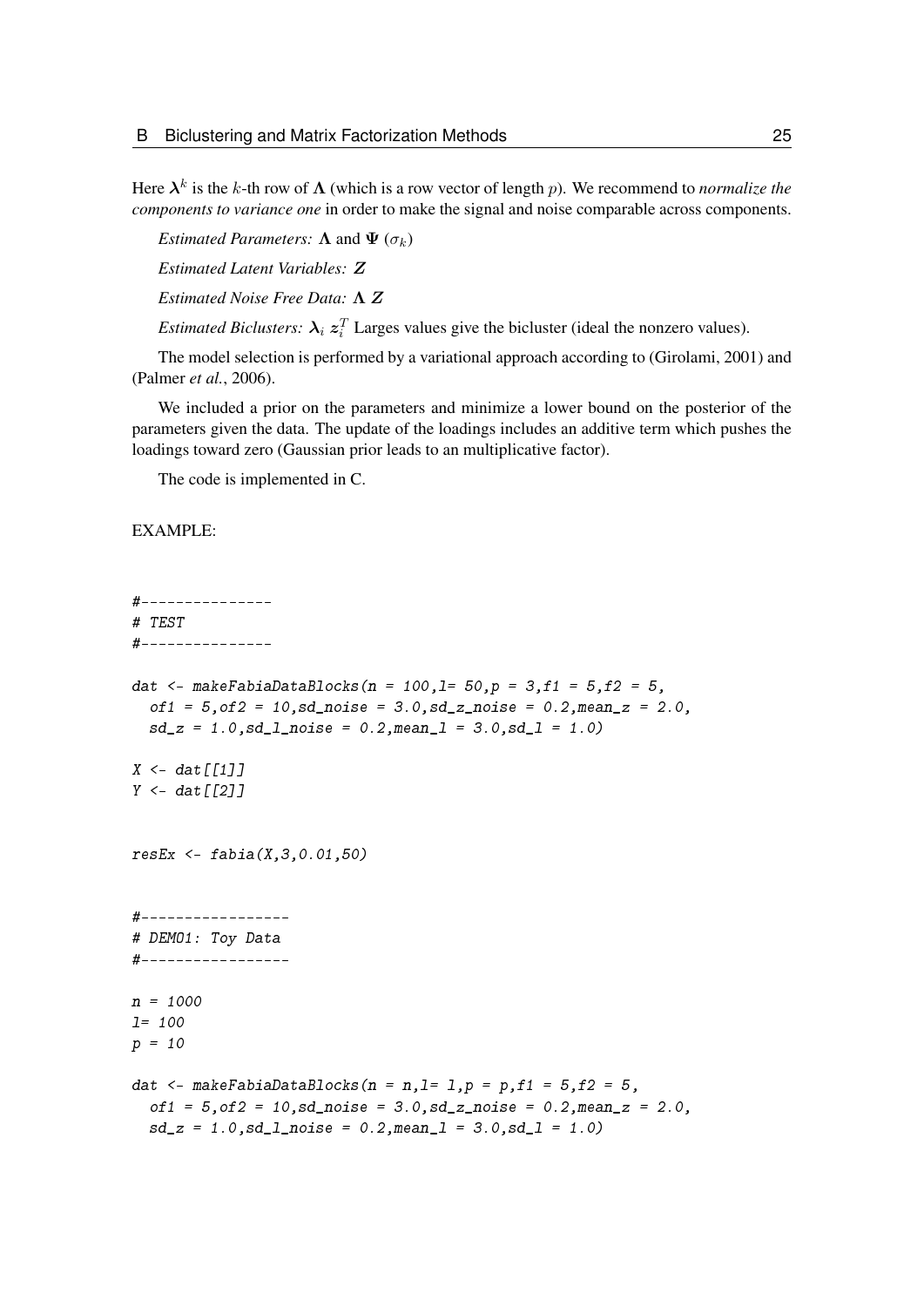```
X \leftarrow \text{dat}[[1]]Y \leftarrow \text{dat}[[2]]ZC <- dat [[3]]
LC < - \frac{dat}{1411}gcdab \leq rep.int(0,1)gllab \leq rep.int(0, n)clab <- as.character(1:l)
llab <- as.character(1:n)
for (i \text{ in } 1:p) {
 for (j in ZC[i]/\{clab[j] \leftarrow paste(as.character(i),"_",clab[j],sep="")
 }
 for (j in LC[i]/\ellllab[j] <- paste(as.character(i),"_",llab[j],sep="")
 }
 gcdab[unlist(ZC[i])] < - gclab[unlist(ZC[i])] + p^igllab[unlist(LC[i])] <- gllab[unlist(LC[i])] + p^i}
groups <- gclab
#### FABIA
resToy1 < - fabi(a(X, 13, 0.01, 400)extractPlot(resToy1,ti="FABIA", Y=Y)
raToy1 <- extractBic(resToy1)
if ((raToy1$bic[[1]][1]>1) && (raToy1$bic[[1]][2])>1) {
    plotBicluster(raToy1,1)
}
if ((raToy1$bic[[2]][1]>1) && (raToy1$bic[[2]][2])>1) {
plotBicluster(raToy1,2)
}
if ((raToy1$bic[[3]][1]>1) && (raToy1$bic[[3]][2])>1) {
plotBicluster(raToy1,3)
}
if ((raToy1$bic[[4]][1]>1) && (raToy1$bic[[4]][2])>1) {
plotBicluster(raToy1,4)
}
```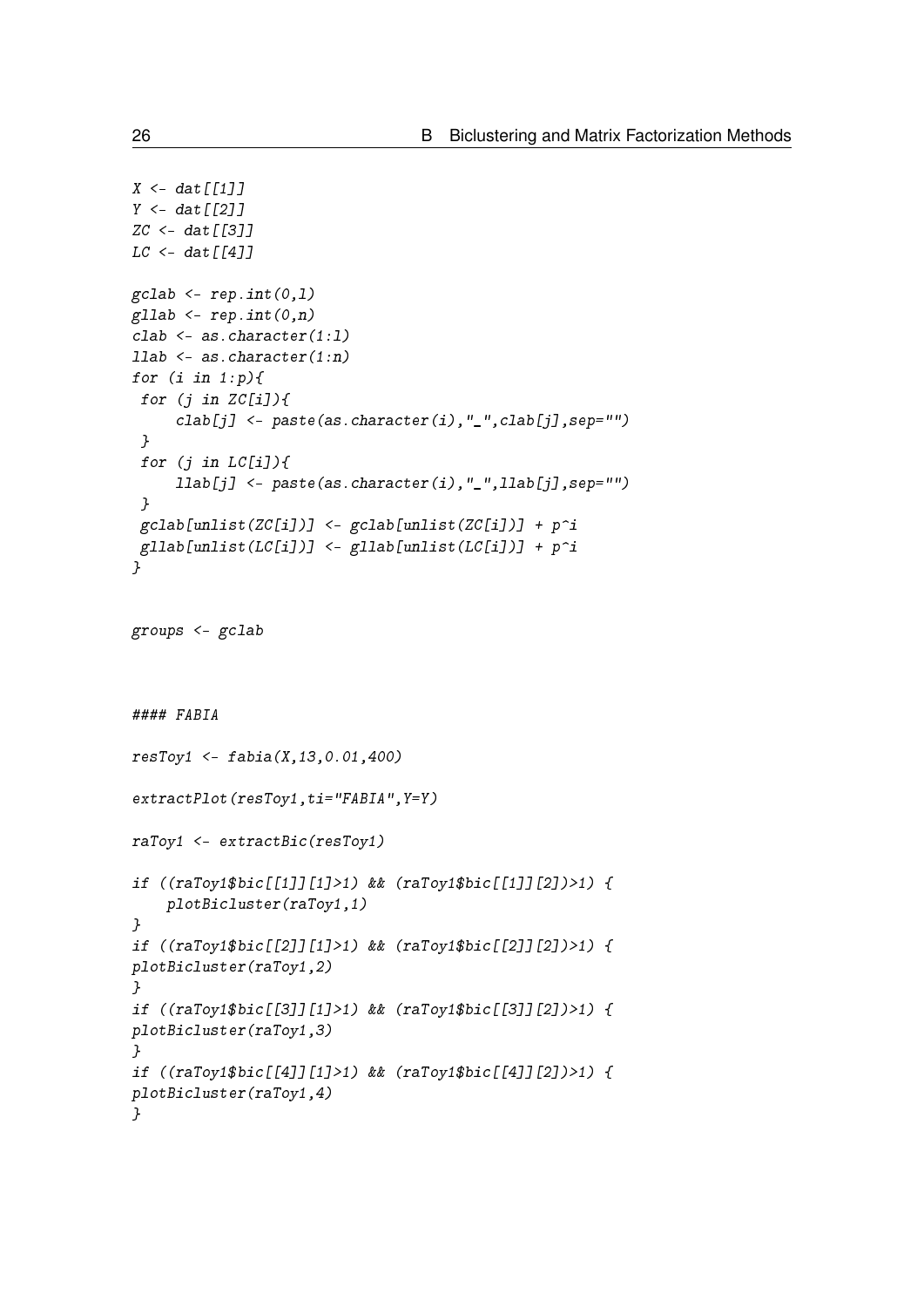```
colnames(resToy1@X) <- clab
rownames(resToy1@X) <- llab
plot(resToy1, dim=c(1,2), label.tol=0.1, col.group = groups, lab.size=0.6)plot(resToy1,dim=c(1,3),label.tol=0.1,col.group = groups,lab.size=0.6)
plot(resToy1, dim=c(2,3), label.tol=0.1, col.group = groups, lab.size=0.6)#------------------------------------------
# DEMO2: Laura van't Veer's gene expression
# data set for breast cancer
#------------------------------------------
avail <- require(fabiaData)
if (!avail) {
    message("")
    message("")
    message("#####################################################")
    message("Package 'fabiaData' is not available: please install.")
    message("#####################################################")
} else {
data(Breast_A)
X <- as.matrix(XBreast)
resBreat1 < - fabia(X, 5, 0.1, 400)extractPlot(resBreast1,ti="FABIA Breast cancer(Veer)")
raBreast1 <- extractBic(resBreast1)
if ((raBreast1$bic[[1]][1]>1) && (raBreast1$bic[[1]][2])>1) {
    plotBicluster(raBreast1,1)
}
if ((raBreast1$bic[[2]][1]>1) && (raBreast1$bic[[2]][2])>1) {
    plotBicluster(raBreast1,2)
}
```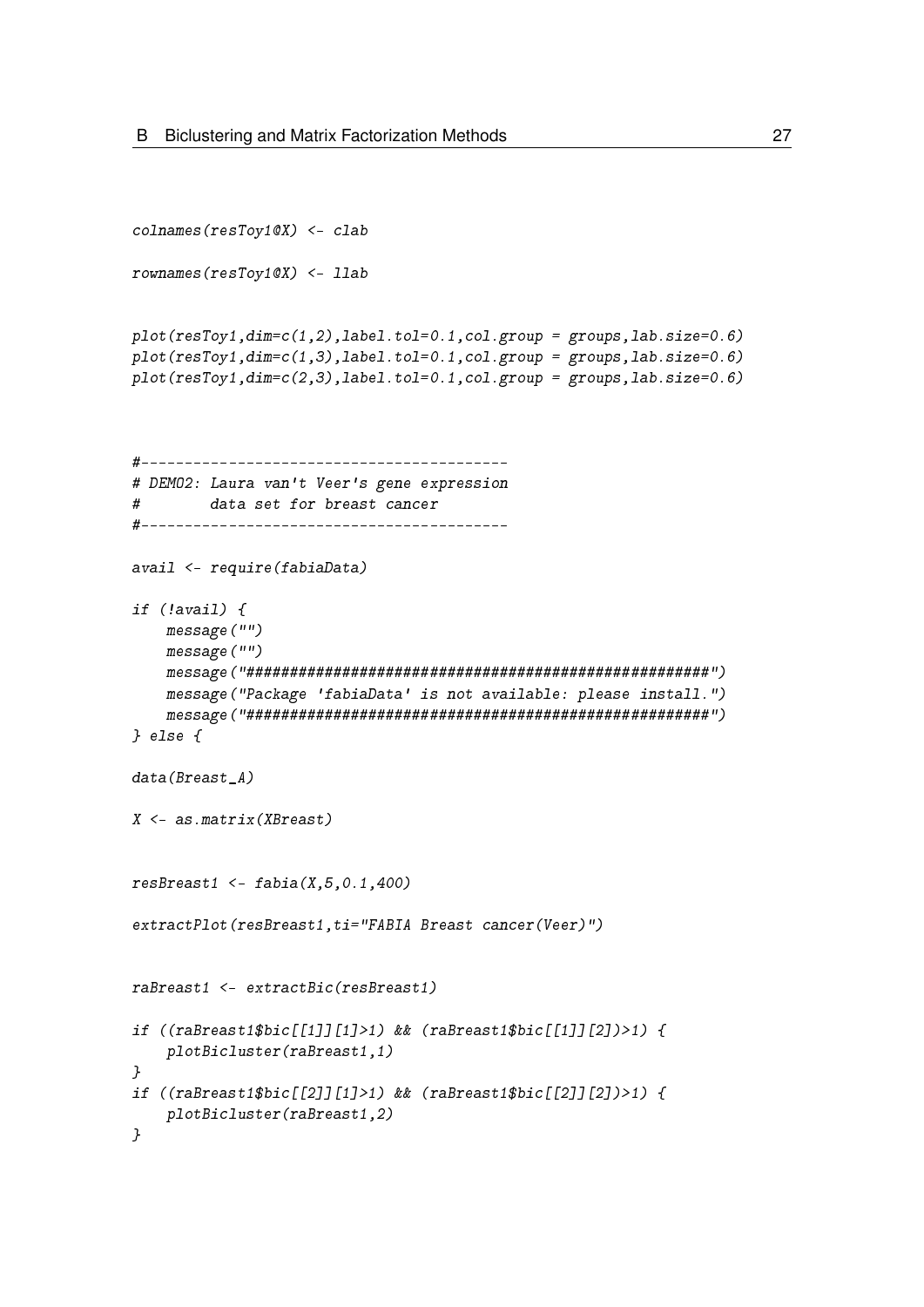```
if ((raBreast1$bic[[3]][1]>1) && (raBreast1$bic[[3]][2])>1) {
    plotBicluster(raBreast1,3)
}
if ((raBreast1$bic[[4]][1]>1) && (raBreast1$bic[[4]][2])>1) {
    plotBicluster(raBreast1,4)
}
plot(resBreast1,dim=c(1,2),label.tol=0.03,col.group=CBreast,lab.size=0.6)
plot(resBreast1,dim=c(1,3),label.tol=0.03,col.group=CBreast,lab.size=0.6)
plot(resBreast1,dim=c(1,4),label.tol=0.03,col.group=CBreast,lab.size=0.6)
plot(resBreast1,dim=c(1,5),label.tol=0.03,col.group=CBreast,lab.size=0.6)
plot(resBreast1,dim=c(2,3),label.tol=0.03,col.group=CBreast,lab.size=0.6)
plot(resBreast1,dim=c(2,4),label.tol=0.03,col.group=CBreast,lab.size=0.6)
plot(resBreast1,dim=c(2,5),label.tol=0.03,col.group=CBreast,lab.size=0.6)
plot(resBreast1,dim=c(3,4),label.tol=0.03,col.group=CBreast,lab.size=0.6)
plot(resBreast1,dim=c(3,5),label.tol=0.03,col.group=CBreast,lab.size=0.6)
plot(resBreast1,dim=c(4,5),label.tol=0.03,col.group=CBreast,lab.size=0.6)
}
#-----------------------------------
# DEMO3: Su's multiple tissue types
# gene expression data set
#-----------------------------------
avail <- require(fabiaData)
if (!avail) {
    message("")
    message("")
    message("#####################################################")
    message("Package 'fabiaData' is not available: please install.")
    message("#####################################################")
} else {
data(Multi_A)
X \leftarrow as_matrix(XMulti)resMulti1 <- fabia(X,5,0.06,300,norm=2)
extractPlot(resMulti1,ti="FABIA Multiple tissues(Su)")
```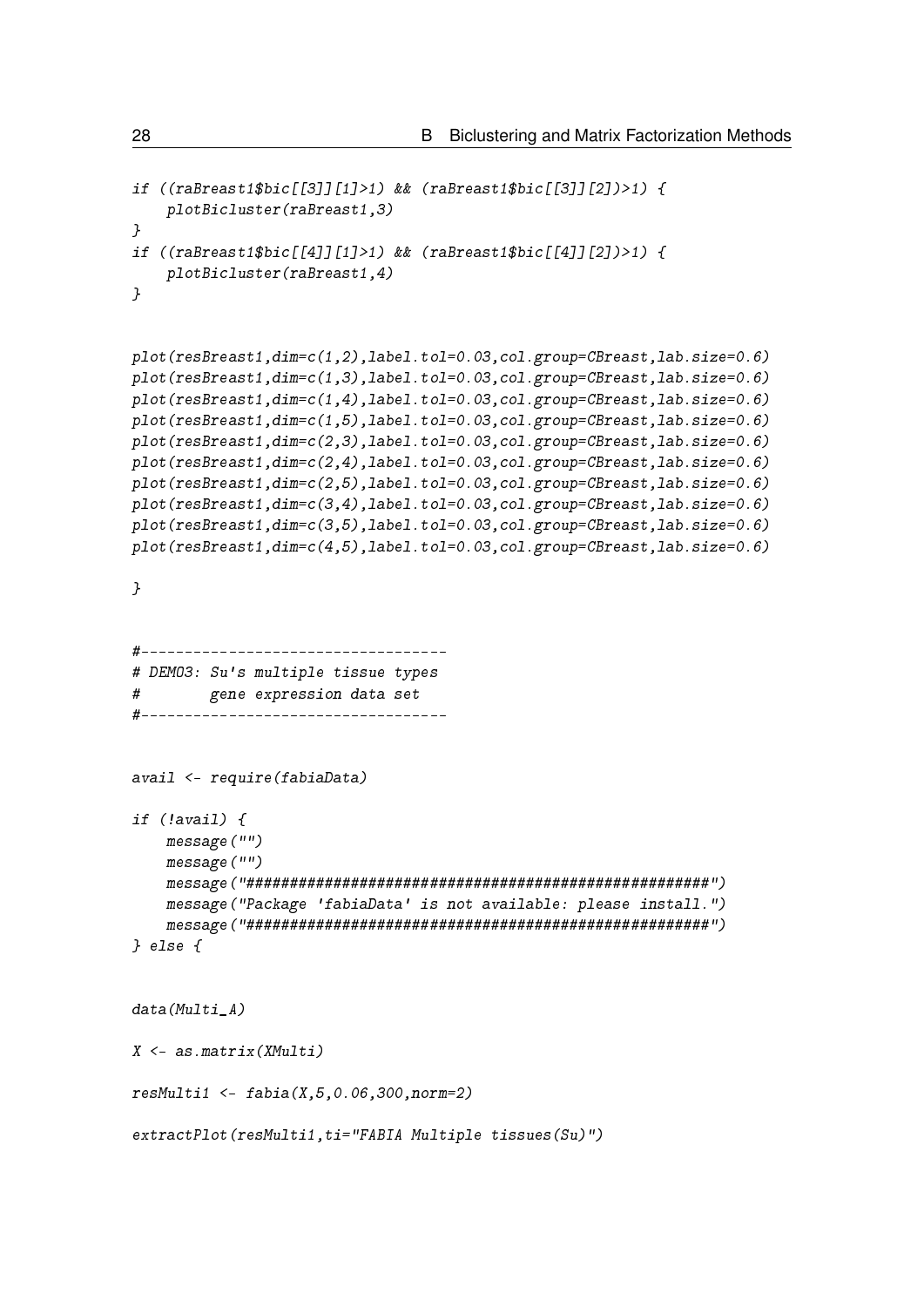```
raMulti1 <- extractBic(resMulti1)
if ((raMulti1$bic[[1]][1]>1) && (raMulti1$bic[[1]][2])>1) {
    plotBicluster(raMulti1,1)
}
if ((raMulti1$bic[[2]][1]>1) && (raMulti1$bic[[2]][2])>1) {
    plotBicluster(raMulti1,2)
}
if ((raMulti1$bic[[3]][1]>1) && (raMulti1$bic[[3]][2])>1) {
    plotBicluster(raMulti1,3)
}
if ((raMulti1$bic[[4]][1]>1) && (raMulti1$bic[[4]][2])>1) {
    plotBicluster(raMulti1,4)
}
plot(resMulti1,dim=c(1,2),label.tol=0.01,col.group=CMulti,lab.size=0.6)
plot(resMulti1,dim=c(1,3),label.tol=0.01,col.group=CMulti,lab.size=0.6)
plot(resMulti1,dim=c(1,4),label.tol=0.01,col.group=CMulti,lab.size=0.6)
plot(resMulti1,dim=c(1,5),label.tol=0.01,col.group=CMulti,lab.size=0.6)
plot(resMulti1,dim=c(2,3),label.tol=0.01,col.group=CMulti,lab.size=0.6)
plot(resMulti1,dim=c(2,4),label.tol=0.01,col.group=CMulti,lab.size=0.6)
plot(resMulti1,dim=c(2,5),label.tol=0.01,col.group=CMulti,lab.size=0.6)
plot(resMulti1,dim=c(3,4),label.tol=0.01,col.group=CMulti,lab.size=0.6)
plot(resMulti1,dim=c(3,5),label.tol=0.01,col.group=CMulti,lab.size=0.6)
plot(resMulti1,dim=c(4,5),label.tol=0.01,col.group=CMulti,lab.size=0.6)
}
#-----------------------------------------
# DEMO4: Rosenwald's diffuse large-B-cell
# lymphoma gene expression data set
#-----------------------------------------
avail <- require(fabiaData)
if (!avail) {
    message("")
    message("")
    message("#####################################################")
    message("Package 'fabiaData' is not available: please install.")
    message("#####################################################")
} else {
```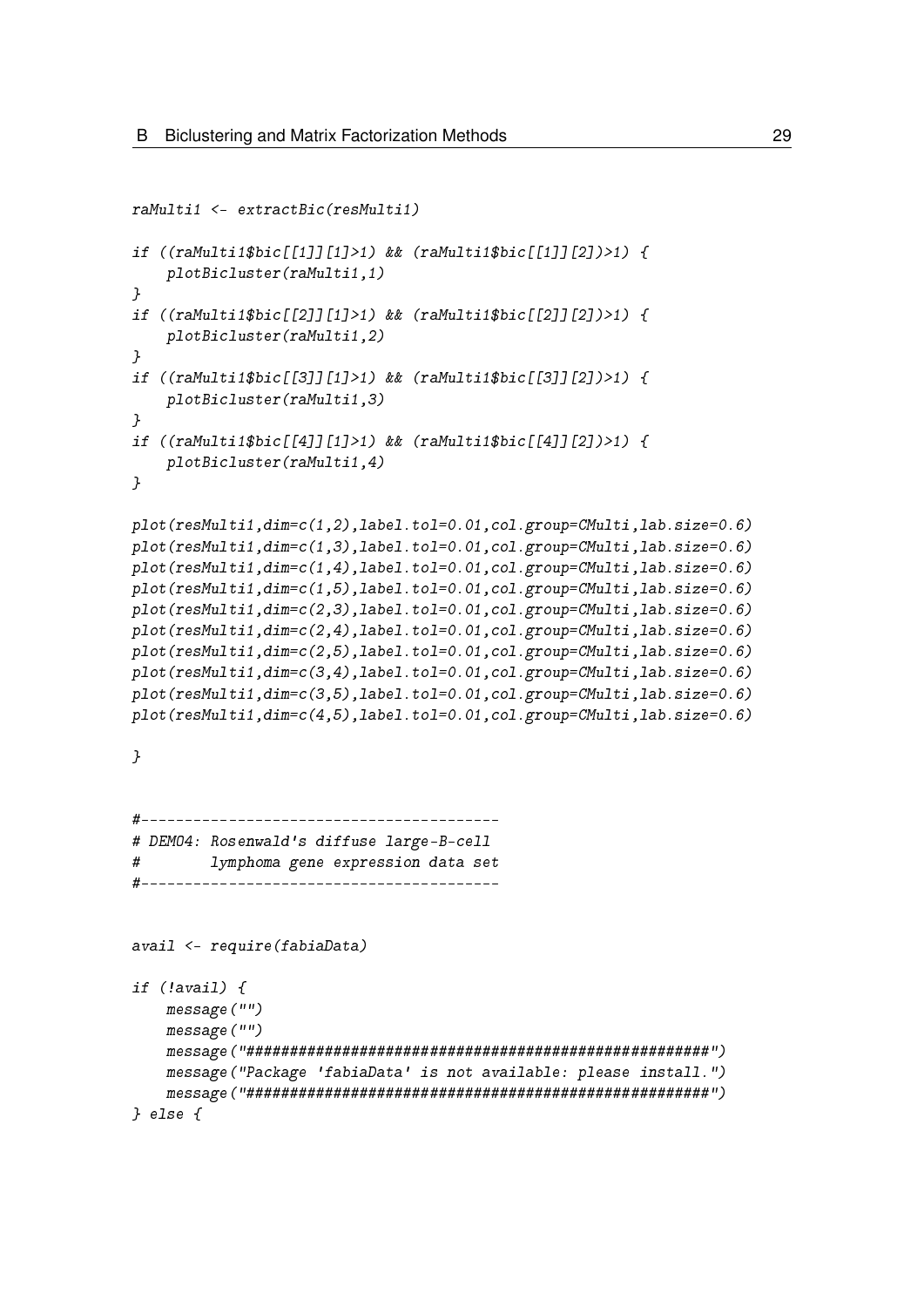```
data(DLBCL B)
X <- as.matrix(XDLBCL)
resDLBCL1 <- fabia(X,5,0.1,400,norm=2)
extractPlot(resDLBCL1, ti="FABIA Lymphoma(Rosenwald)")
raDLBCL1 <- extractBic(resDLBCL1)
if ((raDLBCL1$bic[[1]][1]>1) && (raDLBCL1$bic[[1]][2])>1) {
    plotBicluster(raDLBCL1,1)
}
if ((raDLBCL1$bic[[2]][1]>1) && (raDLBCL1$bic[[2]][2])>1) {
    plotBicluster(raDLBCL1,2)
}
if ((raDLBCL1$bic[[3]][1]>1) && (raDLBCL1$bic[[3]][2])>1) {
    plotBicluster(raDLBCL1,3)
}
if ((raDLBCL1$bic[[4]][1]>1) && (raDLBCL1$bic[[4]][2])>1) {
    plotBicluster(raDLBCL1,4)
}
plot(resDLBCL1,dim=c(1,2),label.tol=0.03,col.group=CDLBCL,lab.size=0.6)
plot(resDLBCL1,dim=c(1,3),label.tol=0.03,col.group=CDLBCL,lab.size=0.6)
plot(resDLBCL1,dim=c(1,4),label.tol=0.03,col.group=CDLBCL,lab.size=0.6)
plot(resDLBCL1,dim=c(1,5),label.tol=0.03,col.group=CDLBCL,lab.size=0.6)
plot(resDLBCL1,dim=c(2,3),label.tol=0.03,col.group=CDLBCL,lab.size=0.6)
plot(resDLBCL1,dim=c(2,4),label.tol=0.03,col.group=CDLBCL,lab.size=0.6)
plot(resDLBCL1,dim=c(2,5),label.tol=0.03,col.group=CDLBCL,lab.size=0.6)
plot(resDLBCL1,dim=c(3,4),label.tol=0.03,col.group=CDLBCL,lab.size=0.6)
plot(resDLBCL1,dim=c(3,5),label.tol=0.03,col.group=CDLBCL,lab.size=0.6)
plot(resDLBCL1,dim=c(4,5),label.tol=0.03,col.group=CDLBCL,lab.size=0.6)
```
}

#### <span id="page-29-0"></span>B.3 fabiap

Factor Analysis for Bicluster Acquisition: Post-Projection (FABIAP) [\(Hochreiter](#page-97-0) *et al.*, [2010\)](#page-97-0).

1. Usage:  $fabiap(X,p=5,alpha=0.1,cyc=500,spl=0,spz=0.5,sL=0.6,sZ=0.6$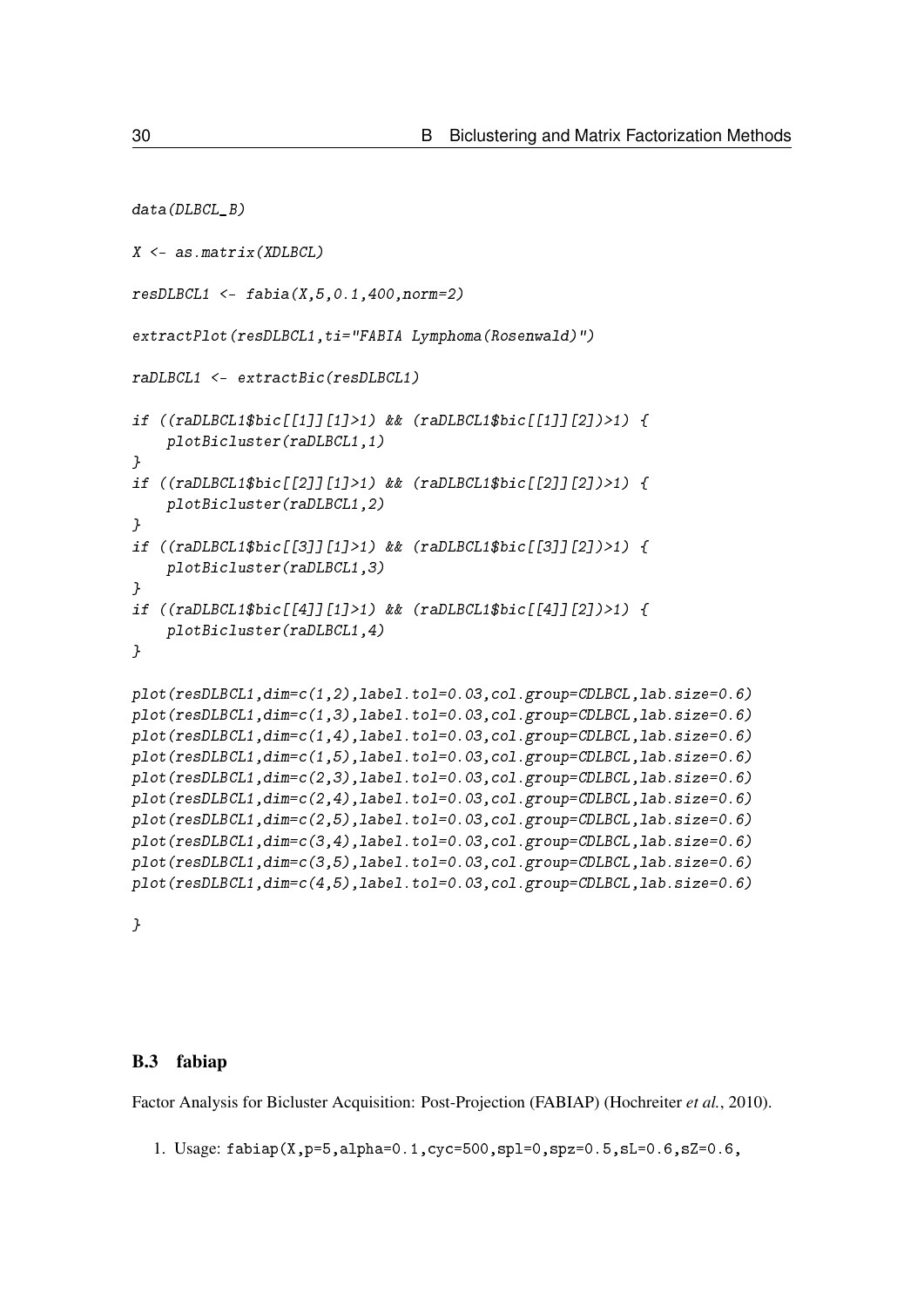random=1.0,center=2,norm=1,scale=0.0,lap=1.0,nL=0,lL=0,bL=0)

- 2. Arguments:
	- $\blacksquare$  X: the data matrix.
	- p: number of hidden factors = number of biclusters; default = 5.
	- alpha: sparseness loadings  $(0 1.0)$ ; default = 0.1.
	- ve: number of iterations; default =  $500$ .
	- $\blacksquare$  spl: sparseness prior loadings (0 2.0); default = 0 (Laplace).
	- spz: sparseness factors  $(0.5 2.0)$ ; default = 0.5 (Laplace).
	- $\blacksquare$  sL: final sparseness loadings; default = 0.6.
	- $\blacksquare$  sZ: final sparseness factors; default = 0.6.
	- **random**  $\leq 0$ **: by SVD,**  $\geq 0$ **: random initialization of loadings in [-random, random];**  $default = 1.0.$
	- center: data centering: 1 (mean), 2 (median),  $> 2$  (mode), 0 (no); default = 2.
	- norm: data normalization: 1 (0.75-0.25 quantile),  $>1$  (var=1), 0 (no); default = 1.
	- $\blacksquare$  scale: loading vectors are scaled in each iteration to the given variance. 0.0 indicates non scaling; default  $= 0.0$ .
	- lap: minimal value of the variational parameter, default  $= 1$ .
	- $\blacksquare$  nL: maximal number of biclusters at which a row element can participate; default  $= 0$ (no limit).
	- $\blacksquare$  IL: maximal number of row elements per bicluster; default = 0 (no limit).
	- $\bullet$  bL: cycle at which the nL or lL maximum starts; default = 0 (start at the beginning).
- 3. Return Values:
	- object of the class Factorization. Containing LZ (estimated noise free data  $\Lambda Z$ ), L (loadings  $\Lambda$ ), Z (factors  $Z$ ), U (noise  $X-\Lambda Z$ ), center (centering vector), scaleData (scaling vector), X (centered and scaled data X), Psi (noise variance  $\Psi$ ), lapla (variational parameter), avini (the information which the factor  $z_{ij}$  contains about  $x_j$ averaged over j xavini (the information which the factor  $\tilde{z}_j$  contains about  $x_j$  averaged over j ini (for each j the information which the factor  $z_{ij}$  contains about  $x_i$ ).

Biclusters are found by sparse factor analysis where *both* the factors and the loadings are sparse. Post-processing by projecting the final results to a given sparseness criterion.

Essentially the model is the sum of outer products of vectors:

$$
\boldsymbol{X} \ = \ \sum_{i=1}^p \boldsymbol{\lambda}_i \ \boldsymbol{z}_i^T \ + \ \boldsymbol{\Upsilon} \ ,
$$

where the number of summands  $p$  is the number of biclusters. The matrix factorization is

$$
X = \Lambda Z + \Upsilon.
$$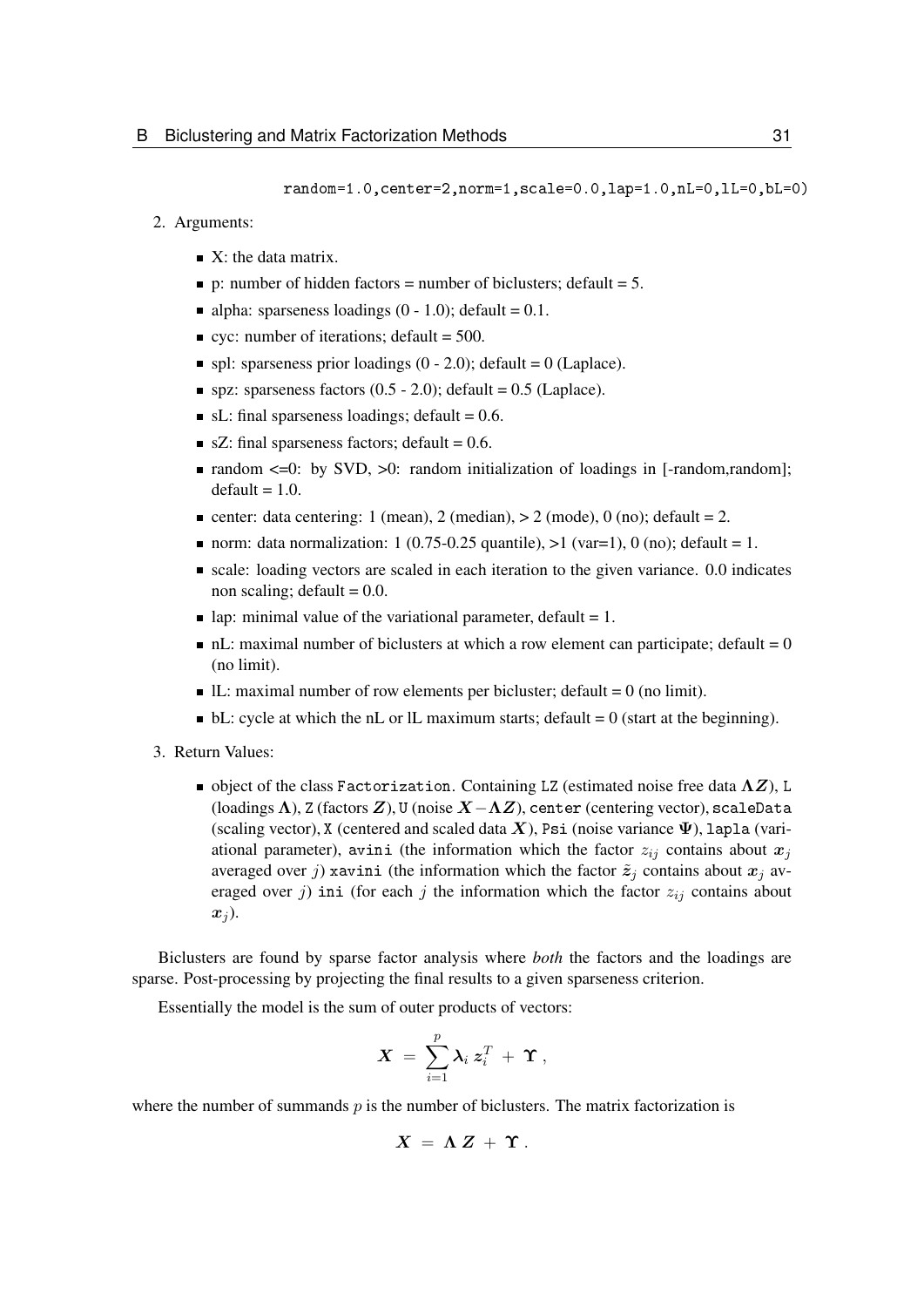Here  $\boldsymbol{X} \in \mathbb{R}^{n \times l}$  and  $\boldsymbol{\Upsilon} \in \mathbb{R}^{n \times l}$ ,  $\boldsymbol{\lambda}_i \in \mathbb{R}^n$ ,  $\boldsymbol{z}_i \in \mathbb{R}^l$ ,  $\boldsymbol{\Lambda} \in \mathbb{R}^{n \times p}$ ,  $\boldsymbol{Z} \in \mathbb{R}^{p \times l}$ .

If the nonzero components of the sparse vectors are grouped together then the outer product results in a matrix with a nonzero block and zeros elsewhere.

For a single data vector  $x$  that is

$$
x = \sum_{i=1}^p \lambda_i z_i + \epsilon = \Lambda \tilde{z} + \epsilon
$$

The model assumptions are:

*Factor Prior is Independent Laplace:*

$$
p(\tilde{\boldsymbol{z}}) = \left(\frac{1}{\sqrt{2}}\right)^p \prod_{i=1}^p e^{-\sqrt{2} |z_i|}
$$

*Loading Prior is Independent Laplace:*

$$
p(\boldsymbol{\lambda}_i) = \left(\frac{1}{\sqrt{2}}\right)^n \prod_{k=1}^n e^{-\sqrt{2} |\lambda_{ki}|}
$$

*Noise: Gaussian independent*

$$
p(\boldsymbol{\epsilon}) = \left(\frac{1}{\sqrt{2 \pi}}\right)^n \prod_{k=1}^n \frac{1}{\sigma_k} e^{\sum_{k=1}^n \frac{\epsilon_k^2}{\sigma_k^2}}
$$

*Data Mean:*

$$
E(x) = E(\Lambda \tilde{z} + \epsilon) = \Lambda E(\tilde{z}) + E(\epsilon) = 0
$$

*Data Covariance:*

$$
\mathbf{E}(\mathbf{x} \mathbf{x}^T) = \mathbf{\Lambda} \mathbf{E}(\tilde{\mathbf{z}} \tilde{\mathbf{z}}^T) \mathbf{\Lambda}^T + \mathbf{\Lambda} \mathbf{E}(\tilde{\mathbf{z}}) \mathbf{E}(\boldsymbol{\epsilon}^T) + \mathbf{E}(\tilde{\mathbf{z}}) \mathbf{E}(\boldsymbol{\epsilon}) \mathbf{\Lambda}^T + \mathbf{E}(\boldsymbol{\epsilon} \mathbf{\epsilon}^T)
$$
  
=  $\mathbf{\Lambda} \mathbf{\Lambda}^T + \text{diag}(\sigma_k^2)$ 

Normalizing the data to variance one for each component gives

$$
\sigma_k^2 + \left(\boldsymbol{\lambda}^k\right)^T \boldsymbol{\lambda}^k = 1
$$

Here  $\lambda^k$  is the k-th row of  $\Lambda$  (which is a row vector of length p). We recommend to *normalize the components to variance one* in order to make the signal and noise comparable across components.

*Estimated Parameters:*  $\Lambda$  and  $\Psi$  ( $\sigma_k$ )

*Estimated Latent Variables:* Z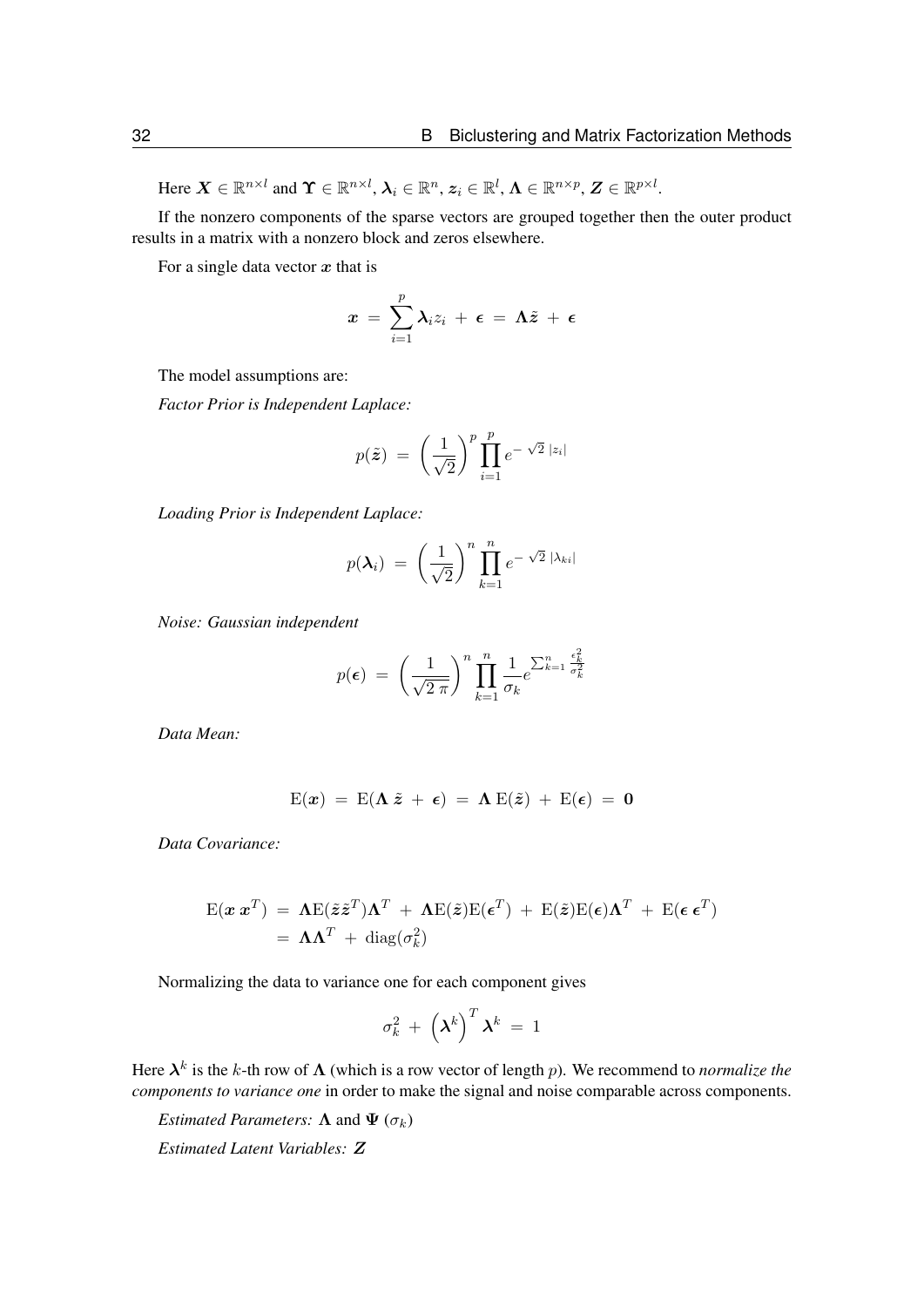#### *Estimated Noise Free Data:* Λ Z

*Estimated Biclusters:*  $\lambda_i z_i^T$  Larges values give the bicluster (ideal the nonzero values).

The model selection is performed by a variational approach according to [\(Girolami, 2001\)](#page-97-10) and [\(Palmer](#page-97-11) *et al.*, [2006\)](#page-97-11).

We included a prior on the parameters and minimize a lower bound on the posterior of the parameters given the data. The update of the loadings includes an additive term which pushes the loadings toward zero (Gaussian prior leads to an multiplicative factor).

*Post-processing:* The final results of the loadings and the factors are projected to a sparse vector according to Hoyer, 2004: given an  $l_1$ -norm and an  $l_2$ -norm minimize the Euclidean distance to the original vector (currently the  $l_2$ -norm is fixed to 1). The projection is a convex quadratic problem which is solved iteratively where at each iteration at least one component is set to zero. Instead of the  $l_1$ -norm a sparseness measurement is used which relates the  $l_1$ -norm to the  $l_2$ -norm:

The code is implemented in C and t he projection in R .

#### EXAMPLE:

```
#---------------
# TEST
#---------------
dat <- makeFabiaDataBlocks(n = 100,1= 50,p = 3,f1 = 5,f2 = 5,
  of1 = 5, of2 = 10, sd\_noise = 3.0, sd\_z\_noise = 0.2, mean\_z = 2.0,sd_z = 1.0, sd_l<sub>noise</sub> = 0.2, meanl = 3.0, sd_l = 1.0X \leq -\frac{d}{dt}[111]Y \leftarrow dat[T2]resEx \leq -fabiap(X,3,0.01,50)#-----------------
# DEMO1: Toy Data
#-----------------
n = 1000
l= 100
p = 10dat \langle - \text{makeFabilalbacks}(n = n, l = 1, p = p, f1 = 5, f2 = 5,of1 = 5, of2 = 10, sd\_noise = 3.0, sd\_z\_noise = 0.2, mean\_z = 2.0,sd_z = 1.0, sd_l noise = 0.2, mean<sub>1</sub> = 3.0, sd_l = 1.0)
```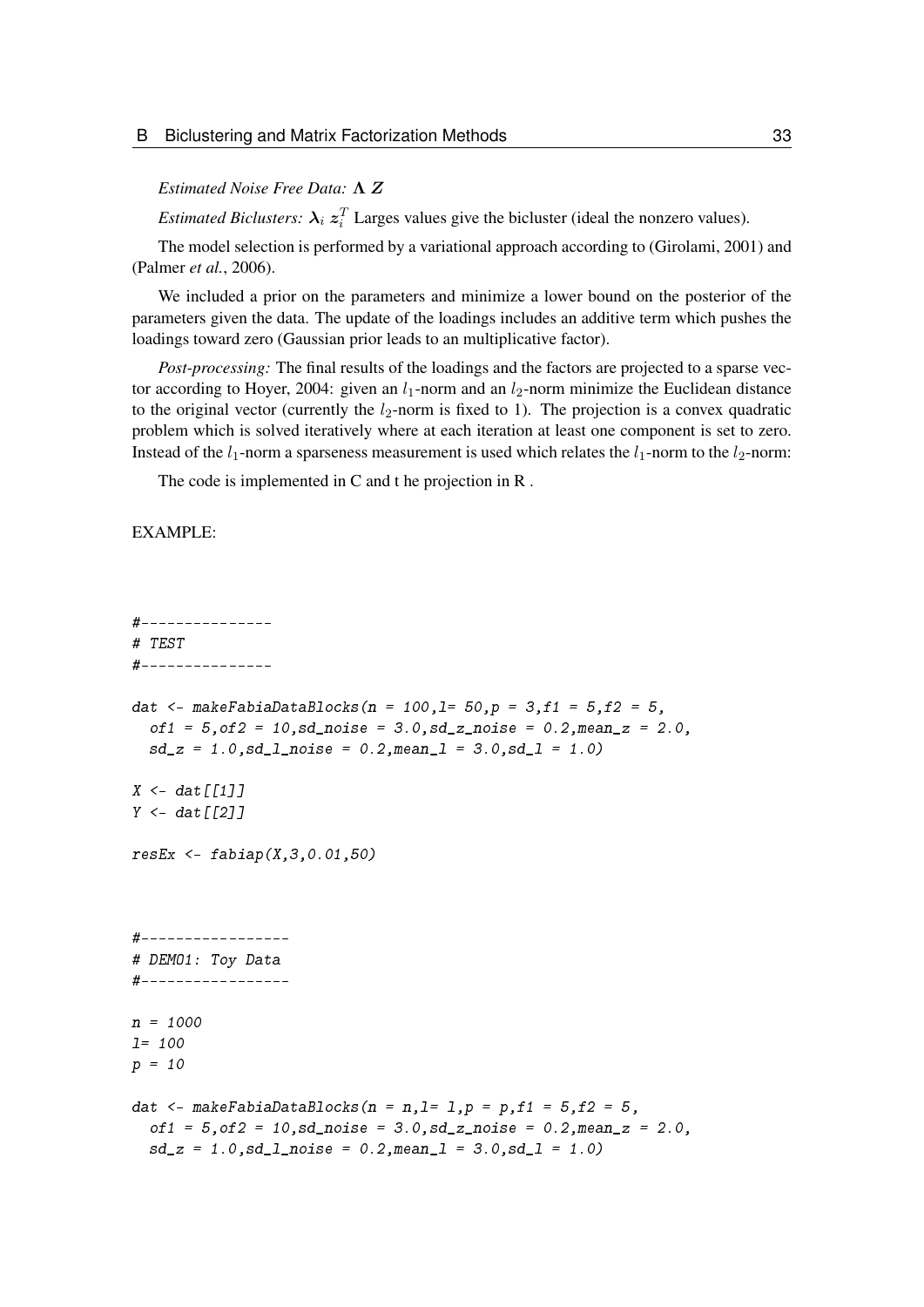```
X \leftarrow \text{dat}[[1]]Y \leftarrow dat \lceil \lceil 2 \rceilZC <- dat [[3]]
LC < - \frac{dat[[4]]}{dt}gcdab \leq rep.int(0,1)gllab <- rep.int(0, n)clab <- as.character(1:l)
1lab \leq as.character(1:n)for (i \text{ in } 1:p) {
 for (j in ZC[i]/\{clab[j] <- paste(as.character(i),"_",clab[j],sep="")
 }
 for (j in LC[i]/\{llab[j] <- paste(as.character(i),"_",llab[j],sep="")
 }
 gcdab[unlist(ZC[i])] < - gcdab[unlist(ZC[i])] + p^igllab[unlist(LC[i])] <- gllab[unlist(LC[i])] + p^i}
groups <- gclab
#### FABIAP
resToy3 <- fabiap(X,13,0.01,400)
extractPlot(resToy3,ti="FABIAP",Y=Y)
raToy3 <- extractBic(resToy3)
if ((raToy3$bic[[1]][1]>1) && (raToy3$bic[[1]][2])>1) {
    plotBicluster(raToy3,1)
}
if ((raToy3$bic[[2]][1]>1) && (raToy3$bic[[2]][2])>1) {
    plotBicluster(raToy3,2)
}
if ((raToy3$bic[[3]][1]>1) && (raToy3$bic[[3]][2])>1) {
    plotBicluster(raToy3,3)
}
if ((raToy3$bic[[4]][1]>1) && (raToy3$bic[[4]][2])>1) {
    plotBicluster(raToy3,4)
}
colnames(resToy3@X) <- clab
```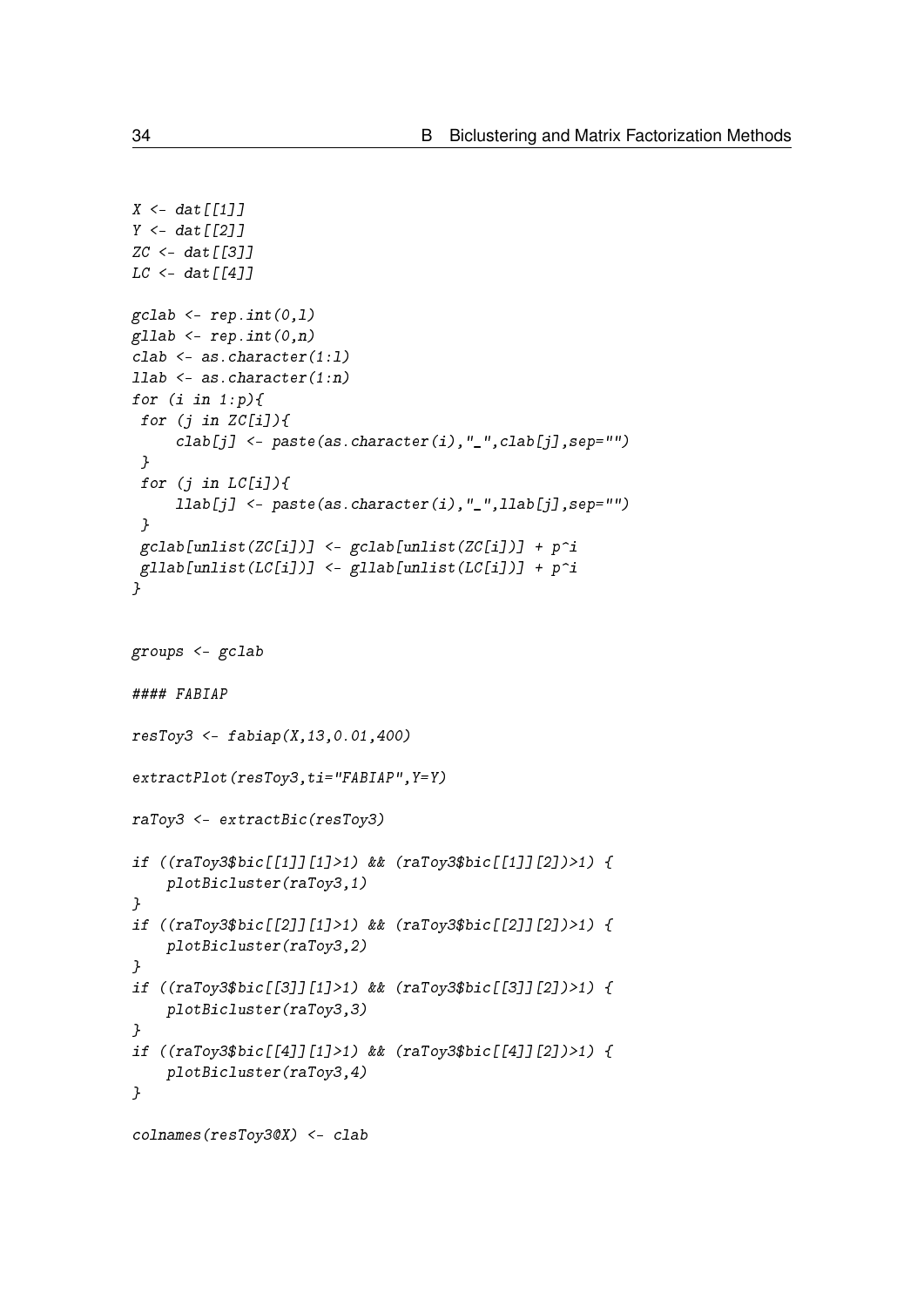```
rownames(resToy3@X) <- llab
plot(resToy3, dim=c(1,2), label.tol=0.1, col.group = groups, lab.size=0.6)plot(resToy3,dim=c(1,3),label.tol=0.1,col.group = groups,lab.size=0.6)
plot(resToy3, dim=c(2,3), label.tol=0.1, col.group = groups, lab.size=0.6)#------------------------------------------
# DEMO2: Laura van't Veer's gene expression
# data set for breast cancer
#------------------------------------------
avail <- require(fabiaData)
if (!avail) {
    message("")
    message("")
    message("#####################################################")
    message("Package 'fabiaData' is not available: please install.")
    message("#####################################################")
} else {
data(Breast A)
X <- as.matrix(XBreast)
resBreat3 < - fabiap(X, 5, 0.1, 400)extractPlot(resBreast3,ti="FABIAP Breast cancer(Veer)")
raBreast3 <- extractBic(resBreast3)
if ((r\alpha B \text{reast} 3 \text{b} \text{ic} \lceil \lceil 1 \rceil \lceil 1 \rceil > 1) && (r\alpha B \text{reast} 3 \text{b} \text{ic} \lceil \lceil 1 \rceil \lceil 2 \rceil) > 1) {
    plotBicluster(raBreast3,1)
}
if ((raBreast3$bic[[2]][1]>1) && (raBreast3$bic[[2]][2])>1) {
    plotBicluster(raBreast3,2)
}
if ((raBreast3$bic[[3]][1]>1) && (raBreast3$bic[[3]][2])>1) {
    plotBicluster(raBreast3,3)
}
if ((raBreast3$bic[[4]][1]>1) && (raBreast3$bic[[4]][2])>1) {
```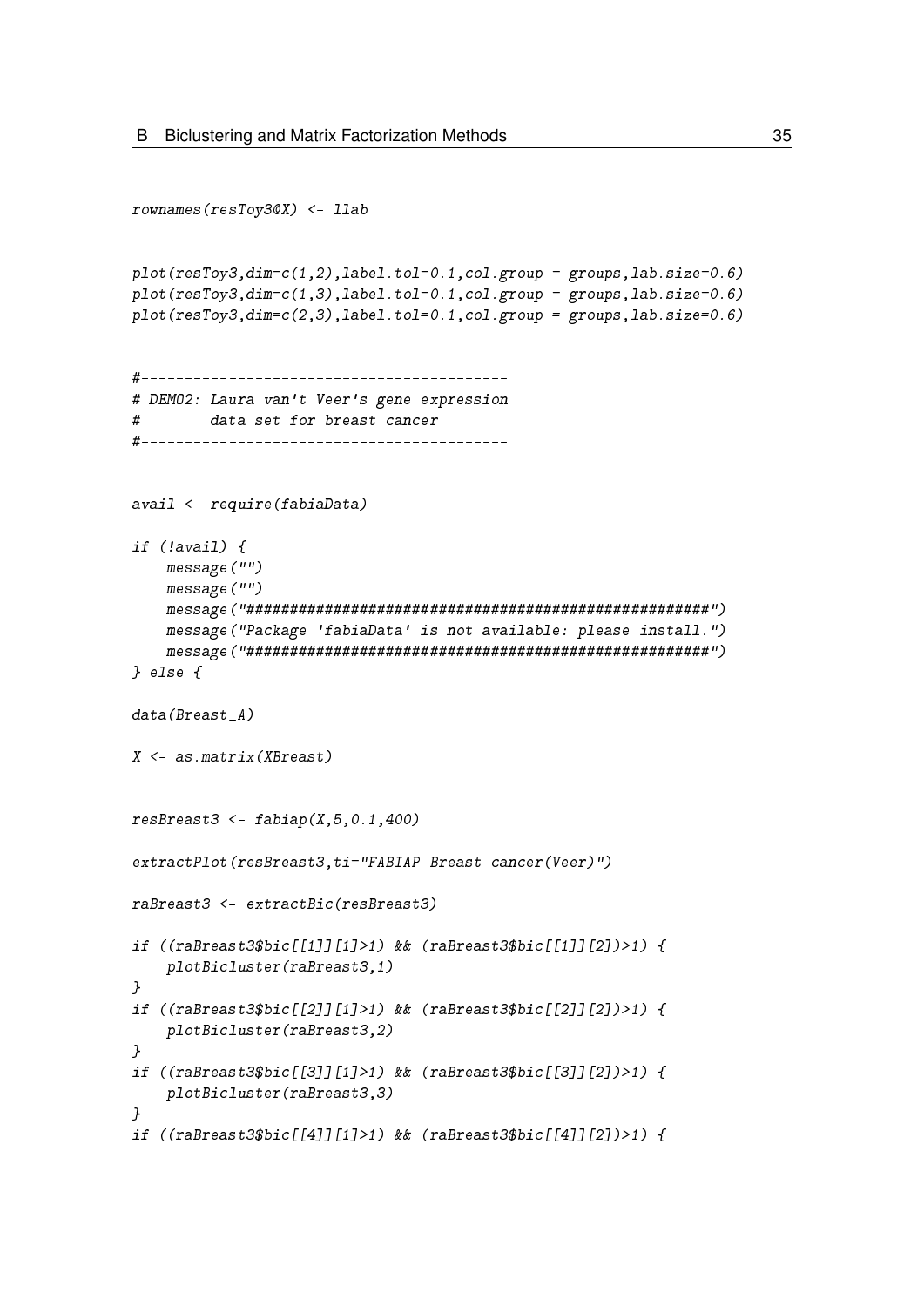```
plotBicluster(raBreast3,4)
}
plot(resBreast3,dim=c(1,2),label.tol=0.03,col.group=CBreast,lab.size=0.6)
plot(resBreast3,dim=c(1,3),label.tol=0.03,col.group=CBreast,lab.size=0.6)
plot(resBreast3,dim=c(1,4),label.tol=0.03,col.group=CBreast,lab.size=0.6)
plot(resBreast3,dim=c(1,5),label.tol=0.03,col.group=CBreast,lab.size=0.6)
plot(resBreast3,dim=c(2,3),label.tol=0.03,col.group=CBreast,lab.size=0.6)
plot(resBreast3,dim=c(2,4),label.tol=0.03,col.group=CBreast,lab.size=0.6)
plot(resBreast3,dim=c(2,5),label.tol=0.03,col.group=CBreast,lab.size=0.6)
plot(resBreast3,dim=c(3,4),label.tol=0.03,col.group=CBreast,lab.size=0.6)
plot(resBreast3,dim=c(3,5),label.tol=0.03,col.group=CBreast,lab.size=0.6)
plot(resBreast3,dim=c(4,5),label.tol=0.03,col.group=CBreast,lab.size=0.6)
}
#-----------------------------------
# DEMO3: Su's multiple tissue types
# gene expression data set
#-----------------------------------
avail <- require(fabiaData)
if (!avail) {
    message("")
    message("")
    message("#####################################################")
    message("Package 'fabiaData' is not available: please install.")
    message("#####################################################")
} else {
data(Multi A)
X \leq -a s \cdot matrix(XMulti)resMulti3 < - fabiap(X, 5, 0.01, 300)extractPlot(resMulti3,ti="FABIAP Multiple tissues(Su)")
raMulti3 <- extractBic(resMulti3)
if ((raMulti3$bic[[1]][1]>1) && (raMulti3$bic[[1]][2])>1) {
    plotBicluster(raMulti3,1)
```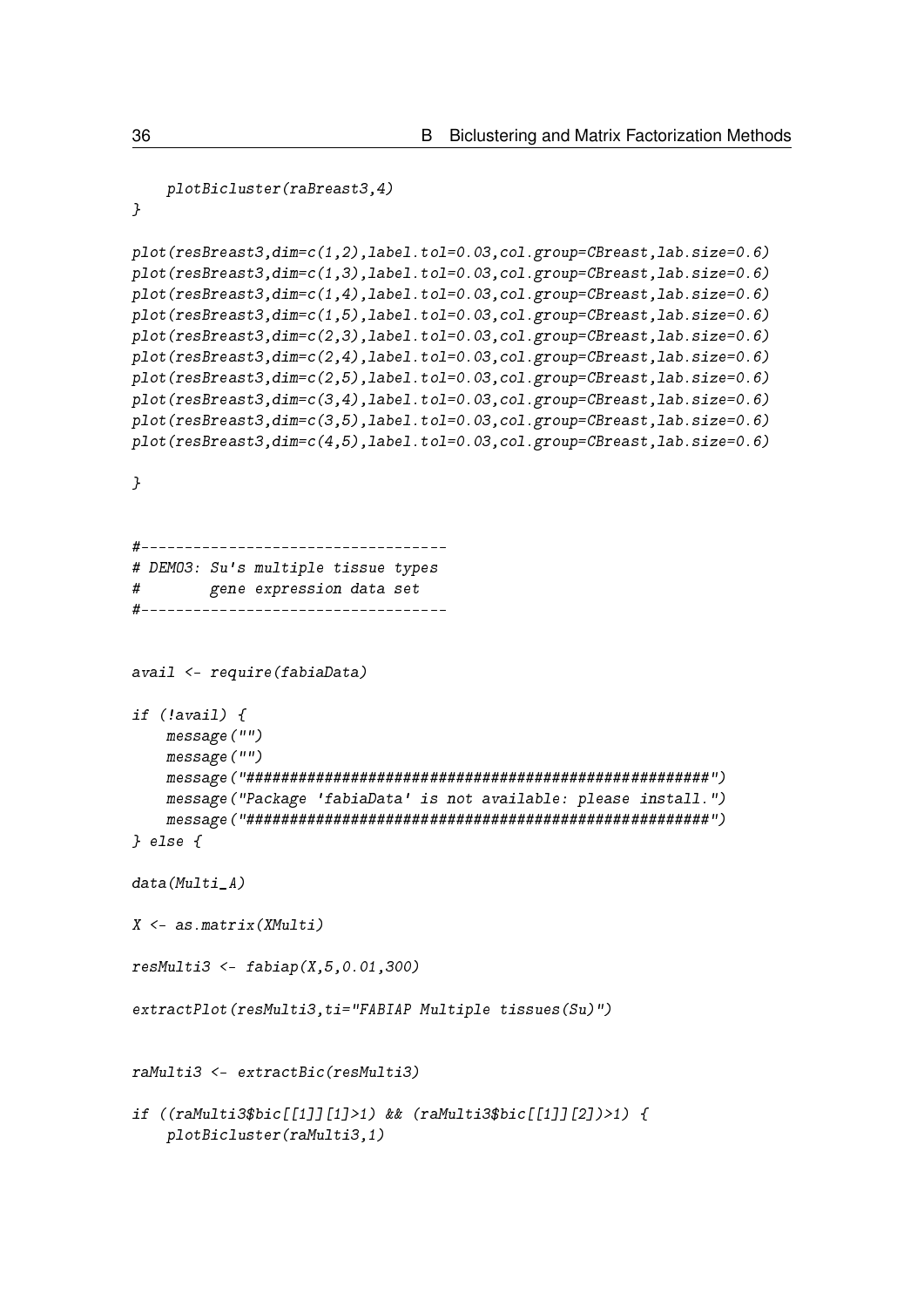```
}
if ((raMulti3$bic[[2]][1]>1) && (raMulti3$bic[[2]][2])>1) {
    plotBicluster(raMulti3,2)
}
if ((raMulti3$bic[[3]][1]>1) && (raMulti3$bic[[3]][2])>1) {
    plotBicluster(raMulti3,3)
}
if ((raMulti3$bic[[4]][1]>1) && (raMulti3$bic[[4]][2])>1) {
    plotBicluster(raMulti3,4)
}
plot(resMulti3,dim=c(1,2),label.tol=0.01,col.group=CMulti,lab.size=0.6)
plot(resMulti3,dim=c(1,3),label.tol=0.01,col.group=CMulti,lab.size=0.6)
plot(resMulti3,dim=c(1,4),label.tol=0.01,col.group=CMulti,lab.size=0.6)
plot(resMulti3,dim=c(1,5),label.tol=0.01,col.group=CMulti,lab.size=0.6)
plot(resMulti3,dim=c(2,3),label.tol=0.01,col.group=CMulti,lab.size=0.6)
plot(resMulti3,dim=c(2,4),label.tol=0.01,col.group=CMulti,lab.size=0.6)
plot(resMulti3,dim=c(2,5),label.tol=0.01,col.group=CMulti,lab.size=0.6)
plot(resMulti3,dim=c(3,4),label.tol=0.01,col.group=CMulti,lab.size=0.6)
plot(resMulti3,dim=c(3,5),label.tol=0.01,col.group=CMulti,lab.size=0.6)
plot(resMulti3,dim=c(4,5),label.tol=0.01,col.group=CMulti,lab.size=0.6)
}
#-----------------------------------------
# DEMO4: Rosenwald's diffuse large-B-cell
# lymphoma gene expression data set
#-----------------------------------------
avail <- require(fabiaData)
if (!avail) {
    message("")
    message("")
    message("#####################################################")
    message("Package 'fabiaData' is not available: please install.")
    message("#####################################################")
} else {
data(DLBCL_B)
```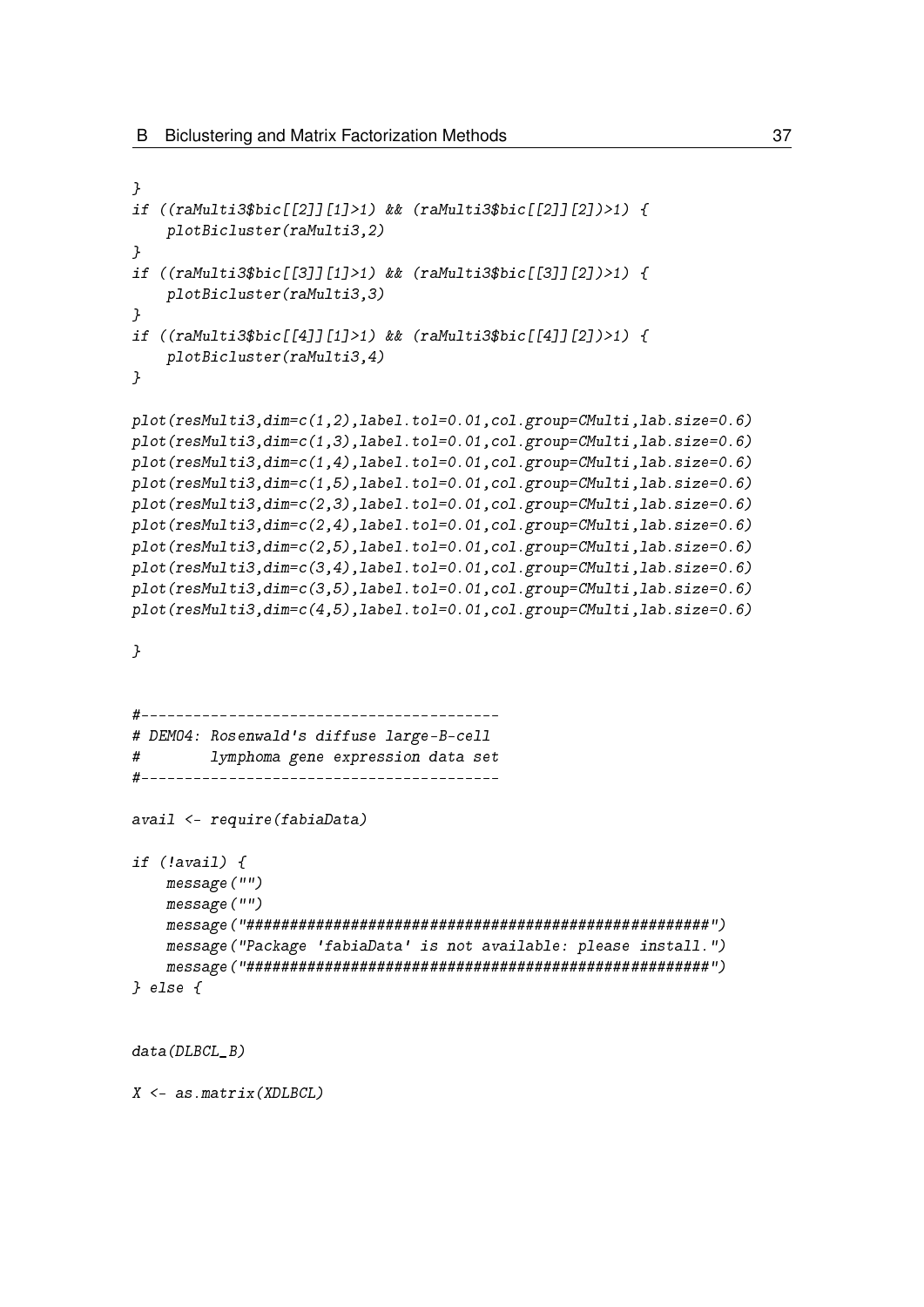```
resDLECL3 \leq false fabiap(X, 5, 0.1, 400)
extractPlot(resDLBCL3,ti="FABIAP Lymphoma(Rosenwald)")
raDLBCL3 <- extractBic(resDLBCL3)
if ((raDLBCL3$bic[[1]][1]>1) && (raDLBCL3$bic[[1]][2])>1) {
    plotBicluster(raDLBCL3,1)
}
if ((raDLBCL3$bic[[2]][1]>1) && (raDLBCL3$bic[[2]][2])>1) {
    plotBicluster(raDLBCL3,2)
}
if ((raDLBCL3$bic[[3]][1]>1) && (raDLBCL3$bic[[3]][2])>1) {
    plotBicluster(raDLBCL3,3)
}
if ((raDLBCL3$bic[[4]][1]>1) && (raDLBCL3$bic[[4]][2])>1) {
    plotBicluster(raDLBCL3,4)
}
plot(resDLBCL3,dim=c(1,2),label.tol=0.03,col.group=CDLBCL,lab.size=0.6)
plot(resDLBCL3,dim=c(1,3),label.tol=0.03,col.group=CDLBCL,lab.size=0.6)
plot(resDLBCL3,dim=c(1,4),label.tol=0.03,col.group=CDLBCL,lab.size=0.6)
plot(resDLBCL3,dim=c(1,5),label.tol=0.03,col.group=CDLBCL,lab.size=0.6)
plot(resDLBCL3,dim=c(2,3),label.tol=0.03,col.group=CDLBCL,lab.size=0.6)
plot(resDLBCL3,dim=c(2,4),label.tol=0.03,col.group=CDLBCL,lab.size=0.6)
plot(resDLBCL3,dim=c(2,5),label.tol=0.03,col.group=CDLBCL,lab.size=0.6)
plot(resDLBCL3,dim=c(3,4),label.tol=0.03,col.group=CDLBCL,lab.size=0.6)
plot(resDLBCL3,dim=c(3,5),label.tol=0.03,col.group=CDLBCL,lab.size=0.6)
plot(resDLBCL3,dim=c(4,5),label.tol=0.03,col.group=CDLBCL,lab.size=0.6)
```
}

### B.4 fabias

Factor Analysis for Bicluster Acquisition: Sparseness Projection (FABIAS) [\(Hochreiter](#page-97-0) *et al.*, [2010\)](#page-97-0).

C implementation of fabias.

```
1. Usage: fabias(X,p=5,alpha=0.6,cyc=500,spz=0.5,random=1.0,
                 center=2,norm=1,lap=1.0,nL=0,lL=0,bL=0)
```
- 2. Arguments:
	- $\blacksquare$  X: the data matrix.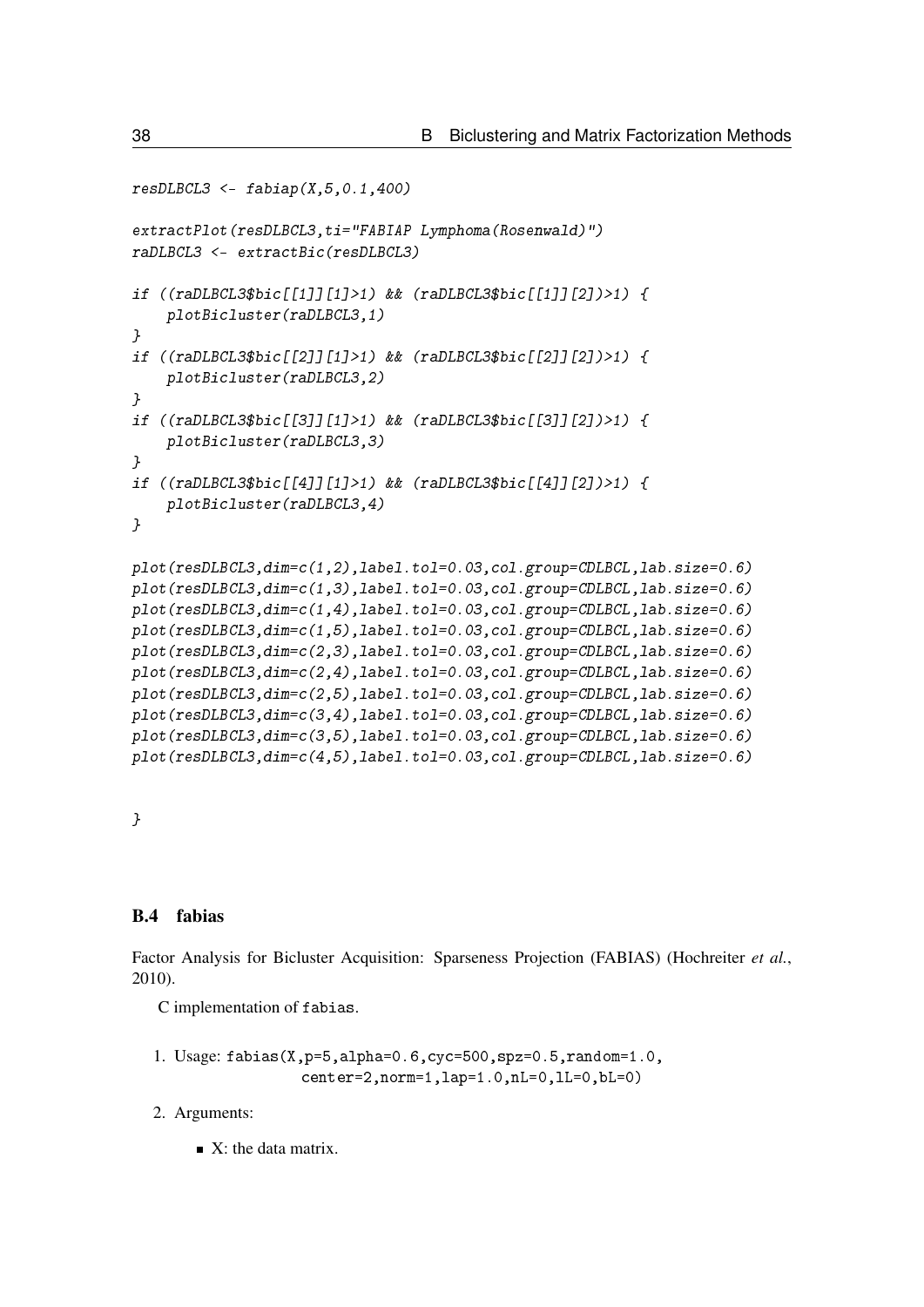- **p**: number of hidden factors = number of biclusters; default = 5.
- alpha: sparseness loadings  $(0 1.0)$ ; default = 0.1.
- vec: number of iterations; default =  $500$ .
- $\blacksquare$  spz: sparseness factors (0.5 2.0); default = 0.5 (Laplace).
- **random**  $\leq$  **-0: by SVD,**  $\geq$ **0: random initialization of loadings in [-random, random];**  $default = 1.0.$
- center: data centering: 1 (mean), 2 (median),  $> 2$  (mode), 0 (no); default = 2.
- norm: data normalization: 1 (0.75-0.25 quantile),  $>1$  (var=1), 0 (no); default = 1.
- lap: minimal value of the variational parameter, default  $= 1$ .
- $\blacksquare$  nL: maximal number of biclusters at which a row element can participate; default  $= 0$ (no limit).
- $\blacksquare$  IL: maximal number of row elements per bicluster; default = 0 (no limit).
- $\blacksquare$  bL: cycle at which the nL or lL maximum starts; default = 0 (start at the beginning).
- 3. Return Values:
	- $\blacksquare$  object of the class Factorization. Containing LZ (estimated noise free data  $\Lambda Z$ ), L (loadings  $\Lambda$ ), Z (factors  $Z$ ), U (noise  $X-\Lambda Z$ ), center (centering vector), scaleData (scaling vector), X (centered and scaled data X), Psi (noise variance  $\Psi$ ), lapla (variational parameter), avini (the information which the factor  $z_{ij}$  contains about  $x_j$ averaged over j) xavini (the information which the factor  $\tilde{z}_j$  contains about  $x_j$  averaged over j) ini (for each j the information which the factor  $z_{ij}$  contains about  $x_i$ ).

Biclusters are found by sparse factor analysis where *both* the factors and the loadings are sparse.

Essentially the model is the sum of outer products of vectors:

$$
\boldsymbol{X}~=~\sum_{i=1}^p \boldsymbol{\lambda}_i~\boldsymbol{z}_i^T~+~\boldsymbol{\Upsilon}~,
$$

where the number of summands  $p$  is the number of biclusters. The matrix factorization is

$$
X = \Lambda Z + \Upsilon.
$$

Here  $\boldsymbol{X} \in \mathbb{R}^{n \times l}$  and  $\boldsymbol{\Upsilon} \in \mathbb{R}^{n \times l}$ ,  $\boldsymbol{\lambda}_i \in \mathbb{R}^n$ ,  $\boldsymbol{z}_i \in \mathbb{R}^l$ ,  $\boldsymbol{\Lambda} \in \mathbb{R}^{n \times p}$ ,  $\boldsymbol{Z} \in \mathbb{R}^{p \times l}$ .

If the nonzero components of the sparse vectors are grouped together then the outer product results in a matrix with a nonzero block and zeros elsewhere.

For a single data vector  $x$  that is

$$
x\ =\ \sum_{i=1}^p \lambda_i z_i\ +\ \epsilon\ =\ \Lambda \tilde{z}\ +\ \epsilon
$$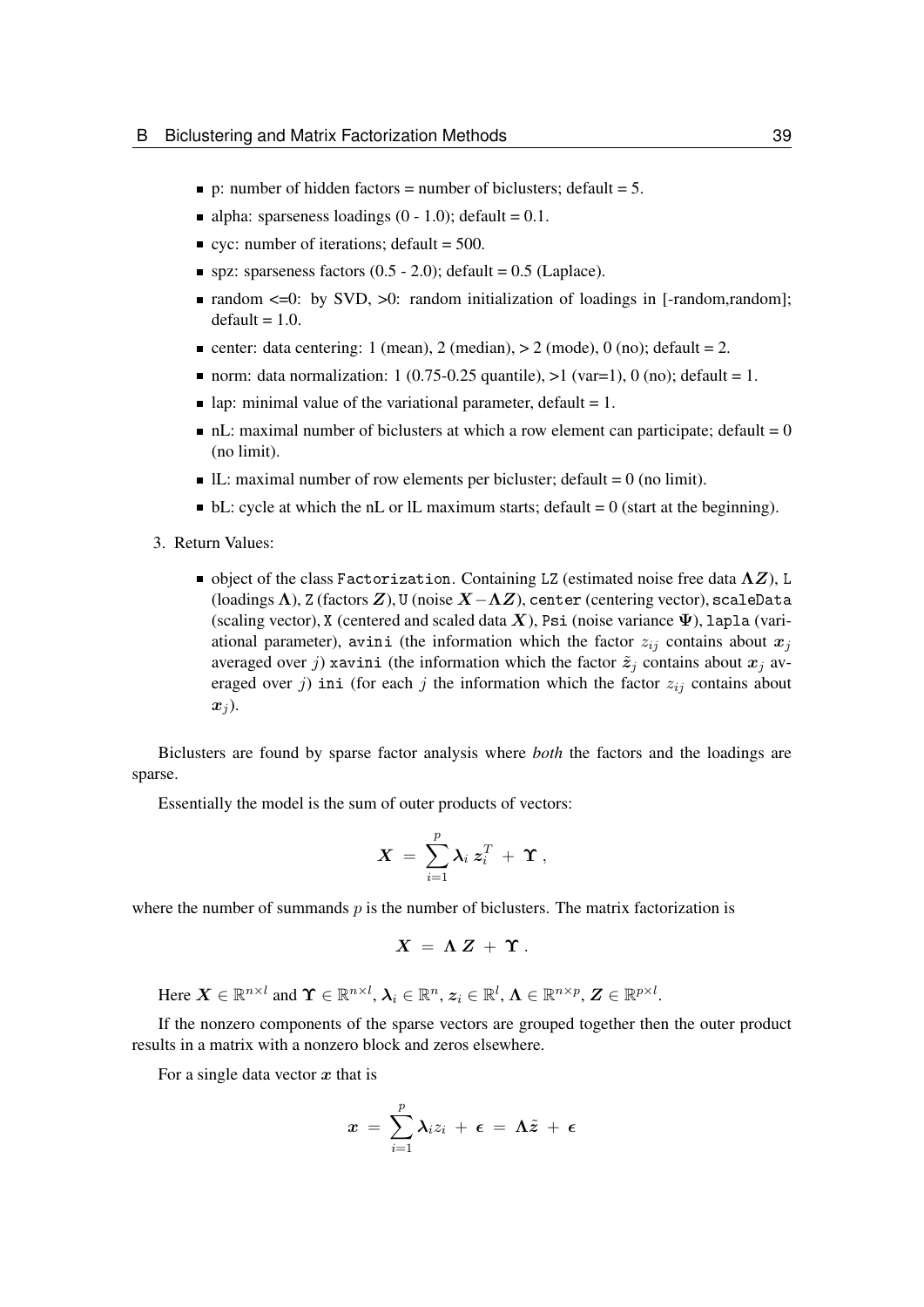The model assumptions are:

*Factor Prior is Independent Laplace:*

$$
p(\tilde{\boldsymbol{z}}) = \left(\frac{1}{\sqrt{2}}\right)^p \prod_{i=1}^p e^{-\sqrt{2}|z_i|}
$$

*Loading Prior has Finite Support:*

$$
p(\lambda_i) = c \text{ for } \|\lambda_i\|_1 \le k
$$
  

$$
p(\lambda_i) = 0 \text{ for } \|\lambda_i\|_1 > k
$$

*Noise: Gaussian independent*

$$
p(\epsilon) = \left(\frac{1}{\sqrt{2 \pi}}\right)^n \prod_{k=1}^n \frac{1}{\sigma_k} e^{\sum_{k=1}^n \frac{\epsilon_k^2}{\sigma_k^2}}
$$

*Data Mean:*

$$
E(x) = E(\Lambda \tilde{z} + \epsilon) = \Lambda E(\tilde{z}) + E(\epsilon) = 0
$$

*Data Covariance:*

$$
E(\mathbf{x} \mathbf{x}^T) = \mathbf{\Lambda} E(\tilde{\mathbf{z}} \tilde{\mathbf{z}}^T) \mathbf{\Lambda}^T + \mathbf{\Lambda} E(\tilde{\mathbf{z}}) E(\boldsymbol{\epsilon}^T) + E(\tilde{\mathbf{z}}) E(\boldsymbol{\epsilon}) \mathbf{\Lambda}^T + E(\boldsymbol{\epsilon} \mathbf{\epsilon}^T)
$$
  
=  $\mathbf{\Lambda} \mathbf{\Lambda}^T + \text{diag}(\sigma_k^2)$ 

Normalizing the data to variance one for each component gives

$$
\sigma_k^2 + \left(\boldsymbol{\lambda}^k\right)^T \boldsymbol{\lambda}^k \ = \ 1
$$

Here  $\lambda^k$  is the k-th row of  $\Lambda$  (which is a row vector of length p). We recommend to *normalize the components to variance one* in order to make the signal and noise comparable across components.

*Estimated Parameters:*  $\Lambda$  and  $\sigma_k$ 

*Estimated Latent Variables:* Z

*Estimated Noise Free Data:* Λ Z

*Estimated Biclusters:*  $\lambda_i z_i^T$  Larges values give the bicluster (ideal the nonzero values).

The model selection is performed by a variational approach according to [\(Girolami, 2001\)](#page-97-1) and [\(Palmer](#page-97-2) *et al.*, [2006\)](#page-97-2).

The prior has finite support, therefore after each update of the loadings they are projected to the finite support. The projection is done according to [\(Hoyer, 2004\)](#page-97-3): given an  $l_1$ -norm and an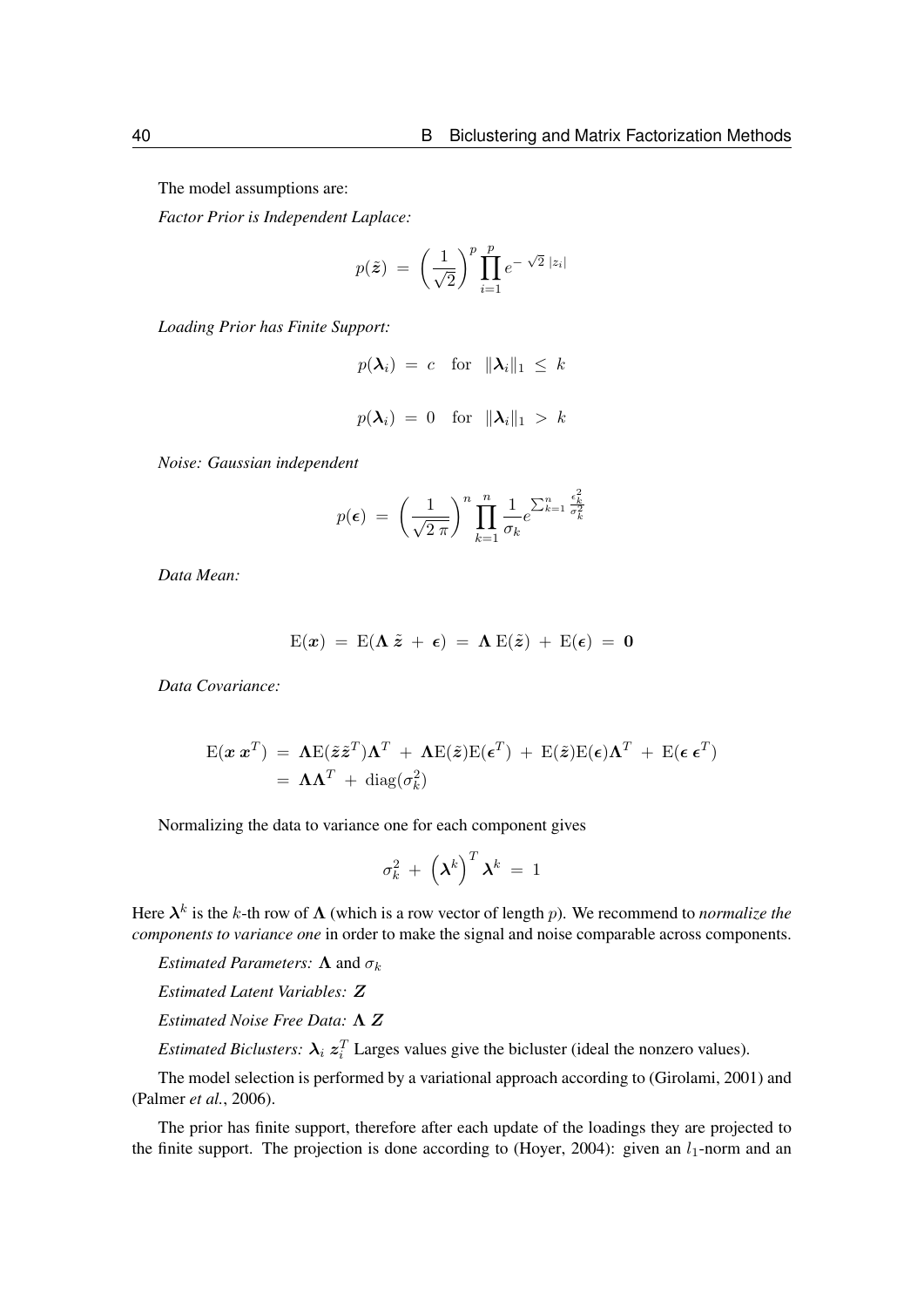$l_2$ -norm minimize the Euclidean distance to the original vector (currently the  $l_2$ -norm is fixed to 1). The projection is a convex quadratic problem which is solved iteratively where at each iteration at least one component is set to zero. Instead of the  $l_1$ -norm a sparseness measurement is used which relates the  $l_1$ -norm to the  $l_2$ -norm:

sparseness
$$
(\lambda_i)
$$
 =  $\frac{\sqrt{n} - \sum_{k=1}^{n} |\lambda_{ki}| / \sum_{k=1}^{n} \lambda_{ki}^2}{\sqrt{n} - 1}$ 

The code is implemented in C.

```
#---------------
# TEST
#---------------
dat <- makeFabiaDataBlocks(n = 100,1= 50,p = 3,f1 = 5,f2 = 5,
  of1 = 5, of2 = 10, sd\_noise = 3.0, sd\_z\_noise = 0.2, mean\_z = 2.0,sd_z = 1.0, sd_l\_noise = 0.2, mean_l = 3.0, sd_l = 1.0X \leftarrow \text{dat}[[1]]Y \leftarrow \text{dat}[[2]]resEx \leftarrow fabias(X, 3, 0.6, 50)#-----------------
# DEMO1: Toy Data
#-----------------
n = 1000
l= 100
p = 10dat \leq makeFabiaDataBlocks(n = n, l= 1, p = p, f1 = 5, f2 = 5,
  of1 = 5, of2 = 10, sd\_noise = 3.0, sd\_z\_noise = 0.2, mean\_z = 2.0,sd_z = 1.0, sd_l_pnoise = 0.2, meanl = 3.0, sd_l = 1.0X \leq - dat \lceil \lceil 1 \rceil \rceilY \leftarrow \text{dat}[[2]]ZC \leftarrow dat [[3]]
```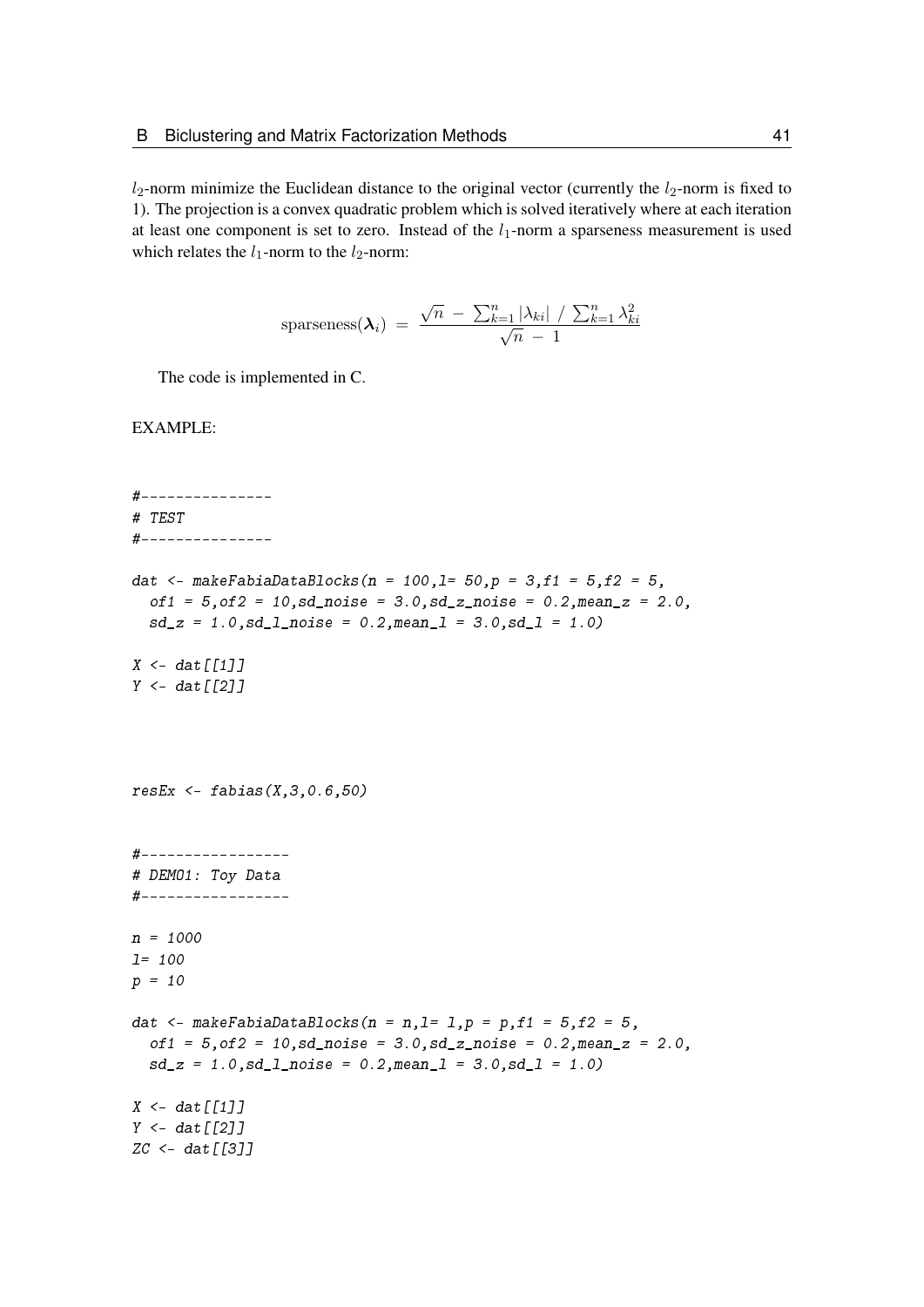```
LC < - \frac{dat[[4]]}{dt}\text{gcdab} \leftarrow \text{rep.int}(0,1)gllab <- rep.int(0, n)clab <- as.character(1:l)
llab <- as.character(1:n)
for (i \text{ in } 1:p) {
 for (j in ZC[i]/\{clab[j] <- paste(as.character(i),"_",clab[j],sep="")
 }
 for (j in LC[i]/\{llab[j] <- paste(as.character(i),"_",llab[j],sep="")
 }
 gclab[unlist(ZC[i])] <- gclab[unlist(ZC[i])] + p^i
 gllab[unlist(LC[i])] <- gllab[unlist(LC[i])] + p^i}
groups <- gclab
#### FABIAS
resToy2 < - fabis(x, 13, 0.6, 400)extractPlot(resToy2,ti="FABIAS", Y=Y)
raToy2 <- extractBic(resToy2)
if ((raToy2$bic[[1]][1]>1) && (raToy2$bic[[1]][2])>1) {
    plotBicluster(raToy2,1)
}
if ((raToy2$bic[[2]][1]>1) && (raToy2$bic[[2]][2])>1) {
    plotBicluster(raToy2,2)
}
if ((raToy2$bic[[3]][1]>1) && (raToy2$bic[[3]][2])>1) {
    plotBicluster(raToy2,3)
}
if ((raToy2$bic[[4]][1]>1) && (raToy2$bic[[4]][2])>1) {
    plotBicluster(raToy2,4)
}
colnames(resToy2@X) <- clab
rownames(resToy2@X) <- llab
```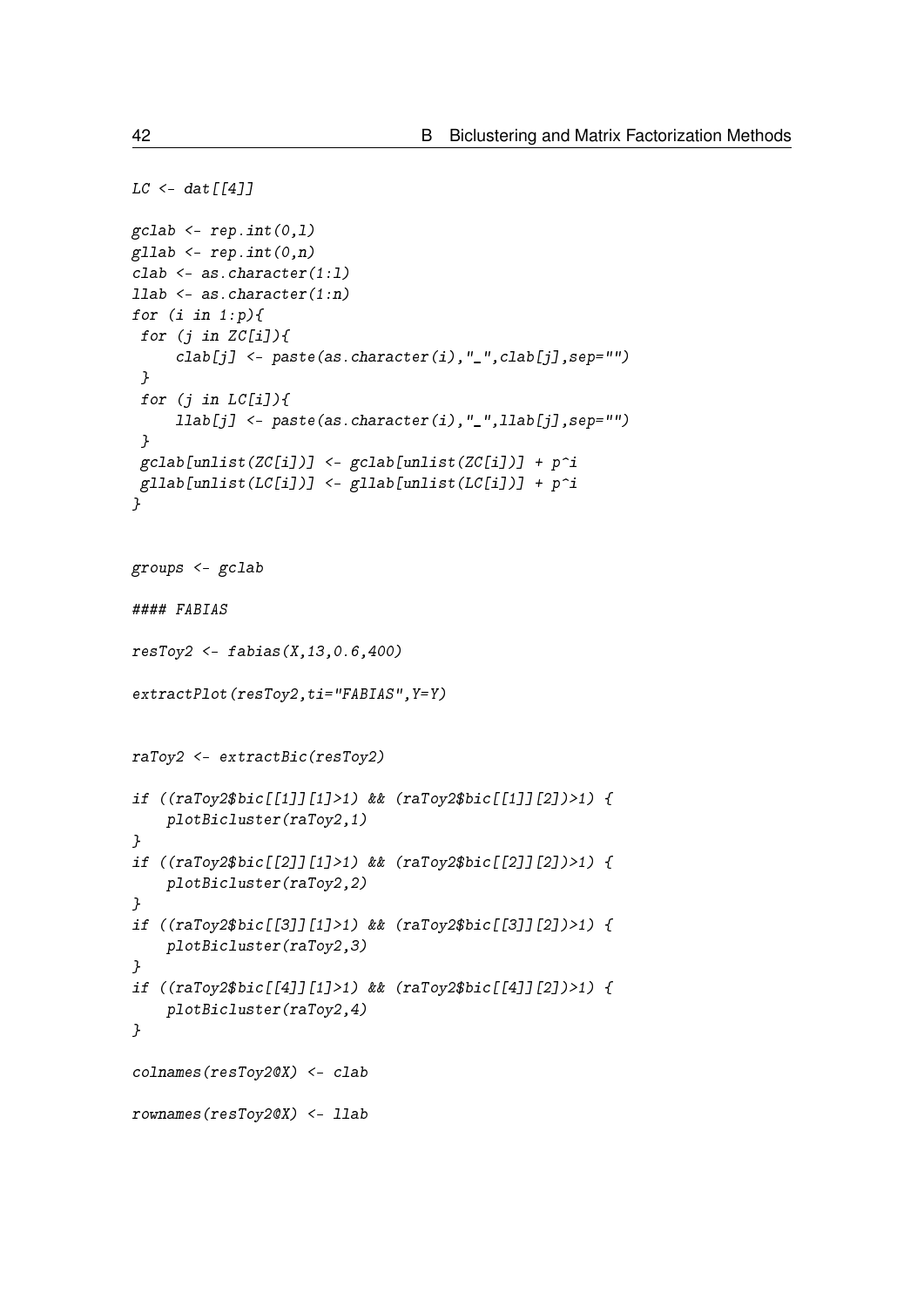```
plot(resToy2, dim=c(1,2), label.tol=0.1, col.group = groups, lab.size=0.6)plot(resToy2, dim=c(1,3), label.tol=0.1, col.group = groups, lab.size=0.6)plot(resToy2, dim=c(2,3), label.tol=0.1, col.group = groups, lab.size=0.6)#------------------------------------------
# DEMO2: Laura van't Veer's gene expression
# data set for breast cancer
#------------------------------------------
avail <- require(fabiaData)
if (!avail) {
    message("")
    message("")
    message("#####################################################")
    message("Package 'fabiaData' is not available: please install.")
    message("#####################################################")
} else {
data(Breast_A)
X \leq -as_matrix(XBreat)resBreat2 < - fabis(X, 5, 0.6, 300)extractPlot(resBreast2,ti="FABIAS Breast cancer(Veer)")
raBreast2 <- extractBic(resBreast2)
if ((raBreast2$bic[[1]][1]>1) && (raBreast2$bic[[1]][2])>1) {
    plotBicluster(raBreast2,1)
}
if ((\text{r}a\text{B} \text{re} a \text{st} 2\text{B} \text{b} \text{i} c \text{f}[2]1 \text{f} 1]) d (\text{r}a\text{B} \text{re} a \text{st} 2\text{B} \text{b} i c \text{f}[2]1 \text{f} 2]) \text{f}plotBicluster(raBreast2,2)
}
if ((raBreast2$bic[[3]][1]>1) && (raBreast2$bic[[3]][2])>1) {
    plotBicluster(raBreast2,3)
}
if ((raBreast2$bic[[4]][1]>1) && (raBreast2$bic[[4]][2])>1) {
    plotBicluster(raBreast2,4)
}
```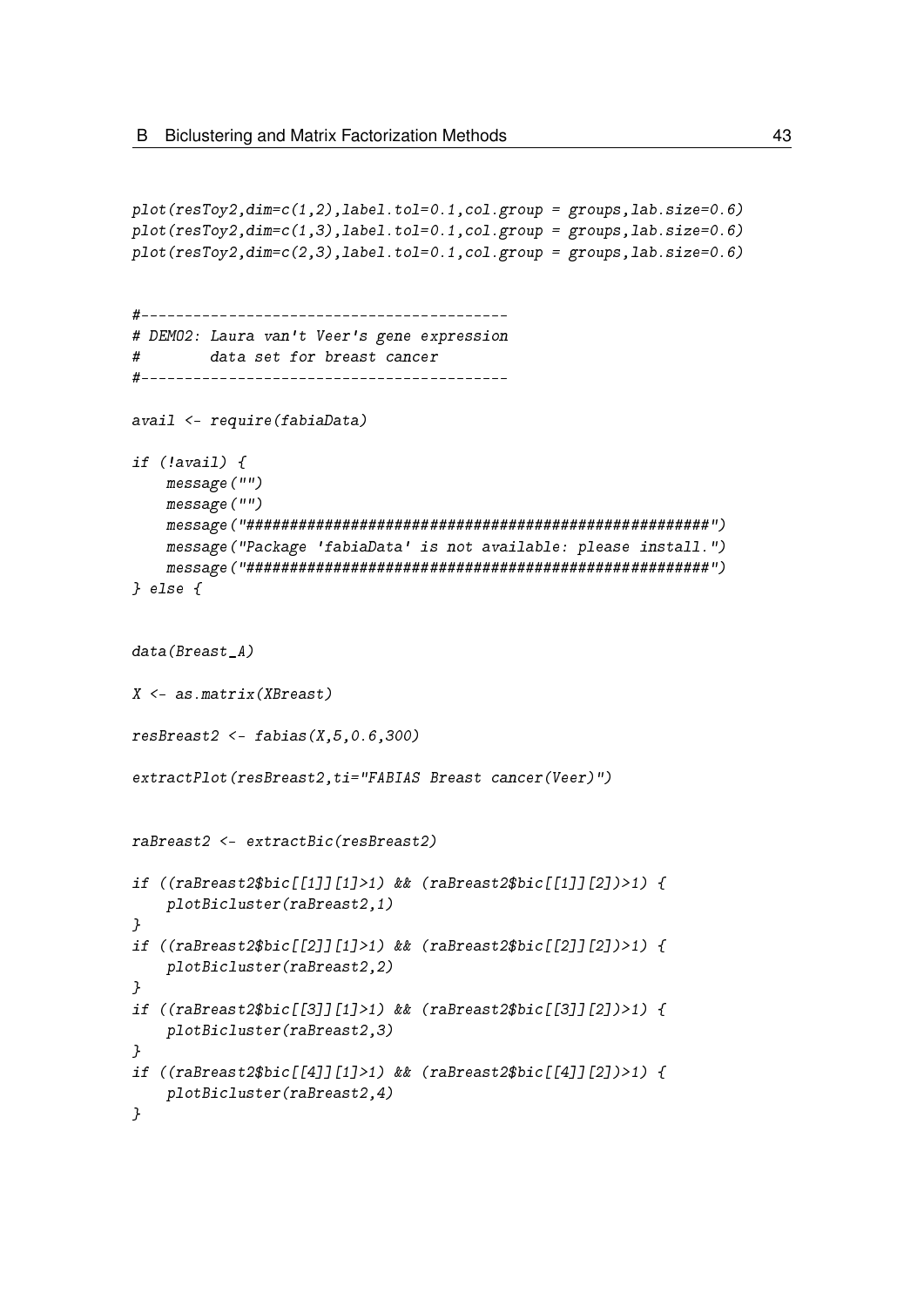```
plot(resBreast2,dim=c(1,2),label.tol=0.03,col.group=CBreast,lab.size=0.6)
plot(resBreast2,dim=c(1,3),label.tol=0.03,col.group=CBreast,lab.size=0.6)
plot(resBreast2,dim=c(1,4),label.tol=0.03,col.group=CBreast,lab.size=0.6)
plot(resBreast2,dim=c(1,5),label.tol=0.03,col.group=CBreast,lab.size=0.6)
plot(resBreast2,dim=c(2,3),label.tol=0.03,col.group=CBreast,lab.size=0.6)
plot(resBreast2,dim=c(2,4),label.tol=0.03,col.group=CBreast,lab.size=0.6)
plot(resBreast2,dim=c(2,5),label.tol=0.03,col.group=CBreast,lab.size=0.6)
plot(resBreast2,dim=c(3,4),label.tol=0.03,col.group=CBreast,lab.size=0.6)
plot(resBreast2,dim=c(3,5),label.tol=0.03,col.group=CBreast,lab.size=0.6)
plot(resBreast2,dim=c(4,5),label.tol=0.03,col.group=CBreast,lab.size=0.6)
}
#-----------------------------------
# DEMO3: Su's multiple tissue types
# gene expression data set
#-----------------------------------
avail <- require(fabiaData)
if (!avail) {
    message("")
    message("")
    message("#####################################################")
    message("Package 'fabiaData' is not available: please install.")
    message("#####################################################")
} else {
data(Multi_A)
X <- as.matrix(XMulti)
resMulti2 < - fabis(x, 5, 0.6, 300)extractPlot(resMulti2,ti="FABIAS Multiple tissues(Su)")
raMulti2 <- extractBic(resMulti2)
if ((raMulti2$bic[[1]][1]>1) && (raMulti2$bic[[1]][2])>1) {
    plotBicluster(raMulti2,1)
}
if ((raMulti2$bic[[2]][1]>1) && (raMulti2$bic[[2]][2])>1) {
    plotBicluster(raMulti2,2)
}
if ((raMulti2$bic[[3]][1]>1) && (raMulti2$bic[[3]][2])>1) {
    plotBicluster(raMulti2,3)
```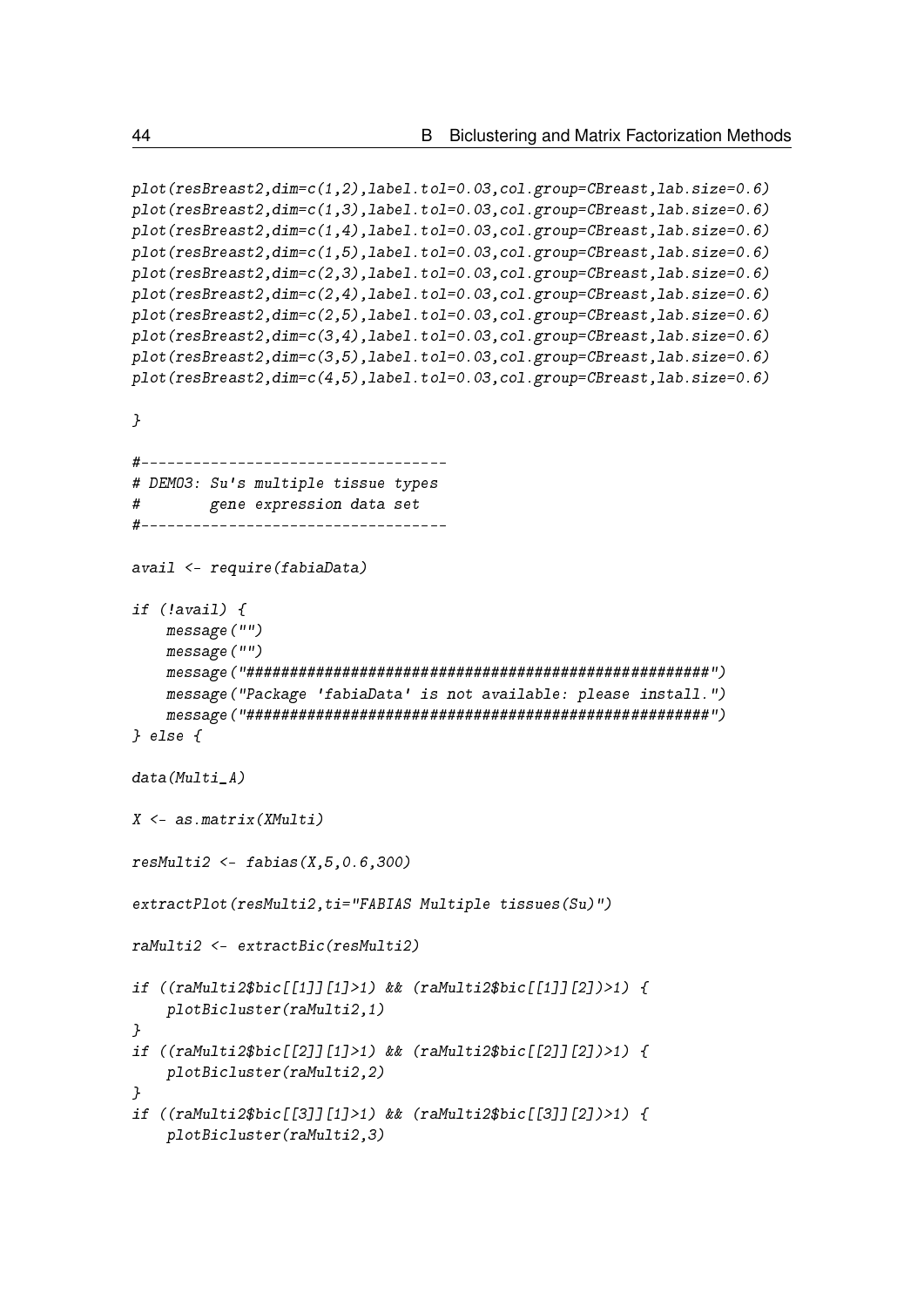```
}
if ((raMulti2$bic[[4]][1]>1) && (raMulti2$bic[[4]][2])>1) {
    plotBicluster(raMulti2,4)
}
plot(resMulti2,dim=c(1,2),label.tol=0.01,col.group=CMulti,lab.size=0.6)
plot(resMulti2,dim=c(1,3),label.tol=0.01,col.group=CMulti,lab.size=0.6)
plot(resMulti2,dim=c(1,4),label.tol=0.01,col.group=CMulti,lab.size=0.6)
plot(resMulti2,dim=c(1,5),label.tol=0.01,col.group=CMulti,lab.size=0.6)
plot(resMulti2,dim=c(2,3),label.tol=0.01,col.group=CMulti,lab.size=0.6)
plot(resMulti2,dim=c(2,4),label.tol=0.01,col.group=CMulti,lab.size=0.6)
plot(resMulti2,dim=c(2,5),label.tol=0.01,col.group=CMulti,lab.size=0.6)
plot(resMulti2,dim=c(3,4),label.tol=0.01,col.group=CMulti,lab.size=0.6)
plot(resMulti2,dim=c(3,5),label.tol=0.01,col.group=CMulti,lab.size=0.6)
plot(resMulti2,dim=c(4,5),label.tol=0.01,col.group=CMulti,lab.size=0.6)
}
#-----------------------------------------
# DEMO4: Rosenwald's diffuse large-B-cell
# lymphoma gene expression data set
#-----------------------------------------
avail <- require(fabiaData)
if (!avail) {
    message("")
    message("")
    message("#####################################################")
    message("Package 'fabiaData' is not available: please install.")
    message("#####################################################")
} else {
data(DLBCL_B)
X \leftarrow as_matrix(XDLBCL)resDLECL2 < -fabias(X, 5, 0.6, 300)extractPlot(resDLBCL2,ti="FABIAS Lymphoma(Rosenwald)")
raDLBCL2 <- extractBic(resDLBCL2)
if ((\text{r}\text{a}\text{DL}\text{B}\text{CL}\text{2}\text{b}\text{ic}\text{[1]1}[1]\text{1}) && (\text{r}\text{a}\text{DL}\text{B}\text{CL}\text{2}\text{b}\text{ic}\text{[1]1}[2])\text{1}
```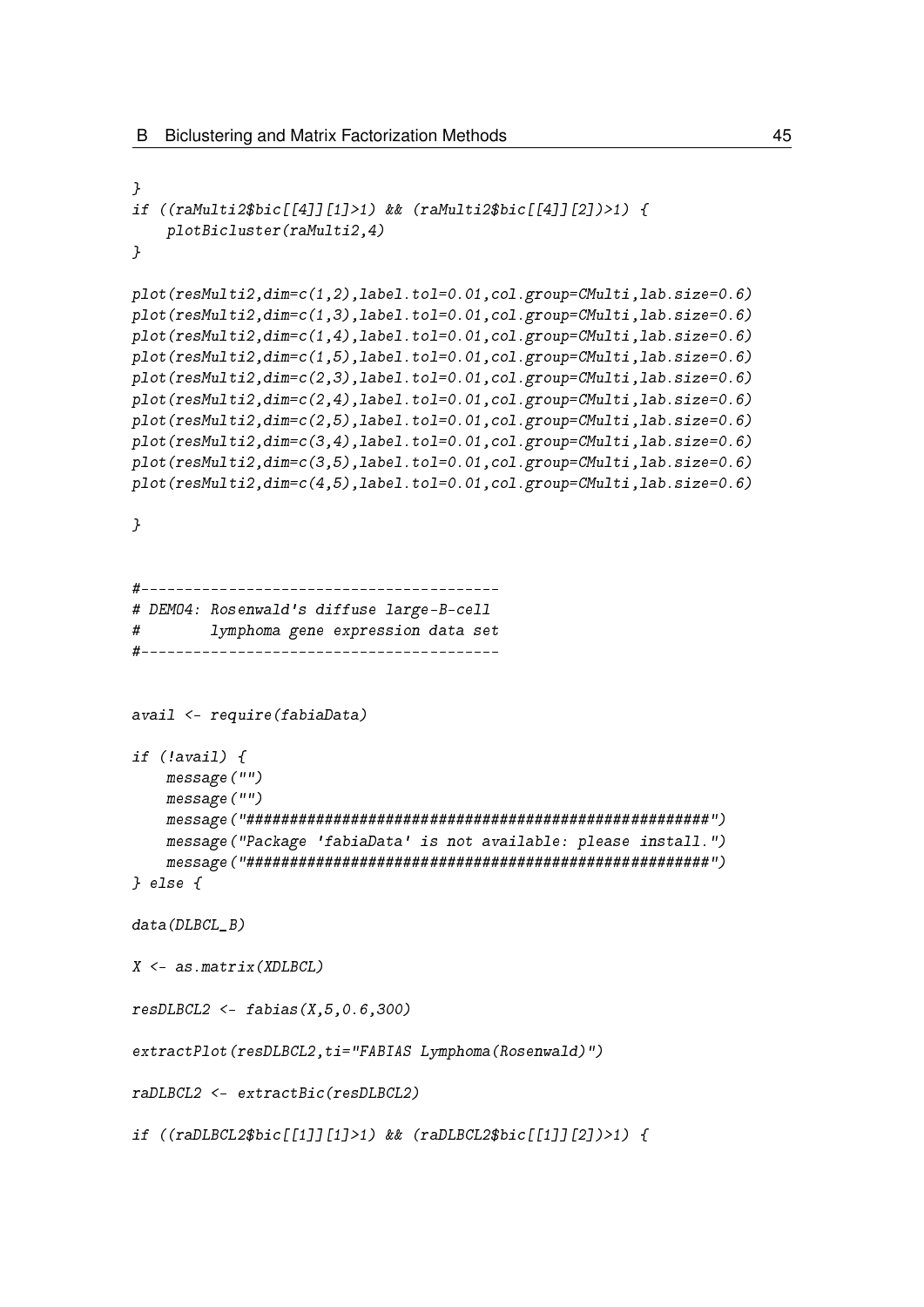```
plotBicluster(raDLBCL2,1)
}
if ((raDLBCL2$bic[[2]][1]>1) && (raDLBCL2$bic[[2]][2])>1) {
    plotBicluster(raDLBCL2,2)
}
if ((raDLBCL2$bic[[3]][1]>1) && (raDLBCL2$bic[[3]][2])>1) {
    plotBicluster(raDLBCL2,3)
}
if ((raDLBCL2$bic[[4]][1]>1) && (raDLBCL2$bic[[4]][2])>1) {
    plotBicluster(raDLBCL2,4)
}
plot(resDLBCL2,dim=c(1,2),label.tol=0.03,col.group=CDLBCL,lab.size=0.6)
plot(resDLBCL2,dim=c(1,3),label.tol=0.03,col.group=CDLBCL,lab.size=0.6)
plot(resDLBCL2,dim=c(1,4),label.tol=0.03,col.group=CDLBCL,lab.size=0.6)
plot(resDLBCL2,dim=c(1,5),label.tol=0.03,col.group=CDLBCL,lab.size=0.6)
plot(resDLBCL2,dim=c(2,3),label.tol=0.03,col.group=CDLBCL,lab.size=0.6)
plot(resDLBCL2,dim=c(2,4),label.tol=0.03,col.group=CDLBCL,lab.size=0.6)
plot(resDLBCL2,dim=c(2,5),label.tol=0.03,col.group=CDLBCL,lab.size=0.6)
plot(resDLBCL2,dim=c(3,4),label.tol=0.03,col.group=CDLBCL,lab.size=0.6)
plot(resDLBCL2,dim=c(3,5),label.tol=0.03,col.group=CDLBCL,lab.size=0.6)
plot(resDLBCL2,dim=c(4,5),label.tol=0.03,col.group=CDLBCL,lab.size=0.6)
```
}

#### B.5 fabiasp

Factor Analysis for Bicluster Acquisition: Sparseness Projection (FABIASP) [\(Hochreiter](#page-97-0) *et al.*, [2010\)](#page-97-0).

R implementation of fabias, therefore it is *slow*.

- 1. Usage: fabiasp(X,p=5,alpha=0.6,cyc=500,spz=0.5,center=2,norm=1)
- 2. Arguments:
	- $\blacksquare$  X: the data matrix.
	- p: number of hidden factors = number of biclusters; default = 5.
	- alpha: sparseness loadings  $(0 1.0)$ ; default = 0.1.
	- $\bullet$  cyc: number of iterations; default = 500.
	- $\blacksquare$  spz: sparseness factors (0.5 2.0); default = 0.5 (Laplace).
	- center: data centering: 1 (mean), 2 (median),  $> 2$  (mode), 0 (no); default = 2.
	- norm: data normalization: 1 (0.75-0.25 quantile),  $>1$  (var=1), 0 (no); default = 1.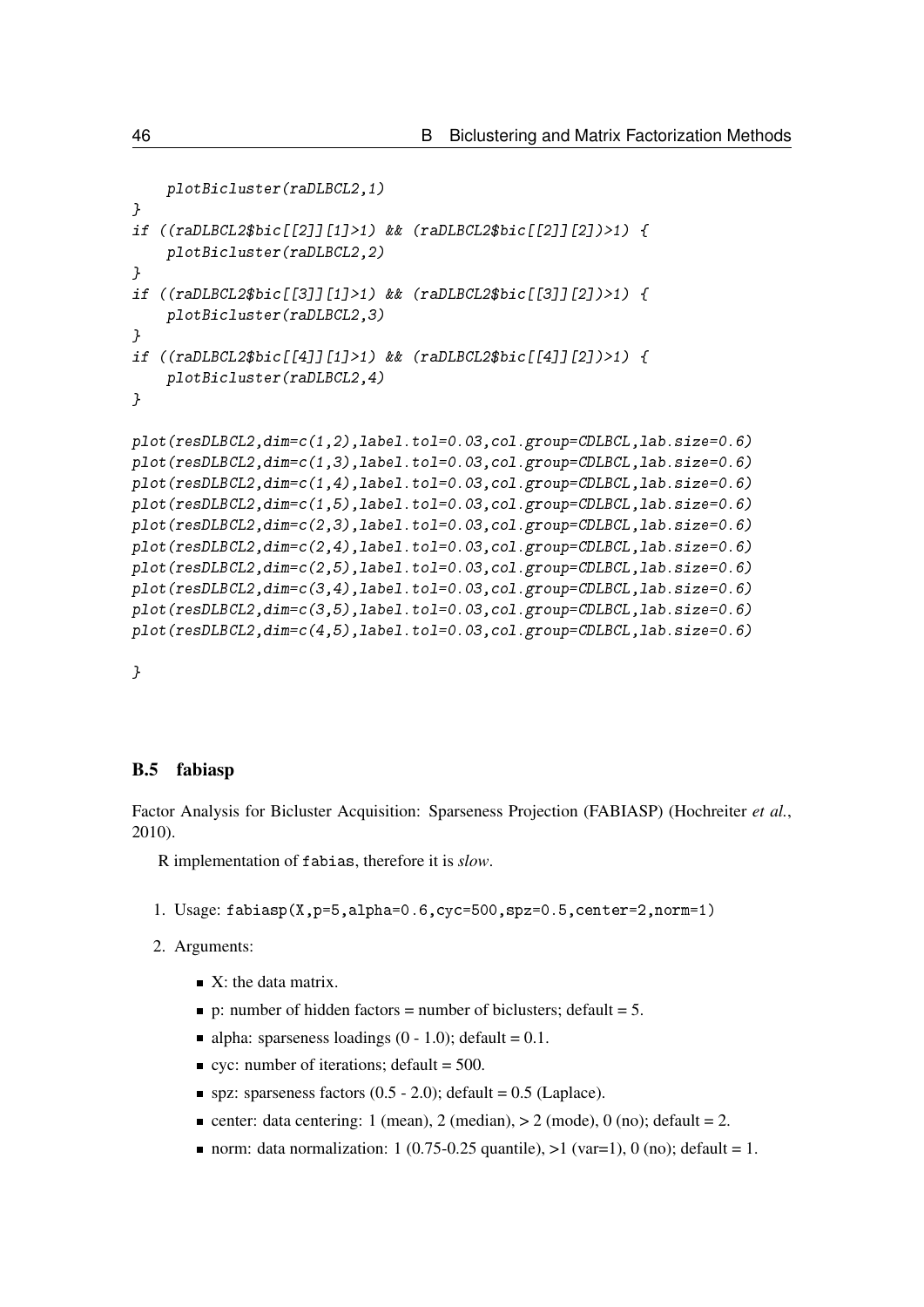### 3. Return Values:

 $\blacksquare$  object of the class Factorization. Containing LZ (estimated noise free data  $\Lambda Z$ ), L (loadings  $\Lambda$ ), Z (factors  $Z$ ), U (noise  $X-\Lambda Z$ ), center (centering vector), scaleData (scaling vector), X (centered and scaled data X), Psi (noise variance  $\Psi$ ), lapla (variational parameter), avini (the information which the factor  $z_{ij}$  contains about  $x_j$ averaged over j) xavini (the information which the factor  $\tilde{z}_j$  contains about  $x_j$  averaged over j) ini (for each j the information which the factor  $z_{ij}$  contains about  $x_i$ ).

Biclusters are found by sparse factor analysis where *both* the factors and the loadings are sparse.

Essentially the model is the sum of outer products of vectors:

$$
\boldsymbol{X} \ = \ \sum_{i=1}^p \boldsymbol{\lambda}_i \ \boldsymbol{z}_i^T \ + \ \boldsymbol{\Upsilon} \ ,
$$

where the number of summands  $p$  is the number of biclusters. The matrix factorization is

$$
X = \Lambda Z + \Upsilon.
$$

Here  $\boldsymbol{X} \in \mathbb{R}^{n \times l}$  and  $\boldsymbol{\Upsilon} \in \mathbb{R}^{n \times l}$ ,  $\boldsymbol{\lambda}_i \in \mathbb{R}^n$ ,  $\boldsymbol{z}_i \in \mathbb{R}^l$ ,  $\boldsymbol{\Lambda} \in \mathbb{R}^{n \times p}$ ,  $\boldsymbol{Z} \in \mathbb{R}^{p \times l}$ .

If the nonzero components of the sparse vectors are grouped together then the outer product results in a matrix with a nonzero block and zeros elsewhere.

For a single data vector  $x$  that is

$$
x\ =\ \sum_{i=1}^p \lambda_i z_i\ +\ \epsilon\ =\ \Lambda \tilde{z}\ +\ \epsilon
$$

The model assumptions are:

*Factor Prior is Independent Laplace:*

$$
p(z) = \left(\frac{1}{\sqrt{2}}\right)^p \prod_{i=1}^p e^{-\sqrt{2}|z_i|}
$$

*Loading Prior has Finite Support:*

$$
p(\lambda_i) = c \text{ for } \|\lambda_i\|_1 \leq k
$$
  

$$
p(\lambda_i) = 0 \text{ for } \|\lambda_i\|_1 > k
$$

*Noise: Gaussian independent*

$$
p(\epsilon) = \left(\frac{1}{\sqrt{2 \pi}}\right)^n \prod_{k=1}^n \frac{1}{\sigma_k} e^{\sum_{k=1}^n \frac{\epsilon_k^2}{\sigma_k^2}}
$$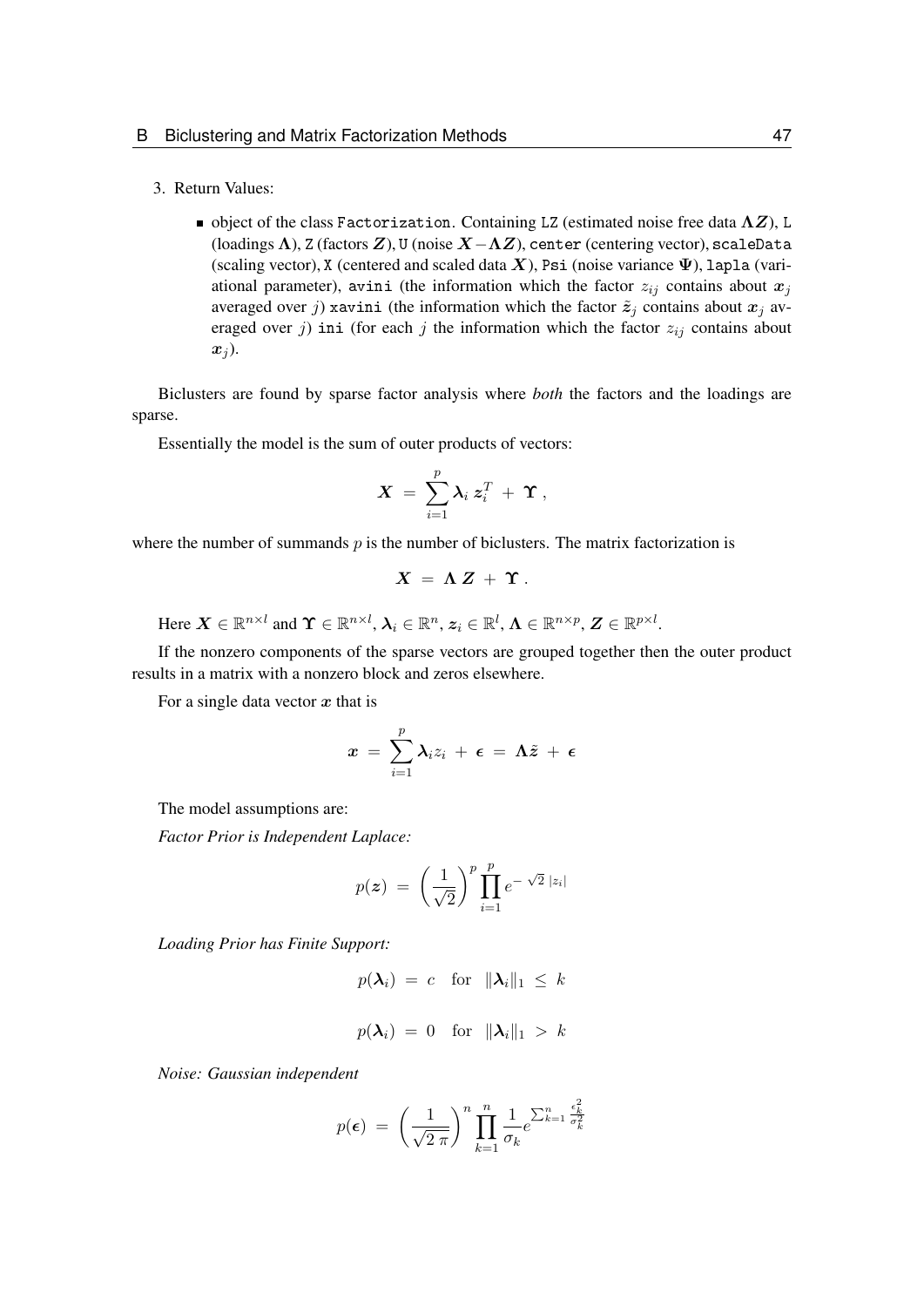*Data Mean:*

$$
E(x) = E(\Lambda \tilde{z} + \epsilon) = \Lambda E(\tilde{z}) + E(\epsilon) = 0
$$

*Data Covariance:*

$$
\mathbf{E}(\mathbf{x} \mathbf{x}^T) = \mathbf{\Lambda} \mathbf{E}(\tilde{\mathbf{z}} \tilde{\mathbf{z}}^T) \mathbf{\Lambda}^T + \mathbf{\Lambda} \mathbf{E}(\tilde{\mathbf{z}}) \mathbf{E}(\boldsymbol{\epsilon}^T) + \mathbf{E}(\tilde{\mathbf{z}}) \mathbf{E}(\boldsymbol{\epsilon}) \mathbf{\Lambda}^T + \mathbf{E}(\boldsymbol{\epsilon} \mathbf{\epsilon}^T)
$$
  
=  $\mathbf{\Lambda} \mathbf{\Lambda}^T + \text{diag}(\sigma_k^2)$ 

Normalizing the data to variance one for each component gives

$$
\sigma_k^2 + \left(\boldsymbol{\lambda}^k\right)^T \boldsymbol{\lambda}^k \ = \ 1
$$

Here  $\lambda^k$  is the k-th row of  $\Lambda$  (which is a row vector of length p). We recommend to *normalize the components to variance one* in order to make the signal and noise comparable across components.

*Estimated Parameters:*  $\Lambda$  and  $\Psi$  ( $\sigma_k$ ) *Estimated Latent Variables:* Z

*Estimated Noise Free Data:* Λ Z

*Estimated Biclusters:*  $\lambda_i z_i^T$  Larges values give the bicluster (ideal the nonzero values).

The model selection is performed by a variational approach according to [\(Girolami, 2001\)](#page-97-1) and [\(Palmer](#page-97-2) *et al.*, [2006\)](#page-97-2).

The prior has finite support, therefore after each update of the loadings they are projected to the finite support. The projection is done according to [\(Hoyer, 2004\)](#page-97-3): given an  $l_1$ -norm and an  $l_2$ -norm minimize the Euclidean distance to the original vector (currently the  $l_2$ -norm is fixed to 1). The projection is a convex quadratic problem which is solved iteratively where at each iteration at least one component is set to zero. Instead of the  $l_1$ -norm a sparseness measurement is used which relates the  $l_1$ -norm to the  $l_2$ -norm:

$$
\text{sparseness}(\boldsymbol{\lambda}_i) = \frac{\sqrt{n} \ - \ \sum_{k=1}^n |\lambda_{ki}| \ / \ \sum_{k=1}^n \lambda_{ki}^2}{\sqrt{n} \ - \ 1}
$$

The code is implemented in R , therefore it is *slow*.

EXAMPLE:

#--------------- # TEST #---------------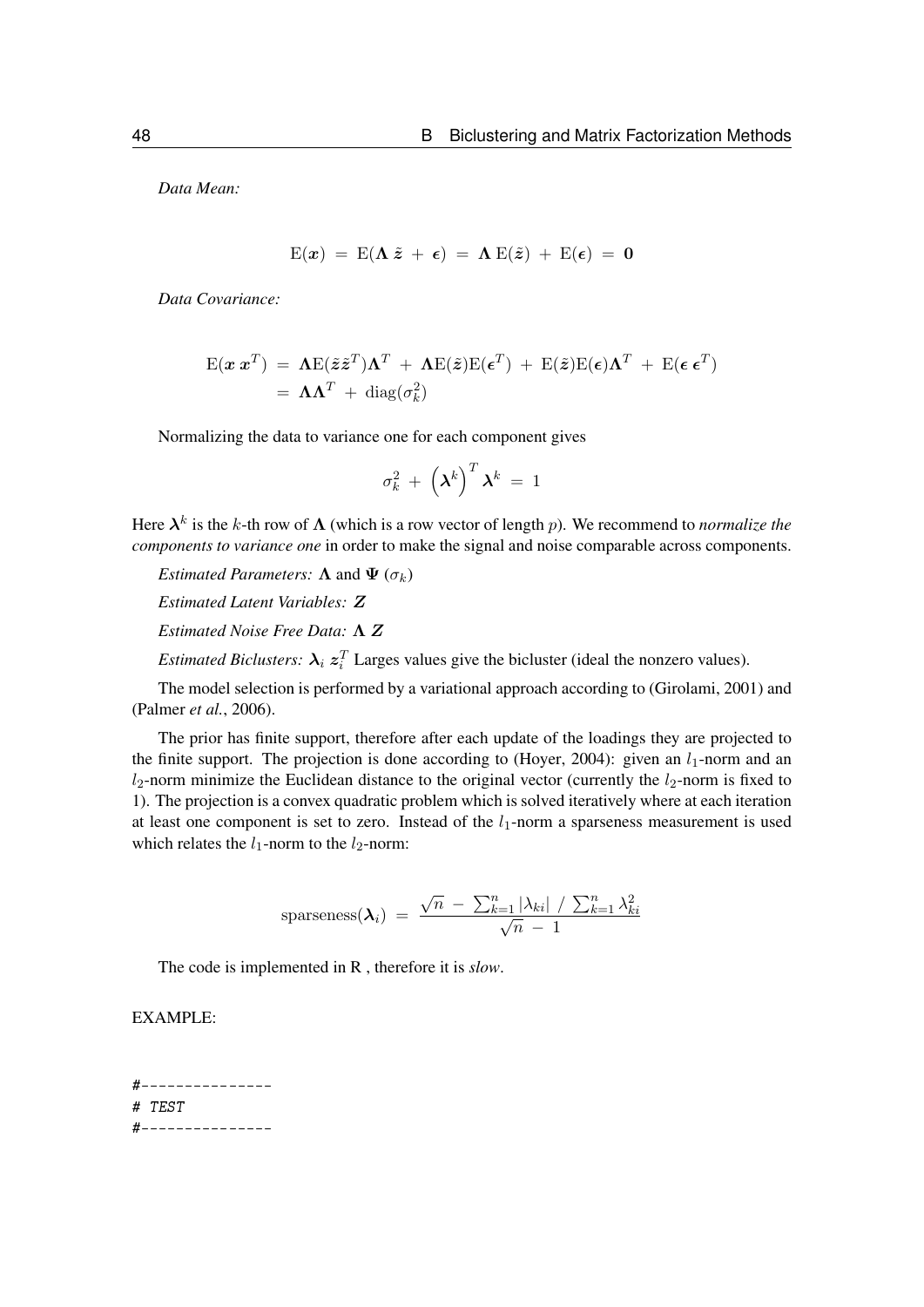```
dat <- makeFabiaDataBlocks(n = 100,1= 50,p = 3,f1 = 5,f2 = 5,
  of1 = 5, of2 = 10, sd\_noise = 3.0, sd\_z\_noise = 0.2, mean\_z = 2.0,sd z = 1.0, sd 1 noise = 0.2, mean l = 3.0, sd l = 1.0)
X \leq -\frac{d}{d}Y \leftarrow dat \lceil \lceil 2 \rceilresEx \leftarrow fabis(p(X, 3, 0.6, 50)\dontrun{
#---------------
# DEMO1
#---------------
dat <- makeFabiaDataBlocks(n = 1000,1= 100,p = 10,f1 = 5,f2 = 5,
  of1 = 5, of2 = 10, sd\_noise = 3.0, sd\_z\_noise = 0.2, mean\_z = 2.0,sd_z = 1.0, sd_l<sub>noise</sub> = 0.2, meanl = 3.0, sd_l = 1.0X \leq - dat \lceil \lceil 1 \rceil \rceilY \leftarrow \text{dat}[12]resToy \leq false fabiasp(X, 13, 0.6, 200)extractPlot(resToy,ti="FABIASP",Y=Y)
#---------------
# DEMO2
#---------------
avail <- require(fabiaData)
if (!avail) {
    message("")
    message("")
    message("#####################################################")
    message("Package 'fabiaData' is not available: please install.")
    message("#####################################################")
} else {
data(Breast_A)
```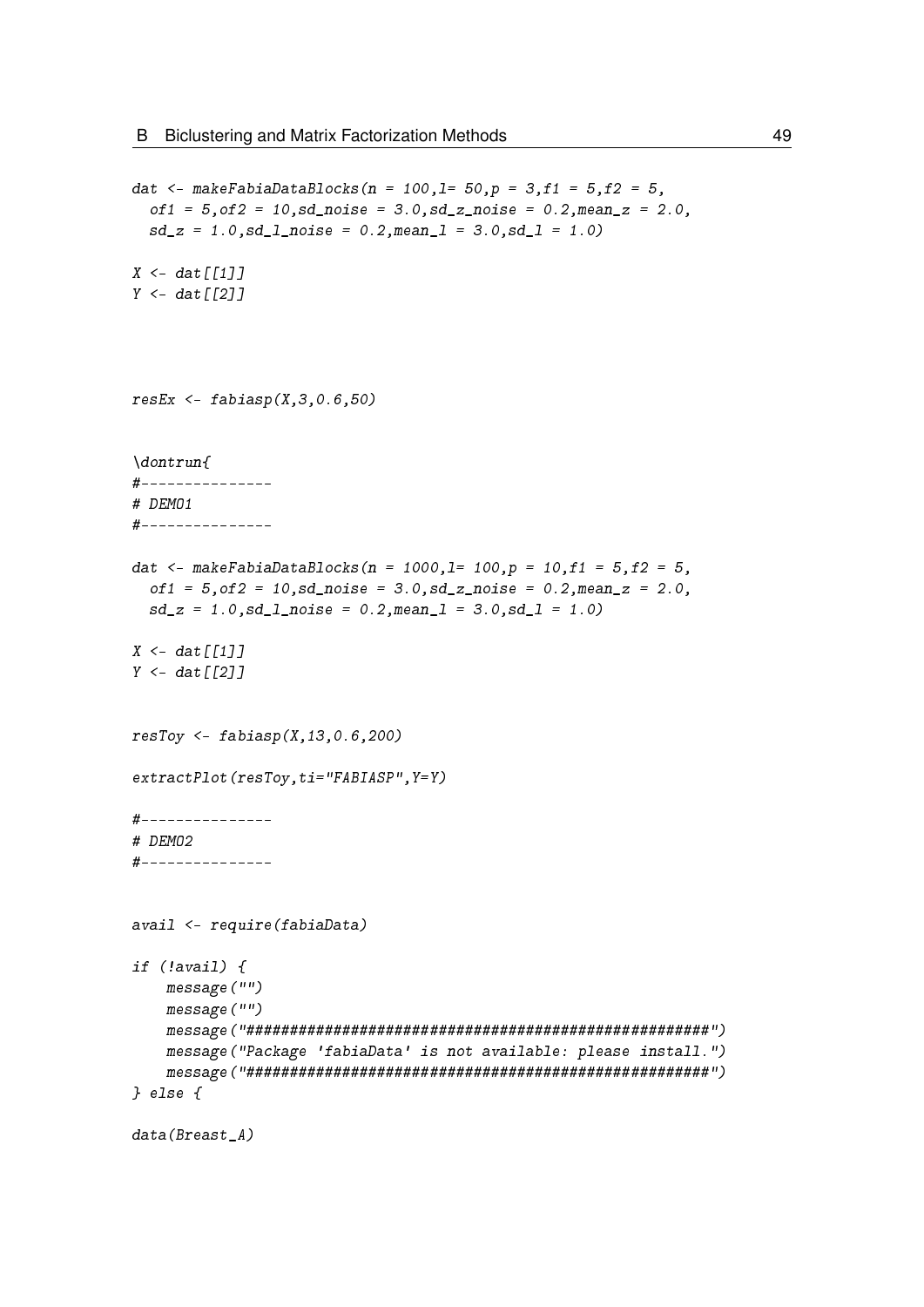```
X <- as.matrix(XBreast)
resBreast \leq- fabiasp(X, 5, 0.6, 200)extractPlot(resBreast,ti="FABIASP Breast cancer(Veer)")
#sorting of predefined labels
CBreast%*%rBreast$pmZ
}
#---------------
# DEMO3
#---------------
avail <- require(fabiaData)
if (!avail) {
    message("")
    message("")
    message("#####################################################")
    message("Package 'fabiaData' is not available: please install.")
    message("#####################################################")
} else {
data(Multi_A)X <- as.matrix(XMulti)
resMulti \leq- fabiasp(X, 5, 0.6, 200)extractPlot(resMulti,"ti=FABIASP Multiple tissues(Su)")
#sorting of predefined labels
CMulti%*%rMulti$pmZ
}
#---------------
# DEMO4
#---------------
```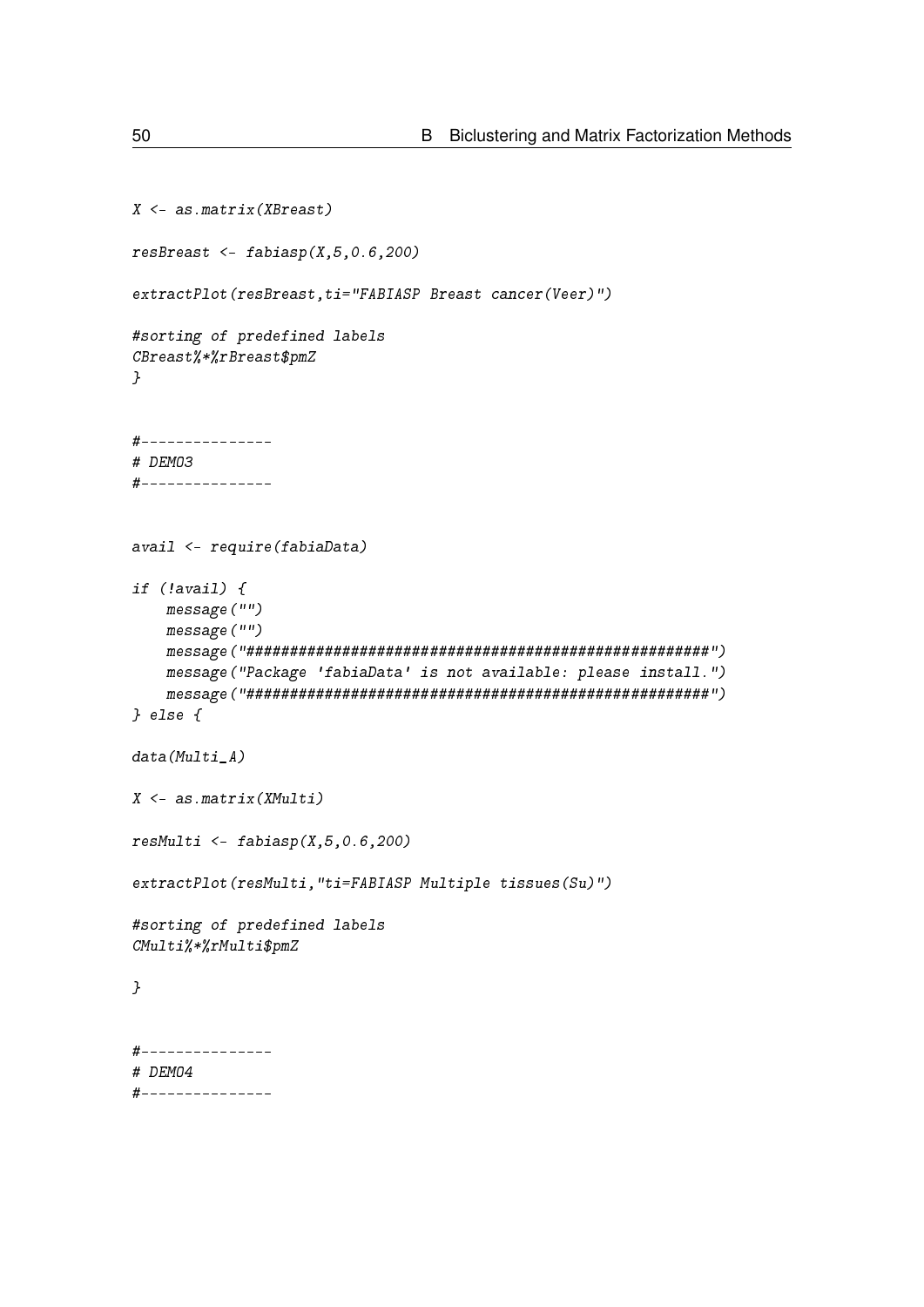```
avail <- require(fabiaData)
if (!avail) {
    message("")
    message("")
    message("#####################################################")
    message("Package 'fabiaData' is not available: please install.")
    message("#####################################################")
} else {
data(DLBCL_B)
X \leq -a s \cdot matrix(XDLBCL)resD L B C L \leq -fabiasp(X,5,0.6,200)extractPlot(resDLBCL,ti="FABIASP Lymphoma(Rosenwald)")
#sorting of predefined labels
CDLBCL%*%rDLBCL$pmZ
}
```
### B.6 spfabia

Factor Analysis for Bicluster Acquisition: SPARSE FABIA [\(Hochreiter](#page-97-0) *et al.*, [2010\)](#page-97-0).

C implementation of spfabia.

```
1. Usage: spfabia(X,p=5,alpha=0.1,cyc=500,spl=0,spz=0.5,non_negative=0,random=1.0,
              write_file=1,norm=1,scale=0.0,lap=1.0,nL=0,lL=0,bL=0,samples=0,initL=0,
               iter=1,quant=0.001,dorescale=FALSE,doini=FALSE,eps=1e-3,eps1=1e-10)
```
- 2. Arguments:
	- $\blacksquare$  X: the file name of the sparse matrix in sparse format.
	- p: number of hidden factors = number of biclusters; default = 5.
	- alpha: sparseness loadings  $(0 1.0)$ ; default = 0.1.
	- $\bullet$  cyc: number of iterations; default = 500.
	- $\blacksquare$  spl: sparseness prior loadings (0 2.0); default = 0 (Laplace).
	- $\blacksquare$  spz: sparseness factors (0.5 2.0); default = 0.5 (Laplace).
	- non negative: Non-negative factors and loadings if non negative  $> 0$ ; default = 0.
	- $\blacksquare$  random:  $>0$ : random initialization of loadings in [0,random], <0: random initialization of loadings in [-random,random]; default = 1.0.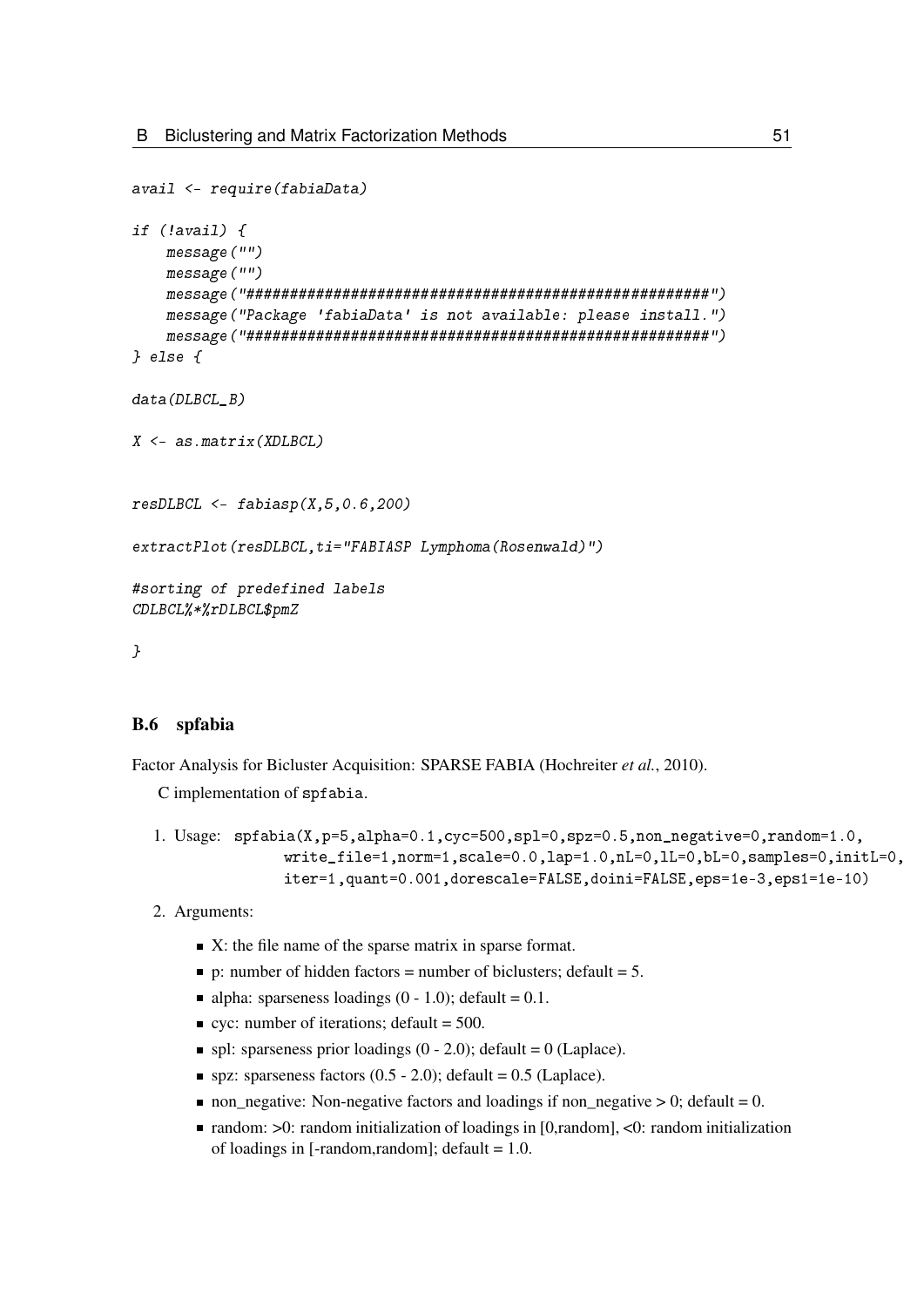- write\_file:  $>0$ : results are written to files (L in sparse format), default = 1.
- norm: data normalization: 1 (0.75-0.25 quantile),  $>1$  (var=1), 0 (no); default = 1.
- scale: loading vectors are scaled in each iteration to the given variance. 0.0 indicates non scaling; default  $= 0.0$ .
- lap: minimal value of the variational parameter, default = 1.
- $\blacksquare$  nL: maximal number of biclusters at which a row element can participate; default  $= 0$ (no limit).
- $\blacksquare$  IL: maximal number of row elements per bicluster; default = 0 (no limit).
- $\bullet$  bL: cycle at which the nL or lL maximum starts; default  $= 0$  (start at the beginning).
- $\blacksquare$  samples: vector of samples which should be included into the analysis; default  $= 0$  (all samples).
- $\blacksquare$  initL: vector of indices of the selected samples which are used to initialize L; default = 0 (random initialization).
- iter: number of iterations; default = 1.
- quant: qunatile of largest L values to remove in each iteration; default  $= 0.001$ .
- **IDER:** lower bound for filtering the inputs columns, the minimal column sum; default  $= 0.0.$
- upperB: upper bound for filtering the inputs columns, the maximal column sum; de $fault = 1000.0.$
- dorescale: rescale factors Z to variance 1 and consequently also L; logical; default: FALSE.
- doini: compute the information content of the biclusters and sort the biclusters according to their information content; logical, default: FALSE.
- eps: lower bound for variational parameter lapla; default: 1e-3.
- **eps1:** lower bound for divisions to avoid division by zero; default: 1e-10.
- 3. Return values:
	- object of the class Factorization. Containing L (loadings  $\Lambda$ ), Z (factors  $Z$ ), Psi (noise variance  $\Psi$ ), lapla (variational parameter), avini (the information which the factor  $z_{ij}$  contains about  $x_j$  averaged over j xavini (the information which the factor  $\tilde{z}_j$  contains about  $x_j$  averaged over j) ini (for each j the information which the factor  $z_{ij}$  contains about  $x_j$ ).

Version of fabia for a sparse data matrix. The data matrix is directly scanned by the C-code and must be in sparse matrix format.

Sparse matrix format:

- first line: numer of rows (the samples).
- second line: number of columns (the features).
- **following lines:** for each sample (row) three lines with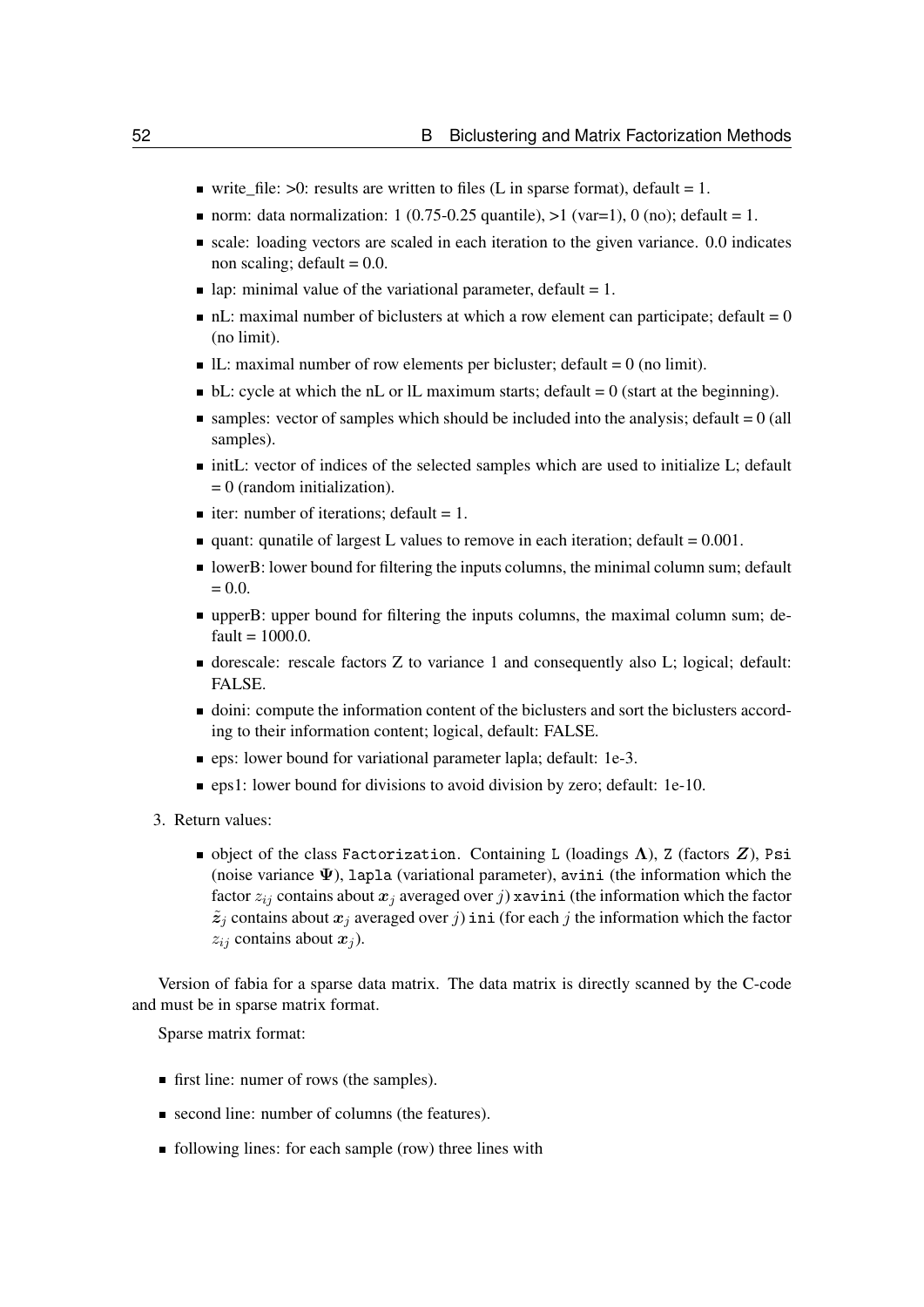- 1. number of nonzero row elements
- 2. indices of the nonzero row elements (ATTENTION: starts with 0!!)
- 3. values of the nonzero row elements (ATTENTION: floats with decimal point like 1.0 !!)

Biclusters are found by sparse factor analysis where *both* the factors and the loadings are sparse.

Essentially the model is the sum of outer products of vectors:

$$
\boldsymbol{X}~=~\sum_{i=1}^p \boldsymbol{\lambda}_i~\boldsymbol{z}_i^T~+~\boldsymbol{\Upsilon}~,
$$

where the number of summands  $p$  is the number of biclusters. The matrix factorization is

$$
X = \Lambda Z + \Upsilon.
$$

Here  $\boldsymbol{X} \in \mathbb{R}^{n \times l}$  and  $\boldsymbol{\Upsilon} \in \mathbb{R}^{n \times l}$ ,  $\boldsymbol{\lambda}_i \in \mathbb{R}^n$ ,  $\boldsymbol{z}_i \in \mathbb{R}^l$ ,  $\boldsymbol{\Lambda} \in \mathbb{R}^{n \times p}$ ,  $\boldsymbol{Z} \in \mathbb{R}^{p \times l}$ .

If the nonzero components of the sparse vectors are grouped together then the outer product results in a matrix with a nonzero block and zeros elsewhere.

For a single data vector  $x$  that is

$$
x\ =\ \sum_{i=1}^p\boldsymbol{\lambda}_i z_i\ +\ \boldsymbol{\epsilon}\ =\ \boldsymbol{\Lambda}\tilde{z}\ +\ \boldsymbol{\epsilon}
$$

The model assumptions are:

*Factor Prior is Independent Laplace:*

$$
p(\tilde{\boldsymbol{z}}) = \left(\frac{1}{\sqrt{2}}\right)^p \prod_{i=1}^p e^{-\sqrt{2} |z_i|}
$$

*Loading Prior is Independent Laplace:*

$$
p(\boldsymbol{\lambda}_i) = \left(\frac{1}{\sqrt{2}}\right)^n \prod_{k=1}^n e^{-\sqrt{2} |\lambda_{ki}|}
$$

*Noise: Gaussian independent*

$$
p(\epsilon) = \left(\frac{1}{\sqrt{2 \pi}}\right)^n \prod_{k=1}^n \frac{1}{\sigma_k} e^{\sum_{k=1}^n \frac{\epsilon_k^2}{\sigma_k^2}}
$$

*Data Mean:*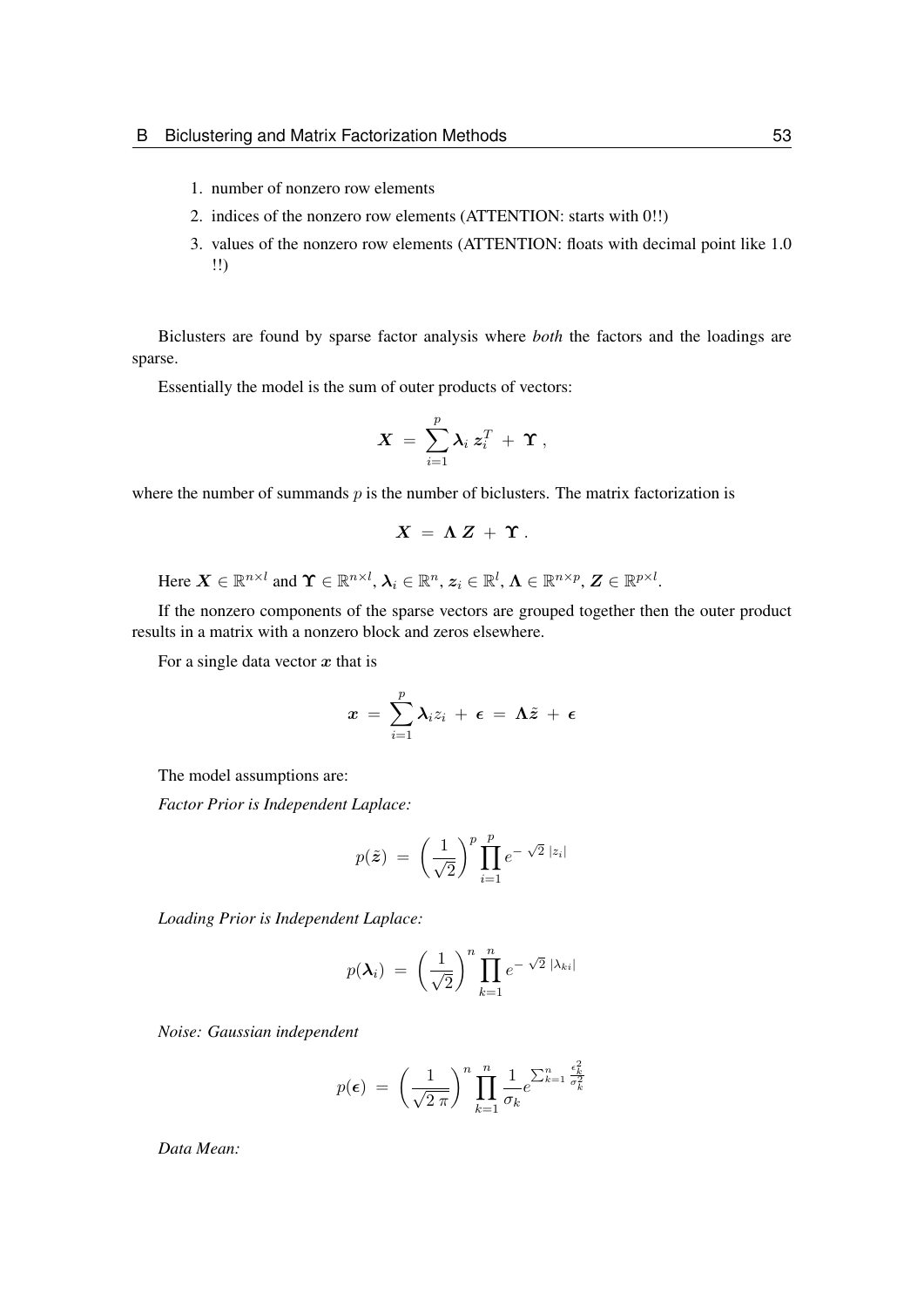$$
E(x) = E(\Lambda \tilde{z} + \epsilon) = \Lambda E(\tilde{z}) + E(\epsilon) = 0
$$

*Data Covariance:*

$$
\mathbf{E}(\mathbf{x} \mathbf{x}^T) = \mathbf{\Lambda} \mathbf{E}(\tilde{\mathbf{z}} \tilde{\mathbf{z}}^T) \mathbf{\Lambda}^T + \mathbf{\Lambda} \mathbf{E}(\tilde{\mathbf{z}}) \mathbf{E}(\boldsymbol{\epsilon}^T) + \mathbf{E}(\tilde{\mathbf{z}}) \mathbf{E}(\boldsymbol{\epsilon}) \mathbf{\Lambda}^T + \mathbf{E}(\boldsymbol{\epsilon} \mathbf{\epsilon}^T)
$$
  
=  $\mathbf{\Lambda} \mathbf{\Lambda}^T + \text{diag}(\sigma_k^2)$ 

Normalizing the data to variance one for each component gives

$$
\sigma_k^2 + \left(\boldsymbol{\lambda}^k\right)^T \boldsymbol{\lambda}^k \ = \ 1
$$

Here  $\lambda^k$  is the k-th row of  $\Lambda$  (which is a row vector of length p). We recommend to *normalize the components to variance one* in order to make the signal and noise comparable across components.

*Estimated Parameters:*  $\Lambda$  and  $\Psi$  ( $\sigma_k$ )

*Estimated Latent Variables:* Z

*Estimated Noise Free Data:* Λ Z

*Estimated Biclusters:*  $\lambda_i z_i^T$  Larges values give the bicluster (ideal the nonzero values).

The model selection is performed by a variational approach according to [\(Girolami, 2001\)](#page-97-1) and [\(Palmer](#page-97-2) *et al.*, [2006\)](#page-97-2).

We included a prior on the parameters and minimize a lower bound on the posterior of the parameters given the data. The update of the loadings includes an additive term which pushes the loadings toward zero (Gaussian prior leads to an multiplicative factor).

The code is implemented in C.

```
#---------------
# TEST
#---------------
samples <- 20
features <- 200
sparseness <- 0.9
write(samples, file = "sparseFarmsTest.txt",ncolumns = features,append = FALSE, sep = " ")
write(features, file = "sparseFarmsTest.txt",ncolumns = features,append = TRUE, sep = " ")
for (i in 1:samples)
\mathcal{L}ind <- which(runif(features)>sparseness)-1
 num <- length(ind)
```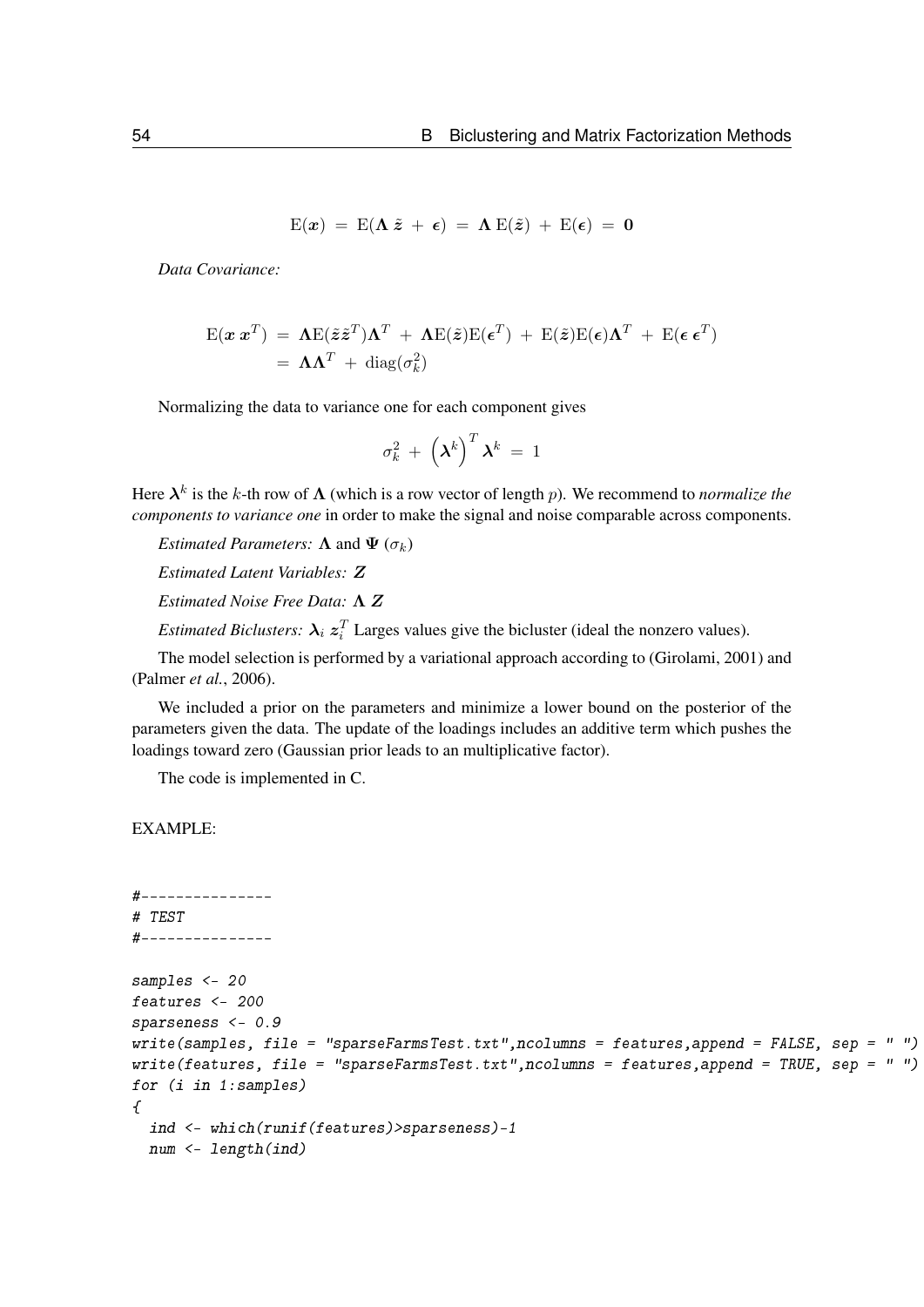```
val <- abs(rnorm(num))
  write(num, file = "sparseFarmsTest.txt",ncolumns = features,append = TRUE, sep = " ")
  write(ind, file = "sparseFarmsTest.txt", ncolumns = features, append = TRUE, sep = " ")
  write(val, file = "sparseFarmsTest.txt",ncolumns = features,append = TRUE, sep = " ")
}
res <- spfabia("sparseFarmsTest",p=3,alpha=0.03,cyc=50,non_negative=1,write_file=0,norm=0)
unlink("sparseFarmsTest.txt")
plot(res,dim=c(1,2))plot(res,dim=c(1,3))plot(res,dim=c(2,3))
```
### B.7 readSamplesSpfabia

Factor Analysis for Bicluster Acquisition: Read Samples of SpFabia [\(Hochreiter](#page-97-0) *et al.*, [2010\)](#page-97-0).

C implementation of readSamplesSpfabia.

- 1. Usage: readSamplesSpfabia(X,samples=0,lowerB=0.0,upperB=1000.0)
- 2. Arguments:
	- $\blacksquare$  X: the file name of the sparse matrix in sparse format.
	- $\blacksquare$  samples: vector of samples which should be read; default = 0 (all samples)
	- I lowerB: lower bound for filtering the inputs columns, the minimal column sum; default  $= 0.0.$
	- upperB: upper bound for filtering the inputs columns, the maximal column sum; de $fault = 1000.0$ .
- 3. Return values:
	- $\blacksquare$  X (data of the given samples)

Read the samples to analyze results of spfabia.

The code is implemented in C.

### EXAMPLE:

#--------------- # TEST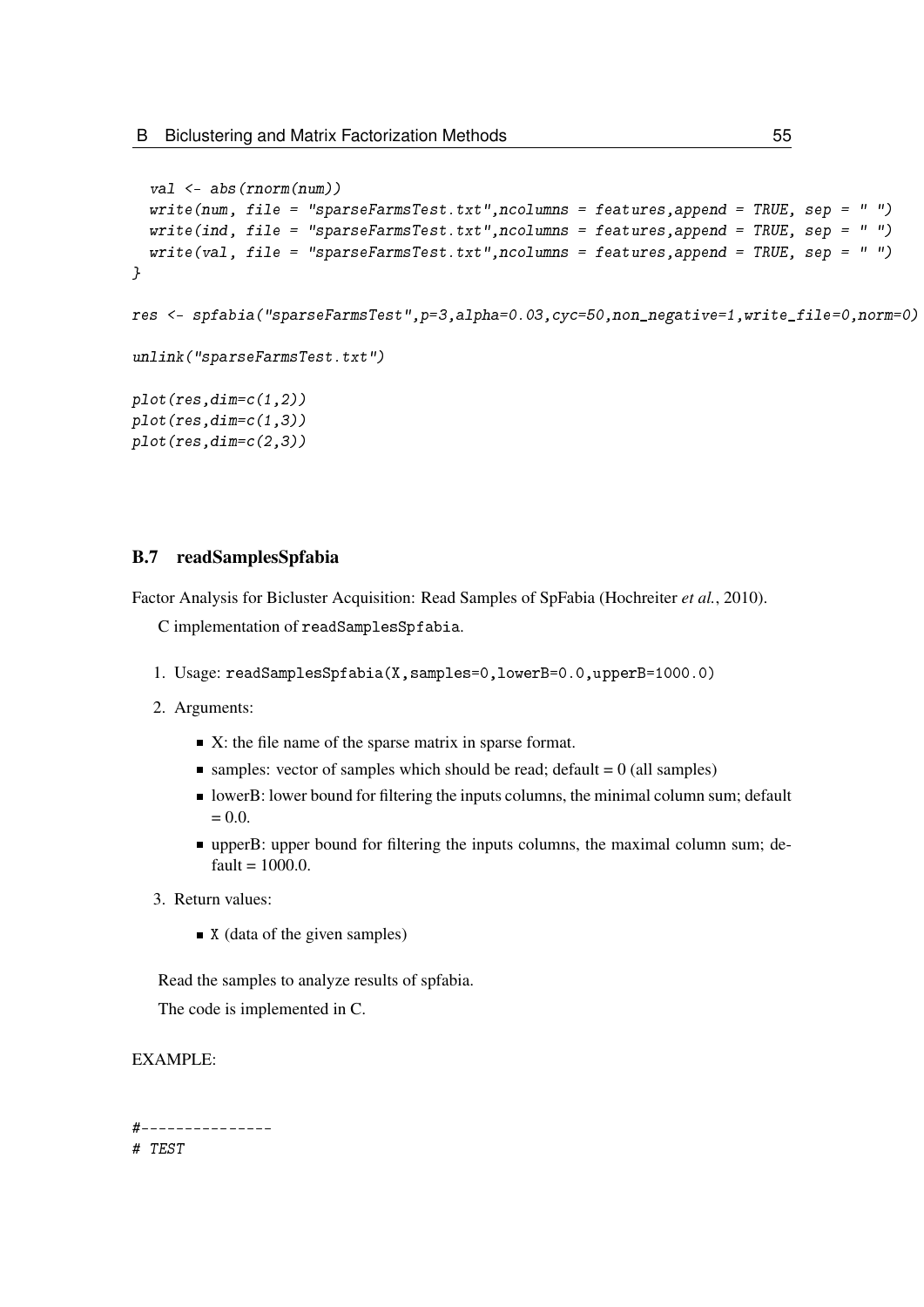#---------------

# no test

### B.8 readSpfabiaResult

Factor Analysis for Bicluster Acquisition: Read Results of SpFabia [\(Hochreiter](#page-97-0) *et al.*, [2010\)](#page-97-0).

C implementation of readSpfabiaResult.

- 1. Usage: readSpfabiaResult(X)
- 2. Arguments:
	- $\blacksquare$  X: the file prefix name of the result files of spf abia.
- 3. Return values:
	- $\blacksquare$  object of the class Factorization. Containing L (loadings  $\Lambda$ ), Z (factors  $Z$ ), Psi (noise variance  $\Psi$ ), lapla (variational parameter), avini (the information which the factor  $z_{ij}$  contains about  $x_j$  averaged over j) xavini (the information which the factor  $\tilde{z}_j$  contains about  $x_j$  averaged over j ini (for each j the information which the factor  $z_{ij}$  contains about  $x_j$ ).

Read the results of spfabia.

The code is implemented in C.

#### EXAMPLE:

#--------------- # TEST #---------------

# no test

### B.9 mfsc

Sparse Matrix Factorization for bicluster analysis (MFSC) [\(Hochreiter](#page-97-0) *et al.*, [2010\)](#page-97-0).

- 1. Usage: mfsc(X,p=5,cyc=100,sL=0.6,sZ=0.6,center=2,norm=1)
- 2. Arguments: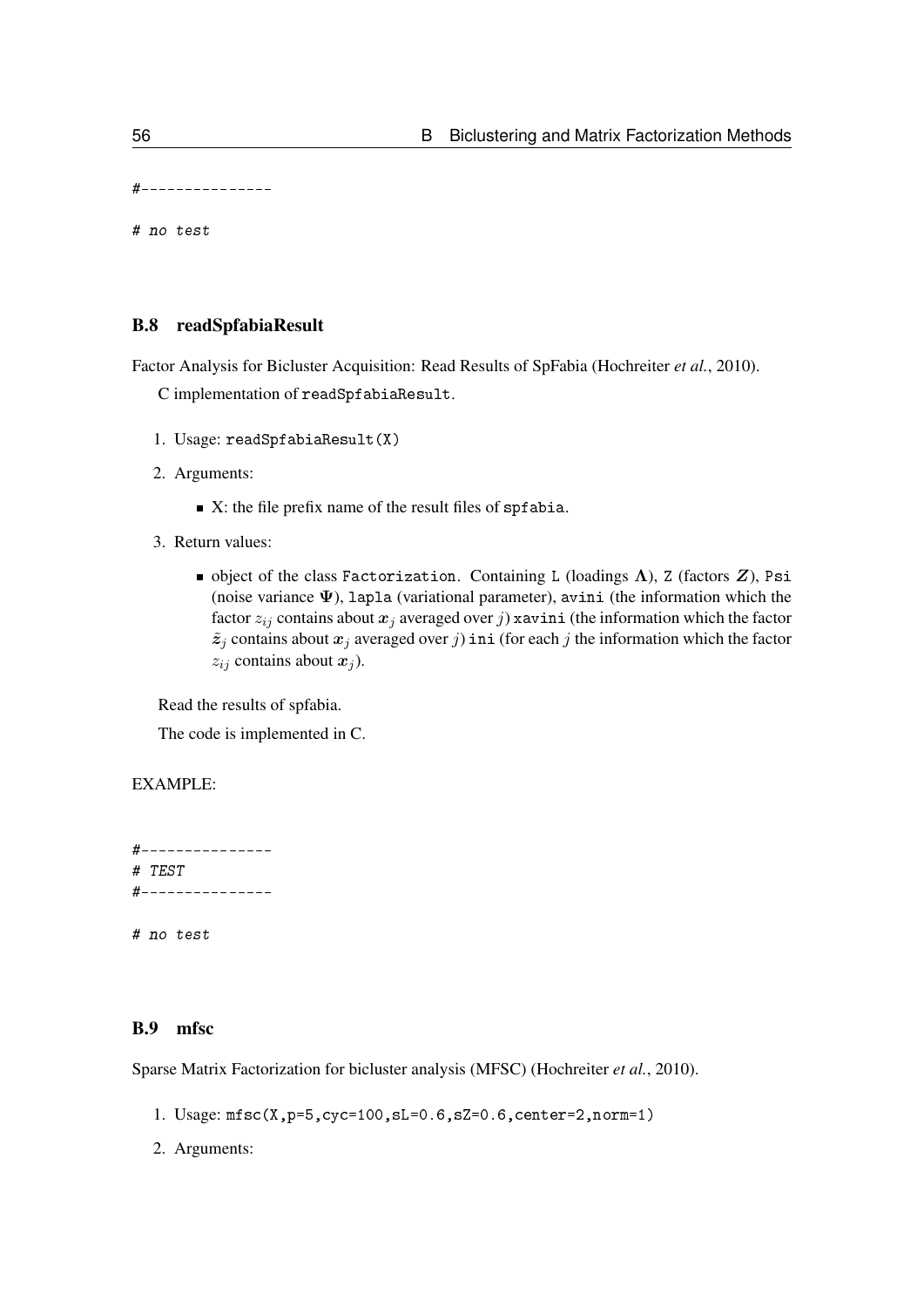- $\blacksquare$  X: the data matrix.
- p: number of hidden factors = number of biclusters; default = 5.
- $\bullet$  cyc: maximal number of iterations; default = 100.
- $\blacksquare$  sL: final sparseness loadings; default = 0.6.
- $\blacksquare$  sZ: final sparseness factors; default = 0.6.
- center: data centering: 1 (mean), 2 (median),  $> 2$  (mode), 0 (no); default = 2.
- norm: data normalization: 1 (0.75-0.25 quantile),  $>1$  (var=1), 0 (no); default = 1.
- 3. Return Values:
	- $\blacksquare$  object of the class Factorization. Containing LZ (estimated noise free data  $\Lambda Z$ ), L (loadings  $\Lambda$ ), Z (factors  $Z$ ), U (noise  $X-\Lambda Z$ ), center (centering vector), scaleData (scaling vector),  $X$  (centered and scaled data  $X$ ).

Biclusters are found by sparse matrix factorization where *both* factors are sparse.

Essentially the model is the sum of outer products of vectors:

$$
\boldsymbol{X}~=~\sum_{i=1}^p \boldsymbol{\lambda}_i~\boldsymbol{z}_i^T~,
$$

where the number of summands  $p$  is the number of biclusters. The matrix factorization is

$$
X = \Lambda Z.
$$

Here  $\bm{X}\in\mathbb{R}^{n\times l},$   $\bm{\lambda}_i\in\mathbb{R}^{n}$ ,  $\bm{z}_i\in\mathbb{R}^{l}$ ,  $\bm{\Lambda}\in\mathbb{R}^{n\times p}$ ,  $\bm{Z}\in\mathbb{R}^{p\times l}$ .

*No noise assumption:* In contrast to factor analysis there is no noise assumption.

If the nonzero components of the sparse vectors are grouped together then the outer product results in a matrix with a nonzero block and zeros elsewhere.

For a single data vector  $x$  that is

$$
x\ =\ \sum_{i=1}^p \lambda_i z_i\ =\ \mathbf{\Lambda}\tilde{z}
$$

*Estimated Parameters:* Λ and Z

*Estimated Biclusters:*  $\lambda_i z_i^T$  Larges values give the bicluster (ideal the nonzero values).

The model selection is performed by a constraint optimization according to [\(Hoyer, 2004\)](#page-97-3). The Euclidean distance (the Frobenius norm) is minimized subject to sparseness constraints:

$$
\min_{\boldsymbol{\Lambda},\boldsymbol{Z}}\|\boldsymbol{X}\ -\ \boldsymbol{\Lambda}\ \boldsymbol{Z}\|_F^2
$$

subject to  $\|\mathbf{\Lambda}\|_F^2 = 1$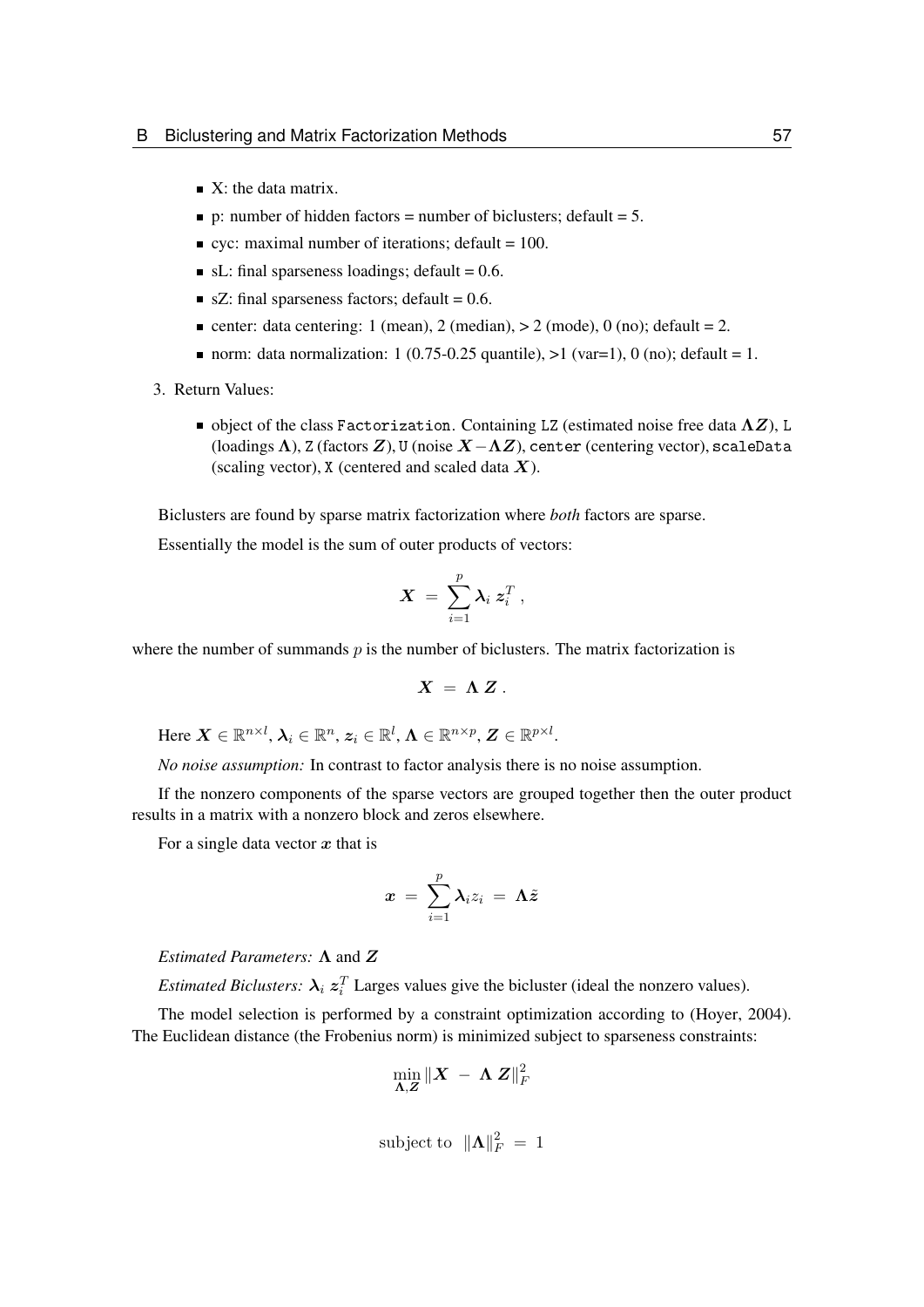```
subject to \|\mathbf{\Lambda}\|_1 = k_Lsubject to ||Z||_F^2 = 1subject to ||Z||_1 = k_Z
```
Model selection is done by gradient descent on the Euclidean objective and thereafter projection of single vectors of  $\Lambda$  and single vectors of  $Z$  to fulfill the sparseness constraints.

The projection minimize the Euclidean distance to the original vector given an  $l_1$ -norm and an  $l_2$ -norm.

The projection is a convex quadratic problem which is solved iteratively where at each iteration at least one component is set to zero. Instead of the  $l_1$ -norm a sparseness measurement is used which relates the  $l_1$ -norm to the  $l_2$ -norm:

sparseness
$$
(\lambda_i)
$$
 =  $\frac{\sqrt{n} - \sum_{k=1}^{n} |\lambda_{ki}| / \sum_{k=1}^{n} \lambda_{ki}^2}{\sqrt{n} - 1}$ 

The code is implemented in R .

EXAMPLE:

#--------------- # TEST #-------------- dat <- makeFabiaDataBlocks(n = 100,1= 50,p = 3,f1 = 5,f2 = 5,  $of1 = 5, of2 = 10, sd\_noise = 3.0, sd\_z\_noise = 0.2, mean\_z = 2.0,$  $sd_z = 1.0$ ,  $sd_l$ <sub>noise</sub> = 0.2, mean<sub>1</sub> = 3.0,  $sd_l = 1.0$ )  $X \leftarrow \text{dat}[[1]]$  $Y \leftarrow \text{dat}[[2]]$  $resEx \leq mfsc(X, 3, 30, 0.6, 0.6)$ \dontrun{ #----------------- # DEMO1: Toy Data #-----------------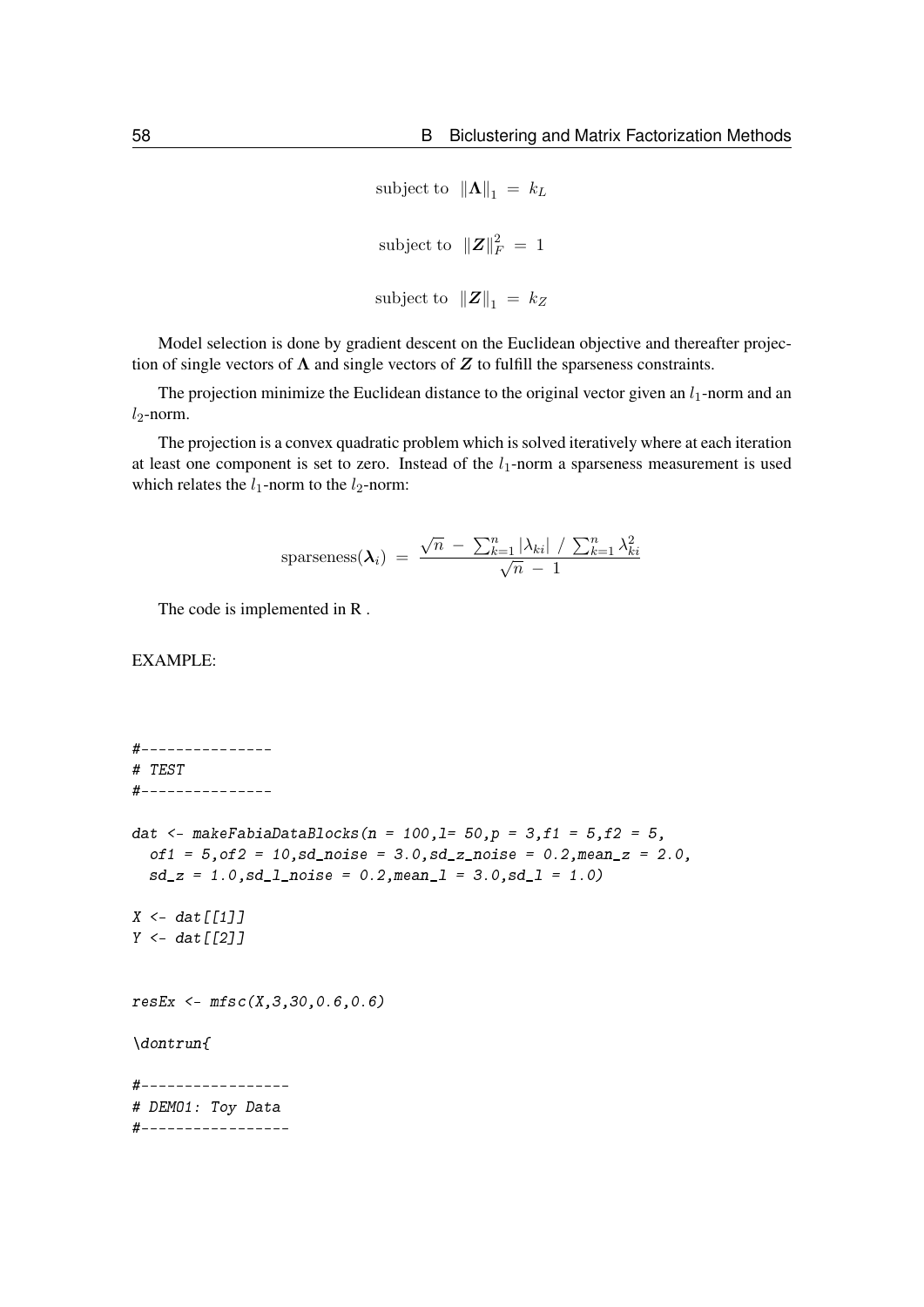```
n = 1000
l= 100
p = 10dat \leq- makeFabiaDataBlocks(n = n, l= 1, p = p, f1 = 5, f2 = 5,
  of1 = 5, of2 = 10, sd\_noise = 3.0, sd\_z\_noise = 0.2, mean\_z = 2.0,sd_z = 1.0, sd_l<sub>noise</sub> = 0.2, meanl = 3.0, sd_l = 1.0)
X \leftarrow \text{dat} \lceil \lceil 1 \rceil \rceilY \leftarrow \text{dat}[[2]]ZC \leftarrow dat [[3]]LC < - dat\lceil \lceil 4 \rceil]
\text{gcdab} \leftarrow \text{rep.int}(0,1)gllab \leq rep.int(0,n)
clab <- as.character(1:l)
llab <- as.character(1:n)
for (i \text{ in } 1:p)for (j in ZC[i]/\{clab[j] <- paste(as.character(i),"_",clab[j],sep="")
 }
 for (j in LC[i]/\{llab[j] <- paste(as.character(i),"_",llab[j],sep="")
 }
 gcdab[unlist(ZC[i])] <- gcdab[unlist(ZC[i])) + p^igllab[unlist(LC[i])] <- gllab[unlist(LC[i])] + p^i}
groups <- gclab
#### MFSC
resToy4 \leq mfsc(X, 13, 100, 0.6, 0.6)extractPlot(resToy4,ti="MFSC",Y=Y)
raToy4 <- extractBic(resToy4,thresZ=0.01,thresL=0.05)
if ((raToy4$bic[[1]][1]>1) && (raToy4$bic[[1]][2])>1) {
    plotBicluster(raToy4,1)
}
if ((raToy4$bic[[2]][1]>1) && (raToy4$bic[[2]][2])>1) {
    plotBicluster(raToy4,2)
}
if ((raToy4$bic[[3]][1]>1) && (raToy4$bic[[3]][2])>1) {
```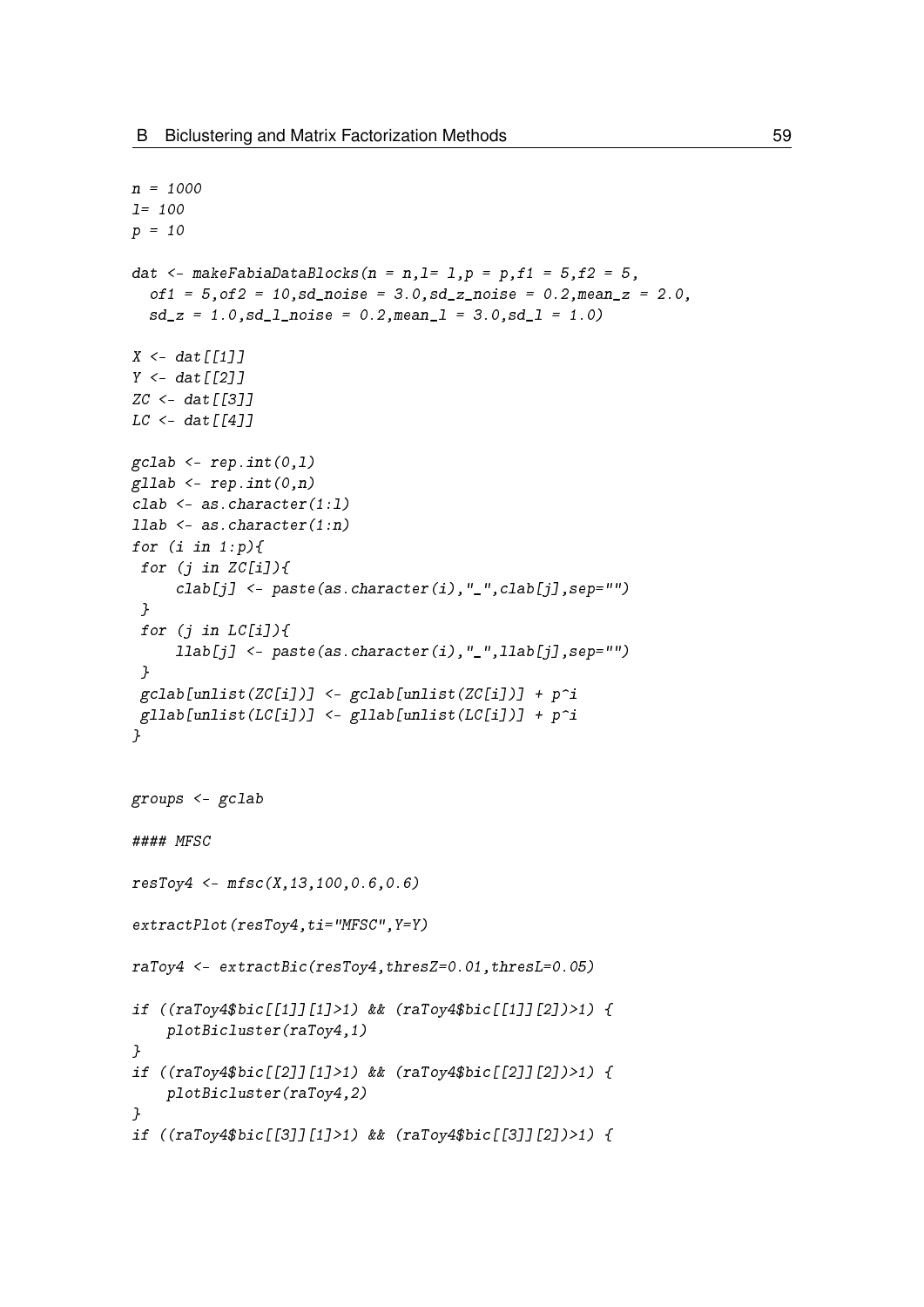```
plotBicluster(raToy4,3)
}
if ((raToy4$bic[[4]][1]>1) && (raToy4$bic[[4]][2])>1) {
    plotBicluster(raToy4,4)
\mathbf{1}colnames(resToy4@X) <- clab
rownames(resToy4@X) <- llab
plot(resToy4, dim=c(1,2), label.tol=0.1, col.group = groups, lab.size=0.6)plot(resToy4,dim=c(1,3),label.tol=0.1,col.group = groups,lab.size=0.6)
plot(resToy4,dim=c(2,3),label.tol=0.1,col.group = groups,lab.size=0.6)
#------------------------------------------
# DEMO2: Laura van't Veer's gene expression
# data set for breast cancer
#------------------------------------------
avail <- require(fabiaData)
if (!avail) {
   message("")
    message("")
    message("#####################################################")
    message("Package 'fabiaData' is not available: please install.")
    message("#####################################################")
} else {
data(Breast A)
X <- as.matrix(XBreast)
resBreat4 \leftarrow mfsc(X, 5, 100, 0.6, 0.6)extractPlot(resBreast4,ti="MFSC Breast cancer(Veer)")
raBreast4 <- extractBic(resBreast4,thresZ=0.01,thresL=0.05)
if ((raBreast4$bic[[1]][1]>1) && (raBreast4$bic[[1]][2])>1) {
    plotBicluster(raBreast4,1)
}
```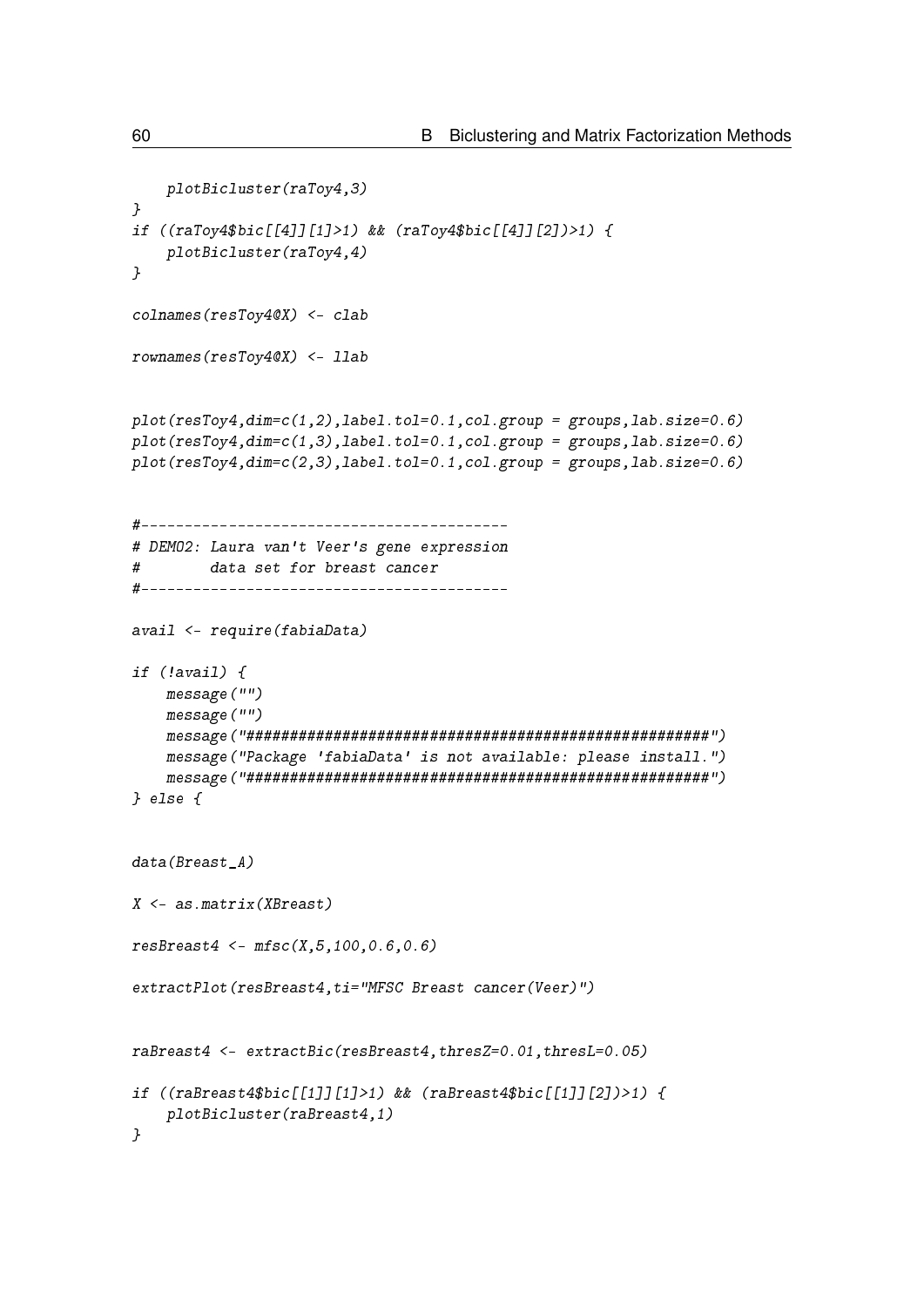```
if ((raBreast4$bic[[2]][1]>1) && (raBreast4$bic[[2]][2])>1) {
    plotBicluster(raBreast4,2)
}
if ((raBreast4$bic[[3]][1]>1) && (raBreast4$bic[[3]][2])>1) {
    plotBicluster(raBreast4,3)
}
if ((raBreast4$bic[[4]][1]>1) && (raBreast4$bic[[4]][2])>1) {
    plotBicluster(raBreast4,4)
}
plot(resBreast4,dim=c(1,2),label.tol=0.03,col.group=CBreast,lab.size=0.6)
plot(resBreast4,dim=c(1,3),label.tol=0.03,col.group=CBreast,lab.size=0.6)
plot(resBreast4,dim=c(1,4),label.tol=0.03,col.group=CBreast,lab.size=0.6)
plot(resBreast4,dim=c(1,5),label.tol=0.03,col.group=CBreast,lab.size=0.6)
plot(resBreast4,dim=c(2,3),label.tol=0.03,col.group=CBreast,lab.size=0.6)
plot(resBreast4,dim=c(2,4),label.tol=0.03,col.group=CBreast,lab.size=0.6)
plot(resBreast4,dim=c(2,5),label.tol=0.03,col.group=CBreast,lab.size=0.6)
plot(resBreast4,dim=c(3,4),label.tol=0.03,col.group=CBreast,lab.size=0.6)
plot(resBreast4,dim=c(3,5),label.tol=0.03,col.group=CBreast,lab.size=0.6)
plot(resBreast4,dim=c(4,5),label.tol=0.03,col.group=CBreast,lab.size=0.6)
}
#-----------------------------------
# DEMO3: Su's multiple tissue types
# gene expression data set
#-----------------------------------
avail <- require(fabiaData)
if (!avail) {
    message("")
    message("")
    message("#####################################################")
    message("Package 'fabiaData' is not available: please install.")
    message("#####################################################")
} else {
data(Multi_A)
X <- as.matrix(XMulti)
resMulti4 \leq mfsc(X, 5, 100, 0.6, 0.6)
```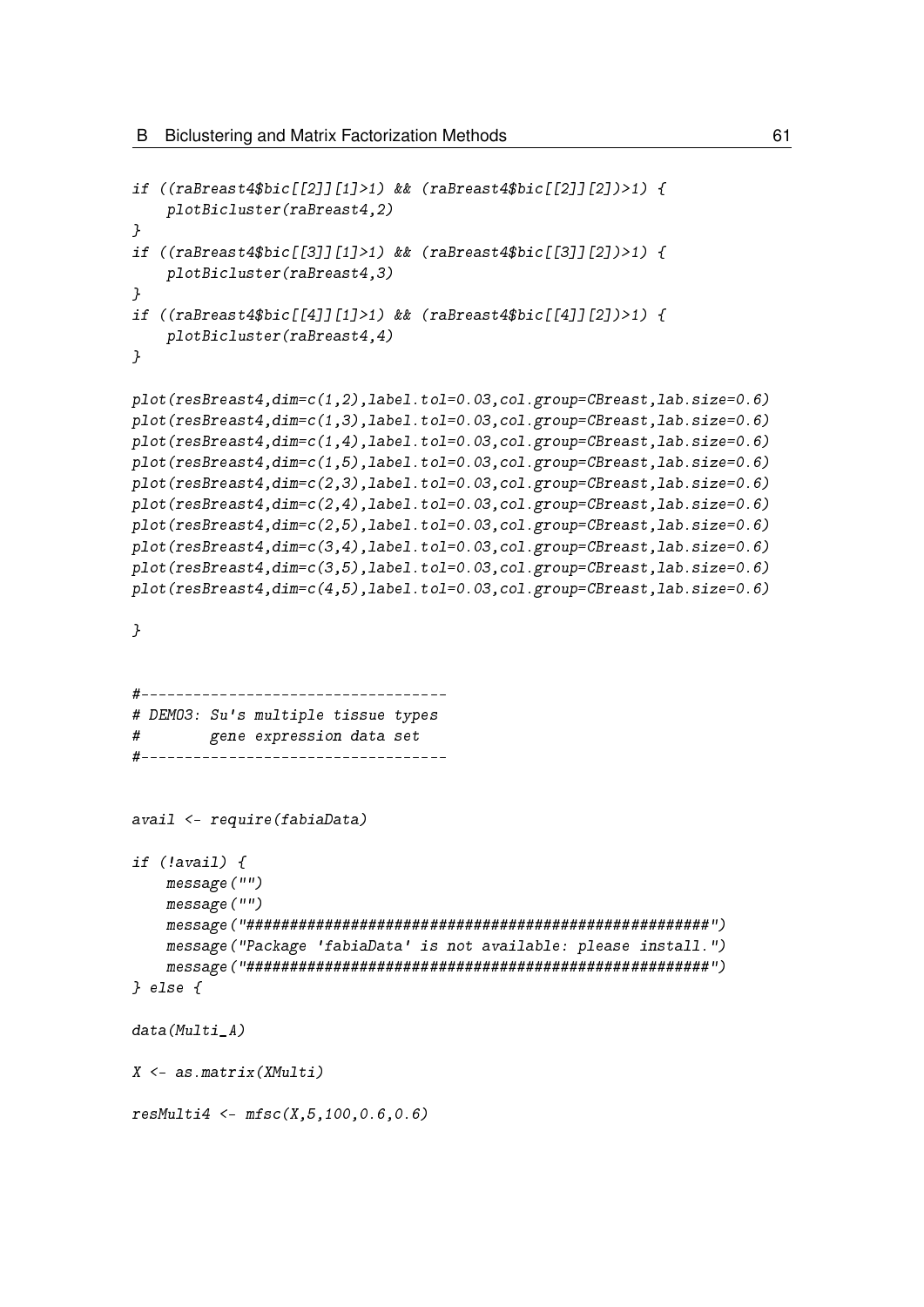```
extractPlot(resMulti4,ti="MFSC Multiple tissues(Su)")
raMulti4 <- extractBic(resMulti4,thresZ=0.01,thresL=0.05)
if ((raMulti4$bic[[1]][1]>1) && (raMulti4$bic[[1]][2])>1) {
    plotBicluster(raMulti4,1)
}
if ((raMulti4$bic[[2]][1]>1) && (raMulti4$bic[[2]][2])>1) {
    plotBicluster(raMulti4,2)
}
if ((raMulti4$bic[[3]][1]>1) && (raMulti4$bic[[3]][2])>1) {
    plotBicluster(raMulti4,3)
}
if ((raMulti4$bic[[4]][1]>1) && (raMulti4$bic[[4]][2])>1) {
    plotBicluster(raMulti4,4)
}
plot(resMulti4,dim=c(1,2),label.tol=0.01,col.group=CMulti,lab.size=0.6)
plot(resMulti4,dim=c(1,3),label.tol=0.01,col.group=CMulti,lab.size=0.6)
plot(resMulti4,dim=c(1,4),label.tol=0.01,col.group=CMulti,lab.size=0.6)
plot(resMulti4,dim=c(1,5),label.tol=0.01,col.group=CMulti,lab.size=0.6)
plot(resMulti4,dim=c(2,3),label.tol=0.01,col.group=CMulti,lab.size=0.6)
plot(resMulti4,dim=c(2,4),label.tol=0.01,col.group=CMulti,lab.size=0.6)
plot(resMulti4,dim=c(2,5),label.tol=0.01,col.group=CMulti,lab.size=0.6)
plot(resMulti4,dim=c(3,4),label.tol=0.01,col.group=CMulti,lab.size=0.6)
plot(resMulti4,dim=c(3,5),label.tol=0.01,col.group=CMulti,lab.size=0.6)
plot(resMulti4,dim=c(4,5),label.tol=0.01,col.group=CMulti,lab.size=0.6)
}
#-----------------------------------------
# DEMO4: Rosenwald's diffuse large-B-cell
# lymphoma gene expression data set
#-----------------------------------------
avail <- require(fabiaData)
if (!avail) {
    message("")
    message("")
    message("#####################################################")
    message("Package 'fabiaData' is not available: please install.")
    message("#####################################################")
```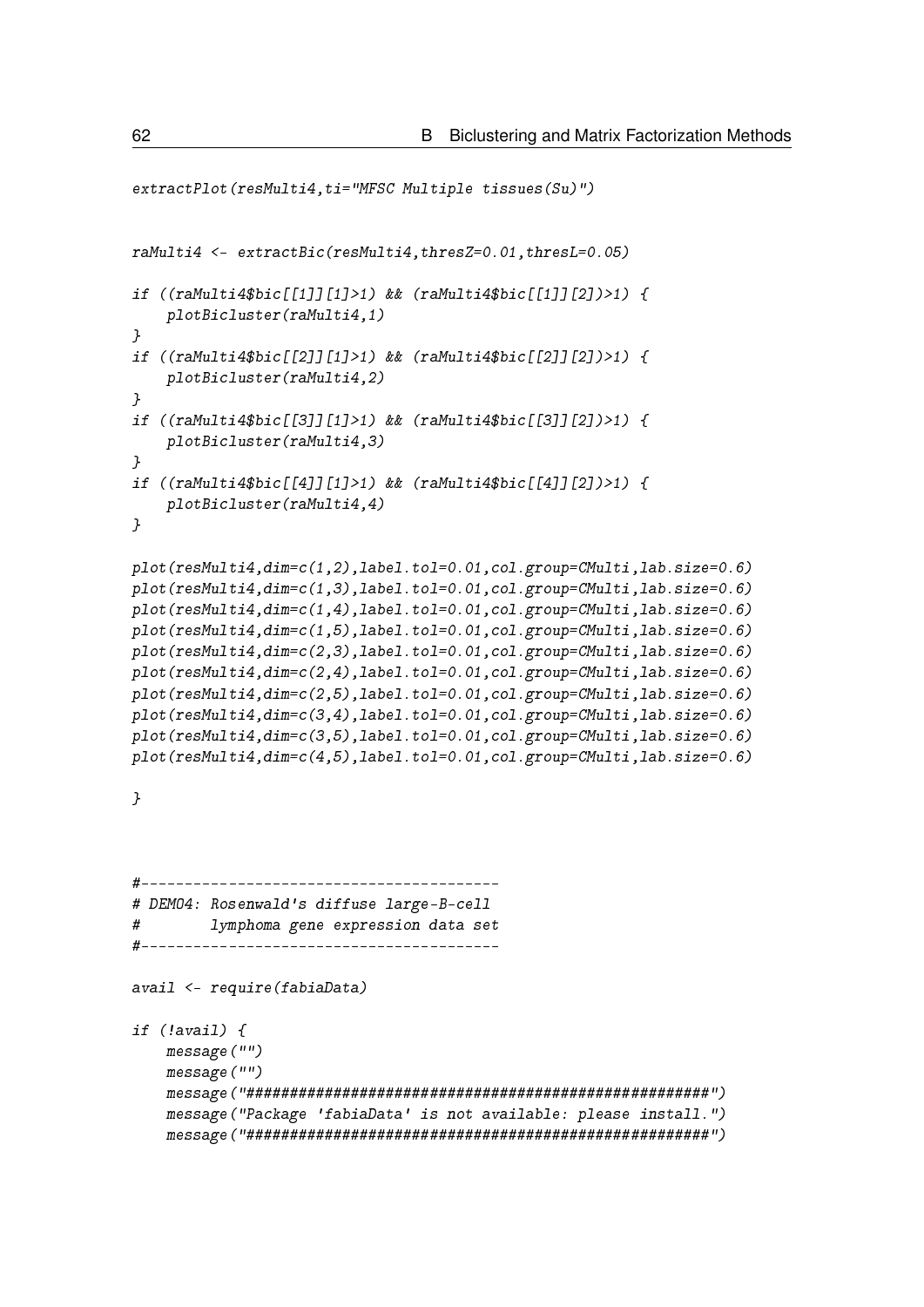```
} else {
```

```
data(DLBCL B)
X \leftarrow as_matrix(XDLBCL)resDLECL4 \leq mfsc(X, 5, 100, 0.6, 0.6)extractPlot(resDLBCL4,ti="MFSC Lymphoma(Rosenwald)")
raDLBCL4 <- extractBic(resDLBCL4,thresZ=0.01,thresL=0.05)
if ((raDLBCL4$bic[[1]][1]>1) && (raDLBCL4$bic[[1]][2])>1) {
    plotBicluster(raDLBCL4,1)
}
if ((raDLBCL4$bic[[2]][1]>1) && (raDLBCL4$bic[[2]][2])>1) {
    plotBicluster(raDLBCL4,2)
}
if ((raDLBCL4$bic[[3]][1]>1) && (raDLBCL4$bic[[3]][2])>1) {
    plotBicluster(raDLBCL4,3)
}
if ((raDLBCL4$bic[[4]][1]>1) && (raDLBCL4$bic[[4]][2])>1) {
    plotBicluster(raDLBCL4,4)
}
plot(resDLBCL4, dim=c(1,2), label.tol=0.03, col.group=CDLBCL, lab.size=0.6)plot(resDLBCL4,dim=c(1,3),label.tol=0.03,col.group=CDLBCL,lab.size=0.6)
plot(resDLBCL4,dim=c(1,4),label.tol=0.03,col.group=CDLBCL,lab.size=0.6)
plot(resDLBCL4,dim=c(1,5),label.tol=0.03,col.group=CDLBCL,lab.size=0.6)
plot(resDLBCL4,dim=c(2,3),label.tol=0.03,col.group=CDLBCL,lab.size=0.6)
plot(resDLBCL4,dim=c(2,4),label.tol=0.03,col.group=CDLBCL,lab.size=0.6)
plot(resDLBCL4,dim=c(2,5),label.tol=0.03,col.group=CDLBCL,lab.size=0.6)
plot(resDLBCL4,dim=c(3,4),label.tol=0.03,col.group=CDLBCL,lab.size=0.6)
plot(resDLBCL4,dim=c(3,5),label.tol=0.03,col.group=CDLBCL,lab.size=0.6)
plot(resDLBCL4,dim=c(4,5),label.tol=0.03,col.group=CDLBCL,lab.size=0.6)
```
}

### B.10 nmfdiv

Non-negative Matrix Factorization with Kullaback-Leibler divergence as objective.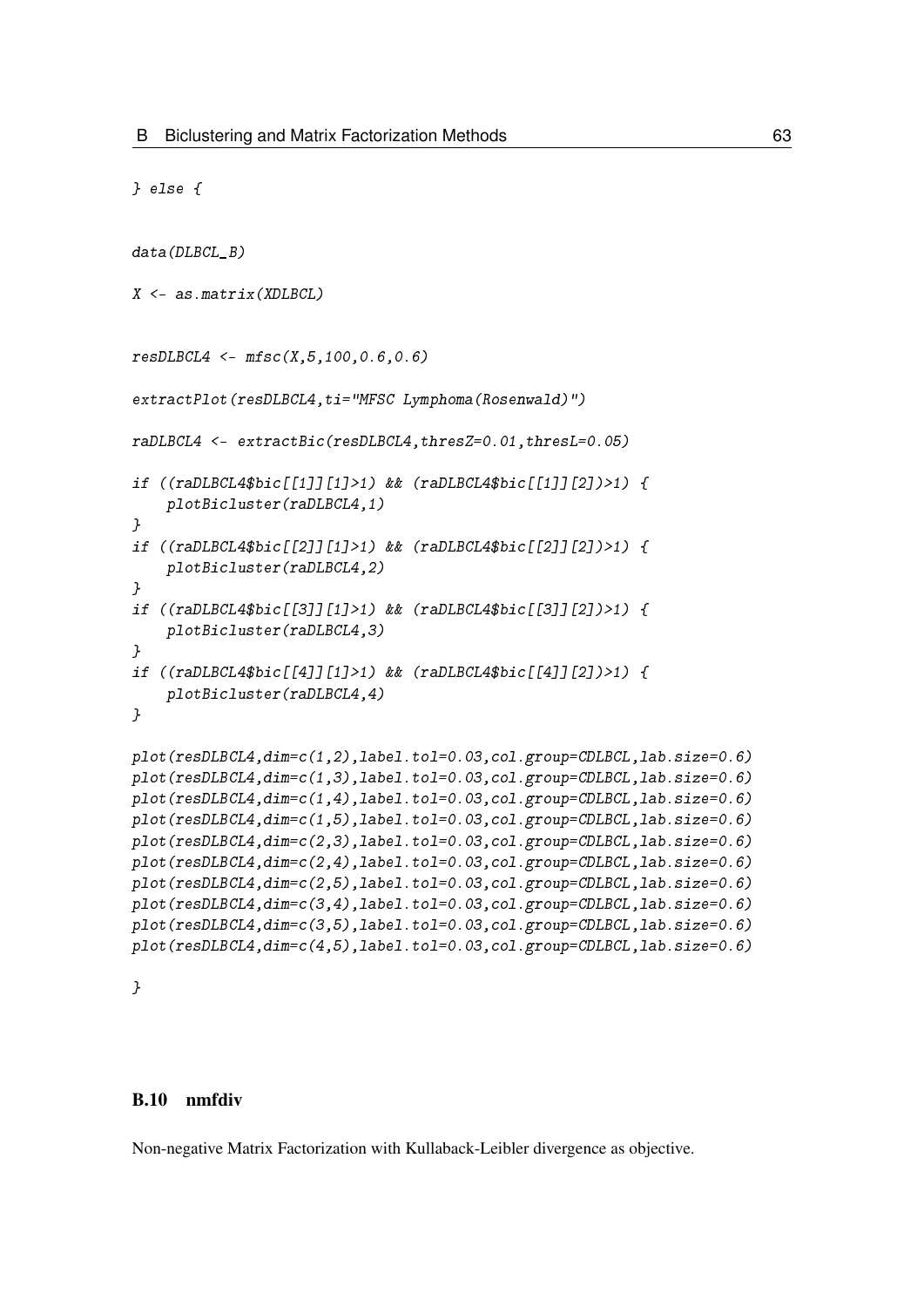- 1. Usage: nmfdiv(X,p=5,cyc=100)
- 2. Arguments:
	- $\blacksquare$  X: the data matrix.
	- p: number of hidden factors = number of biclusters; default =  $5$ .
	- $\bullet$  cyc: maximal number of iterations; default = 100.
- 3. Return Values:
	- object of the class Factorization. Containing LZ (estimated noise free data  $\Lambda Z$ ), L (loadings  $\Lambda$ ), Z (factors  $\mathbf{Z}$ ), U (noise  $\mathbf{X} - \Lambda \mathbf{Z}$ ), X (scaled data  $\mathbf{X}$ ).

$$
X = \Lambda Z
$$

$$
\bm{X}\ =\ \sum_{i=1}^p \bm{\lambda}_i\ \bm{z}_i^T
$$

### *Estimated Parameters:* Λ and Z

The model selection is performed according to [\(Lee and Seung, 1999,](#page-97-4) [2001\)](#page-97-5). *objective:*

$$
D(\boldsymbol{A} \parallel \boldsymbol{B}) = \sum_{ij} \left( A_{ij} \log \frac{A_{ij}}{B_{ij}} + A_{ij} - B_{ij} \right)
$$

*update:*

$$
L_{ik} = L_{ik} \frac{\sum_{j=1}^{n} Z_{ji} V_{jk} / (\mathbf{\Lambda} \mathbf{Z})_{jk}}{\sum_{j=1}^{n} Z_{ji}}
$$

$$
Z_{ji} = Z_{ji} \frac{\sum_{k=1}^{l} L_{ik} V_{jk} / (\mathbf{\Lambda} \mathbf{Z})_{jk}}{\sum_{k=1}^{l} L_{ik}}
$$

or in matrix notation with "∗" and "/" as element-wise operators:

 $\Lambda = \Lambda * ((X / (\Lambda Z)) t(Z)) / \text{rowSums}(Z)$ 

$$
Z = Z * (t(\Lambda) (X / (\Lambda Z))) / \mathrm{colSums}(\Lambda)
$$

The code is implemented in R .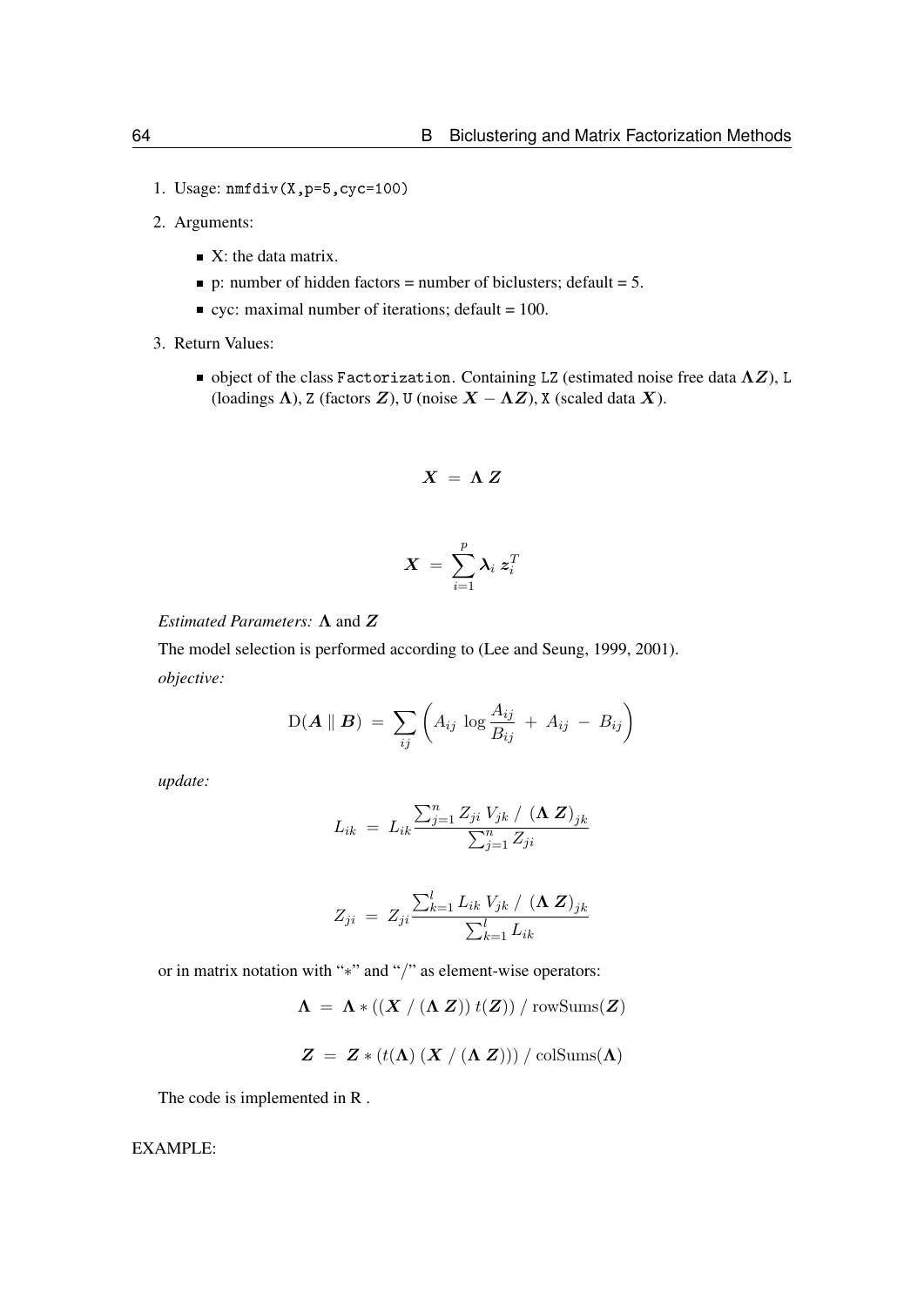```
#---------------
# TEST
#---------------
dat <- makeFabiaDataBlocks(n = 100,1= 50,p = 3,f1 = 5,f2 = 5,
  of1 = 5, of2 = 10, sd\_noise = 3.0, sd\_z\_noise = 0.2, mean\_z = 2.0,sd_z = 1.0, sd_l_pnoise = 0.2, meanl = 3.0, sd_l = 1.0X \leftarrow \text{dat}[[1]]Y \leftarrow \text{dat}[[2]]X \leftarrow abs(X)resEx \leftarrow \textit{nmfdiv}(X,3)#---------------
# DEMO
#---------------
dat <- makeFabiaDataBlocks(n = 1000,1= 100,p = 10,f1 = 5,f2 = 5,
  of1 = 5, of2 = 10, sd\_noise = 3.0, sd\_z\_noise = 0.2, mean\_z = 2.0,sd_z = 1.0, sd_l_pnoise = 0.2, meanl = 3.0, sd_l = 1.0X \leftarrow \text{dat}[[1]]Y \leftarrow \text{dat}[[2]]X \leftarrow abs(X)resToy \leq -nmfdiv(X,13)extractPlot(resToy,ti="NMFDIV", Y=Y)
```
# B.11 nmfeu

Non-negative Matrix Factorization with Euclidean distance as objective.

- 1. Usage: nmfeu(X,p=5,cyc=100)
- 2. Arguments:
	- $\blacksquare$  X: the data matrix.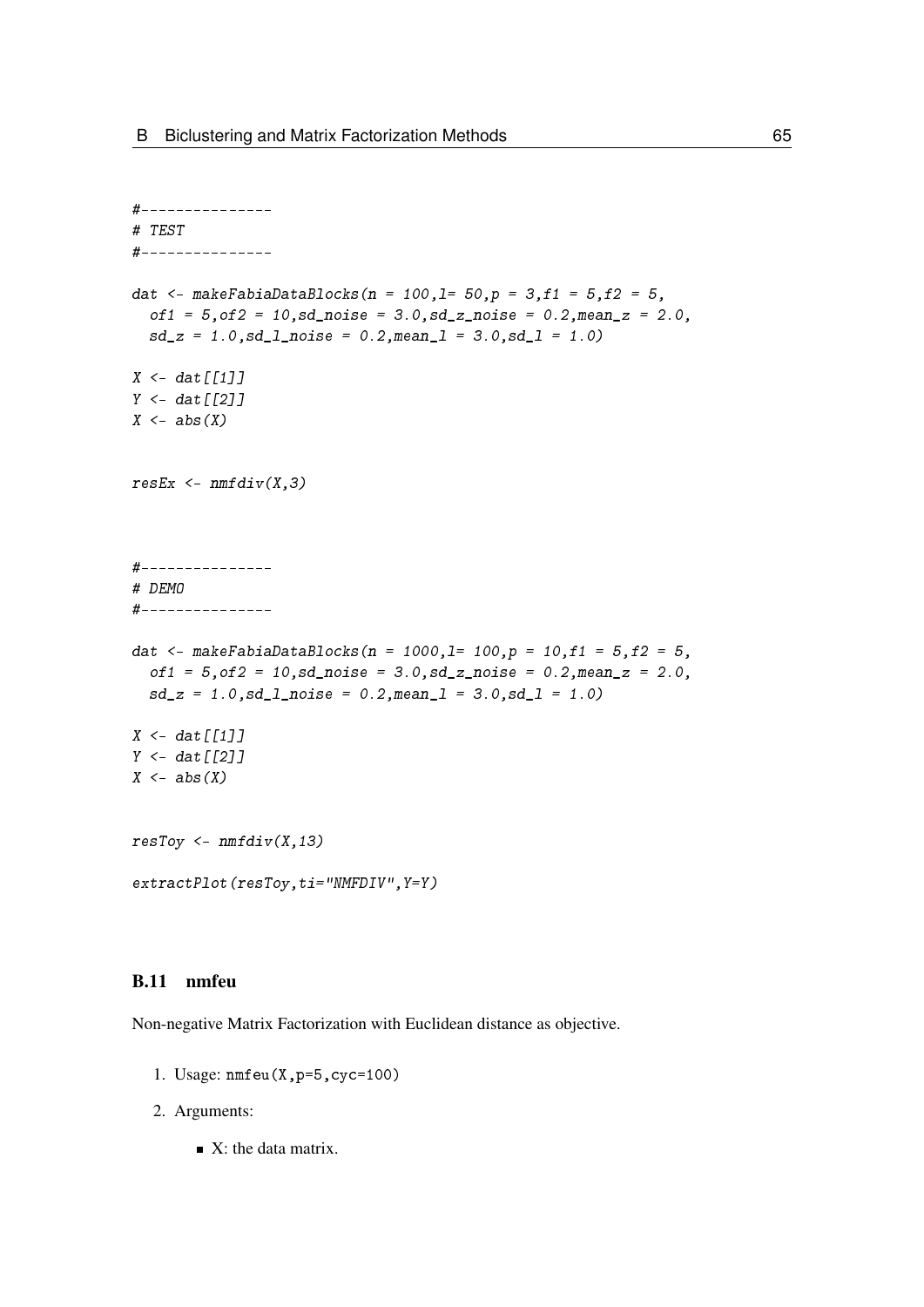- $\bullet$  p: number of hidden factors = number of biclusters; default = 5.
- $\bullet$  cyc: maximal number of iterations; default = 100.
- 3. Return Values:
	- object of the class Factorization. Containing LZ (estimated noise free data  $\Lambda Z$ ), L (loadings  $\Lambda$ ), Z (factors  $Z$ ), U (noise  $X - \Lambda Z$ ), X (scaled data X).

$$
X = \Lambda Z
$$

$$
\bm{X}~=~\sum_{i=1}^p \bm{\lambda}_i~\bm{z}_i^T
$$

*Estimated Parameters:* 
$$
\Lambda
$$
 and  $Z$ 

The model selection is performed according to [\(Lee and Seung, 2001;](#page-97-5) [Paatero and Tapper,](#page-97-6) [1997\)](#page-97-6).

*objective:*

$$
\|\mathbf{A} - \mathbf{B}\|_F^2 = \sum_{ij} (A_{ij} - B_{ij})^2
$$

*update:*

$$
L_{ik}\ =\ L_{ik}\frac{\left(\boldsymbol{\Lambda}^T\ \boldsymbol{X}\right)_{ik}}{\left(\boldsymbol{\Lambda}^T\ \boldsymbol{\Lambda}\ \boldsymbol{Z}\right)_{ik}}
$$

$$
Z_{ji}\ =\ Z_{ji}\frac{\left(\boldsymbol X\ \boldsymbol Z^T\right)_{ji}}{\left(\boldsymbol \Lambda\ \boldsymbol Z\ \boldsymbol Z^T\right)_{ji}}
$$

or in matrix notation with "∗" and "/" as element-wise operators:

$$
Z = Z * (t(\Lambda) X) / (t(\Lambda) \Lambda Z)
$$

$$
\Lambda = \Lambda * (X t(Z)) / (\Lambda Z t(Z))
$$

The code is implemented in R .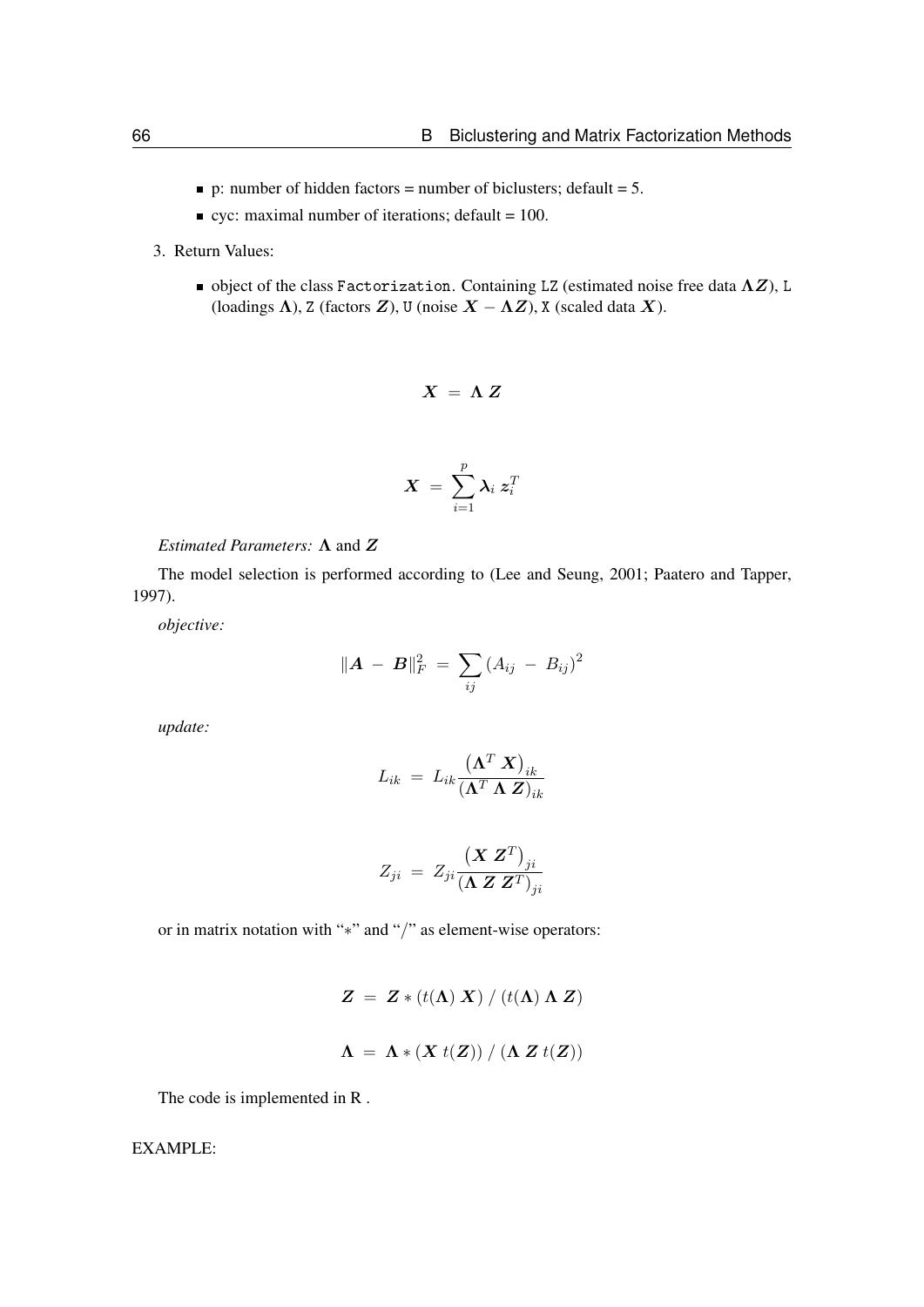```
#---------------
# TEST
#---------------
dat <- makeFabiaDataBlocks(n = 100,1= 50,p = 3,f1 = 5,f2 = 5,
  of1 = 5, of2 = 10, sd\_noise = 3.0, sd\_z\_noise = 0.2, mean\_z = 2.0,sd_z = 1.0, sd_l_pnoise = 0.2, meanl = 3.0, sd_l = 1.0X \leftarrow \text{dat}[[1]]Y \leftarrow \text{dat}[[2]]X \leftarrow abs(X)resEx \leftarrow nmfeu(X,3)#---------------
# DEMO
#---------------
dat <- makeFabiaDataBlocks(n = 1000,1= 100,p = 10,f1 = 5, f2 = 5,
  of1 = 5, of2 = 10, sd\_noise = 3.0, sd\_z\_noise = 0.2, mean\_z = 2.0,sd_z = 1.0, sd_l<sub>noise</sub> = 0.2, meanl = 3.0, sd_l = 1.0)
X \leftarrow \text{dat}[[1]]Y \leftarrow \text{dat}[[2]]X \leftarrow abs(X)resToy \leftarrow nmfeu(X,13)extractPlot(resToy,ti="NMFEU",Y=Y)
```
# B.12 nmfsc

Non-negative Sparse Matrix Factorization with sparseness constraints.

- 1. Usage: nmfsc(X,p=5,cyc=100,sL=0.6,sZ=0.6)
- 2. Arguments:
	- $\blacksquare$  X: the data matrix.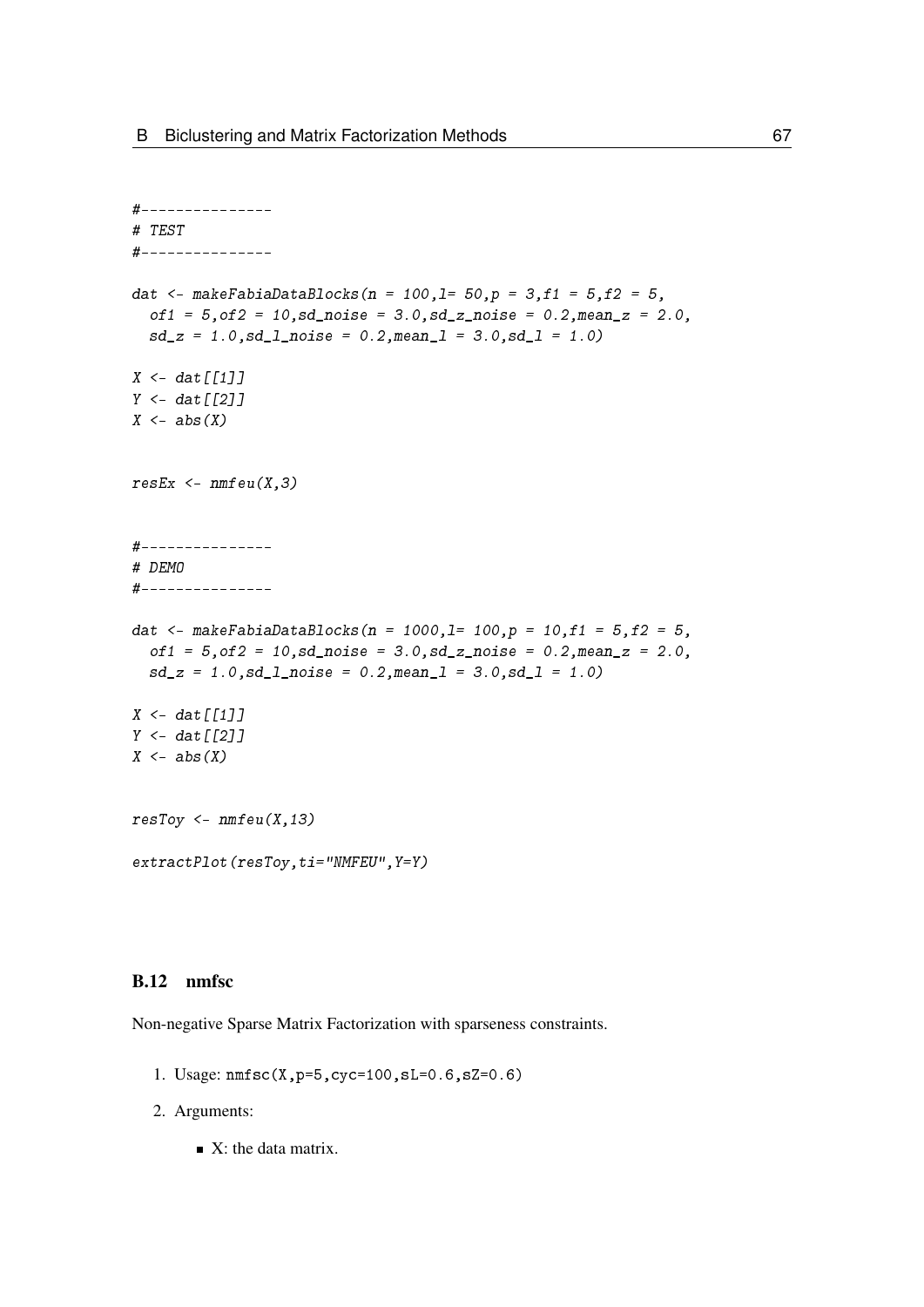- p: number of hidden factors = number of biclusters; default =  $5$ .
- $\bullet$  cyc: maximal number of iterations; default = 100.
- $\blacksquare$  sL: sparseness loadings; default = 0.6.
- $\blacksquare$  sZ: sparseness factors; default = 0.6.
- 3. Return Values:
	- $\blacksquare$  object of the class Factorization. Containing LZ (estimated noise free data  $\Lambda Z$ ), L (loadings  $\Lambda$ ), Z (factors  $Z$ ), U (noise  $X - \Lambda Z$ ), X (data  $X$ ).

Essentially the model is the sum of outer products of vectors:

$$
\boldsymbol{X}~=~\sum_{i=1}^p \boldsymbol{\lambda}_i ~\boldsymbol{z}_i^T~,
$$

where the number of summands  $p$  is the number of biclusters. The matrix factorization is

$$
X = \Lambda Z.
$$

Here  $\bm{X}\in\mathbb{R}^{n\times l},$   $\bm{\lambda}_i\in\mathbb{R}^{n}$ ,  $\bm{z}_i\in\mathbb{R}^{l}$ ,  $\bm{\Lambda}\in\mathbb{R}^{n\times p}$ ,  $\bm{Z}\in\mathbb{R}^{p\times l}$ .

If the nonzero components of the sparse vectors are grouped together then the outer product results in a matrix with a nonzero block and zeros elsewhere.

For a single data vector  $x$  that is

$$
x\ =\ \sum_{i=1}^p \lambda_i z_i\ =\ \mathbf{\Lambda}\boldsymbol{z}
$$

# *Estimated Parameters:* Λ and Z

*Estimated Biclusters:*  $\lambda_i z_i^T$  Larges values give the bicluster (ideal the nonzero values).

The model selection is performed by a constraint optimization according to [\(Hoyer, 2004\)](#page-97-3). The Euclidean distance (the Frobenius norm) is minimized subject to sparseness and non-negativity constraints:

$$
\min_{\mathbf{\Lambda}, \mathbf{Z}} \|\mathbf{x} - \mathbf{\Lambda} \mathbf{Z}\|_F^2
$$
\nsubject to 
$$
\|\mathbf{\Lambda}\|_F^2 = 1
$$
\nsubject to 
$$
\|\mathbf{\Lambda}\|_1 = k_L
$$
\nsubject to 
$$
\mathbf{\Lambda} \geq \mathbf{0}
$$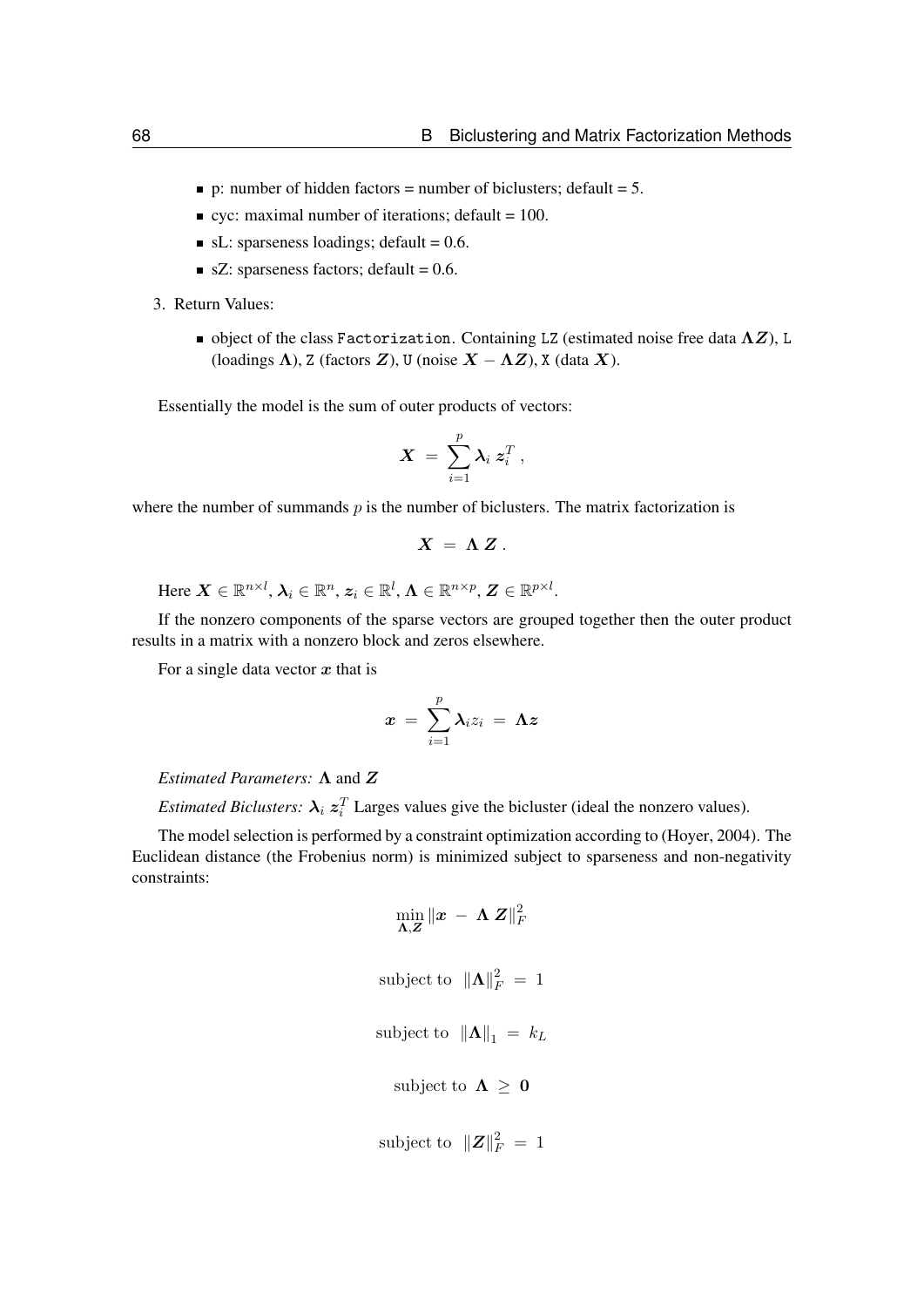subject to  $||Z||_1 = k_Z$ subject to  $Z \geq 0$ 

Model selection is done by gradient descent on the Euclidean objective and thereafter projection of single vectors of  $\Lambda$  and single vectors of Z to fulfill the sparseness and non-negativity constraints.

The projection minimize the Euclidean distance to the original vector given an  $l_1$ -norm and an  $l_2$ -norm and enforcing non-negativity.

The projection is a convex quadratic problem which is solved iteratively where at each iteration at least one component is set to zero. Instead of the  $l_1$ -norm a sparseness measurement is used which relates the  $l_1$ -norm to the  $l_2$ -norm:

sparseness
$$
(\lambda_i)
$$
 =  $\frac{\sqrt{n} - \sum_{k=1}^{n} |\lambda_{ki}| / \sum_{k=1}^{n} \lambda_{ki}^2}{\sqrt{n} - 1}$ 

The code is implemented in R .

### EXAMPLE:

#--------------- # TEST #-------------- dat <- makeFabiaDataBlocks(n = 100,1= 50,p = 3,f1 = 5,f2 = 5,  $of1 = 5, of2 = 10, sd$  noise = 3.0,sd z noise = 0.2,mean z = 2.0,  $sd_z = 1.0$ ,  $sd_l$ <sub>noise</sub> = 0.2, mean<sub>1</sub> = 3.0,  $sd_l = 1.0$ )  $X \leq -$  dat  $\lceil \lceil 1 \rceil \rceil$  $Y \leftarrow \text{dat}[[2]]$  $X \leftarrow abs(X)$  $resEx \leq mmsc(X,3,30,0.6,0.6)$ #--------------- # DEMO #-------------- dat <- makeFabiaDataBlocks(n = 1000,1= 100,p = 10,f1 =  $5, f2 = 5$ ,  $of1 = 5, of2 = 10, sd\_noise = 3.0, sd\_z\_noise = 0.2, mean\_z = 2.0,$  $sd_z = 1.0$ ,  $sd_l_p$ noise = 0.2, mean $l = 3.0$ ,  $sd_l = 1.0$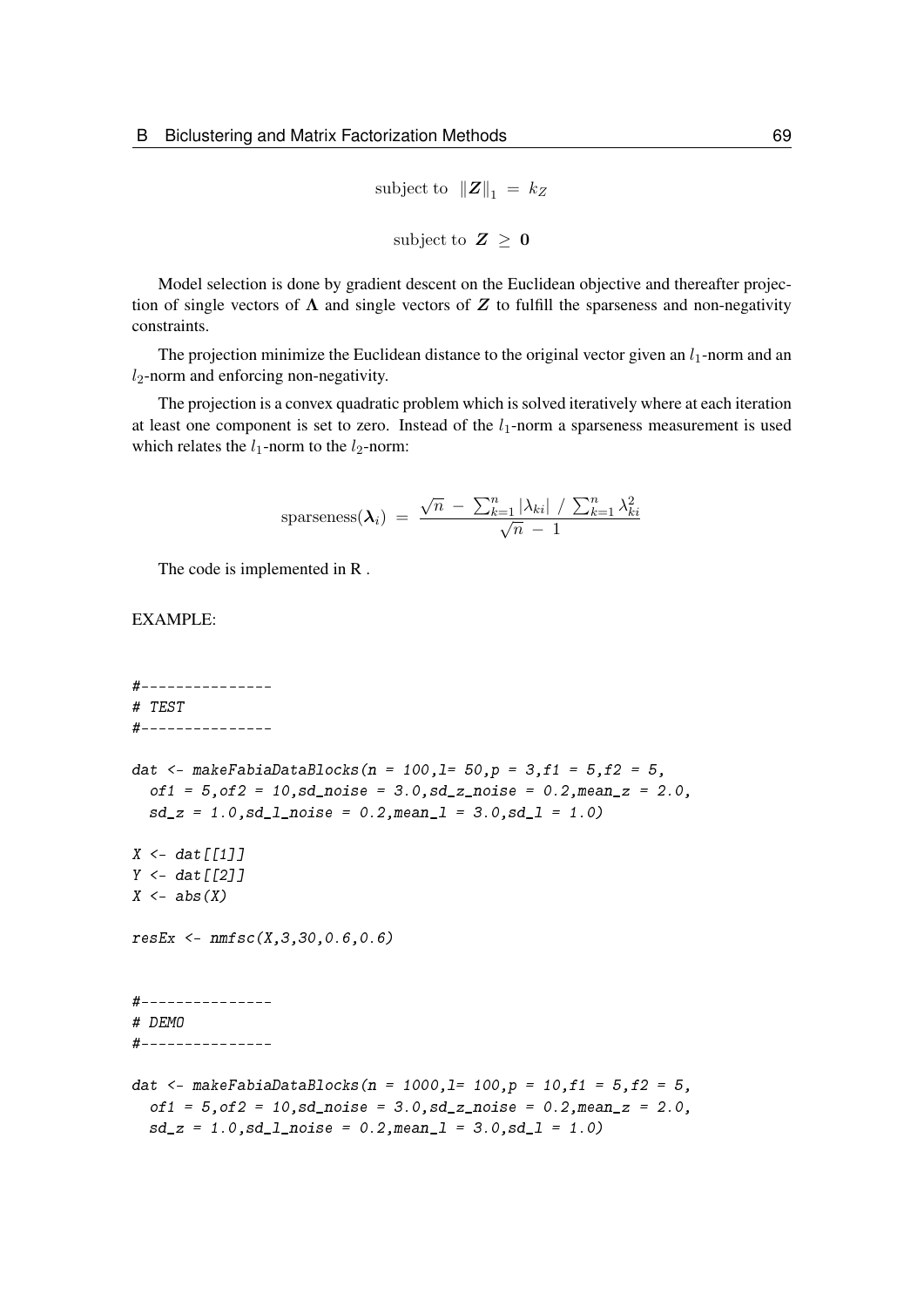```
X \leftarrow \text{dat}[[1]]Y \leftarrow \text{dat} \lceil \lceil 2 \rceilX \leftarrow abs(X)resToy <- nmfsc(X,13,100,0.6,0.6)
extractPlot(resToy,ti="NMFSC",Y=Y)
```
# C Analyzing the Results of Biclustering / Matrix Factorization

# C.1 plot

Plot of a Matrix Factorization.

Produces a (biplot) of a Matrix Factorization result.

- 1. Usage:  $plot(x, y, \ldots)$
- 2. Arguments:
	- x: object of the class Factorization.
	- v: missing, not used.
	- ...: with following parameters
		- Rm: row weighting vector.
		- Cm: column weighting vector.
		- dim: optional principal factors that are plotted along the horizontal and vertical axis. Defaults to  $c(1,2)$ .
		- zoom: optional zoom factor for row and column items. Defaults to  $c(1,1)$ .
		- col.group: optional vector (character or numeric) indicating the different groupings of the columns. Defaults to 1.
		- colors: vector specifying the colors for the annotation of the plot; the first two elements concern the rows; the third till the last element concern the columns; the first element will be used to color the unlabeled rows; the second element for the labeled rows and the remaining elements to give different colors to different groups of columns.
		- col.areas: logical value indicating whether columns should be plotted as squares with areas proportional to their marginal mean and colors representing the different groups (TRUE), or with symbols representing the groupings and identical size (FALSE). Defaults to TRUE.
		- col.symbols: vector of symbols when col.areas=FALSE corresponds to the pch argument of the function plot.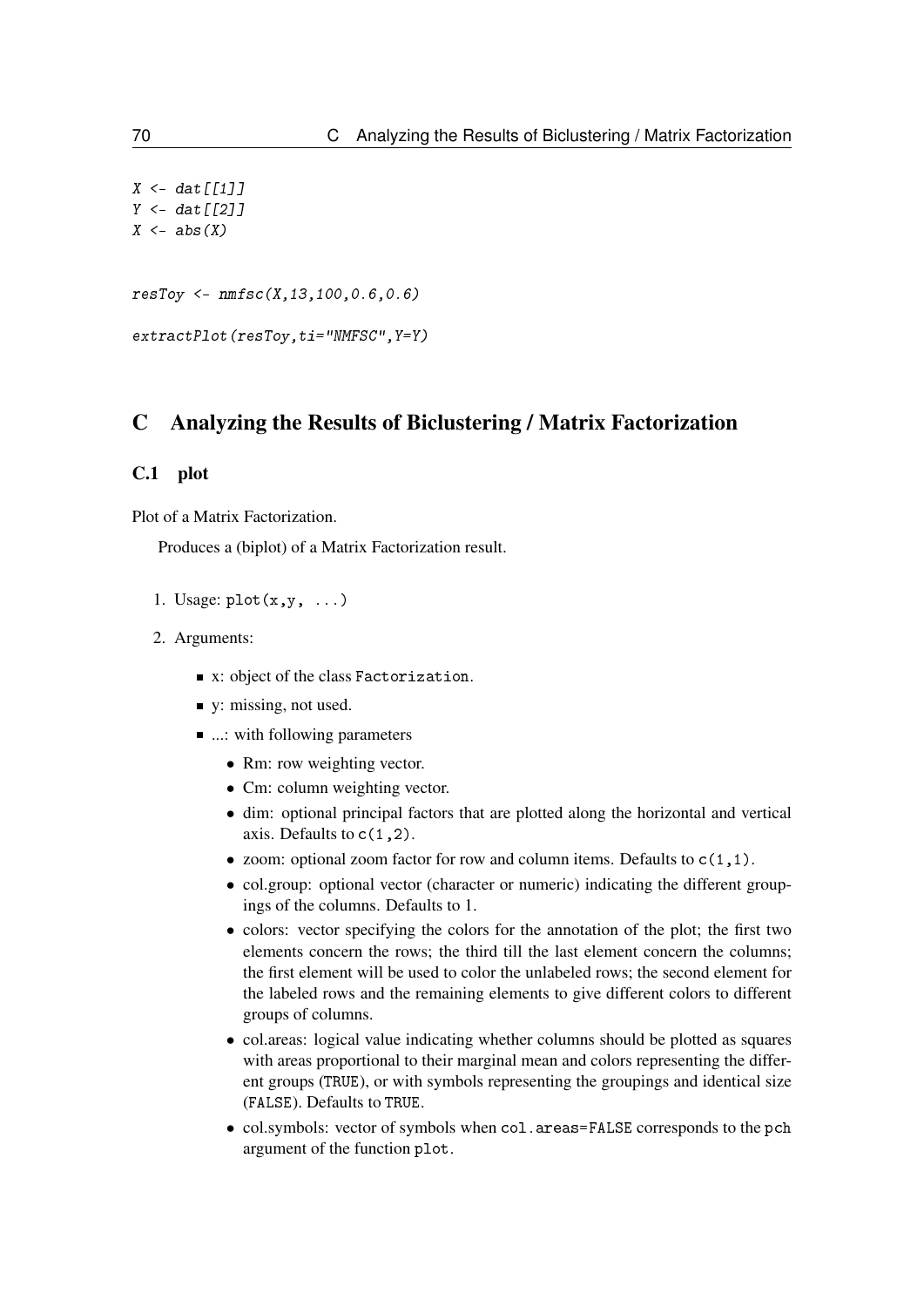- sampleNames: Either a logical vector of length one or a character vector of length equal to the number of samples in the dataset. If a logical is provided, sample names will be displayed on the plot (TRUE; default) or not (FALSE); if a character vector is provided, the names provided will be used to label the samples instead of the default column names.
- rot: rotation of plot. Defaults to  $c(-1, -1)$ .
- labels: character vector to be used for labeling points on the graph; if NULL, the row names of x are used instead.
- label.tol: numerical value specifying either the percentile (label.tol  $\leq 1$ ) of rows or the number of rows (label.tol>1) most distant from the plot-center (0,0) that are labeled and are plotted as circles with area proportional to the marginal means of the original data.
- lab.size: size of identifying labels for row- and column-items as cex parameter of the text function.
- col.size: size in mm of the column symbols.
- row.size: size in mm of the row symbols.
- do.smoothScatter: use smoothScatter or not instead of plotting individual points.
- do.plot: produce a plot or not.
- ...: further arguments to eqscaleplotLoc which draws the canvasfor the plot; useful for adding a main or a custom sub.

and with the default values

- $Rm = rep(1, nrow(X)),$
- $Cm = rep(1, ncol(X)),$
- dim =  $c(1, 2)$ ,
- $zoom = \text{rep}(1, 2)$ ,
- col.group =  $rep(1, ncol(X)),$
- colors =  $c("orange1", "red", rainbow(lenight(unique (col-group)), start=2/6, end=4/6)).$
- $\bullet$  col.areas = TRUE,
- col.symbols =  $c(1, rep(2, length(unique(col.groupby))))$ ,
- sampleNames = TRUE,
- $rot = rep(-1, length(dim)),$
- $\bullet$  labels = NULL,
- label.tol =  $1$ ,
- lab.size  $= 0.725$ ,
- $\bullet$  col.size = 10,
- row.size  $= 10$ ,
- do.smoothScatter = FALSE,
- $\bullet$  do.plot = TRUE,
- 3. Return Values:
	- Rows: a list with the X and Y coordinates of the rows and an indication Select of whether the row was selected according to label.tol.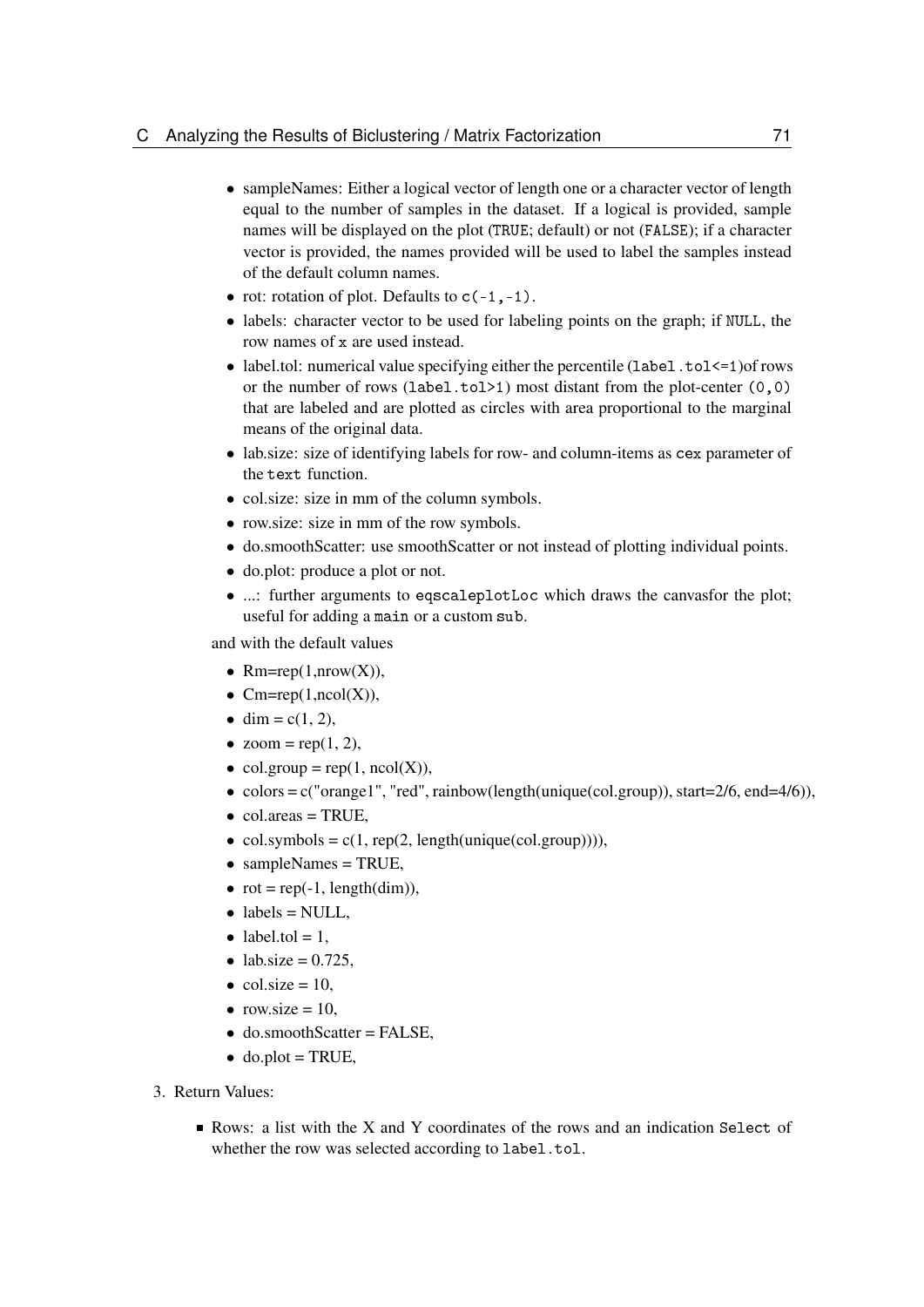■ Columns: a list with the X and Y coordinates of the columns.

The function plot.fabia is based on the function plot.mpm in the R package mpm (Version: 1.0-16, Date: 2009-08-26, Title: Multivariate Projection Methods, Maintainer: Tobias Verbeke <tobias.verbeke@openanalytics.be>, Author: Luc Wouters <wouters\_luc@telenet.be>).

Biclusters are found by sparse factor analysis where *both* the factors and the loadings are sparse.

Essentially the model is the sum of outer products of vectors:

$$
\boldsymbol{X} \ = \ \sum_{i=1}^p \boldsymbol{\lambda}_i \ \boldsymbol{z}_i^T \ + \ \boldsymbol{\Upsilon} \ ,
$$

where the number of summands  $p$  is the number of biclusters. The matrix factorization is

$$
X = \Lambda Z + \Upsilon.
$$

Here  $\boldsymbol{X} \in \mathbb{R}^{n \times l}$  and  $\boldsymbol{\Upsilon} \in \mathbb{R}^{n \times l}$ ,  $\boldsymbol{\lambda}_i \in \mathbb{R}^n$ ,  $\boldsymbol{z}_i \in \mathbb{R}^l$ ,  $\boldsymbol{\Lambda} \in \mathbb{R}^{n \times p}$ ,  $\boldsymbol{Z} \in \mathbb{R}^{p \times l}$ .

For noise free projection like independent component analysis we set the noise term to zero:  $\Upsilon = 0$ .

The argument label.tol can be used to select the most informative rows, i.e. rows that are most distant from the center of the plot (smaller 1: percentage of rows, larger 1: number of rows).

Only these row-items are then labeled and represented as circles with their areas proportional to the row weighting.

If the column-items are grouped these groups can be visualized by colors given by  $col$ .group. Implementation in R .

```
n=200
l=100
p=4dat \leq- makeFabiaDataBlocks(n = n, l= 1, p = p, f1 = 5, f2 = 5,
  of1 = 5, of2 = 10, sd\_noise = 3.0, sd\_noise = 0.2, mean\_z = 2.0,sd_z = 1.0, sd_l noise = 0.2, meanl = 3.0, sd_l = 1.0X \leq - dat \lceil \lceil 1 \rceil \rceilZC < - dat [[3]]
LC < - \frac{dat[[4]]}{dt}
```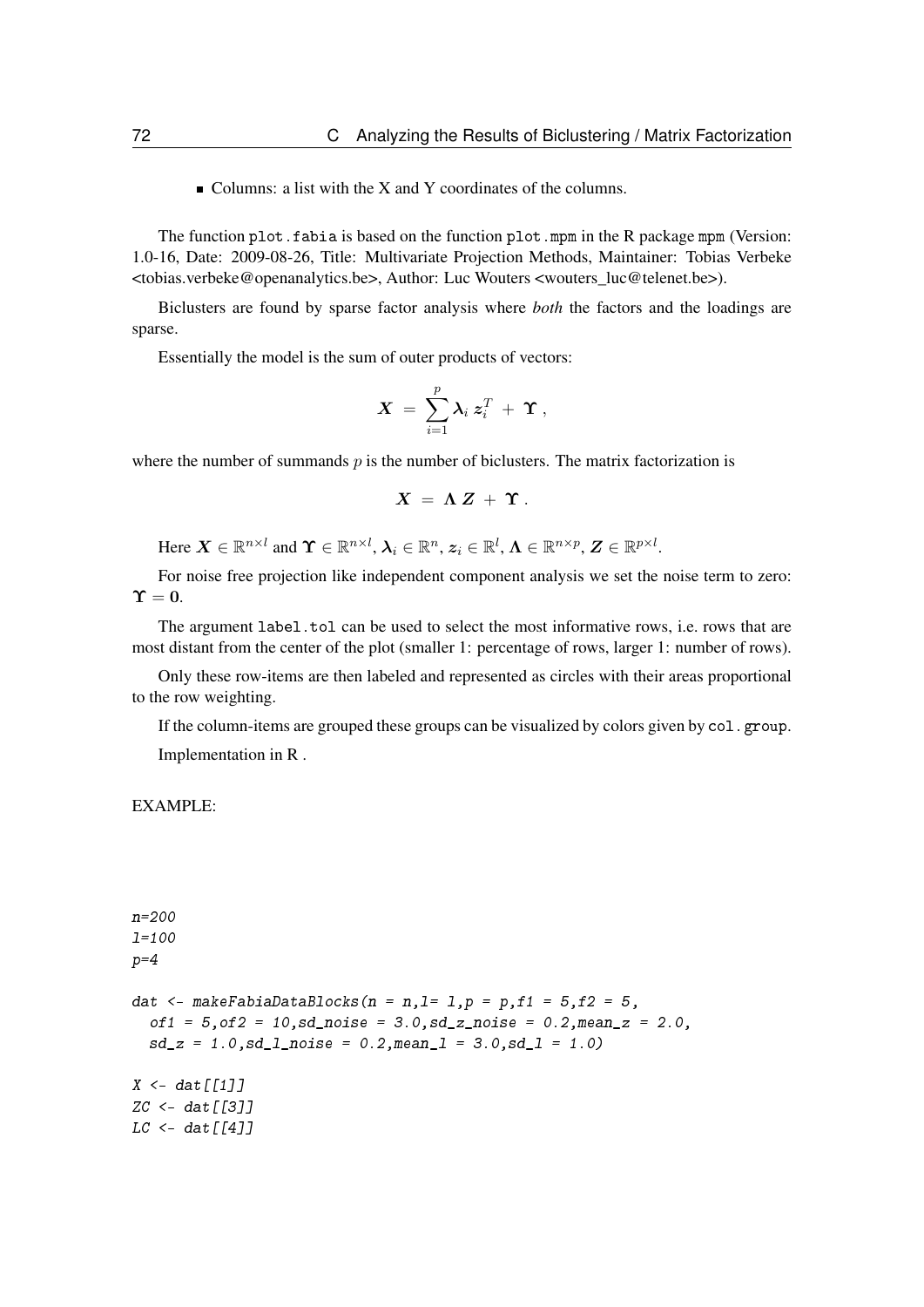```
resEx < - fabia(X, p, 0.01, 400)\text{gcdab} \leftarrow \text{rep.int}(0,1)gllab <- rep.int(0, n)clab \leftarrow as.character(1:1)llab <- as.character(1:n)
for (i \text{ in } 1:p)for (j in ZC[i]/\{clab[j] <- paste(as.character(i),"_",clab[j],sep="")
 }
 for (j in LC[i]/fllab[j] <- paste(as.character(i),"_",llab[j], sep="")
 }
 gcdab[unlist(ZC[i])] <- gcdab[unlist(ZC[i])] + p^igllab[unlist(LC[i])] <- gllab[unlist(LC[i])] + p^i}
labels <- paste(as.character(clab) ,"_",as.character(1:l),sep="")
groups <- gclab
colnames(resEx@X) <- clab
rlabels <- paste(as.character(llab) ,"_",as.character(1:l),sep="")
rownames(resEx@X) <- llab
plot(resEx, dim=c(1,2), label.tol=0.1, col. group = groups, lab. size=0.6)plot(resEx, dim=c(1,3), label.tol=0.1, col.group = groups, lab. size=0.6)plot(resEx,dim=c(2,3),label.tol=0.1,col.group = groups,lab.size=0.6)
```
#### C.2 show

Plots Statistics of a Matrix Factorization.

This function plots statistics on a matrix factorization which is stored as an instance of Factorization-class.

- 1. Usage: show(object)
- 2. Arguments: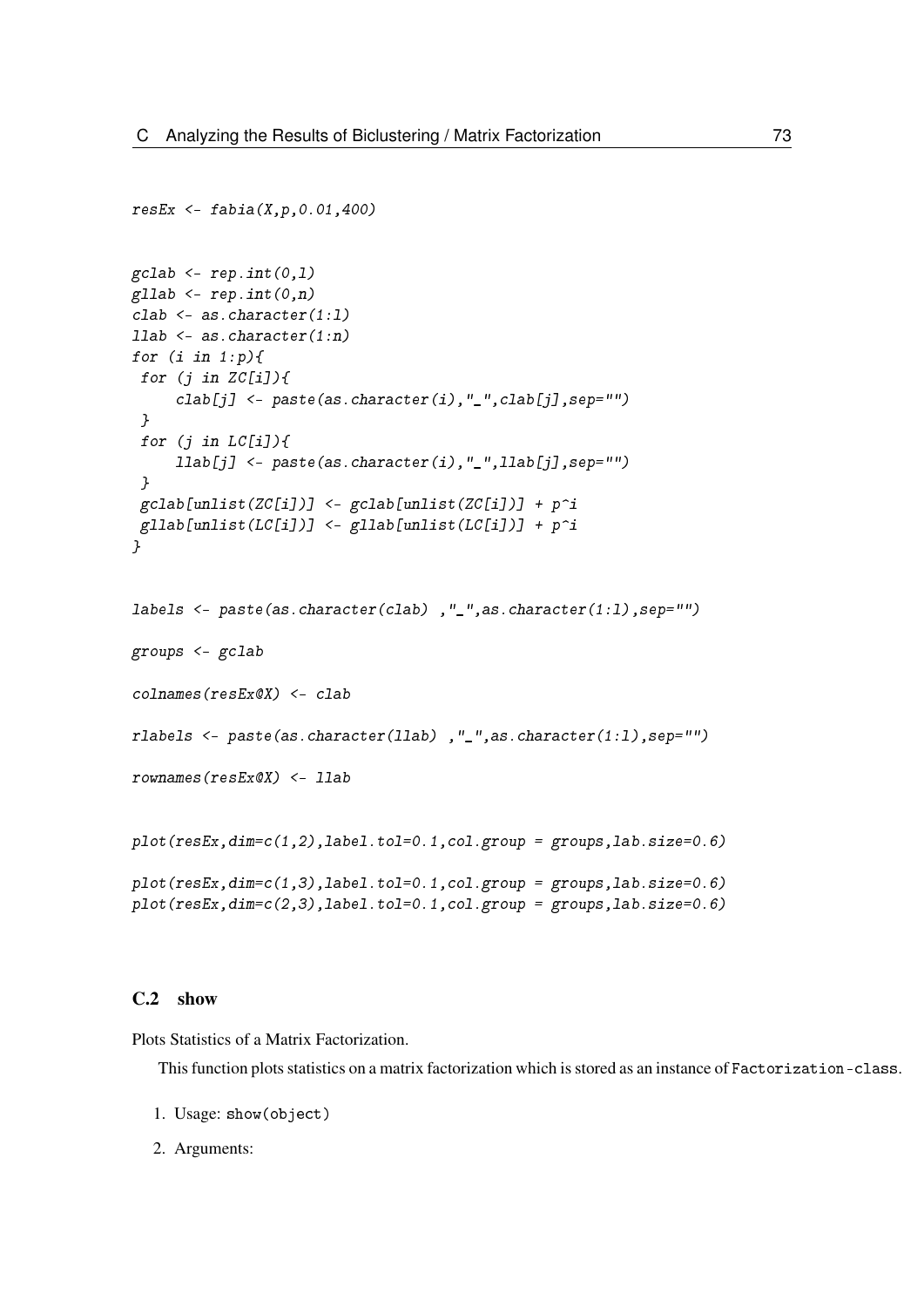- object: An instance of Factorization-class.
- 3. Return Values:
	- no value.

Following is plotted:

- 1) the information content of biclusters.
- 2) the information content of samples.
- 3) the loadings per bicluster.
- 4) the factors per bicluster.

Implementation in R .

## EXAMPLE:

```
#---------------
# TEST
#---------------
dat <- makeFabiaDataBlocks(n = 100,1= 50,p = 3,f1 = 5,f2 = 5,
  of1 = 5, of2 = 10, sd\_noise = 3.0, sd\_z\_noise = 0.2, mean\_z = 2.0,sd_z = 1.0, sd_l noise = 0.2, mean<sub>1</sub> = 3.0, sd_l = 1.0)
X \leq - dat \lceil \lceil 1 \rceil \rceil
```

```
resEx <- fabia(X,3,0.01,100)
```
show(resEx)

## C.3 showSelected

Plots selected Statistics of a Matrix Factorization.

This function plots selected statistics on a matrix factorization which is stored as an instance of Factorization-class.

1. Usage: showSelected(object, which=c(1,2,3,4))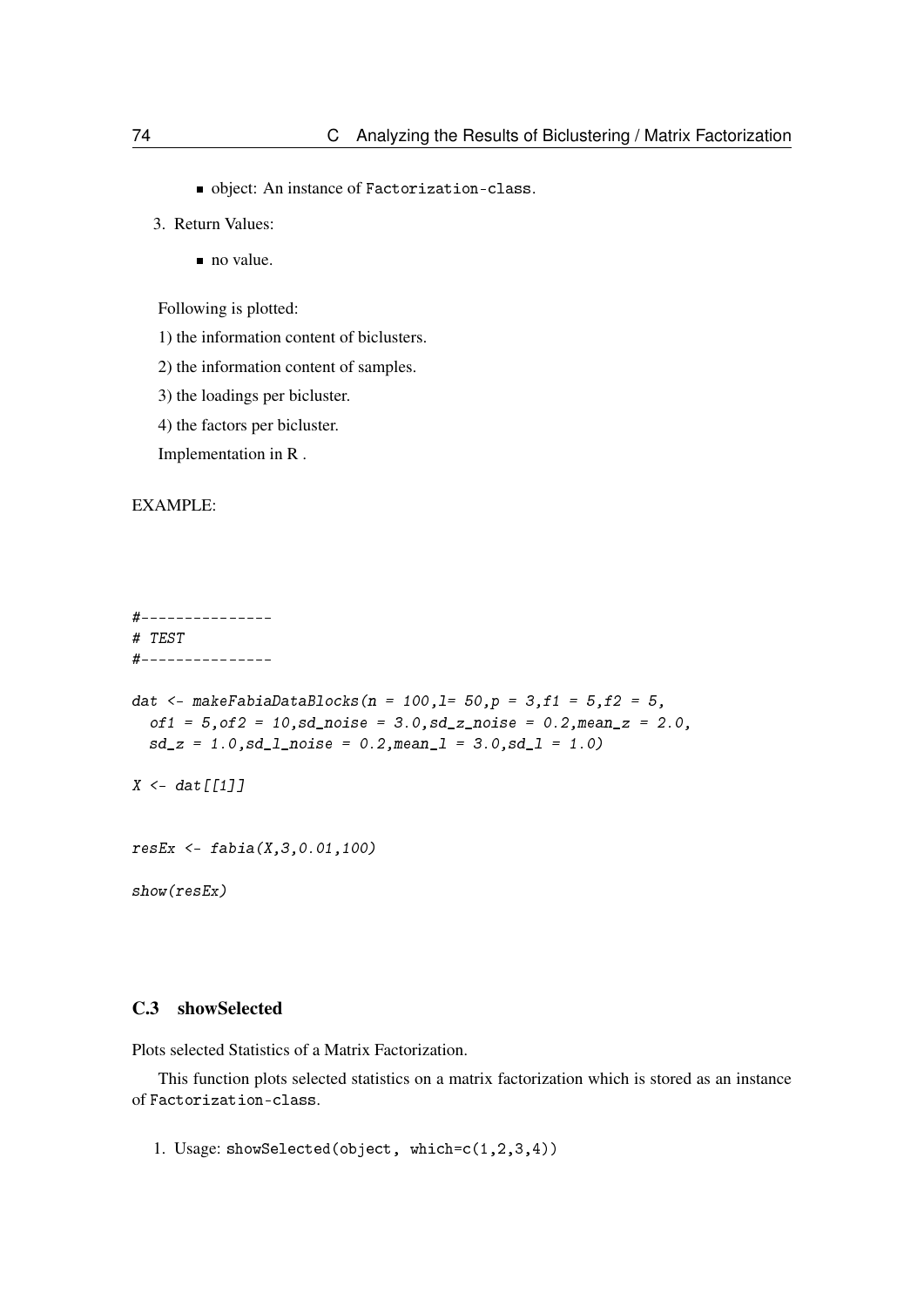- 2. Arguments:
	- object: An instance of Factorization-class.
	- which: A list of which plots should be generated:  $1$ =the information content of biclusters, 2=the information content of samples, 3=the loadings per bicluster, 4=the factors per bicluster, default c(1,2,3,4).
- 3. Return Values:
	- no value.

Following is plotted depending on the plot selection variable "which":

- 1) the information content of biclusters.
- 2) the information content of samples.
- 3) the loadings per bicluster.
- 4) the factors per bicluster.

Implementation in R .

## EXAMPLE:

```
#---------------
# TEST
#---------------
dat <- makeFabiaDataBlocks(n = 100,1= 50,p = 3,f1 = 5,f2 = 5,
 of1 = 5, of2 = 10, sd\_noise = 3.0, sd\_z\_noise = 0.2, mean\_z = 2.0,sd_z = 1.0, sd_l noise = 0.2, meanl = 3.0, sd_l = 1.0
```
 $X \leq -$  dat  $\lceil \lceil 1 \rceil \rceil$ 

resEx <- fabia(X,3,0.01,100) showSelected(resEx,which=1) showSelected(resEx,which=2)

## C.4 summary

Summary of Matrix Factorization.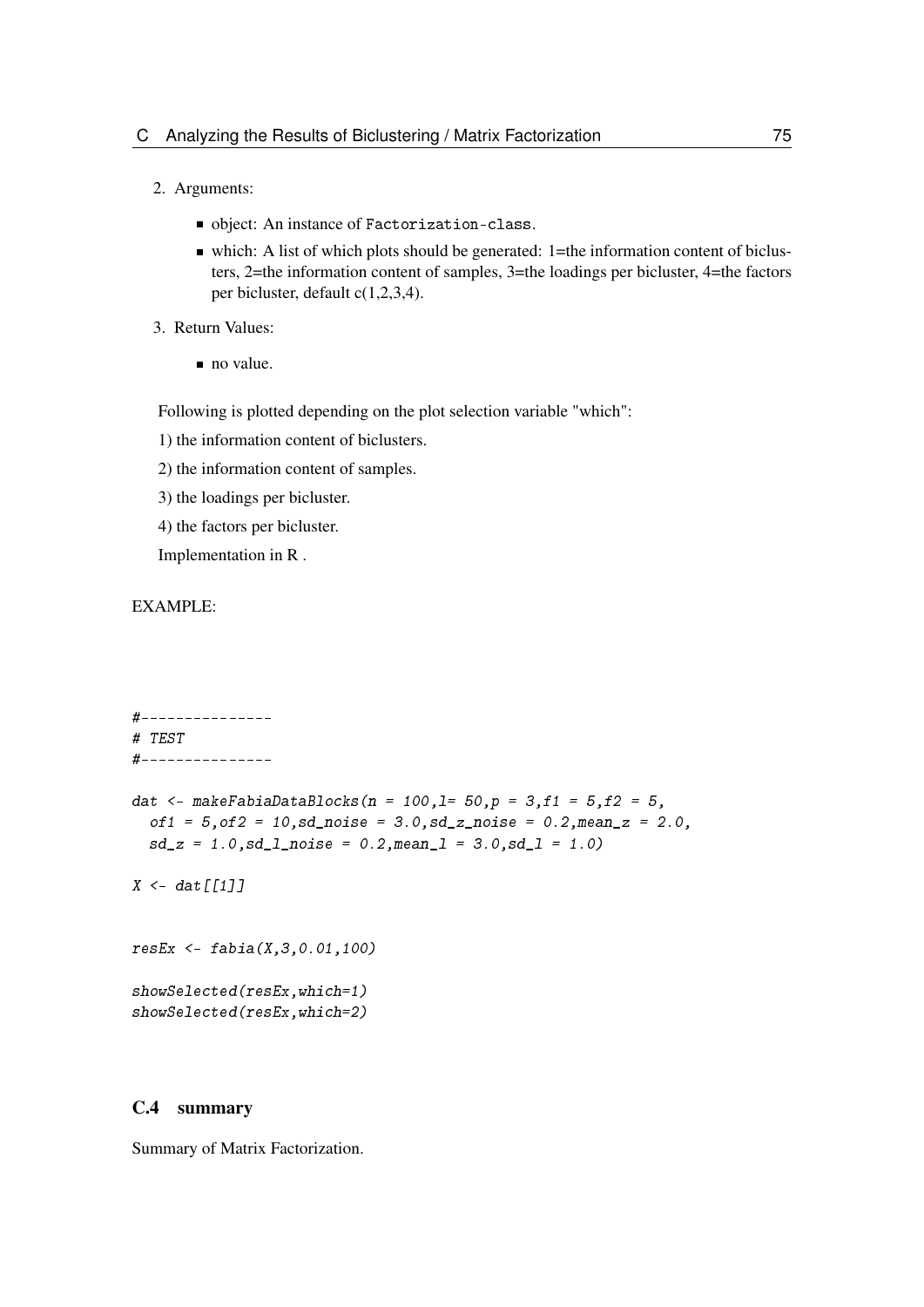This function gives information on a matrix factorization which is stored as an instance of Factorization-class.

- 1. Usage: summary(object, ...)
- 2. Arguments:
	- object: An instance of Factorization-class.
	- ...: further arguments.
- 3. Return Values:
	- no value.

First, it gives the number or rows and columns of the original matrix.

Then the number of clusters for rows and columns is given.

Then for the row cluster the information content is given.

Then for each column its information is given.

Then for each column cluster a summary is given.

Then for each row cluster a summary is given.

Implementation in R .

```
#---------------
# TEST
#---------------
dat <- makeFabiaDataBlocks(n = 100,1= 50,p = 3,f1 = 5,f2 = 5,
  of1 = 5, of2 = 10, sd\_noise = 3.0, sd\_z\_noise = 0.2, mean\_z = 2.0,sd_z = 1.0, sd_l_pnoise = 0.2, meanl = 3.0, sd_l = 1.0X \leftarrow \text{dat}[[1]]resEx \leq - fabia(X, 3, 0.01, 100)summary(resEx)
```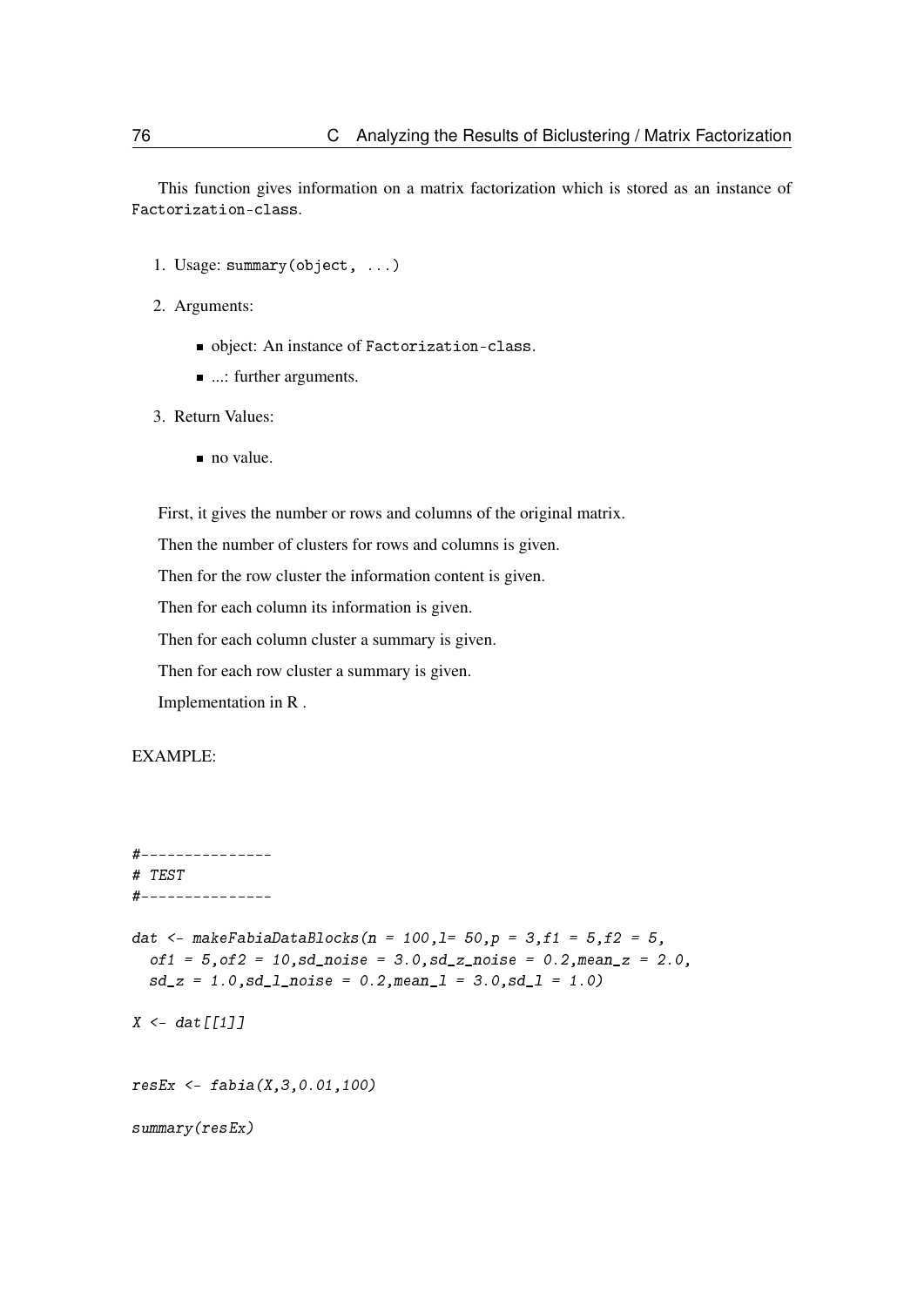## C.5 extractBic

Extraction of Biclusters.

- 1. Usage: extractBic(fact,thresZ=0.5,thresL=NULL)
- 2. Arguments:
	- fact: object of class Factorization.
	- thresZ: threshold for sample belonging to bicluster; default 0.5.
	- thresL: threshold for loading belonging to bicluster (if not given it is estimated).
- 3. Return Values:
	- bic: extracted biclusters.
	- numn: indexes for the extracted biclusters.
	- bicopp: extracted opposite biclusters.
	- numnopp: indexes for the extracted opposite biclusters.
	- $\blacksquare$  X: scaled and centered data matrix.
	- np: number of biclusters.

Essentially the model is the sum of outer products of vectors:

$$
\boldsymbol{X} \ = \ \sum_{i=1}^p \boldsymbol{\lambda}_i \ \boldsymbol{z}_i^T \ + \ \boldsymbol{\Upsilon} \ ,
$$

where the number of summands  $p$  is the number of biclusters. The matrix factorization is

$$
X \ = \ \Lambda \ Z \ + \ \Upsilon \ .
$$

Here  $\boldsymbol{X} \in \mathbb{R}^{n \times l}$  and  $\boldsymbol{\Upsilon} \in \mathbb{R}^{n \times l}$ ,  $\boldsymbol{\lambda}_i \in \mathbb{R}^n$ ,  $\boldsymbol{z}_i \in \mathbb{R}^l$ ,  $\boldsymbol{\Lambda} \in \mathbb{R}^{n \times p}$ ,  $\boldsymbol{Z} \in \mathbb{R}^{p \times l}$ .

Υ is the Gaussian noise with a diagonal covariance matrix which entries are given by Psi.

The Z is locally approximated by a Gaussian with inverse variance given by lapla.

The  $\lambda_i$  and  $z_i$  are used to extract the bicluster i, where a threshold determines which observations and which samples belong the the bicluster.

In bic the biclusters are extracted according to the largest absolute values of the component  $i$ , i.e. the largest values of  $\lambda_i$  and the largest values of  $z_i$ . The factors  $z_i$  are normalized to variance 1.

The components of bic are binp, bixv, bixn, biypv, and biypn.

binp give the size of the bicluster: number observations and number samples. bixv gives the values of the extracted observations that have absolute values above a threshold. They are sorted. bixn gives the extracted observation names (e.g. gene names). biypv gives the values of the extracted samples that have absolute values above a threshold. They are sorted. biypn gives the names of the extracted samples (e.g. sample names).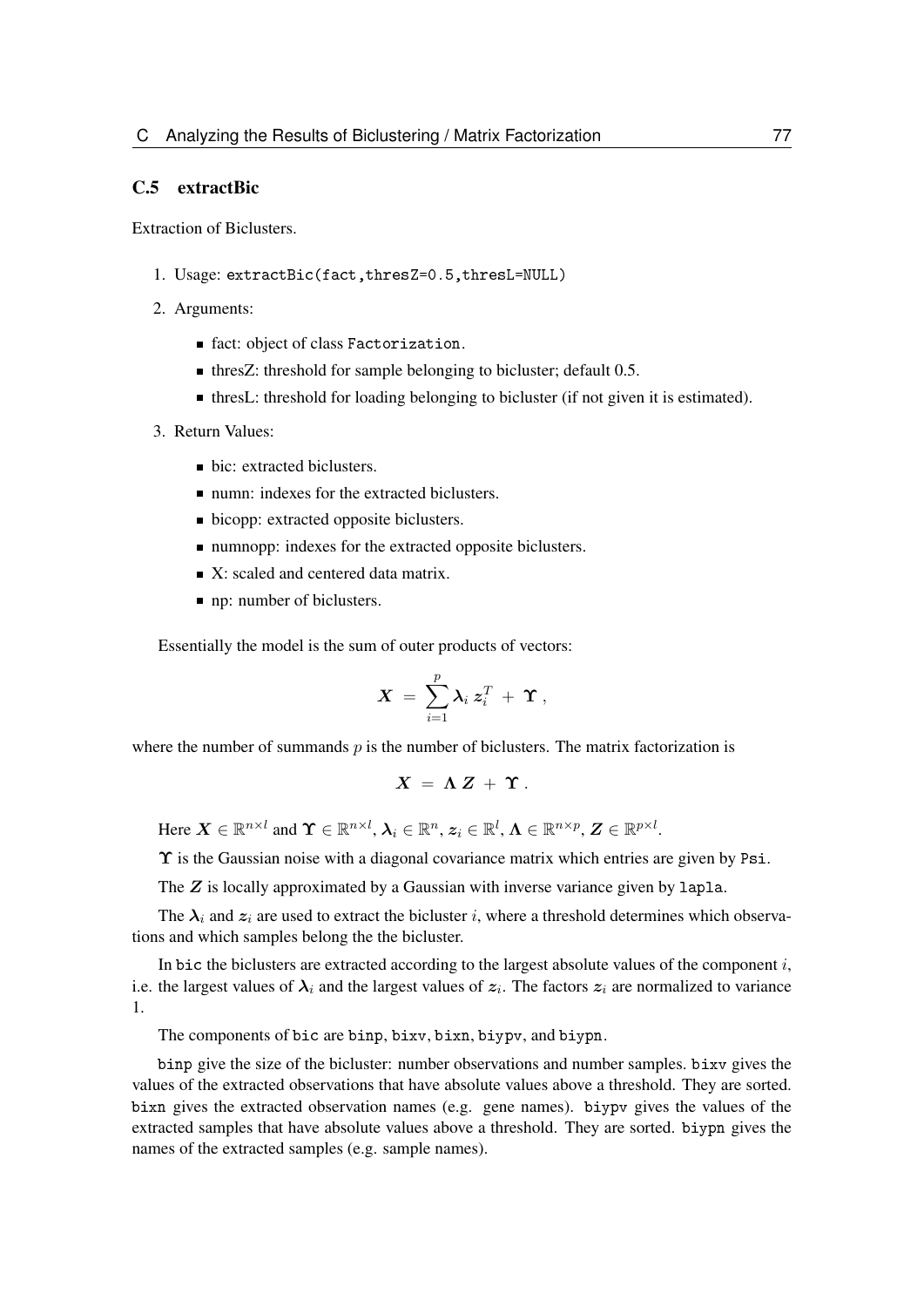In bicopp the opposite cluster to the biclusters are give. Opposite means that the negative pattern is present.

The components of opposite clusters bicopp are binn, bixv, bixn, biypnv, and biynn.

binp give the size of the opposite bicluster: number observations and number samples. bixv gives the values of the extracted observations that have absolute values above a threshold. They are sorted. bixn gives the extracted observation names (e.g. gene names). biynv gives the values of the opposite extracted samples that have absolute values above a threshold. They are sorted. biynn gives the names of the opposite extracted samples (e.g. sample names).

That means the samples are divided into two groups where one group shows large positive values and the other group has negative values with large absolute values. That means a observation pattern can be switched on or switched off relative to the average value.

numn gives the indexes of bic with components:  $numng = bix$  and  $numnp = biypn$ .

numn gives the indexes of bicopp with components: numng  $= bix$  and numnn  $= biynn$ .

Implementation in R .

```
#---------------
# TEST
#---------------
dat <- makeFabiaDataBlocks(n = 100,1= 50,p = 3,f1 = 5,f2 = 5,
  of1 = 5, of2 = 10, sd\_noise = 3.0, sd\_z\_noise = 0.2, mean\_z = 2.0,sd_z = 1.0, sd_l<sub>noise</sub> = 0.2, meanl = 3.0, sd_l = 1.0X \leq -\frac{d}{dt}[111]Y \leq -\frac{d}{dt}[[2]]
resEx \leq - fabia(X, 3, 0.01, 20)rEx <- extractBic(resEx)
rEx$bic[1,]
rEx$bic[2,1]rEx$bic[3,1]#---------------
# DEMO1
#---------------
dat <- makeFabiaDataBlocks(n = 1000,1= 100,p = 10,f1 = 5,f2 = 5,
```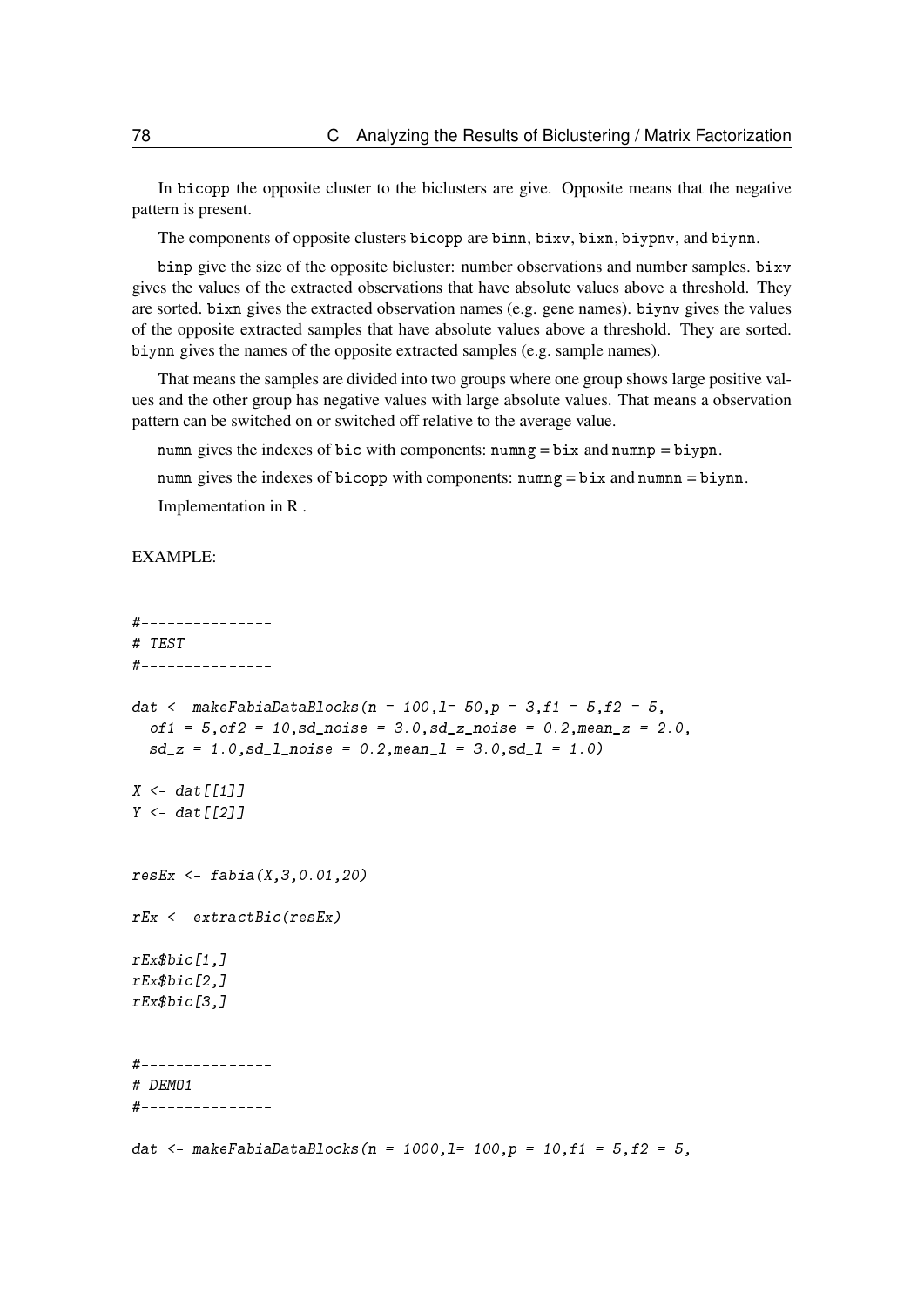```
of1 = 5, of2 = 10, sd\_noise = 3.0, sd\_z\_noise = 0.2, mean\_z = 2.0,sd_z = 1.0, sd_l_pnoise = 0.2, meanl = 3.0, sd_l = 1.0X \leq -\frac{d}{d}Y \leftarrow \text{dat}[[2]]resToy <- fabia(X,13,0.01,200)
rToy <- extractBic(resToy)
resToy@avini
rToy$bic[1,]
rToy$bic[2,]
rToy$bic[3,]
#---------------
# DEMO2
#---------------
avail <- require(fabiaData)
if (!avail) {
   message("")
    message("")
    message("#####################################################")
    message("Package 'fabiaData' is not available: please install.")
    message("#####################################################")
} else {
data(Breast A)
X <- as.matrix(XBreast)
resBreast \leq- fabia(X, 5, 0.1, 200)rBreast <- extractBic(resBreast)
resBreast@avini
rBreast$bic[1,]
rBreast$bic[2,]
rBreast$bic[3,]
}
```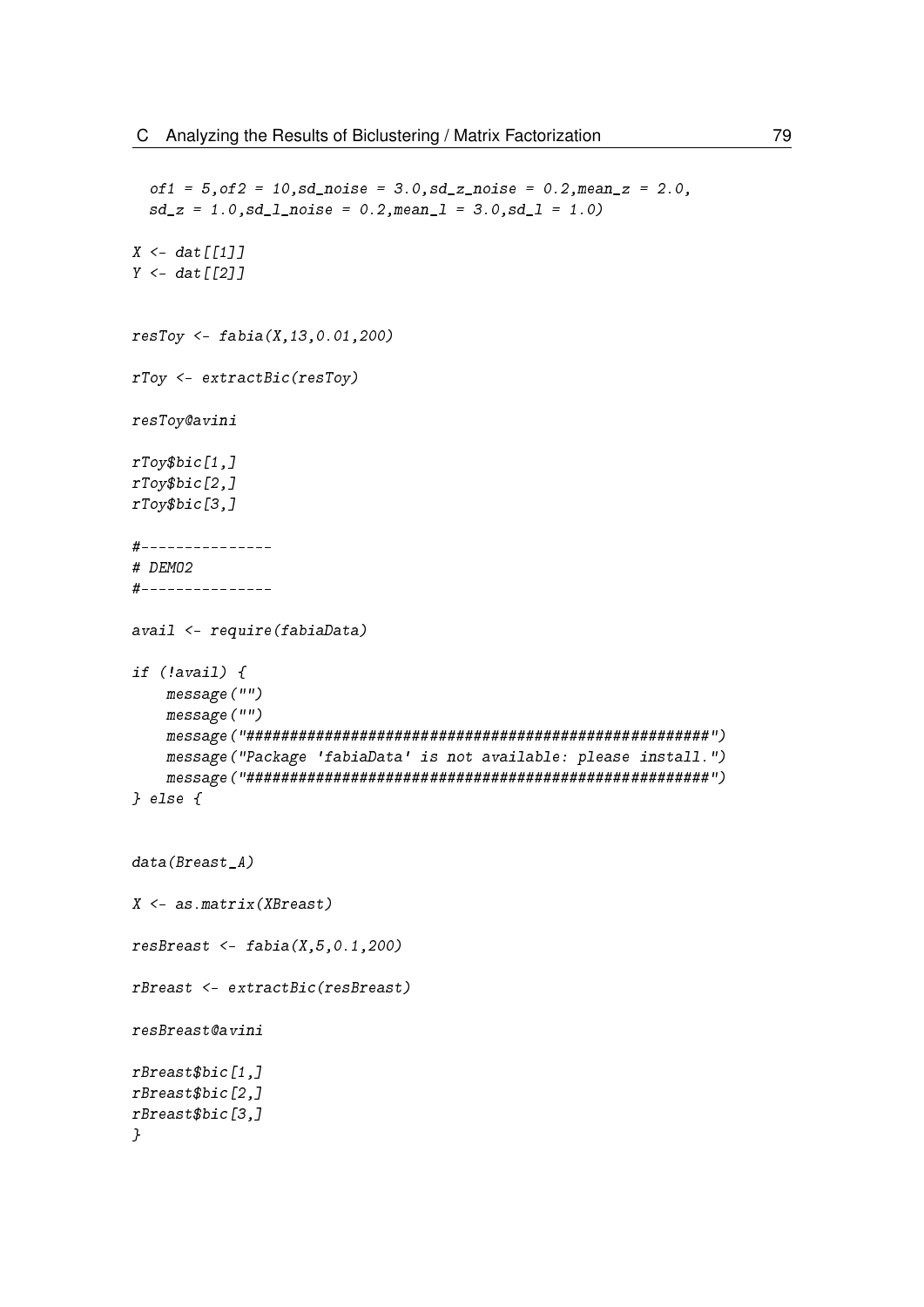## C.6 extractPlot

Plotting of Biclustering Results.

- 1. Usage: extractPlot(fact,thresZ=0.5,ti="",thresL=NULL,Y=NULL,which=c(1,2,3,4,5,6,7,8))
- 2. Arguments:
	- fact: object of class Factorization.
	- **thresZ:** threshold for sample belonging to bicluster; default 0.5.
	- thresL: threshold for loading belonging to bicluster (estimated if not given).
	- ti: plot title; default "".
	- Y: noise free data matrix.
	- which: which plot is shown: 1=noise free data (if available), 2=data, 3=reconstructed data, 4=error, 5=absolute factors, 6=absolute loadings, 7=reconstructed matrix sorted,8=original matrix sorted; default c(1,2,3,4,5,6,7,8).
- 3. The method produces following plots depending what plots are chosen by the "which" variable:
	- $\blacksquare$  Y: noise free data (if available),
	- $\blacksquare$  X: data,
	- $\blacksquare$   $\Lambda Z$ : reconstructed data,
	- $\blacksquare$   $\Lambda Z X$ : error,
	- $\blacksquare$  abs( $Z$ ): absolute factors,
	- $\blacksquare$  abs(): absolute loadings,
	- $\blacksquare$  pmLZpmZ: reconstructed matrix sorted,
	- $\blacksquare$  pmLXpmZ: original matrix sorted.

Essentially the model is the sum of outer products of vectors:

$$
\boldsymbol{X} \ = \ \sum_{i=1}^p \boldsymbol{\lambda}_i \ \boldsymbol{z}_i^T \ + \ \boldsymbol{\Upsilon} \ ,
$$

where the number of summands  $p$  is the number of biclusters. The matrix factorization is

$$
X = \Lambda Z + \Upsilon.
$$

Here  $\boldsymbol{X} \in \mathbb{R}^{n \times l}$  and  $\boldsymbol{\Upsilon} \in \mathbb{R}^{n \times l}$ ,  $\boldsymbol{\lambda}_i \in \mathbb{R}^n$ ,  $\boldsymbol{z}_i \in \mathbb{R}^l$ ,  $\boldsymbol{\Lambda} \in \mathbb{R}^{n \times p}$ ,  $\boldsymbol{Z} \in \mathbb{R}^{p \times l}$ .

The  $\lambda_i$  and  $z_i^T$  are used to extract the bicluster i, where a threshold determines which observations and which samples belong the the bicluster.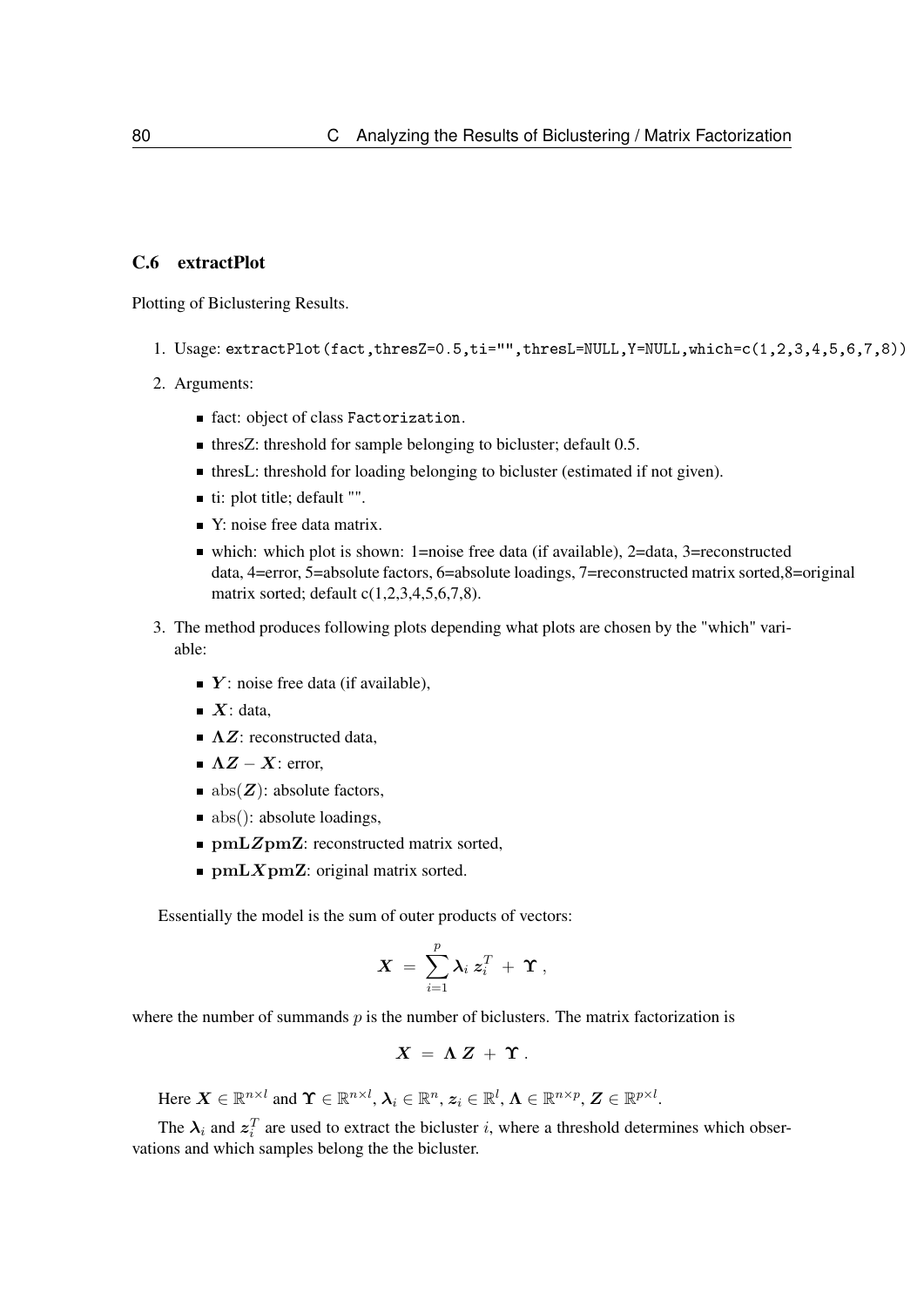The method produces the plots given above at "Plots".

For sorting first kmeans is performed on the  $p$  dimensional space and then the vectors which belong to the same cluster are put together.

This sorting is in general not able to visualize all biclusters as blocks if they overlap.

The kmeans clusters are given by biclust with components biclustx (the clustered observations) and biclusty (the clustered samples).

Implementation in R .

```
#---------------
# TEST
#---------------
dat \leq- makeFabiaDataBlocks(n = 100,1= 50,p = 3,f1 = 5,f2 = 5,
  of1 = 5, of2 = 10, sd\_noise = 3.0, sd\_z\_noise = 0.2, mean\_z = 2.0,sd_z = 1.0, sd_l_p^0 = 0.2, mean<sub>1</sub> = 3.0, sd<sub>1</sub> = 1.0)
X \leftarrow \text{dat}[[1]]Y < - \frac{det[2]}{2}resEx \leq - fabia(X, 3, 0.01, 20)extractPlot(resEx,ti="FABIA",Y=Y)
#---------------
# DEMO1
#---------------
dat <- makeFabiaDataBlocks(n = 1000,1= 100,p = 10,f1 = 5, f2 = 5,
  of1 = 5, of2 = 10, sd\_noise = 3.0, sd\_z\_noise = 0.2, mean\_z = 2.0,sd_z = 1.0, sd_l<sub>noise</sub> = 0.2, meanl = 3.0, sd_l = 1.0X \leftarrow \text{dat}[[1]]Y \leftarrow dat \lceil \lceil 2 \rceil \rceilresToy \leq false (X, 13, 0.01, 200)
```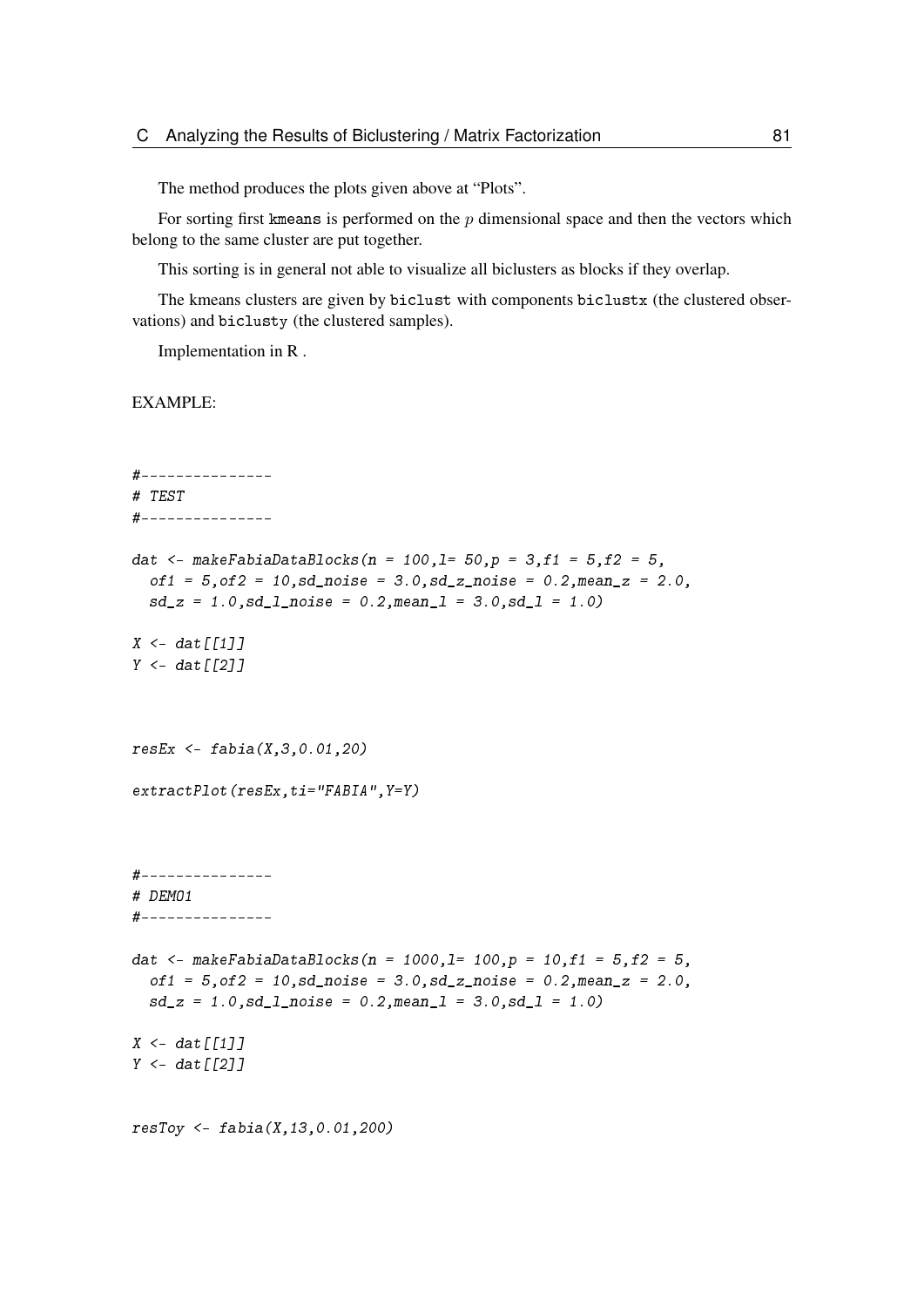```
extractPlot(resToy,ti="FABIA",Y=Y)
#---------------
# DEMO2
#---------------
avail <- require(fabiaData)
if (!avail) {
    message("")
    message("")
    message("#####################################################")
    message("Package 'fabiaData' is not available: please install.")
    message("#####################################################")
} else {
data(Breast_A)
X <- as.matrix(XBreast)
resBreast \leq fabia(X, 5, 0.1, 200)extractPlot(resBreast,ti="FABIA Breast cancer(Veer)")
#sorting of predefined labels
CBreast%*%rBreast$pmZ
}
```
## C.7 plotBicluster

Plots a bicluster.

- 1. Usage: plotBicluster(r,p,opp=FALSE,zlim=NULL,title=NULL,which=c(1, 2))
- 2. Arguments:
	- $\blacksquare$  r: the result of extractBic.
	- p: the bicluster to plot.
	- opp: plot opposite bicluster, default = FALSE.
	- If zlim: vector containing a low and high value to use for the color scale.
	- $\blacksquare$  title: title of the plot.
	- which: which plots are shown: 1=data matrix with bicluster on upper left, 2=plot of the bicluster; default  $c(1, 2)$ .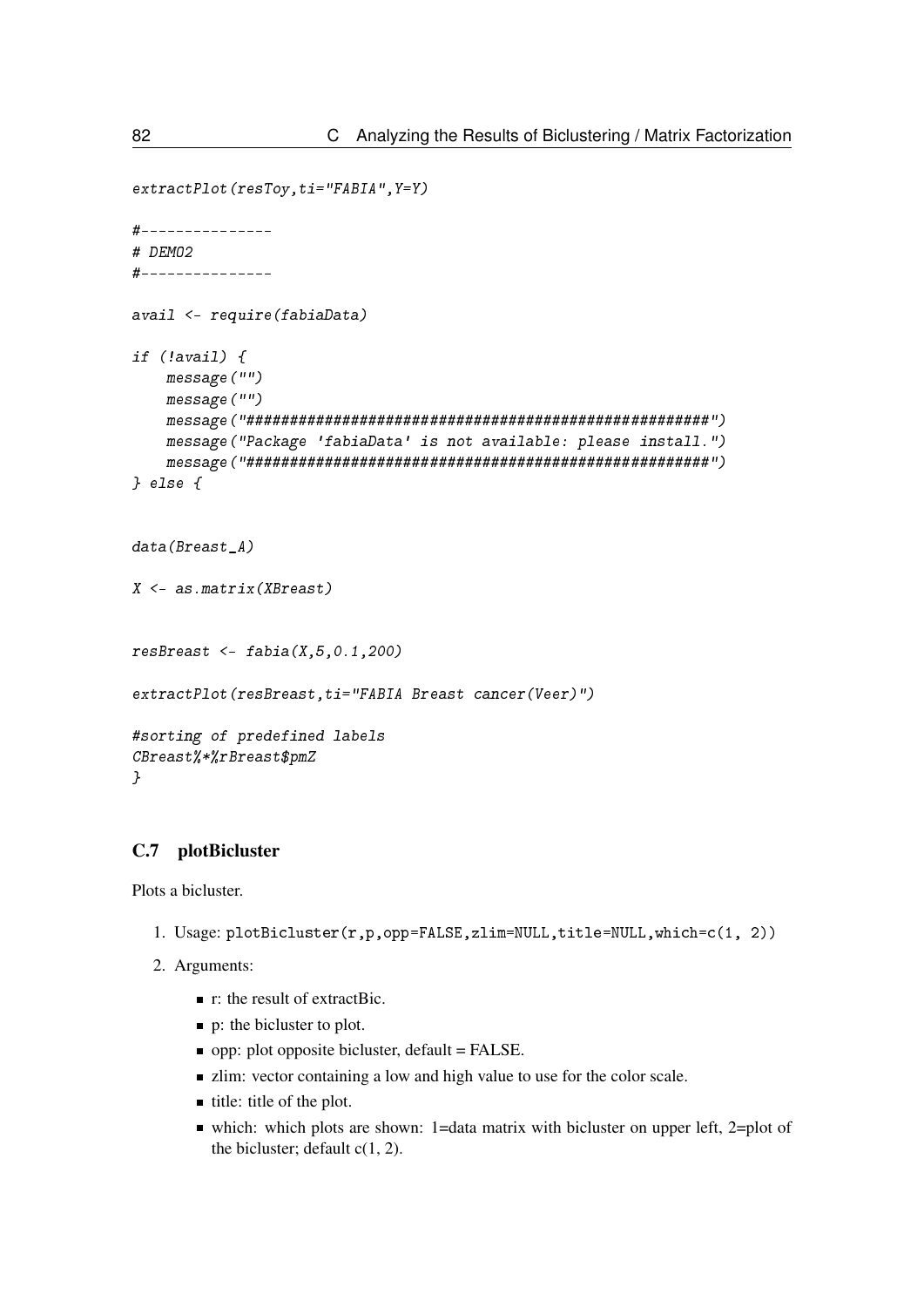One bicluster is visualized by two plots. The variable "which" indicates which plots should be shown.

Plot1 (which=1): The data matrix is sorted such that the bicluster appear at the upper left corner.

The bicluster is marked by a rectangle.

Plot<sub>2</sub> (which=2): Only the bicluster is presented.

Implementation in R .

```
#---------------
# TEST
#---------------
dat <- makeFabiaDataBlocks(n = 100,1= 50,p = 3,f1 = 5,f2 = 5,
  of1 = 5, of2 = 10, sd\_noise = 3.0, sd\_z\_noise = 0.2, mean\_z = 2.0,sd_z = 1.0, sd_l noise = 0.2, mean<sub>1</sub> = 3.0, sd_l = 1.0)
X \leftarrow \text{dat}[[1]]Y \leftarrow \text{dat}[[2]]resEx <- fabia(X,3,0.01,20)
rEx <- extractBic(resEx)
plotBicluster(rEx,p=1)
\dontrun{
#---------------
# DEMO1
#---------------
dat <- makeFabiaDataBlocks(n = 1000,1= 100,p = 10,f1 = 5,f2 = 5,
  of1 = 5, of2 = 10, sd\_noise = 3.0, sd\_z\_noise = 0.2, mean\_z = 2.0,sd_z = 1.0, sd_l_pnoise = 0.2, meanl = 3.0, sd_l = 1.0X \leq -\frac{d}{dt}[111]Y < - \text{dat}[[2]]resToy \leq false (X, 13, 0.01, 200)
```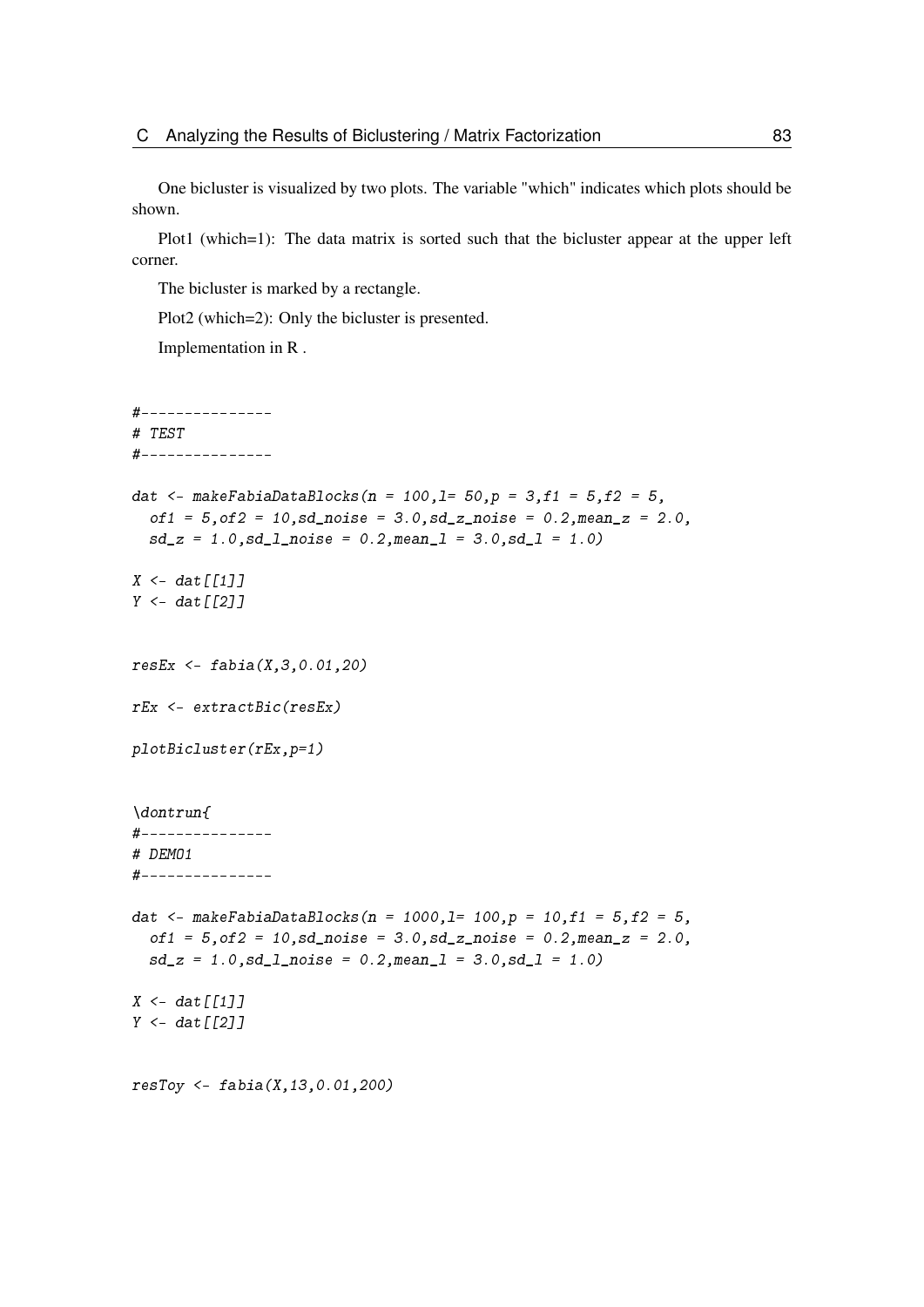```
rToy <- extractBic(resToy)
plotBicluster(rToy,p=1)
#---------------
# DEMO2
#---------------
avail <- require(fabiaData)
if (!avail) {
    message("")
    message("")
    message("#####################################################")
    message("Package 'fabiaData' is not available: please install.")
    message("#####################################################")
} else {
data(Breast A)
X <- as.matrix(XBreast)
resBreast \leq- fabia(X, 5, 0.1, 200)rBreast <- extractBic(resBreast)
plotBicluster(rBreast,p=1)
}
```
# D Data Generation Methods

## D.1 makeFabiaData

Generation of bicluster data.

```
1. Usage: makeFabiaData(n,l,p,f1,f2,of1,of2,sd_noise,sd_z_noise,mean_z,
                        sd_z,sd_l_noise,mean_l,sd_l)
```
- 2. Arguments:
	- n. number of observations.
	- 1: number of samples.
	- p: number of biclusters.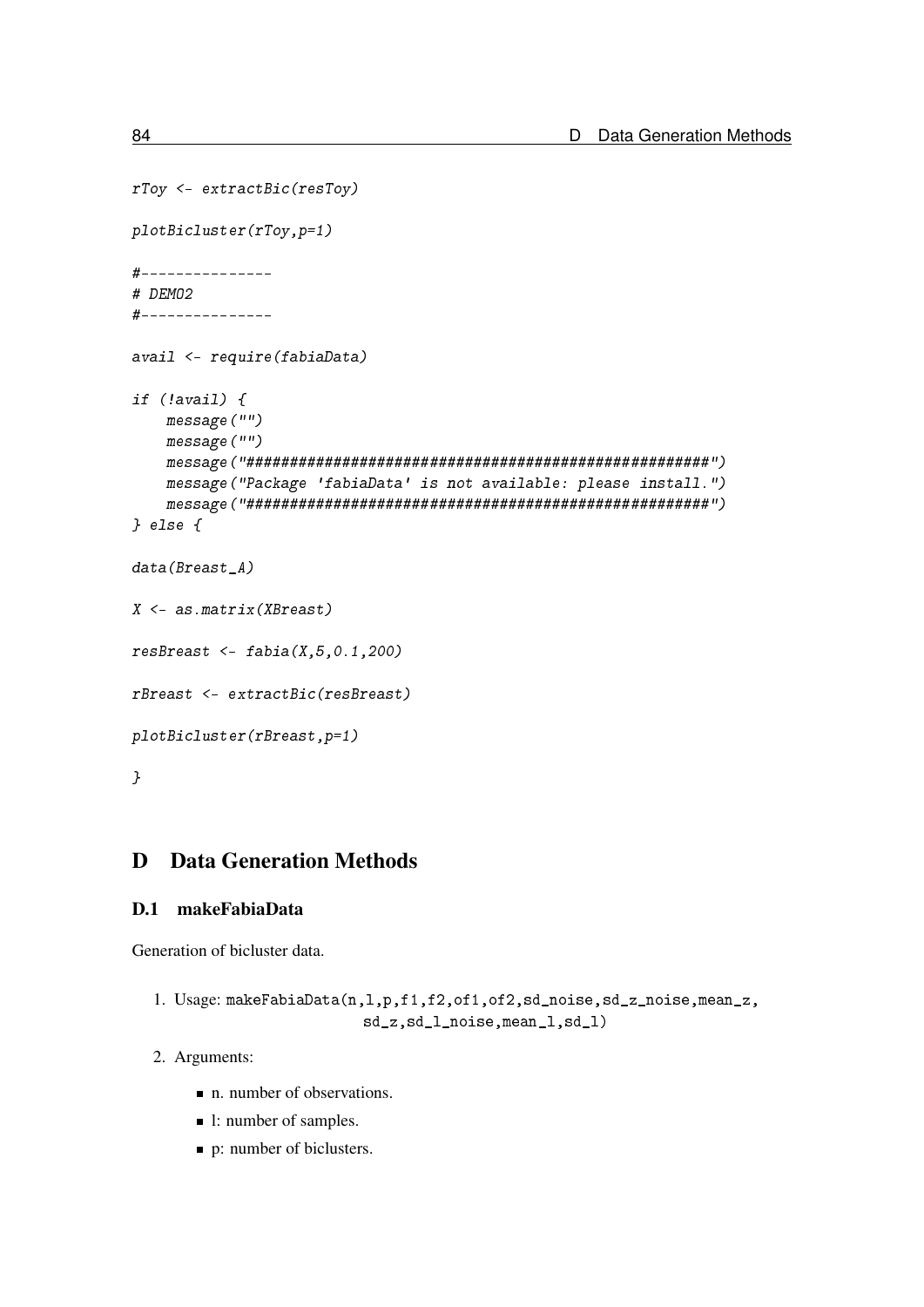- f1:  $l/f1$  max. additional samples are active in a bicluster.
- **F2:**  $n/f2$  max. additional observations that form a pattern in a bicluster.
- of1: minimal active samples in a bicluster.
- of2: menial observations that form a pattern in a bicluster.
- sd noise: Gaussian zero mean noise std on data matrix.
- sd z noise: Gaussian zero mean noise std for deactivated hidden factors.
- mean z: Gaussian mean for activated factors.
- sd z: Gaussian std for activated factors.
- sd\_l\_noise: Gaussian zero mean noise std if no observation patterns are present.
- mean 1: Gaussian mean for observation patterns.
- sd 1: Gaussian std for observation patterns.
- 3. Return values:
	- X: the noisy data X from  $\mathbb{R}^{n \times l}$ .
	- Y: the noise free data Y from  $\mathbb{R}^{n \times l}$ .
	- $\blacksquare$  ZC: list where *i*th element gives samples belonging to *i*th bicluster.
	- $\blacksquare$  LC: list where *i*th element gives observations belonging to *i*th bicluster.

Essentially the model is the sum of outer products of vectors:

$$
X = \sum_{i=1}^p \lambda_i z_i^T + \Upsilon ,
$$

where the number of summands  $p$  is the number of biclusters. The matrix factorization is

$$
X = \Lambda Z + \Upsilon.
$$

Here  $\boldsymbol{X} \in \mathbb{R}^{n \times l}$  and  $\boldsymbol{\Upsilon} \in \mathbb{R}^{n \times l}$ ,  $\boldsymbol{\lambda}_i \in \mathbb{R}^n$ ,  $\boldsymbol{z}_i \in \mathbb{R}^l$ ,  $\boldsymbol{\Lambda} \in \mathbb{R}^{n \times p}$ ,  $\boldsymbol{Z} \in \mathbb{R}^{p \times l}$ .

Sequentially  $\lambda_i$  are generated using n, f2, of2, sd\_1\_noise, mean\_1, sd\_1. of2 gives the minimal observations participating in a bicluster to which between 0 and  $n/f2$  observations are added, where the number is uniformly chosen. sd\_l\_noise gives the noise of observations not participating in the bicluster. mean\_l and sd\_l determines the Gaussian from which the values are drawn for the observations that participate in the bicluster. The sign of the mean is randomly chosen for each component.

Sequentially  $z_i$  are generated using 1, f1, of1, sd\_z\_noise, mean\_z, sd\_z. of1 gives the minimal samples participating in a bicluster to which between 0 and  $l/f1$  samples are added, where the number is uniformly chosen. sd\_z\_noise gives the noise of samples not participating in the bicluster. mean\_z and sd\_z determines the Gaussian from which the values are drawn for the samples that participate in the bicluster.

 $\Upsilon$  is the overall Gaussian zero mean noise generated by sd\_noise.

Implementation in R .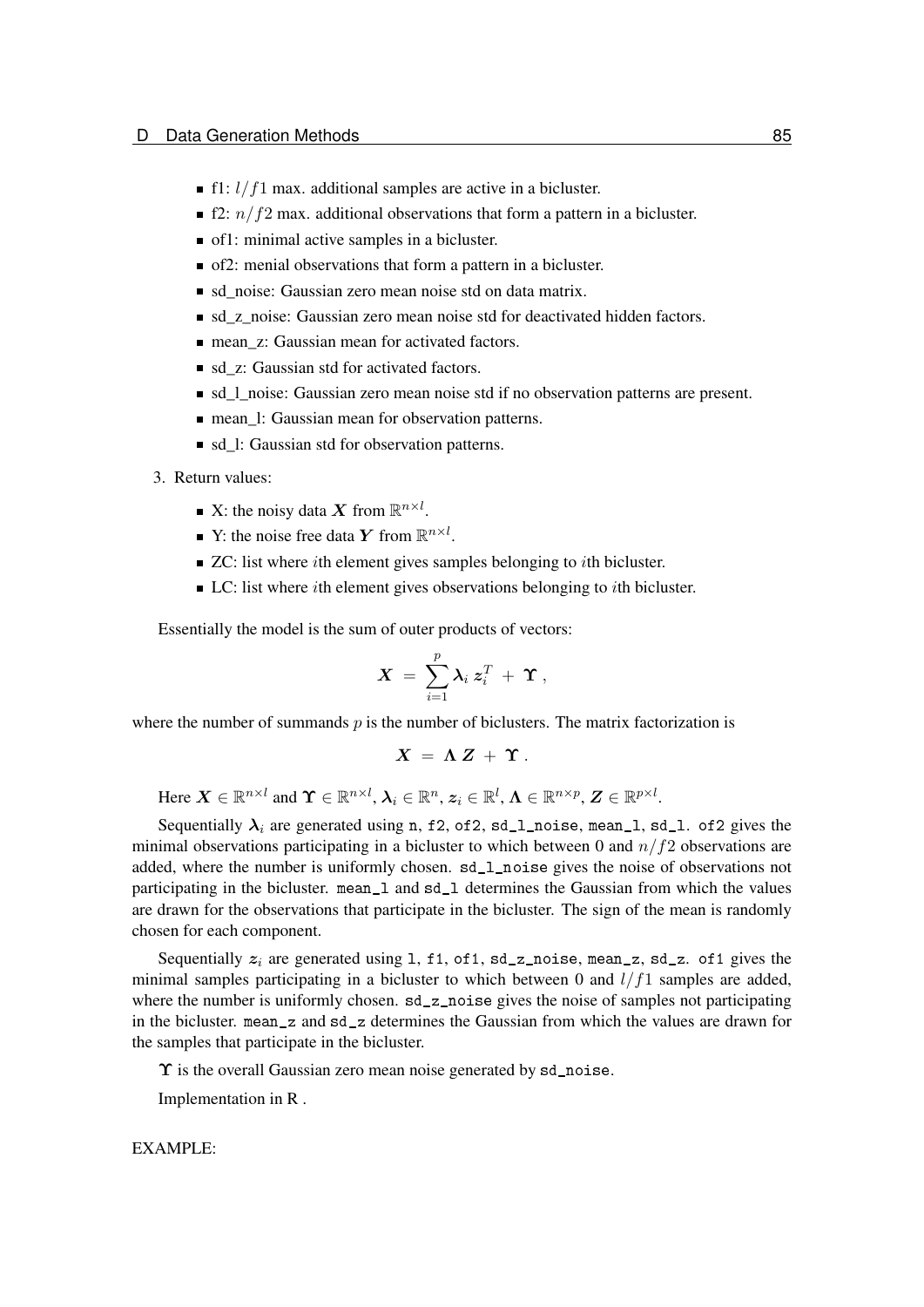```
#---------------
# DEMO
#---------------
dat <- makeFabiaData(n = 1000,1= 100,p = 10,f1 = 5, f2 = 5,
  of1 = 5, of2 = 10, sd\_noise = 3.0, sd\_z\_noise = 0.2, mean\_z = 2.0,sd_z = 1.0, sd_l_pnoise = 0.2, meanl = 3.0, sd_l = 1.0X \leq - dat \lceil \lceil 1 \rceil \rceilY \leftarrow \text{dat}[[2]]matrixImagePlot(Y)
dev.new()
matrixImagePlot(X)
```
## D.2 makeFabiaDataPos

Generation of bicluster data.

```
1. Usage: makeFabiaDataPos(n,l,p,f1,f2,of1,of2,sd_noise,sd_z_noise,
                            mean_z,sd_z,sd_l_noise,mean_l,sd_l)
```
- 2. Arguments:
	- n. number of observations.
	- 1: number of samples.
	- p: number of biclusters.
	- f1:  $l/f1$  max. additional samples are active in a bicluster.
	- **f2:**  $n/f2$  max. additional observations that form a pattern in a bicluster.
	- of1: minimal active samples in a bicluster.
	- of2: menial observations that form a pattern in a bicluster.
	- sd\_noise: Gaussian zero mean noise std on data matrix.
	- sd\_z\_noise: Gaussian zero mean noise std for deactivated hidden factors.
	- mean z: Gaussian mean for activated factors.
	- sd z: Gaussian std for activated factors.
	- sd\_l\_noise: Gaussian zero mean noise std if no observation patterns are present.
	- mean 1: Gaussian mean for observation patterns.
	- sd 1: Gaussian std for observation patterns.
- 3. Return values:
	- X: the noisy data X from  $\mathbb{R}^{n \times l}$ .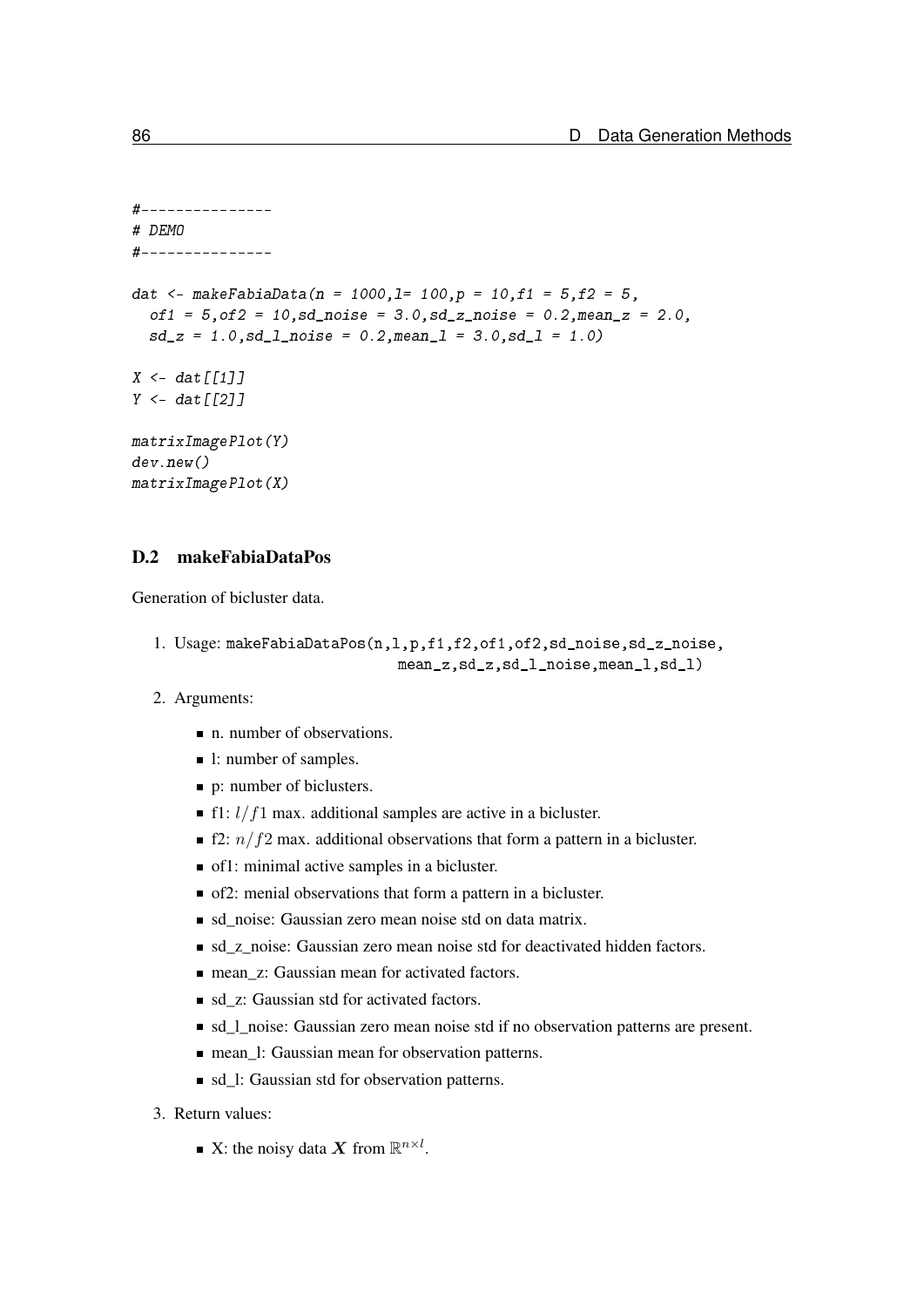- Y: the noise free data Y from  $\mathbb{R}^{n \times l}$ .
- $\blacksquare$  ZC: list where *i*th element gives samples belonging to *i*th bicluster.
- $\blacksquare$  LC: list where *i*th element gives observations belonging to *i*th bicluster.

Essentially the model is the sum of outer products of vectors:

$$
\boldsymbol{X} \ = \ \sum_{i=1}^p \boldsymbol{\lambda}_i \ \boldsymbol{z}_i^T \ + \ \boldsymbol{\Upsilon} \ ,
$$

where the number of summands  $p$  is the number of biclusters. The matrix factorization is

$$
X = \Lambda Z + \Upsilon.
$$

Here  $\boldsymbol{X} \in \mathbb{R}^{n \times l}$  and  $\boldsymbol{\Upsilon} \in \mathbb{R}^{n \times l}$ ,  $\boldsymbol{\lambda}_i \in \mathbb{R}^n$ ,  $\boldsymbol{z}_i \in \mathbb{R}^l$ ,  $\boldsymbol{\Lambda} \in \mathbb{R}^{n \times p}$ ,  $\boldsymbol{Z} \in \mathbb{R}^{p \times l}$ .

Sequentially  $\lambda_i$  are generated using n, f2, of2, sd\_1\_noise, mean\_1, sd\_1. of2 gives the minimal observations participating in a bicluster to which between 0 and  $n/f2$  observations are added, where the number is uniformly chosen. sd\_l\_noise gives the noise of observations not participating in the bicluster. mean\_l and sd\_l determines the Gaussian from which the values are drawn for the observations that participate in the bicluster. "POS": The sign of the mean is fixed.

Sequentially  $z_i$  are generated using 1, f1, of1, sd\_z\_noise, mean\_z, sd\_z. of1 gives the minimal samples participating in a bicluster to which between 0 and  $l/f1$  samples are added, where the number is uniformly chosen. sd\_z\_noise gives the noise of samples not participating in the bicluster. mean\_z and sd\_z determines the Gaussian from which the values are drawn for the samples that participate in the bicluster.

 $\Upsilon$  is the overall Gaussian zero mean noise generated by sd\_noise.

Implementation in R .

```
#---------------
# DEMO
#---------------
dat <- makeFabiaDataPos(n = 1000,1= 100,p = 10,f1 = 5,f2 = 5,
  of1 = 5, of2 = 10, sd\_noise = 3.0, sd\_z\_noise = 0.2, mean\_z = 2.0,sd z = 1.0, sd 1 noise = 0.2, mean l = 3.0, sd l = 1.0)
X \leftarrow \text{dat}[[1]]Y \leftarrow \text{dat}[[2]]matrixImagePlot(Y)
dev.new()
matrixImagePlot(X)
```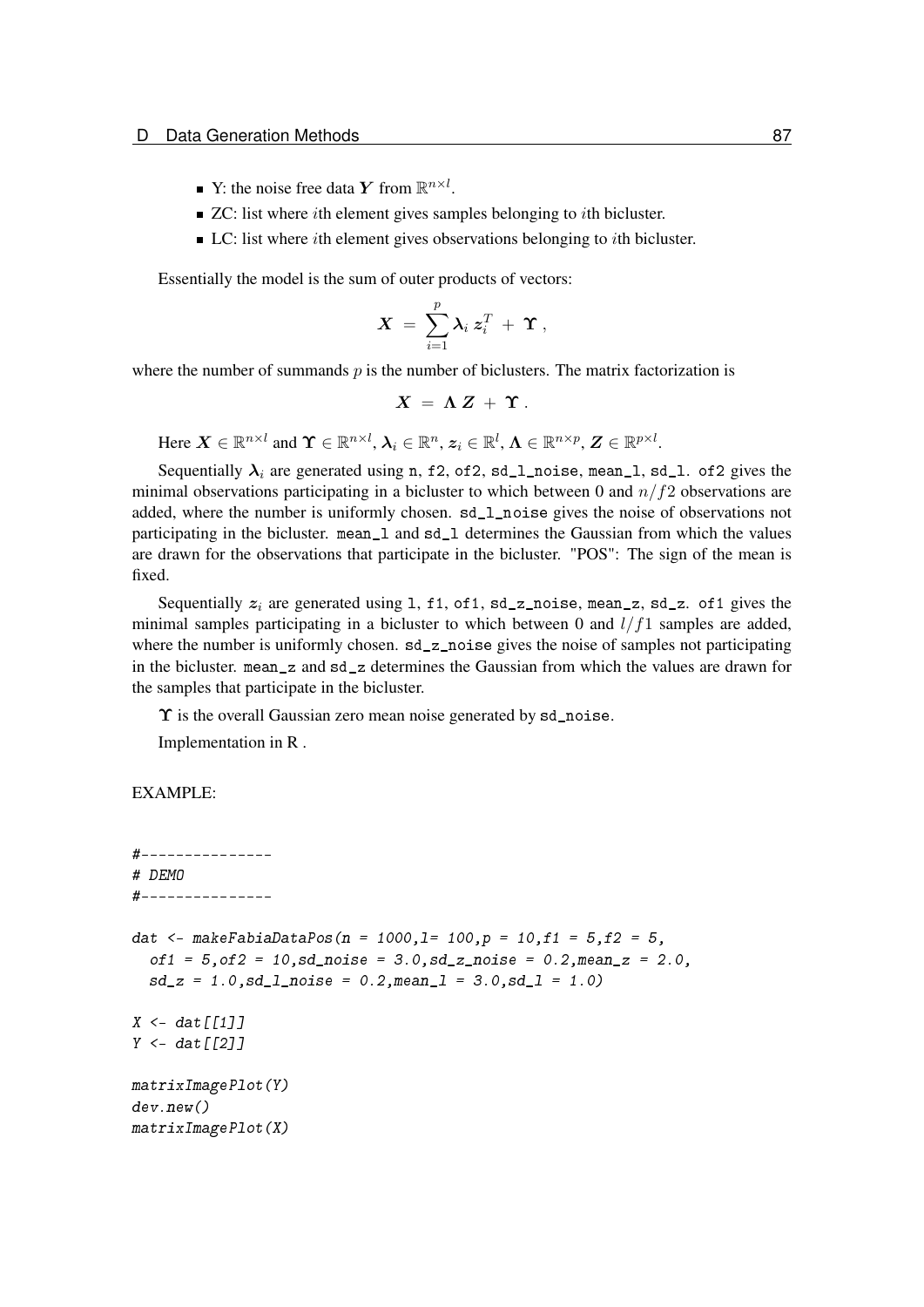## D.3 makeFabiaDataBlocks

Generation of bicluster data with bicluster blocks.

```
1. Usage: makeFabiaDataBlocks(n,l,p,f1,f2,of1,of2,sd_noise,sd_z_noise,
                              mean_z,sd_z,sd_l_noise,mean_l,sd_l)
```
#### 2. Arguments:

- n: number of observations.
- 1: number of samples.
- p: number of biclusters.
- f1:  $l/f1$  max. additional samples are active in a bicluster.
- **f2:**  $n/f2$  max. additional observations that form a pattern in a bicluster.
- of1: minimal active samples in a bicluster.
- of2: minimal observations that form a pattern in a bicluster.
- sd noise: Gaussian zero mean noise std on data matrix.
- If sd z noise: Gaussian zero mean noise std for deactivated hidden factors.
- mean z: Gaussian mean for activated factors.
- sd z: Gaussian std for activated factors.
- sd\_l\_noise: Gaussian zero mean noise std if no observation patterns are present.
- mean\_l: Gaussian mean for observation patterns.
- sd 1: Gaussian std for observation patterns.
- 3. Return Values:
	- X: the noisy data X from  $\mathbb{R}^{n \times l}$ .
	- Y: the noise free data Y from  $\mathbb{R}^{n \times l}$ .
	- $\blacksquare$  ZC: list where *i*th element gives samples belonging to *i*th bicluster.
	- $\blacksquare$  LC: list where *i*th element gives observations belonging to *i*th bicluster.

Bicluster data is generated for visualization because the biclusters are now in block format. That means observations and samples that belong to a bicluster are consecutive. This allows visual inspection because the use can identify blocks and whether they have been found or reconstructed.

Essentially the model is the sum of outer products of vectors:

$$
\boldsymbol{X} \ = \ \sum_{i=1}^p \boldsymbol{\lambda}_i \ \boldsymbol{z}_i^T \ + \ \boldsymbol{\Upsilon} \ ,
$$

where the number of summands  $p$  is the number of biclusters. The matrix factorization is

$$
X = \Lambda Z + \Upsilon.
$$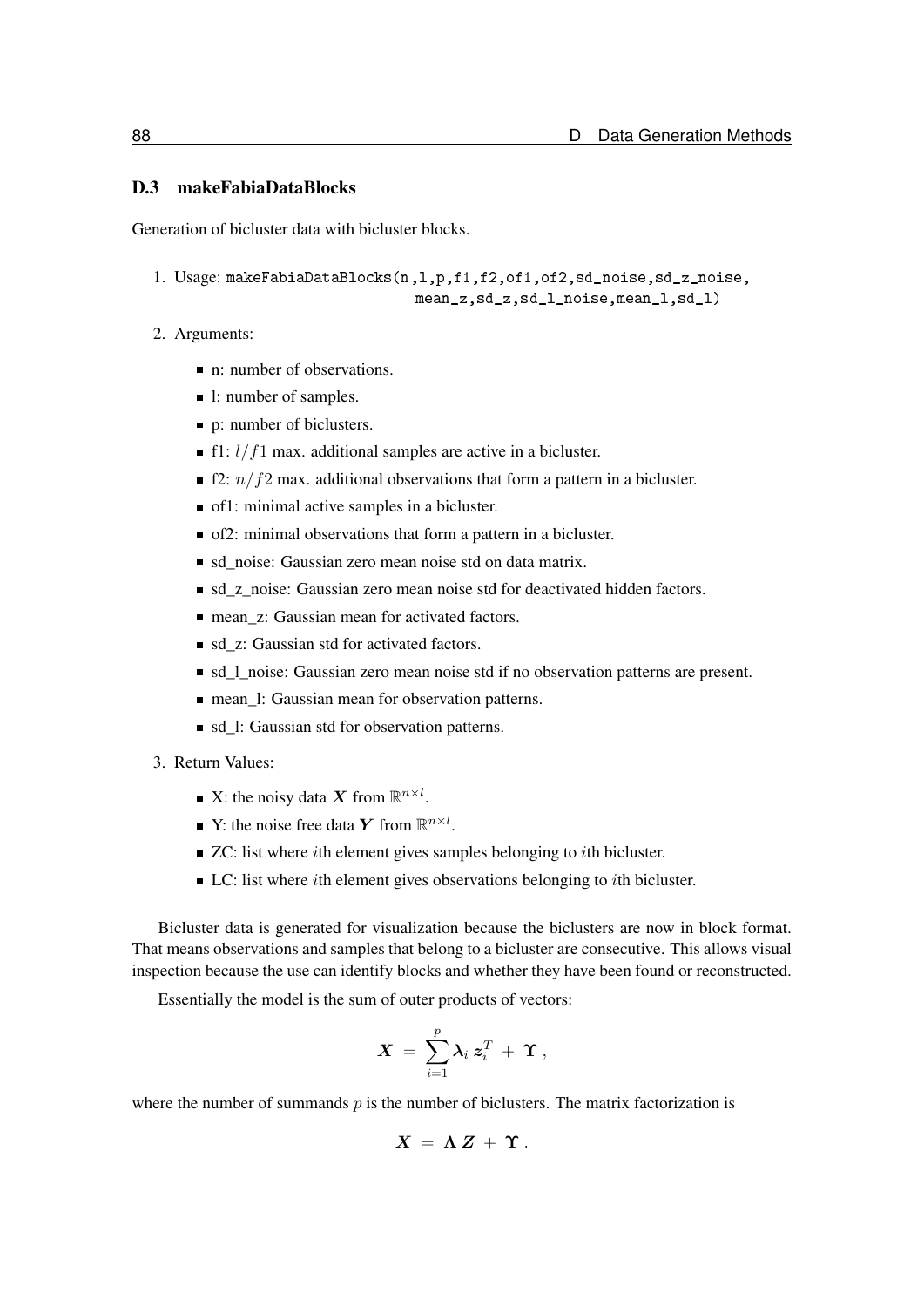Here  $\boldsymbol{X} \in \mathbb{R}^{n \times l}$  and  $\boldsymbol{\Upsilon} \in \mathbb{R}^{n \times l}$ ,  $\boldsymbol{\lambda}_i \in \mathbb{R}^n$ ,  $\boldsymbol{z}_i \in \mathbb{R}^l$ ,  $\boldsymbol{\Lambda} \in \mathbb{R}^{n \times p}$ ,  $\boldsymbol{Z} \in \mathbb{R}^{p \times l}$ .

Sequentially  $\lambda_i$  are generated using n, f2, of2, sd\_1\_noise, mean\_1, sd\_1. of2 gives the minimal observations participating in a bicluster to which between 0 and  $n/f2$  observations are added, where the number is uniformly chosen. sd\_l\_noise gives the noise of observations not participating in the bicluster. mean\_l and sd\_l determines the Gaussian from which the values are drawn for the observations that participate in the bicluster. The sign of the mean is randomly chosen for each component.

Sequentially  $z_i$  are generated using 1, f1, of1, sd\_z\_noise, mean\_z, sd\_z. of1 gives the minimal samples participating in a bicluster to which between 0 and  $l/f1$  samples are added, where the number is uniformly chosen. sd\_z\_noise gives the noise of samples not participating in the bicluster. mean\_z and sd\_z determines the Gaussian from which the values are drawn for the samples that participate in the bicluster.

 $\Upsilon$  is the overall Gaussian zero mean noise generated by sd\_noise.

Implementation in R .

#### EXAMPLE:

```
#---------------
# DEMO
#---------------
dat <- makeFabiaDataBlocks(n = 1000,1= 100,p = 10,f1 = 5,f2 = 5,
  of1 = 5, of2 = 10, sd\_noise = 3.0, sd\_z\_noise = 0.2, mean\_z = 2.0,sd z = 1.0, sd 1 noise = 0.2, mean l = 3.0, sd l = 1.0)
Y \leftarrow \text{dat} \left[ \left[ \left[ 1 \right] \right] \right]X \leftarrow dat \lceil \lceil 2 \rceilmatrixImagePlot(Y)
dev.new()
matrixImagePlot(X)
```
## D.4 makeFabiaDataBlocksPos

Generation of bicluster data with bicluster blocks.

- 1. Usage: makeFabiaDataBlocksPos(n,l,p,f1,f2,of1,of2,sd\_noise, sd\_z\_noise,mean\_z,sd\_z,sd\_l\_noise,mean\_l,sd\_l)
- 2. Arguments: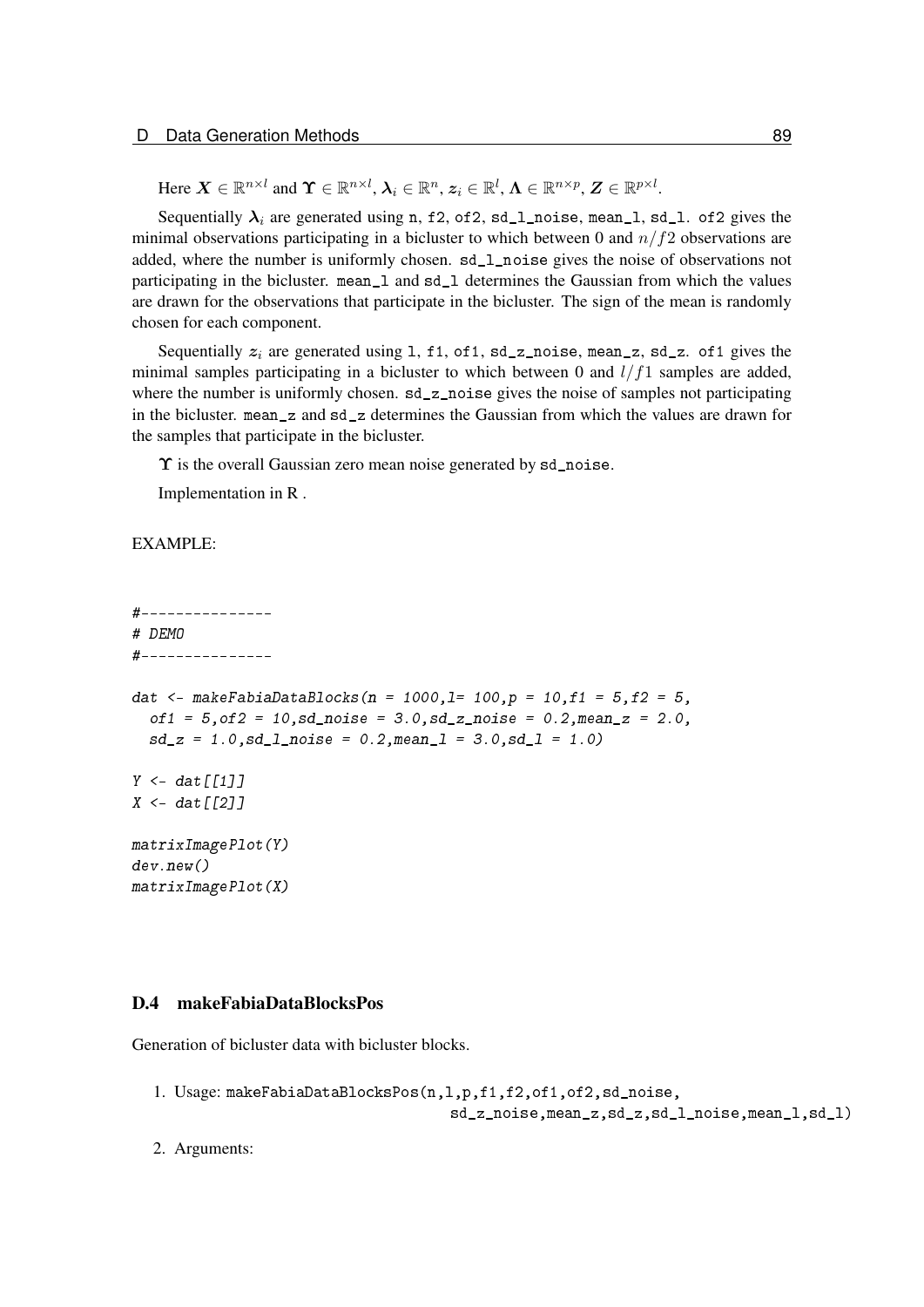- n: number of observations.
- 1: number of samples.
- p: number of biclusters.
- f1:  $l/f1$  max. additional samples are active in a bicluster.
- **f2:**  $n/f2$  max. additional observations that form a pattern in a bicluster.
- of1: minimal active samples in a bicluster.
- of2: minimal observations that form a pattern in a bicluster.
- sd noise: Gaussian zero mean noise std on data matrix.
- sd z noise: Gaussian zero mean noise std for deactivated hidden factors.
- mean z: Gaussian mean for activated factors.
- sd z: Gaussian std for activated factors.
- sd\_l\_noise: Gaussian zero mean noise std if no observation patterns are present.
- mean 1: Gaussian mean for observation patterns.
- sd 1: Gaussian std for observation patterns.
- 3. Return Values:
	- X: the noisy data X from  $\mathbb{R}^{n \times l}$ .
	- Y: the noise free data Y from  $\mathbb{R}^{n \times l}$ .
	- $\blacksquare$  ZC: list where *i*th element gives samples belonging to *i*th bicluster.
	- $\blacksquare$  LC: list where *i*th element gives observations belonging to *i*th bicluster.

Bicluster data is generated for visualization because the biclusters are now in block format. That means observations and samples that belong to a bicluster are consecutive. This allows visual inspection because the use can identify blocks and whether they have been found or reconstructed.

Essentially the model is the sum of outer products of vectors:

$$
\boldsymbol{X}~=~\sum_{i=1}^p \boldsymbol{\lambda}_i~\boldsymbol{z}_i^T~+~\boldsymbol{\Upsilon}~,
$$

where the number of summands  $p$  is the number of biclusters. The matrix factorization is

$$
X = \Lambda Z + \Upsilon.
$$

Here  $\boldsymbol{X} \in \mathbb{R}^{n \times l}$  and  $\boldsymbol{\Upsilon} \in \mathbb{R}^{n \times l}$ ,  $\boldsymbol{\lambda}_i \in \mathbb{R}^n$ ,  $\boldsymbol{z}_i \in \mathbb{R}^l$ ,  $\boldsymbol{\Lambda} \in \mathbb{R}^{n \times p}$ ,  $\boldsymbol{Z} \in \mathbb{R}^{p \times l}$ .

Sequentially  $\lambda_i$  are generated using n, f2, of2, sd\_1\_noise, mean\_1, sd\_1. of2 gives the minimal observations participating in a bicluster to which between 0 and  $n/f2$  observations are added, where the number is uniformly chosen. sd\_l\_noise gives the noise of observations not participating in the bicluster. mean\_l and sd\_l determines the Gaussian from which the values are drawn for the observations that participate in the bicluster. "POS": The sign of the mean is fixed.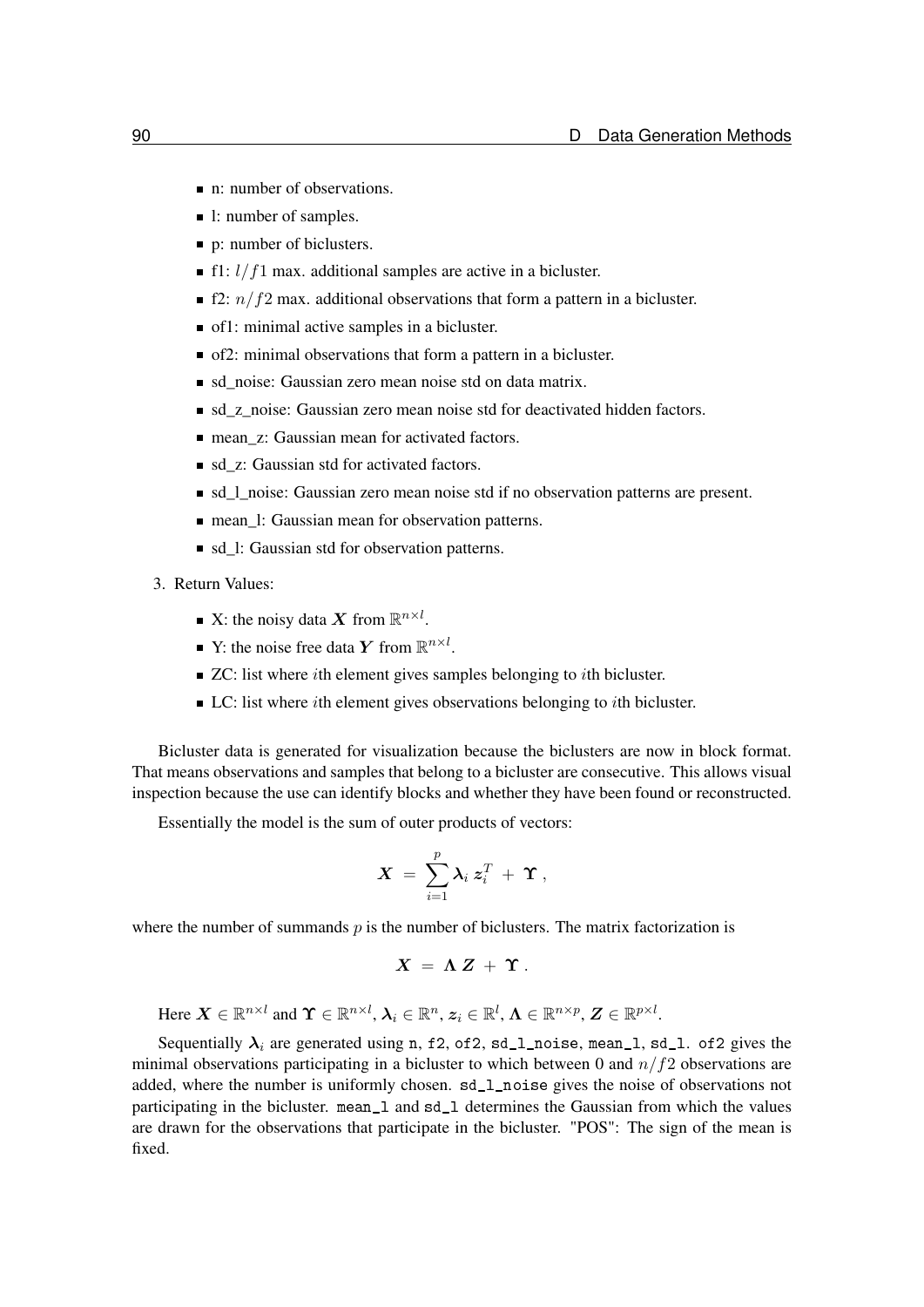Sequentially  $z_i$  are generated using 1, f1, of1, sd\_z\_noise, mean\_z, sd\_z. of1 gives the minimal samples participating in a bicluster to which between 0 and  $l/f1$  samples are added, where the number is uniformly chosen. sd\_z\_noise gives the noise of samples not participating in the bicluster. mean\_z and sd\_z determines the Gaussian from which the values are drawn for the samples that participate in the bicluster.

 $\Upsilon$  is the overall Gaussian zero mean noise generated by sd\_noise.

Implementation in R .

EXAMPLE:

```
#---------------
# DEMO
#---------------
dat <- makeFabiaDataBlocksPos(n = 1000,1= 100,p = 10,f1 = 5,f2 = 5,
  of1 = 5, of2 = 10, sd\_noise = 3.0, sd\_z\_noise = 0.2, mean\_z = 2.0,sd_z = 1.0, sd_l noise = 0.2, meanl = 3.0, sd_l = 1.0Y \leftarrow \text{dat} \left[ \left[ \left[ 1 \right] \right] \right]X \leftarrow \text{dat}[[2]]matrixImagePlot(Y)
dev.new()
matrixImagePlot(X)
```
## E Utilities

#### E.1 fabiaVersion

Display version info for package and for FABIA.

1. Usage: fabiaVersion()

## EXAMPLE:

fabiaVersion()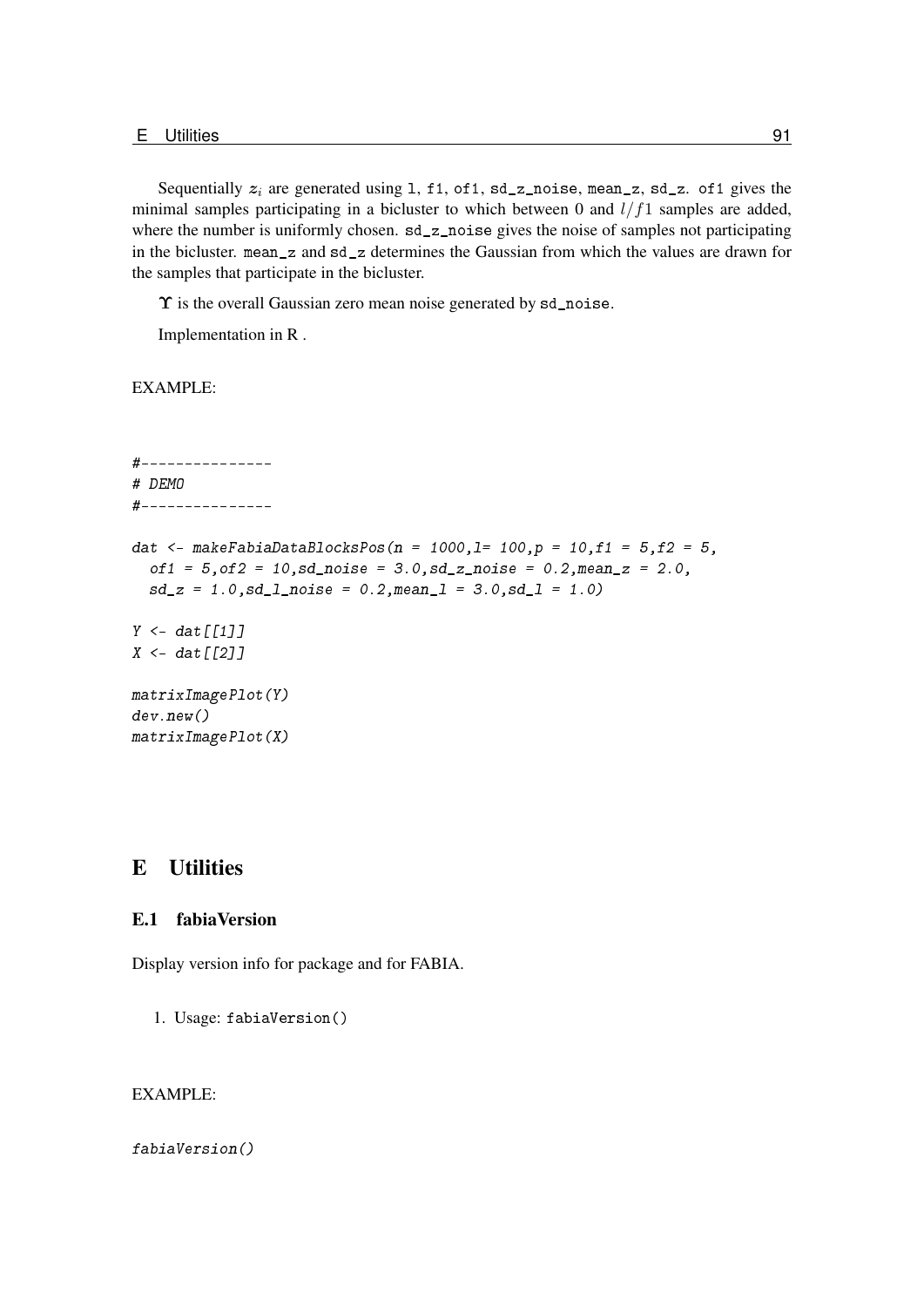## E.2 matrixImagePlot

Plotting of a matrix.

- 1. Usage: matrixImagePlot(x,xLabels=NULL, yLabels=NULL, zlim=NULL, title=NULL)
- 2. Arguments:
	- $\blacksquare$  x: the matrix.
	- $\blacksquare$  xLabels: vector of strings to label the rows (default "rownames(x)").
	- $\blacksquare$  yLabels: vector of strings to label the columns (default "colnames(x)").
	- If zlim: vector containing a low and high value to use for the color scale.
	- $\blacksquare$  title: title of the plot.

Plotting a table of numbers as an image using R .

The color scale is based on the highest and lowest values in the matrix.

Program has been obtained at<http://www.phaget4.org/R/myImagePlot.R>

EXAMPLE:

```
#---------------
# DEMO
#---------------
dat <- makeFabiaDataBlocks(n = 1000,1= 100,p = 10,f1 = 5, f2 = 5,
  of1 = 5, of2 = 10, sd\_noise = 3.0, sd\_z\_noise = 0.2, mean\_z = 2.0,sd_z = 1.0, sd_l_pnoise = 0.2, meanl = 3.0, sd_l = 1.0X \leq - dat \lceil \lceil 1 \rceil \rceilY \leftarrow \text{dat}[[2]]matrixImagePlot(X)
```
## E.3 projFuncPos

Projection of a vector to a sparse non-negative vector with given sparseness and given  $l_2$ -norm.

- 1. Usage: projFuncPos(s, k1, k2)
- 2. Arguments:
	- s: data vector.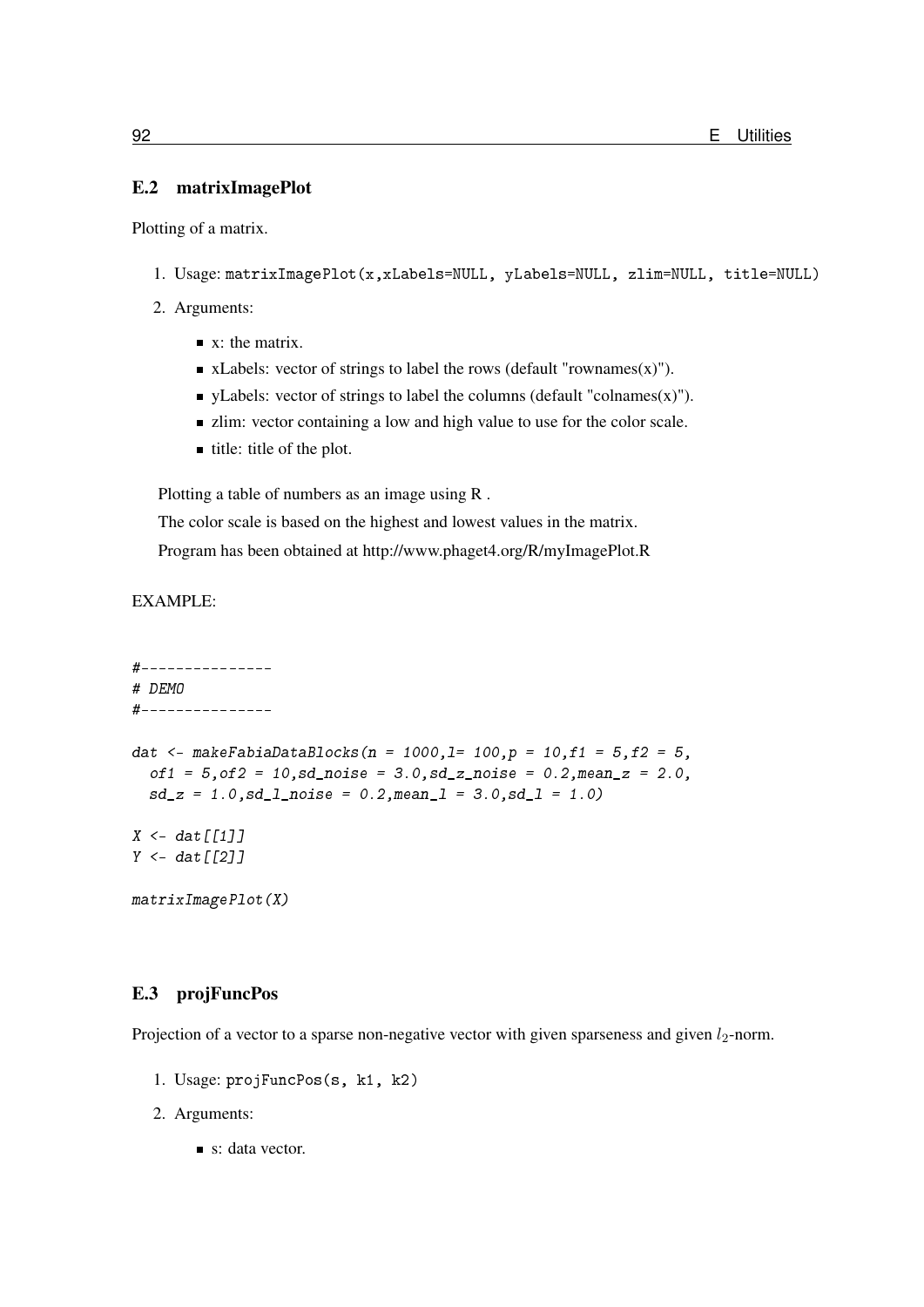- k1: sparseness,  $l_1$  norm constraint.
- $\blacksquare$  k2:  $l_2$  norm constraint.

3. Return Values:

v: non-negative sparse projected vector.

The projection minimize the Euclidean distance to the original vector given an  $l_1$ -norm and an  $l_2$ -norm and enforcing non-negativity.

The projection is a convex quadratic problem which is solved iteratively where at each iteration at least one component is set to zero.

In the applications, instead of the  $l_1$ -norm a sparseness measurement is used which relates the  $l_1$ -norm to the  $l_2$ -norm:

sparseness(**v**) = 
$$
\frac{\sqrt{l} - \sum_{j=1}^{l} |v_j| / \sum_{j=1}^{l} v_j^2}{\sqrt{l} - 1}
$$

The code is implemented in R .

## EXAMPLE:

```
#---------------
# DEMO
#---------------
size <- 30
sparseness <- 0.7
s <- as.vector(rnorm(size))
sp <- sqrt(1.0*size)-(sqrt(1.0*size)-1.0)*sparseness
ss <- projFuncPos(s,k1=sp,k2=1)
s
ss
```
## E.4 projFunc

Projection of a vector to a sparse vector with given sparseness and given  $l_2$ -norm.

- 1. Usage: projFunc(s, k1, k2)
- 2. Arguments: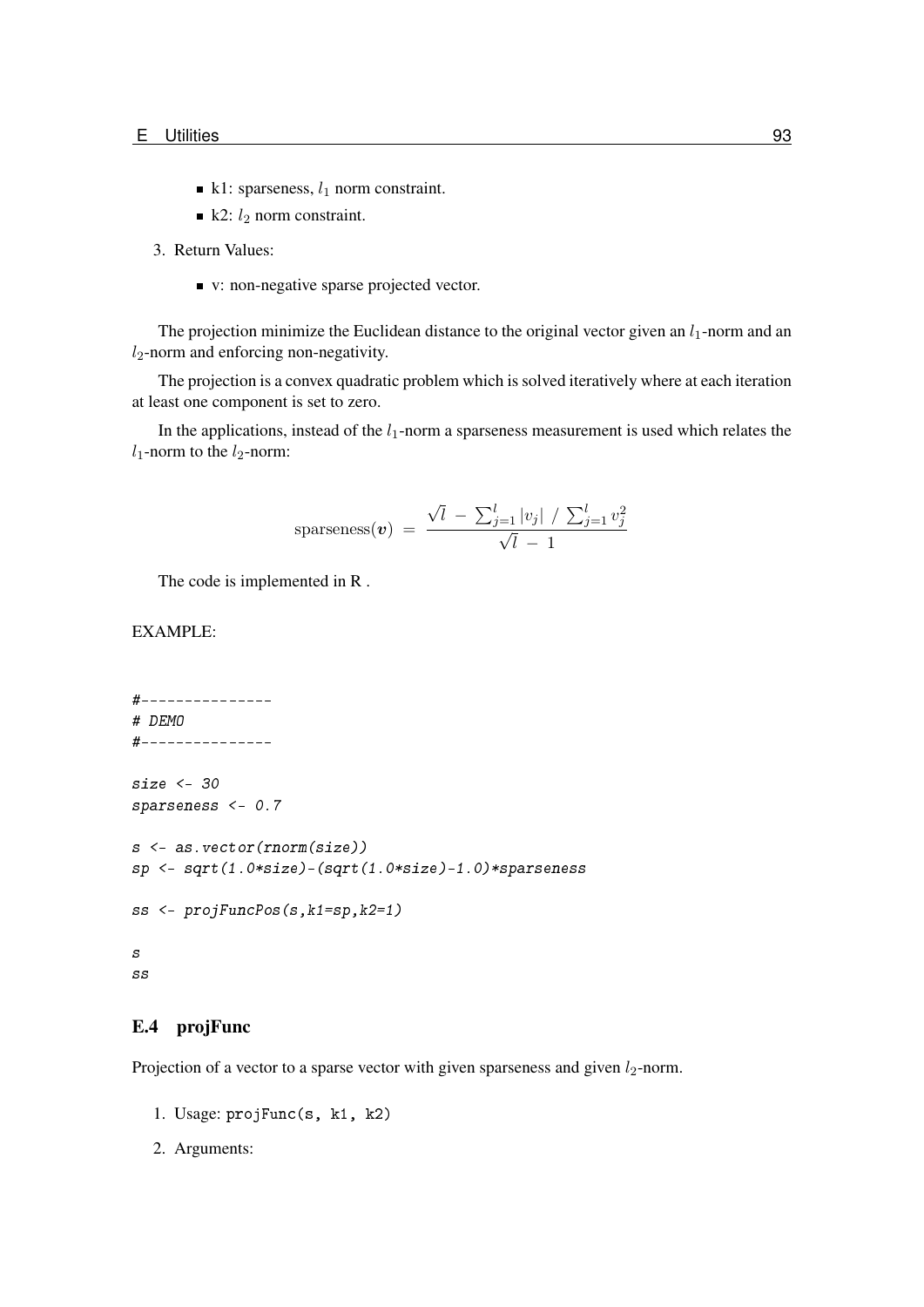- s: data vector.
- k1: sparseness,  $l_1$  norm constraint.
- $\blacksquare$  k2:  $l_2$  norm constraint.
- 3. Return Values:
	- v: sparse projected vector.

The projection is done according to [\(Hoyer, 2004\)](#page-97-0): given an  $l_1$ -norm and an  $l_2$ -norm minimize the Euclidean distance to the original vector. The projection is a convex quadratic problem which is solved iteratively where at each iteration at least one component is set to zero.

In the applications, instead of the  $l_1$ -norm a sparseness measurement is used which relates the  $l_1$ -norm to the  $l_2$ -norm:

sparseness
$$
(v)
$$
 =  $\frac{\sqrt{l} - \sum_{j=1}^{l} |v_j| / \sum_{j=1}^{l} v_j^2}{\sqrt{l} - 1}$ 

The code is implemented in R .

## EXAMPLE:

```
#---------------
# DEMO
#---------------
size <- 30
sparseness <- 0.7
s <- as.vector(rnorm(size))
sp <- sqrt(1.0*size)-(sqrt(1.0*size)-1.0)*sparseness
ss <- projFunc(s,k1=sp,k2=1)
s
ss
```
## E.5 estimateMode

Estimation of the modes of the rows of a matrix.

- 1. Usage: estimateMode(X,maxiter=50,tol=0.001,alpha=0.1,a1=4.0,G1=FALSE)
- 2. Arguments: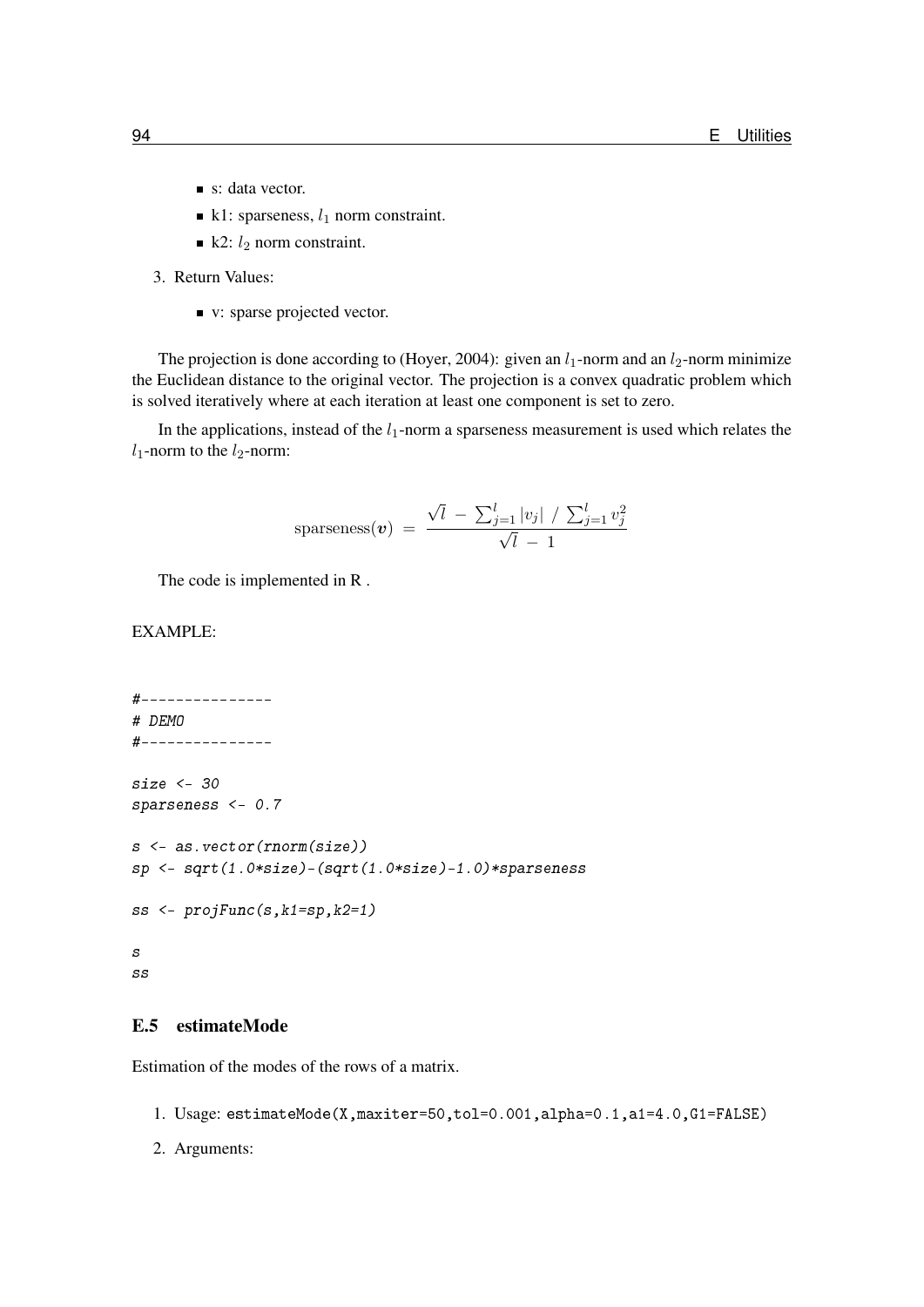- $\blacksquare$  X: matrix of which the modes of the rows are estimated.
- $\blacksquare$  maxiter: maximal number of iterations; default = 50.
- tol: tolerance for stopping; default =  $0.001$ .
- alpha: learning rate; default =  $0.1$ .
- a1: parameter of the width of the given distribution; default  $= 4$ .
- G1: kind of distribution, TRUE:  $\frac{1}{a_1} \ln(\cosh(a1x))$ , FALSE:  $-\frac{1}{a_1}$  $\frac{1}{a_1} \exp(-\frac{a_1}{2}x^2)$ ; default  $=$  FALSE.
- 3. Return Values:
	- u: the vector of estimated modes.
	- xu:  $\boldsymbol{X} \boldsymbol{u} \boldsymbol{1}^T$  the mode centered data.

The mode is estimated by contrast functions G1  $\frac{1}{a_1}$  ln(cosh(a1x)) or G2  $-\frac{1}{a_1}$  $\frac{1}{a_1} \exp(-\frac{a_1}{2}x^2).$ The estimation is performed by gradient descent initialized by the median.

Implementation in R .

## EXAMPLE:

```
#---------------
# DEMO
#---------------
dat <- makeFabiaDataBlocksPos(n = 100, l = 50, p = 10, f1 = 5, f2 = 5,
        of1 = 5, of2 = 10, sd noise = 2.0, sd z noise = 0.2, mean z = 2.0,
        sd_z = 1.0, sd_l_pnoise = 0.2, meanl = 3.0, sd_l = 1.0X \leftarrow \text{dat} \lceil \lceil 1 \rceil \rceilmodes <- estimateMode(X)
modes $u - apply(X, 1, median)
```
## E.6 eqscplotLoc

Local Version of eqscplot from the package MASS.

Plots with Geometrically Equal Scales: Version of a scatterplot with scales chosen to be equal on both axes, that is 1cm represents the same units on each.

- 1. Usage: eqscplotLoc(x, y, ratio = 1, tol = 0.04, uin, ...)
- 2. Arguments: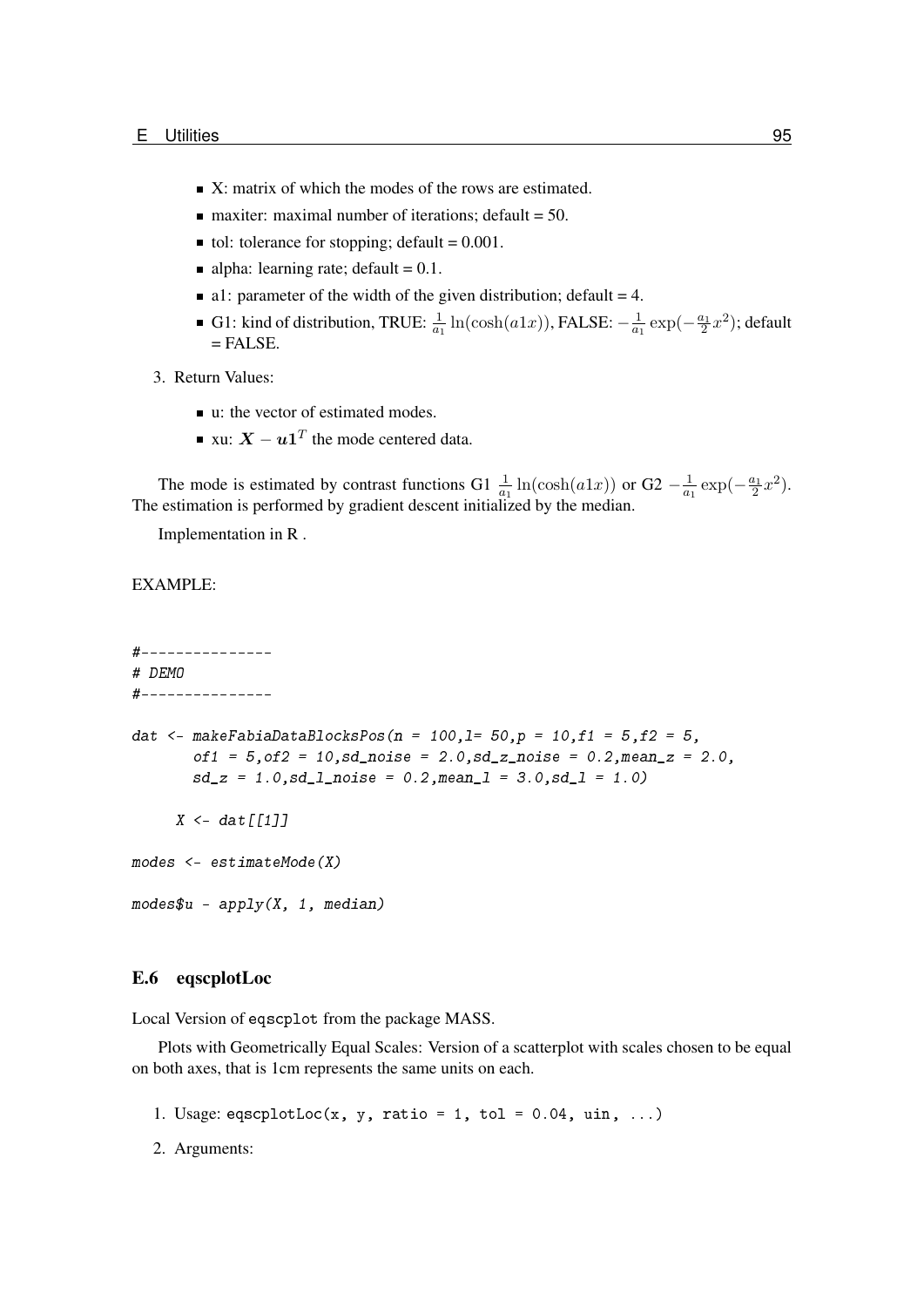- $\blacksquare$  x: vector of x values, or a 2-column matrix, or a list with components "x" and "y".
- v: vector of y values.
- ratio: desired ratio of units on the axes. Units on the y axis are drawn at "ratio" times the size of units on the x axis. Ignored if "uin" is specified and of length 2.
- tol: proportion of white space at the margins of plot.
- uin: desired values for the units-per-inch parameter. If of length 1, the desired units per inch on the x axis.
- ...: further arguments for "plot" and graphical parameters. Note that "par(xaxs="i", yaxs="i")" is enforced, and "xlim" and "ylim" will be adjusted accordingly.
- 3. Return Values:
	- invisibly, the values of "uin" used for the plot.

Plots with Geometrically Equal Scales eqscplot from the package MASS (Version: 7.3-3, 2009-10-15 Maintainer: Brian Ripley <ripley@stats.ox.ac.uk>).

To make the package stand alone, this function is included as source.

Limits for the x and y axes are chosen so that they include the data. One of the sets of limits is then stretched from the midpoint to make the units in the ratio given by "ratio". Finally both are stretched by "1 + tol" to move points away from the axes, and the points plotted.

Implementation in R .

#### REFERENCE:

Venables, W. N. and Ripley, B. D., (2002), "Modern Applied Statistics with S", Fourth edition, Springer.

# F Demo Data Sets from fabiaData

In above examples gene expression data sets from the R package fabiaData have been used. In this section these data sets are described.

## F.1 Breast A

Microarray data set of van't Veer breast cancer.

Microarray data from Broad Institute "Cancer Program Data Sets" which was produced by [\(van't Veer](#page-97-1) *et al.*, [2002\)](#page-97-1) [\(http://www.broadinstitute.org/cgi-bin/cancer/datasets.cgi\)](http://www.broadinstitute.org/cgi-bin/cancer/datasets.cgi) Array S54 was removed because it is an outlier.

Goal was to find a gene signature to predict the outcome of a cancer therapy that is to predict whether metastasis will occur. A 70 gene signature has been discovered.

Here we want to find subclasses in the data set.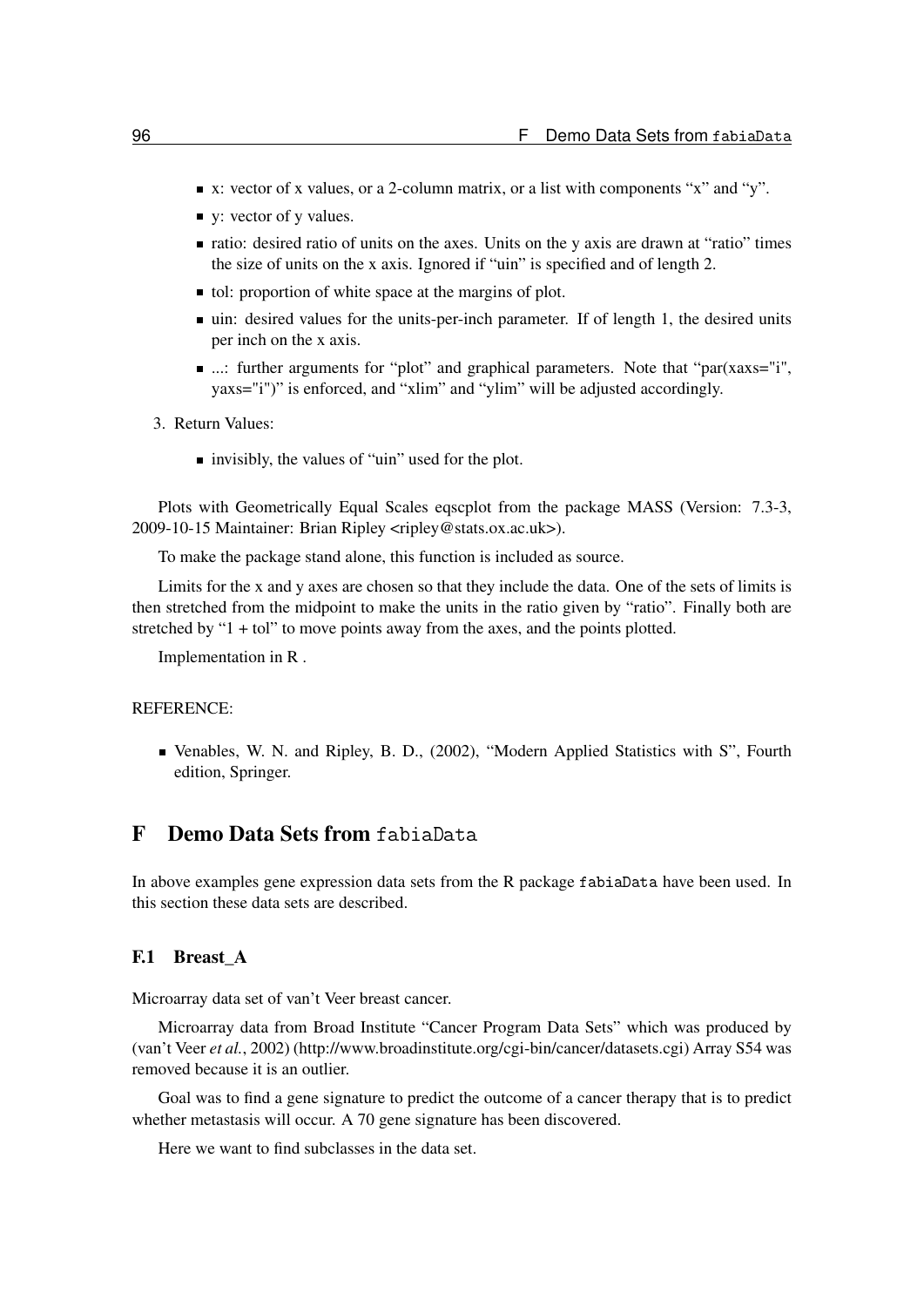[\(Hoshida](#page-97-2) *et al.*, [2007\)](#page-97-2) found 3 subclasses and verified that 50/61 cases from class 1 and 2 were ER positive and only in 3/36 from class 3.

XBreast is the data set with 97 samples and 1213 genes, CBreast give the three subclasses from [\(Hoshida](#page-97-2) *et al.*, [2007\)](#page-97-2).

## F.2 DLBCL\_B

Microarray data set of Rosenwald diffuse large-B-cell lymphoma.

Microarray data from Broad Institute "Cancer Program Data Sets" which was produced by [\(Rosenwald](#page-97-3) *et al.*, [2002\)](#page-97-3) [\(http://www.broadinstitute.org/cgi-bin/cancer/datasets.cgi\)](http://www.broadinstitute.org/cgi-bin/cancer/datasets.cgi)

Goal was to predict the survival after chemotherapy

[\(Hoshida](#page-97-2) *et al.*, [2007\)](#page-97-2) divided the data set into three classes:

- OxPhos: oxidative phosphorylation
- BCR: B-cell response
- HR: host response

We want to identify these subclasses.

The data has 180 samples and 661 probe sets (genes).

XDLBCL is the data set with 180 samples and 661 genes, CDLBCL give the three subclasses from [\(Hoshida](#page-97-2) *et al.*, [2007\)](#page-97-2).

## F.3 Multi A

Microarray data set of Su on different mammalian tissue types.

Microarray data from Broad Institute "Cancer Program Data Sets" which was produced by [\(Su](#page-97-4) *[et al.](#page-97-4)*, [2002\)](#page-97-4) [\(http://www.brxsoadinstitute.org/cgi-bin/cancer/datasets.cgi\)](http://www.broadinstitute.org/cgi-bin/cancer/datasets.cgi) s

Gene expression from human and mouse samples across a diverse array of tissues, organs, and cell lines have been profiled. The goal was to have a reference for the normal mammalian transcriptome.

Here we want to identify the subclasses which correspond to the tissue types.

The data has 102 samples and 5565 probe sets (genes).

XMulti is the data set with 102 samples and 5565 genes, CMulti give the four subclasses corresponding to the tissue types.

## **References**

Bithas, P. S., Sagias, N. C., Tsiftsis, T. A., and Karagiannidis, G. K. (2007). Distributions involving correlated generalized gamma variables. In *Proc. Int. Conf. on Applied Stochastic Models and Data Analysis*, volume 12, Chania.